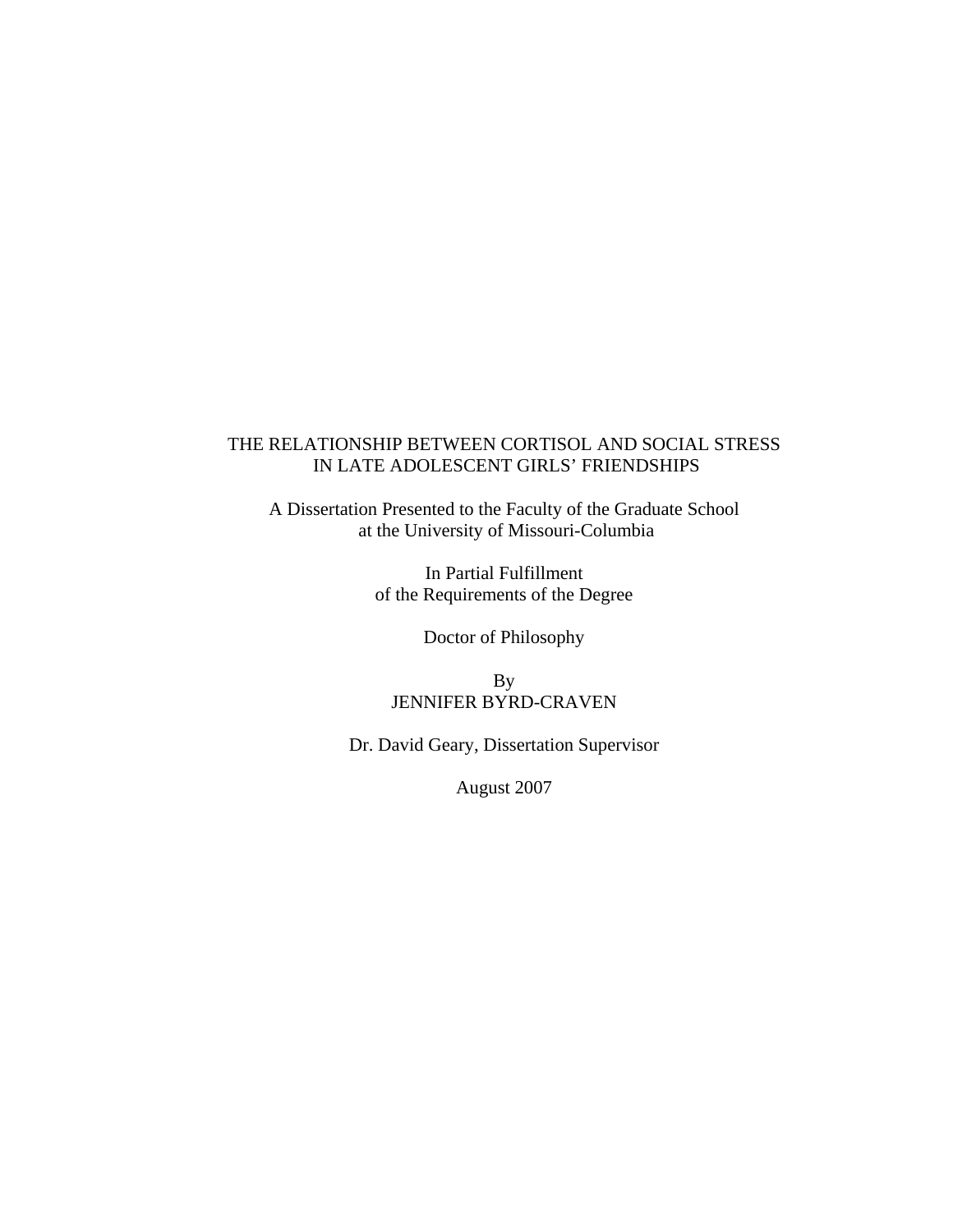The undersigned, appointed by the Dean of the Graduate School, have examined the dissertation entitled

### THE RELATIONSHIP BETWEEN CORTISOL AND SOCIAL STRESS IN LATE ADOLESCENT GIRLS' FRIENDSHIPS

Presented by Jennifer Byrd-Craven

A candidate for the degree Doctor of Philosophy

And hereby certify that in their opinion it is worth of acceptance.

\_\_\_\_\_\_\_\_\_\_\_\_\_\_\_\_\_\_\_\_\_\_\_\_\_\_\_\_\_\_\_\_\_\_\_\_\_\_\_\_\_\_\_\_\_\_\_\_\_\_

\_\_\_\_\_\_\_\_\_\_\_\_\_\_\_\_\_\_\_\_\_\_\_\_\_\_\_\_\_\_\_\_\_\_\_\_\_\_\_\_\_\_\_\_\_\_\_\_\_\_

\_\_\_\_\_\_\_\_\_\_\_\_\_\_\_\_\_\_\_\_\_\_\_\_\_\_\_\_\_\_\_\_\_\_\_\_\_\_\_\_\_\_\_\_\_\_\_\_\_\_

David Geary

Amanda Rose

\_\_\_\_\_\_\_\_\_\_\_\_\_\_\_\_\_\_\_\_\_\_\_\_\_\_\_\_\_\_\_\_\_\_\_\_\_\_\_\_\_\_\_\_\_\_\_\_\_\_ Debora Bell

Yuyan Luo

\_\_\_\_\_\_\_\_\_\_\_\_\_\_\_\_\_\_\_\_\_\_\_\_\_\_\_\_\_\_\_\_\_\_\_\_\_\_\_\_\_\_\_\_\_\_\_\_\_\_ Mark Flinn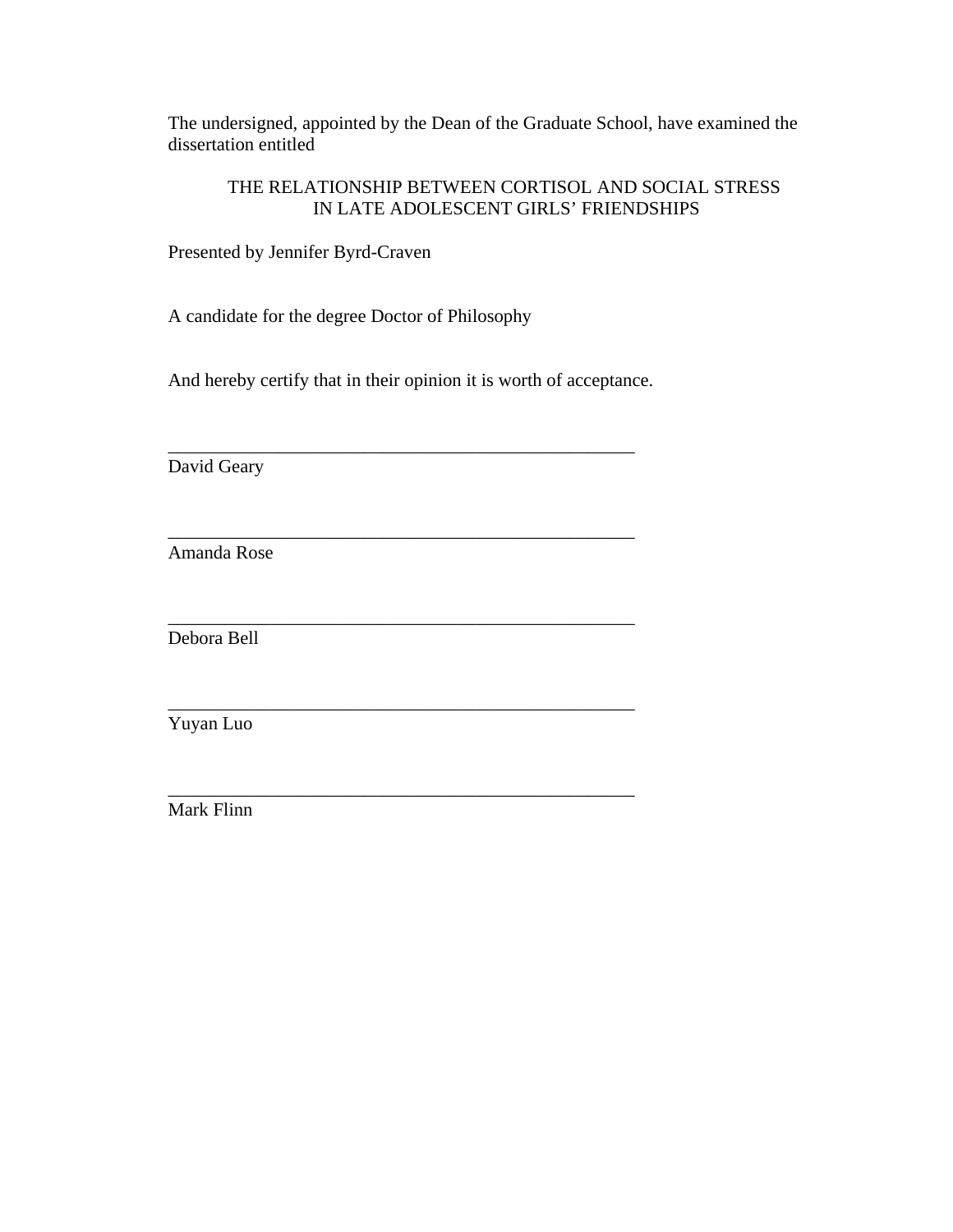#### ACKNOWLEDGMENTS

 I would like to thank all of those who have been instrumental in this project's completion. Namely I would like to thank my excellent and supportive mentor, David Geary, my dissertation committee members, chosen because of their vast expertise and valuable advice, Debi Bell, Mark Flinn, Yuyan Luo, and Amanda Rose. I would also like to thank my colleague, Mary Hoard, who has provided exceptional insights and even more exceptional support, both academic and personal, over the past six years.

I would also like to thank members of my lab team, Kendra Cerveny, Rachel Christensen, Brian Hampel, Mary Lemp, Cy Nadler, Cheryl Neiman, Lara Nugent and Amanda Shocklee for their help with various aspects of data collection and entry, and Davide Ponzi for his help with cortisol assays. This project simply would not have been possible without them.

This dissertation is dedicated to my husband, Rick, for his continued love, support, encouragement of my endeavors and sense of humor, to my son, Eli, for the joy and inspiration he provides, and to my father, Gary Byrd, who has always encouraged my curiosity and love of learning.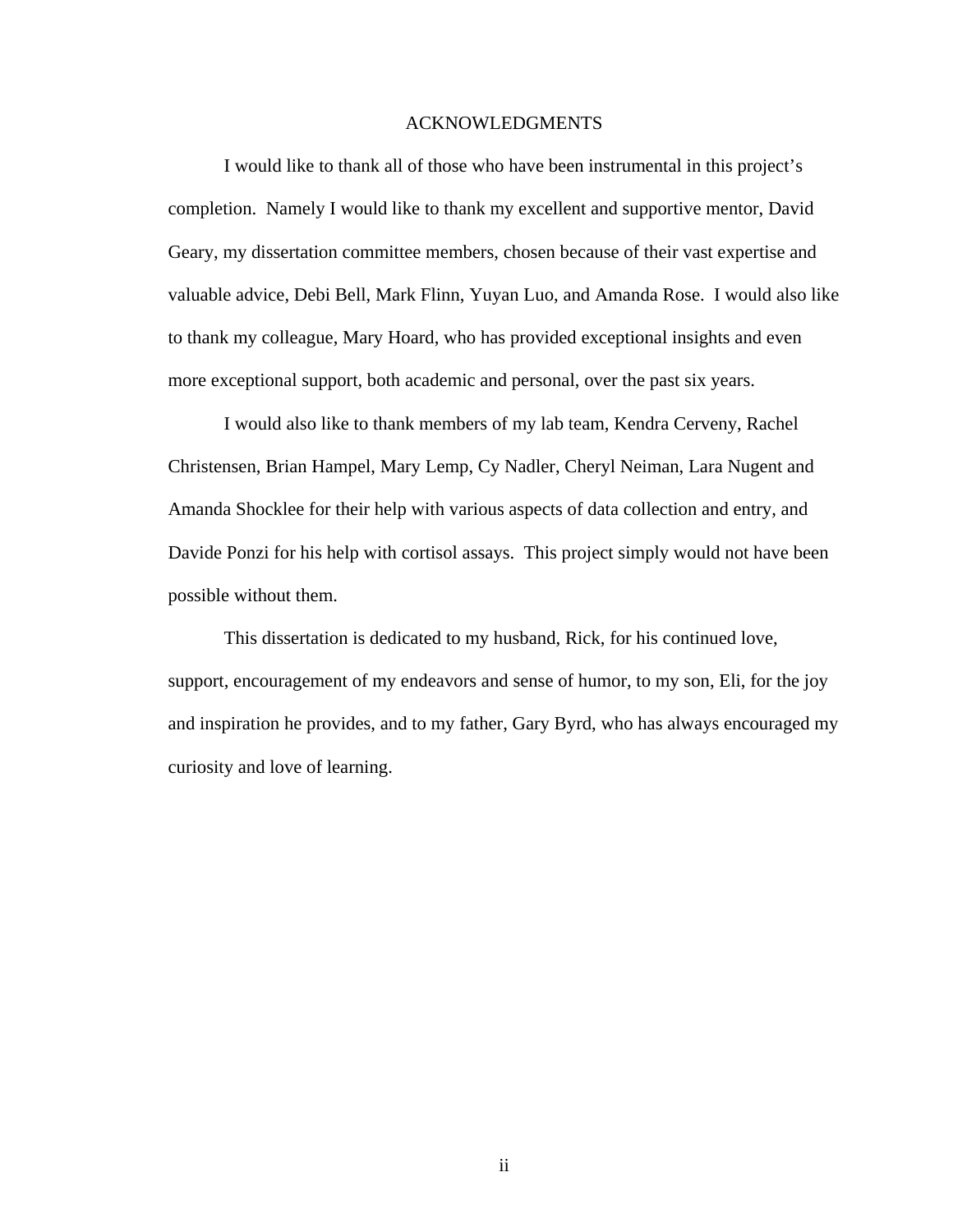#### ABSTRACT

The potential mechanisms linking early experience and temperament to coping with common peer dynamics and the stress hormone cortisol were explored for young women in two studies. Girls and women typically use friendships, specifically dyadic self-disclosure, as one means to cope with social stressors. As with any coping mechanism, self disclosure can have a range of effectiveness, with extremes resulting in maladaptive coping and increased, rather than decreased stress responses. Interactions at the extreme end of dyadic self-disclosure are characterized by the construct corumination, which refers to repeatedly discussing and rehashing problems, speculating about the causes and consequences of the problems, focusing on negative affect, and mutual encouragement of problem discussion (Rose, 2002). In study 1, two hundred six college women completed a series of questionnaires on their friendship, temperament, and relationship with their father. In study 2, a sub-sample was randomly assigned to tasks that involve discussing a problem with their friend (problem-talk group) or performing a non-social task (control group). Study 1 results confirmed that temperament traits such as high sociability, negative affect, and attention to affective changes increase the likelihood of adopting a co-ruminative social style within friendships, but the relation with father variables was weak. Study 2 results indicated dyads whose conversations were characterized by co-rumination, particularly dwelling on negative affect, had higher cortisol levels after their conversations compared with dyads lower on these constructs and dyads in the control group. These results suggest some aspects of temperament may place some girls at risk for excess co-rumination and engagement in this level of corumination can lead to a short-term spike in cortisol levels. Finally, the majority of the

iii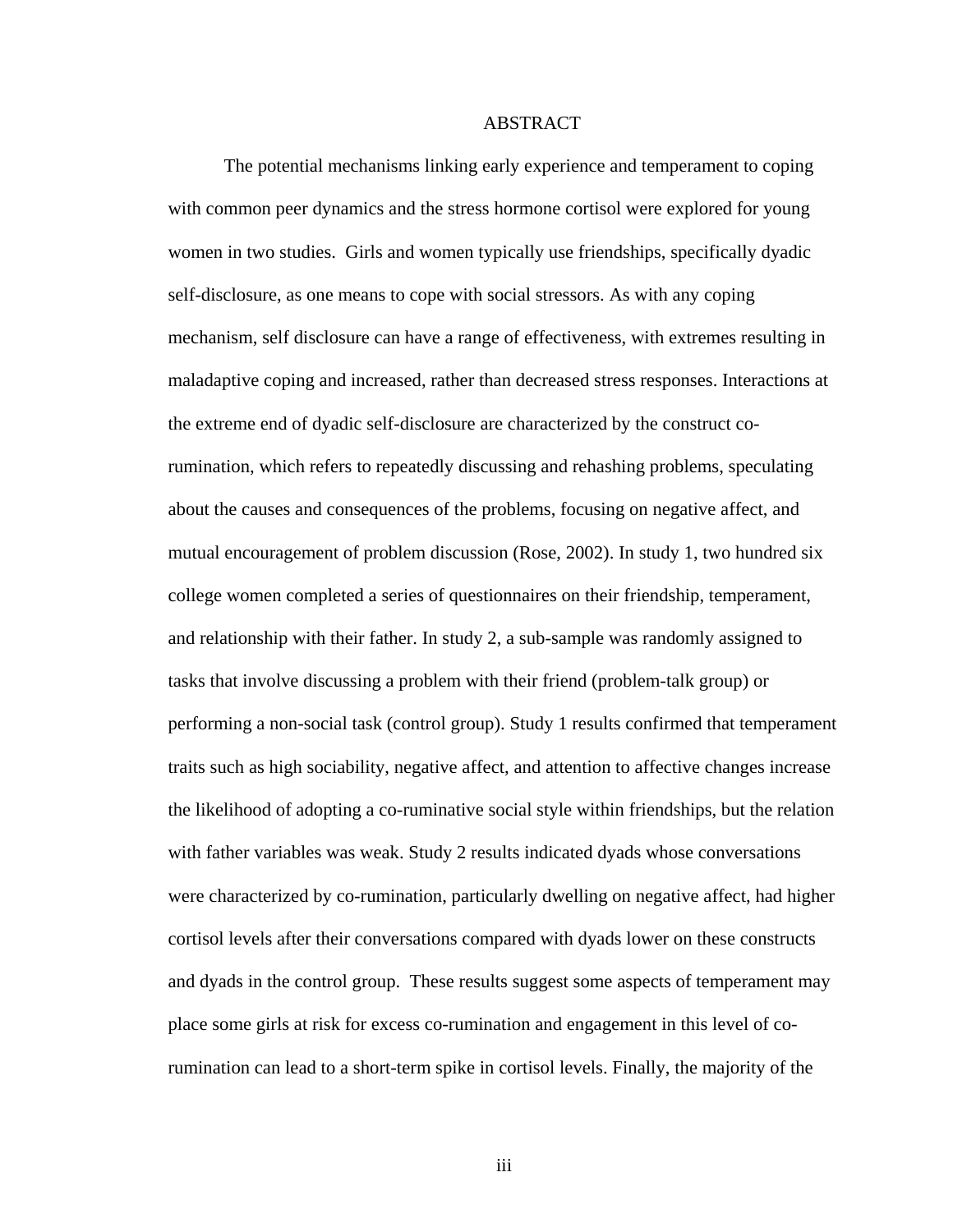content of these conversations revolved around developmentally contingent issues such as male choice and same-sex friendships.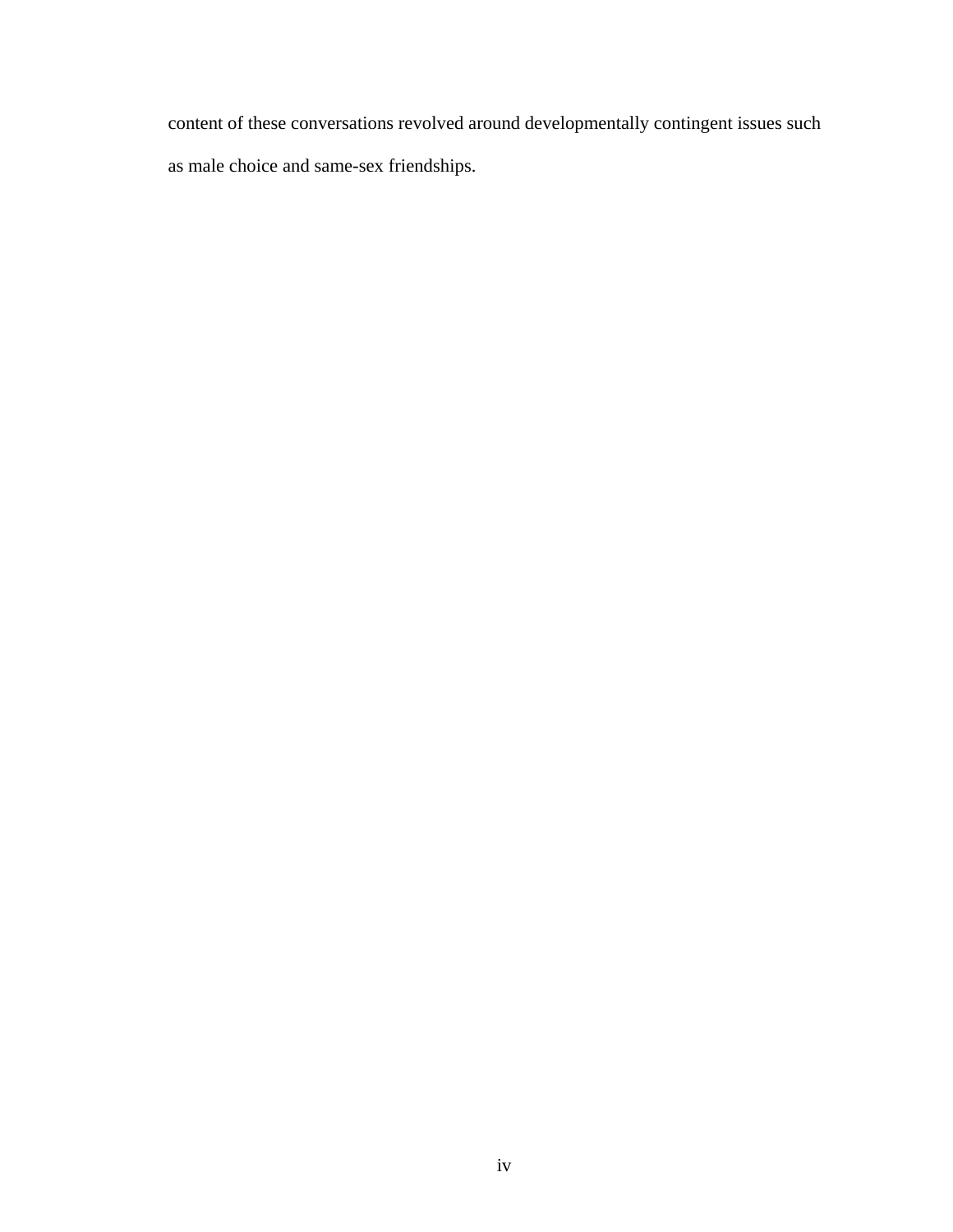# TABLE OF CONTENTS

| <b>ACKNOWLEDGMENTS</b>                                                     | $\overline{\textbf{ii}}$ |
|----------------------------------------------------------------------------|--------------------------|
| <b>ABSTRACT</b>                                                            | iii                      |
| <b>LIST OF TABLES</b>                                                      | vii                      |
| <b>LIST OF FIGURES</b>                                                     | viii                     |
| Chapter                                                                    |                          |
| 1. INTRODUCTION                                                            | $\mathbf{1}$             |
| Cortisol                                                                   | 5                        |
| <b>Cognitive Changes Associated with</b><br>Cortisol                       | 5                        |
| Predictors of Stress Reactivity                                            | 9                        |
| Early Modification of the HPA Axis and<br>it's Relation to Psychopathology | 15                       |
| <b>Stress Reactivity in Peer Groups</b>                                    | 16                       |
| Peers and Coping                                                           | 17                       |
| <b>Salience of Peers</b>                                                   | 17                       |
| Characteristics of Girls' Friendships                                      | 23                       |
| Girls' Friendships: The Paradox                                            | 29                       |
| <b>Current Study</b>                                                       | 33                       |
| 2. STUDY 1                                                                 | 36                       |
| 3. STUDY 2                                                                 | 53                       |
| 4. GENERAL DISCUSSION                                                      | 73                       |
| <b>APPENDIX</b><br>1. Consent and Debriefing                               | 78                       |
| 2. Measures                                                                | 84                       |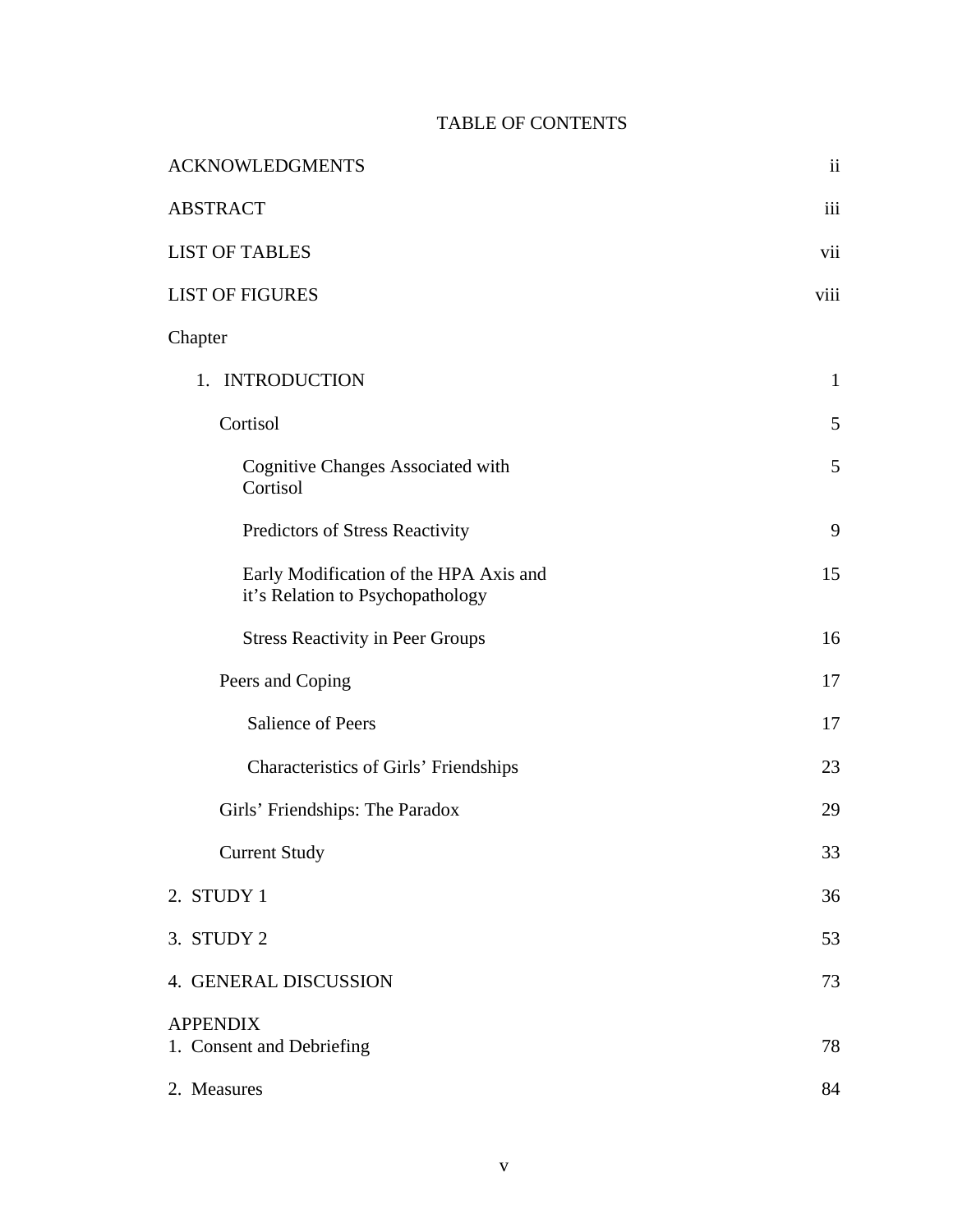| <b>REFERENCE LIST</b> | 115 |
|-----------------------|-----|
| <b>VITA</b>           |     |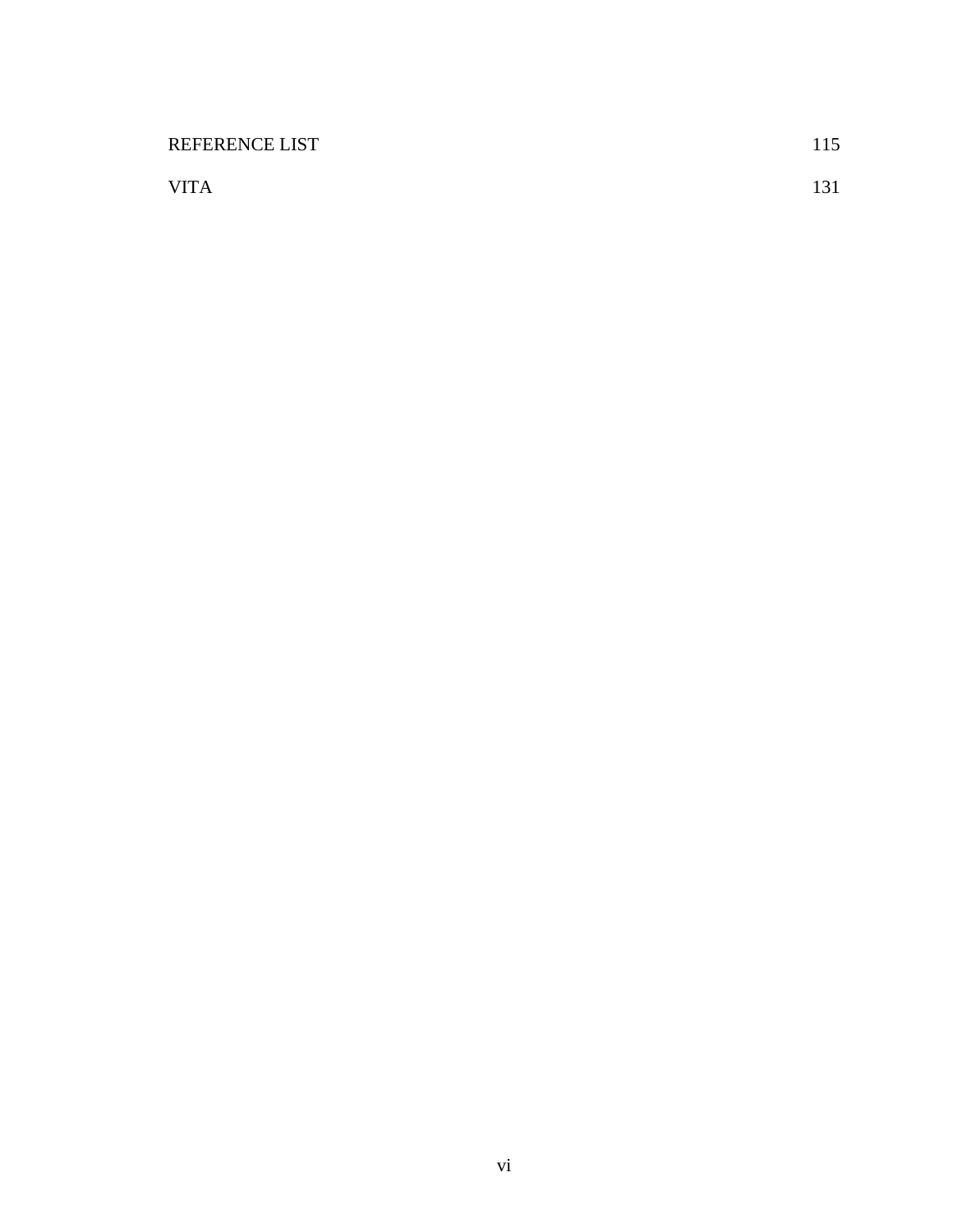# LIST OF TABLES

| Table                                                                            | Page |
|----------------------------------------------------------------------------------|------|
| <b>STUDY 1</b>                                                                   |      |
| 1. Internal validity of measures                                                 | 38   |
| 2. Means and Standard Deviations for Study 1 Questionnaires                      | 41   |
| 3. Correlation Matrix for Model 1                                                | 44   |
| 4. Fit Indices                                                                   | 45   |
| 5. Correlation Matrix for Models 2-4                                             | 51   |
| STUDY 2                                                                          |      |
| 6. Inter-rater Correlations for Observed Co-Rumination                           | 61   |
| 7. Means and Standard Deviations of Observed Co-Rumination and Components        | 62   |
| 8. Correlations between Observed Co-Rumination and Components                    | 63   |
| 9. Results of analyses to ensure random group assignment                         | 64   |
| 10. Cortisol Levels for Each Assessment by Group                                 | 65   |
| 11. Relations between four components of Co-Rumination and Post-task Cortisol 66 |      |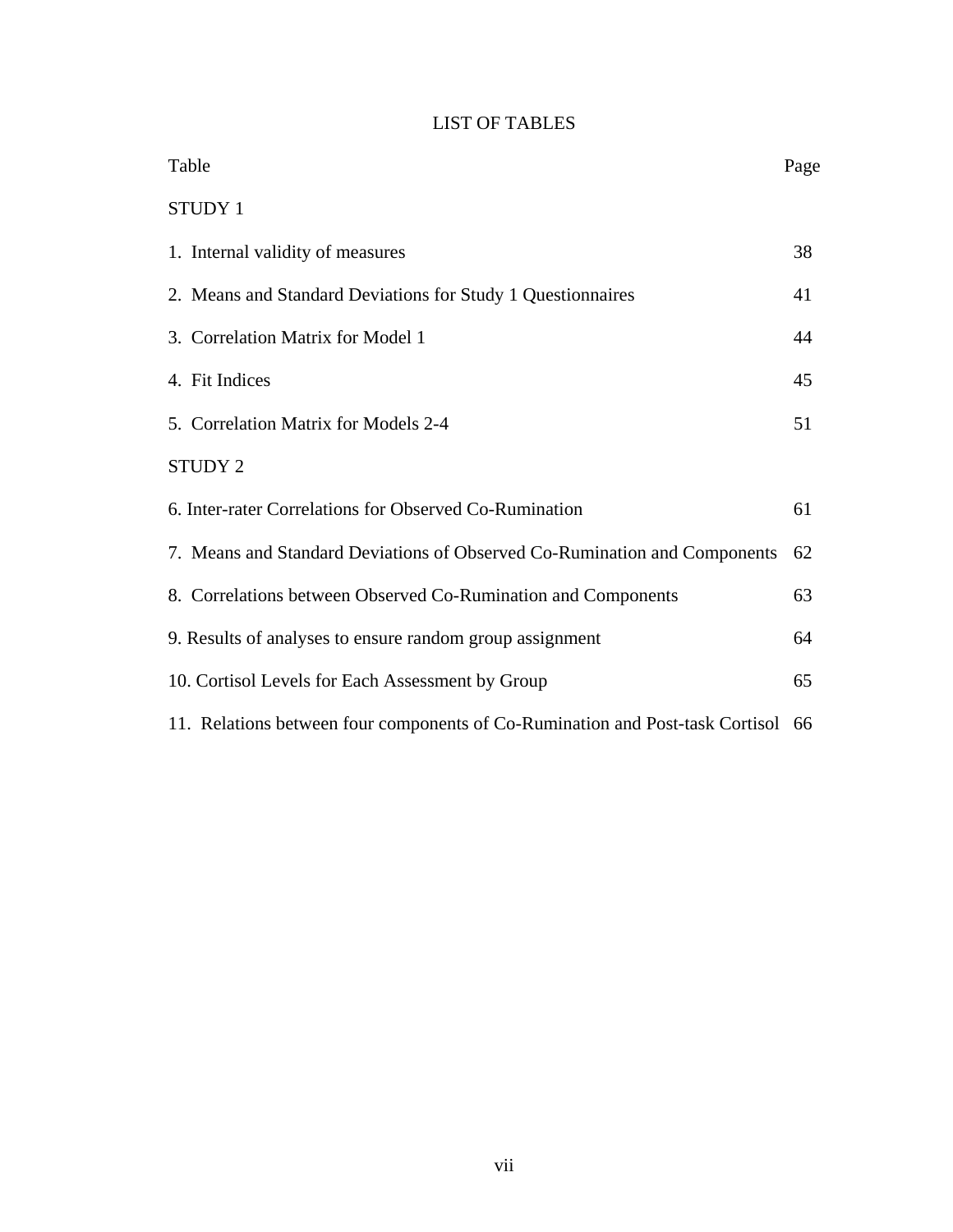# LIST OF FIGURES

| Figure                                                          | Page |
|-----------------------------------------------------------------|------|
| 1. Initial Path Model                                           | 47   |
| 2. Model 2                                                      | 48   |
| 3. Model 3                                                      | 49   |
| 4. Final Model                                                  | 50   |
| 5. Frequency of Co-rumination Scales by Group                   | 67   |
| 6. Sample of Group Differences in Pre-versus Post-Task Cortisol | 68   |
| 7. Content of Observed Co-rumination                            | 71   |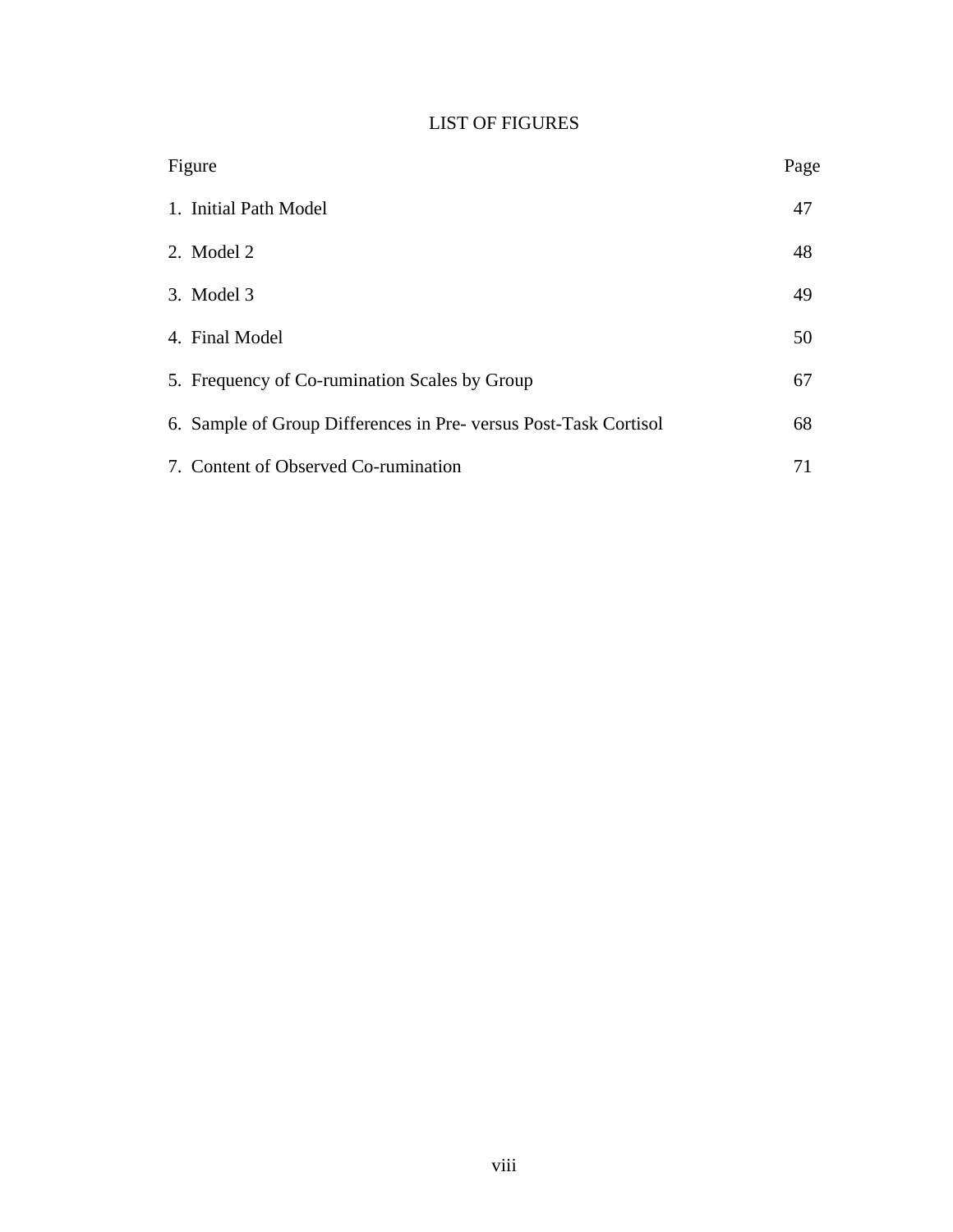### CHAPTER 1: INTRODUCTION

As a social species with an exceptionally long developmental period, it is not surprising that many of the neural and behavioral systems involved with complex social interactions undergo significant modification and elaboration over the course of development. One such system is the hypothalamic-pituitary-adrenal (HPA) axis, whose end product is the neurohormone, cortisol. Early in development, the social context is defined by parents and other kin. Parent-child conflict and evaluation of parental responsiveness or investment during this time influence responsiveness of the HPA system and may have long-term effects on how the system responds to later social conflict (Boyce & Ellis, 2005; Ellis et al, 2006; Flinn, 2006; Heuther, 1998; Liu, Diorio, Tannenbaum et al, 1997; Meaney, 2001).

Theoretically, the HPA system has evolved such that it is typically modified to respond to variation in specific evolutionarily expectant contexts, particularly in social contexts (Dickerson & Kimeny, 2004). Later in development, non-kin (e.g., friendships) serve as significant sources of social support and a potential context for further modification of the HPA axis. However, in comparison to studies of parent-child relationships, very few studies have examined the role of cortisol within the context of friendships, particularly in adolescence or early adulthood. Further, no studies have examined cortisol-friendship relations in the context of sex-typical social patterns. Proposed relationships between early context and traits, HPA activity, and social style are presented below (page 4).

The dynamics of friendships show moderate yet stable sex differences (Lever, 1978; Savin-Williams, 1979). I argue here that sex differences in social style and social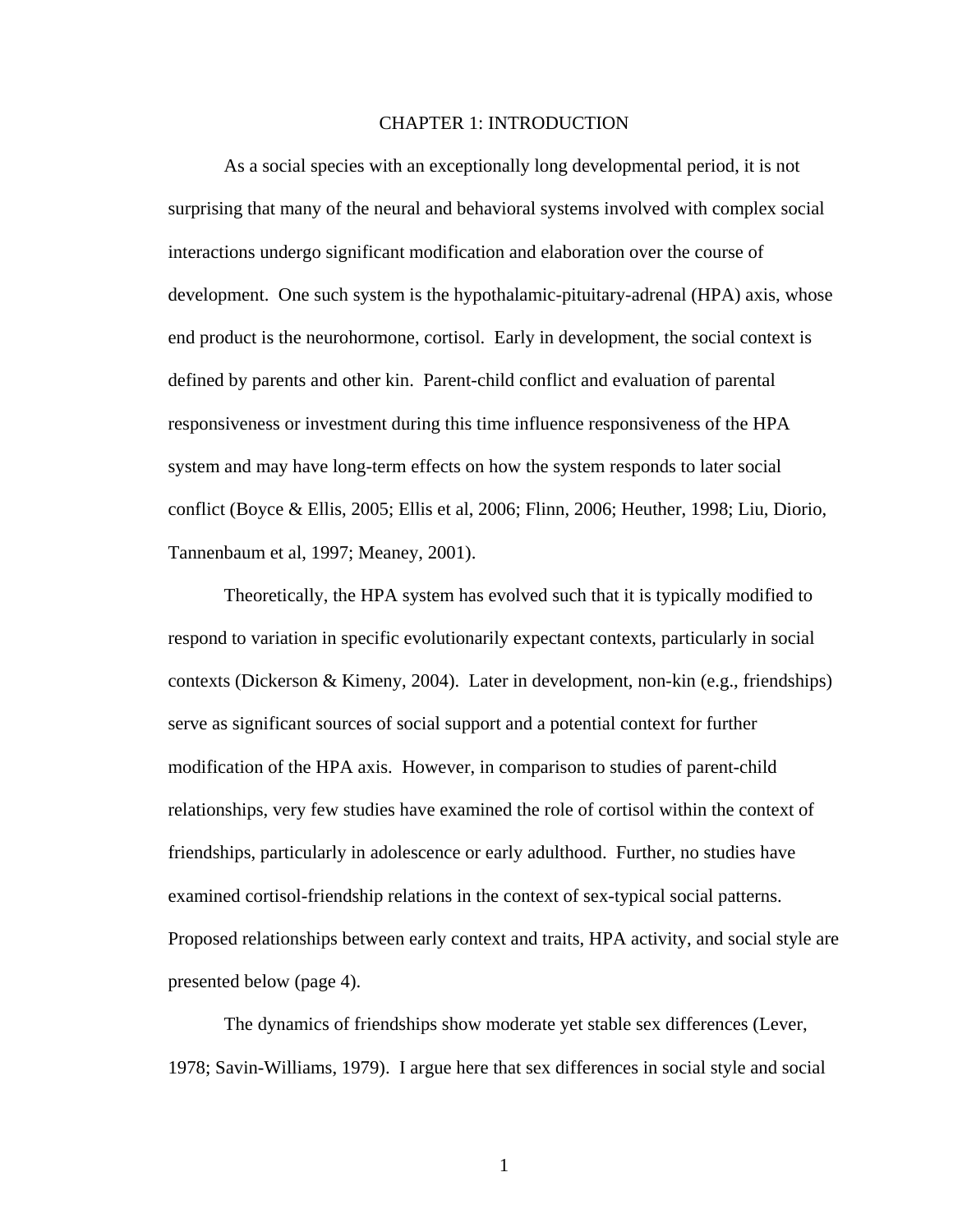cognition lay the groundwork for sex-specific coping strategies in the context of peer relationships, also an evolutionary expectant context. These strategies, like many others and like parent-child relationships, have a range of effectiveness with extremes that may result in maladaptive responses and, perhaps, psychopathology.

The characteristics of adolescent girls' same-sex friendships and associated coping styles provide one avenue to assess the relation between these peer dynamics and cortisol secretion. This study explores potential mechanisms linking early experience (e.g., paternal relationship dynamics), temperament, friendship quality and coping (e.g., self-disclosure and co-rumination) to psychosocial adjustment and risk for psychopathology in late adolescence/early adulthood. Because cortisol has been shown to adaptively modify brain systems in response to social challenges (Heuther, 1996), it is predicted to play a key role in the focusing of attention to key aspects of these challenges and in adjusting neural and behavioral systems to cope with the challenges. If the HPA axis evolved to facilitate adjustment of cognitive and behavioral strategies for coping with common social dynamics, then central peer-related challenges in adolescents and young adults should include competition for potential mates (intrasexual competition) and the dynamics of choosing a mate (intersexual choice).

I give an overview of the cognitive and neural effects of cortisol and its role in coping with psychosocial stressors in the first section. In the second section, I discuss the mechanisms by which early social dynamics are thought to influence stress reactivity, including the influence of early parent-child interactions, temperament, and how these factors affect stress response, both physiological and behavioral, in peer groups. Next, I discuss the relation between early modifications to the HPA system and the development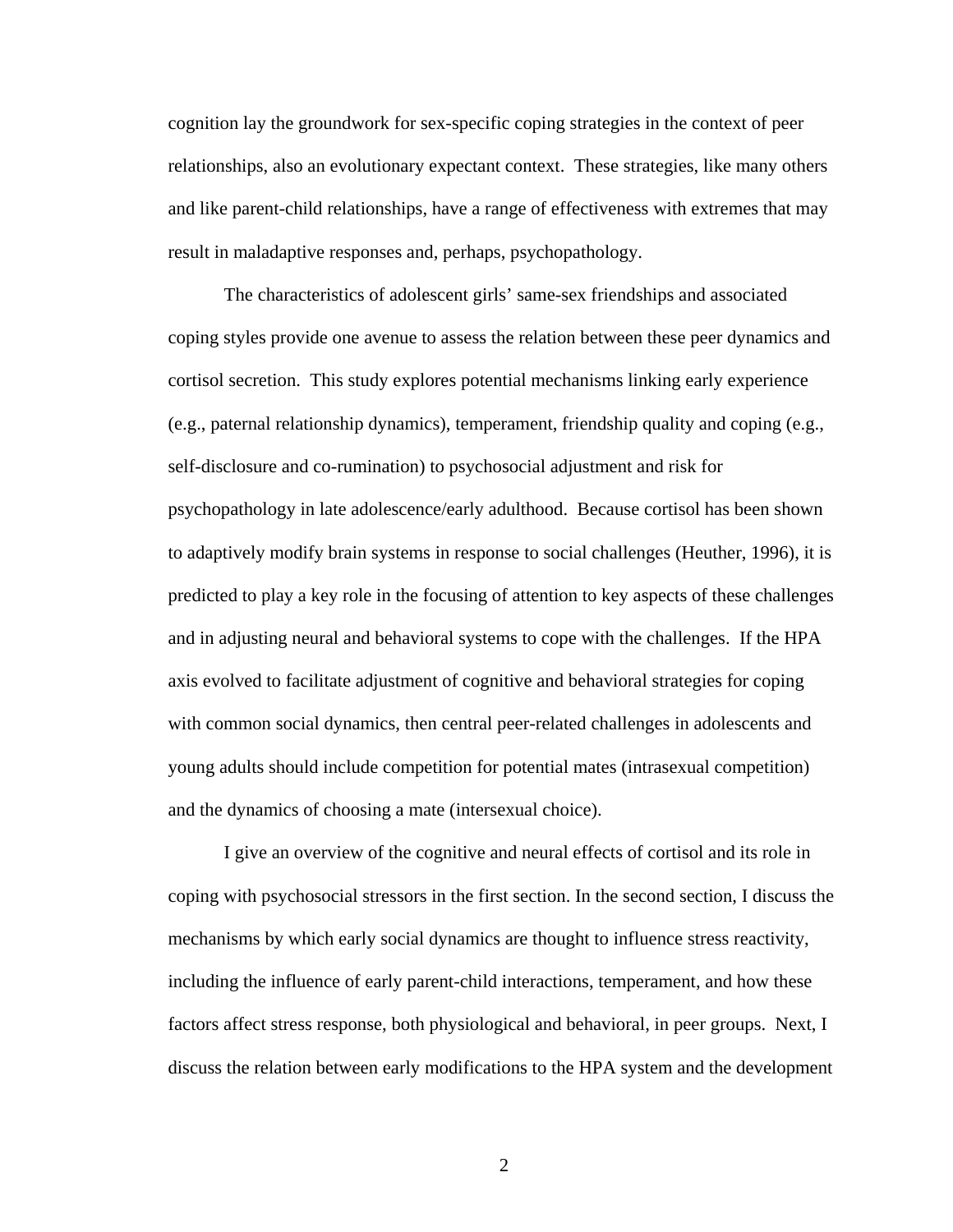of psychopathologies, specifically, internalizing disorders. I then discuss social development and sex differences in peer relationships in the fourth section. In the final section, I discuss how peer groups can provide both the context of psychosocial stress (e.g., competition for mates) and the avenue by which to cope with these challenges (e.g., social support) and how they may be related to cortisol levels. Proposed models of how each of these factors is thought to influence stress reactivity and coping are shown below. Factors in an individual's early context, such as temperament and parental relationships (for girls, particularly with their fathers) influence the sensitivity or set-point of the Hypothalamic-Pituitary-Adrenal (HPA) Axis (not directly assessed in this study), which in turn, is thought to affect later temperamental traits and social style in peer relationships. Depending on which social style is adopted, cortisol and internalizing symptoms may decrease or show no change as a result of self-disclosure within friendships (normative self-disclosure), or increase as a result of a more maladaptive style of Co-rumination within friendships. Co-rumination is a construct that refers to excessively discussing and revisiting problems, speculating about the causes and consequences of the problem, focusing on negative affect, and mutual encouragement of problem discussion (Rose, 2002). The goal of the present study is to assess the links between early experiences, temperamental traits, social style, and cortisol levels.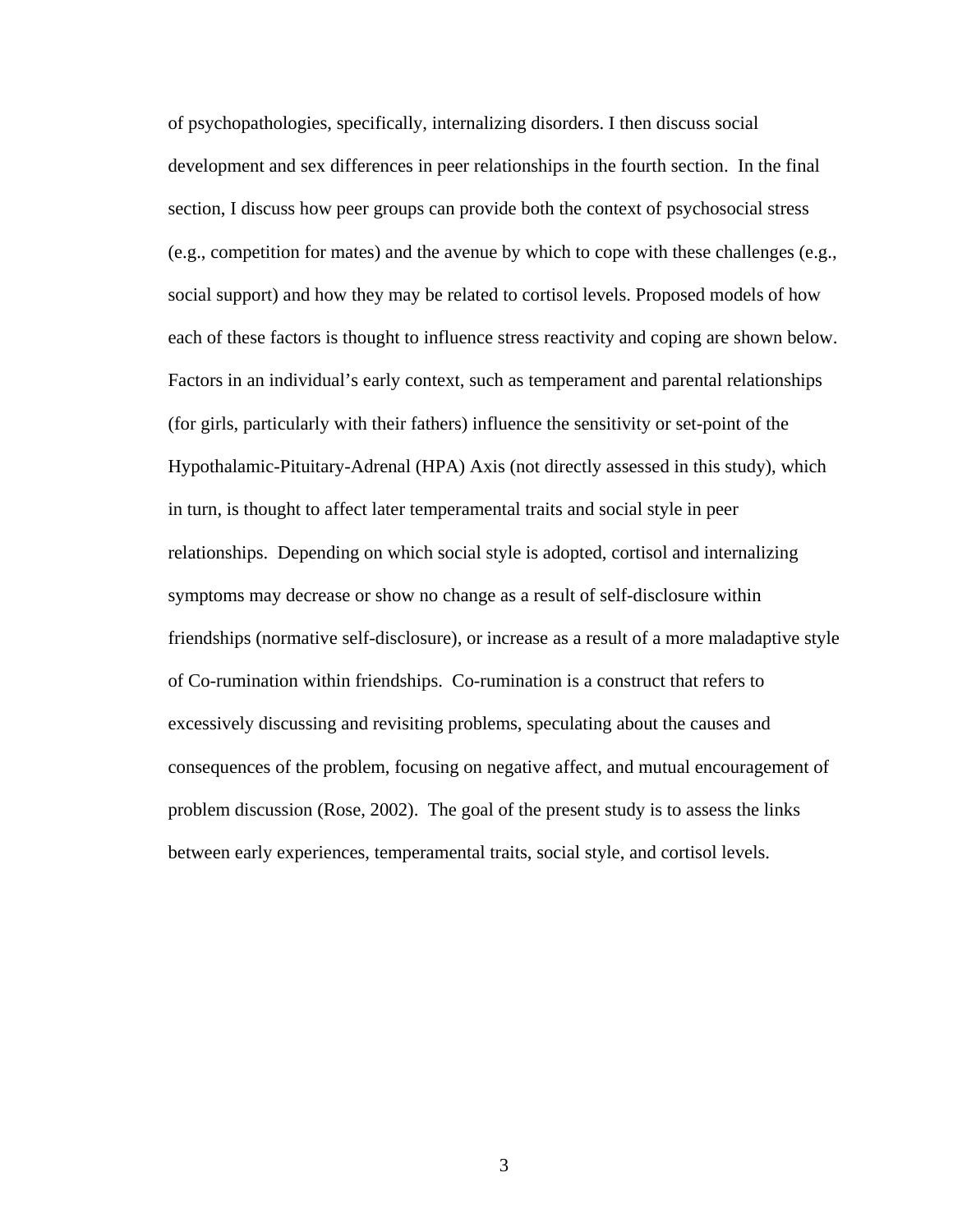## Study 1 Model

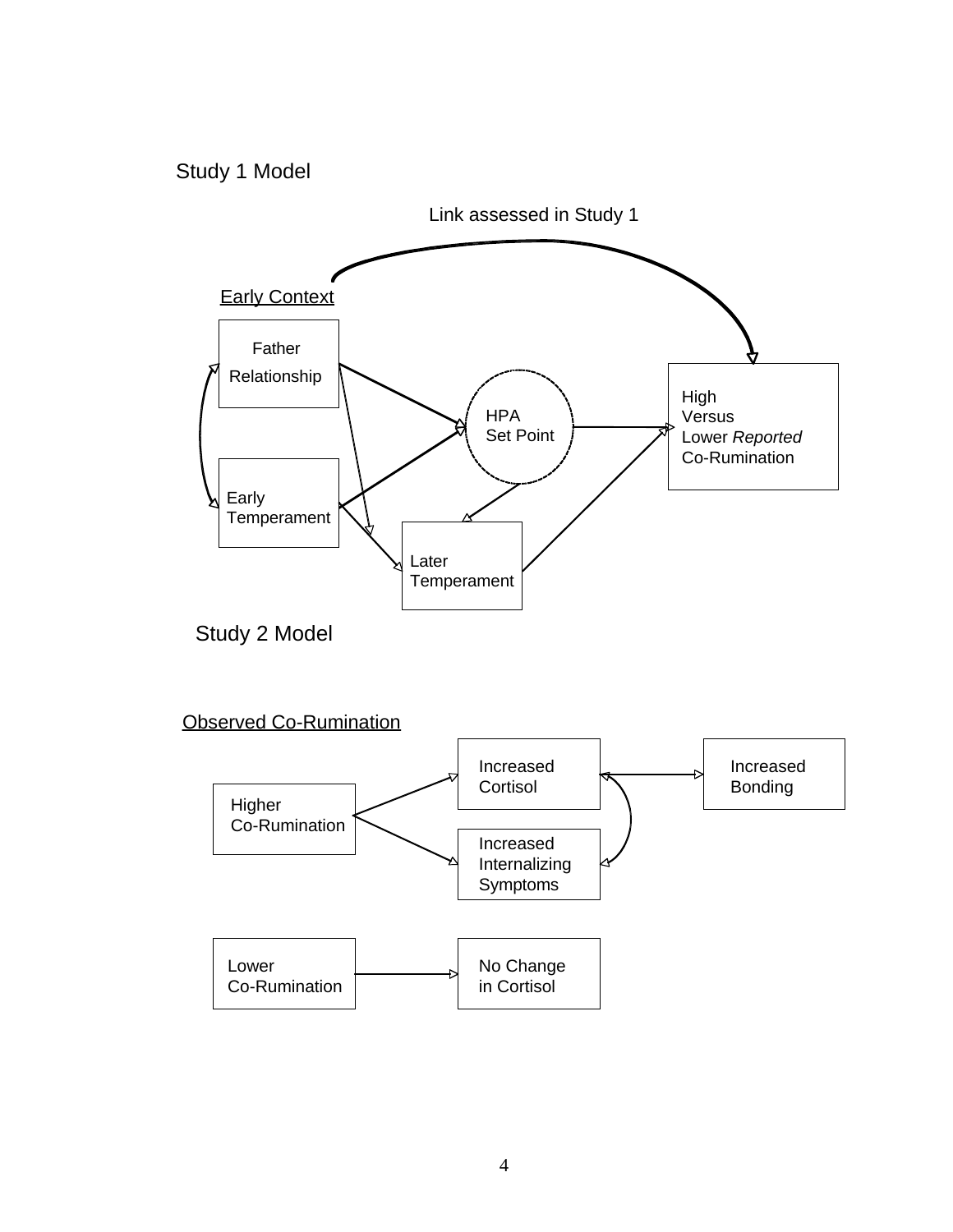#### **Cortisol**

### *Cognitive Changes Associated with Cort isol*.

Glucocorticoids, cortisol in humans and corticosterone in rodents, are associated with a host of changes throughout the brain, both short-term and long-term (Rabin, 1999). stressor (Sapolsky, Romero, & Munck, 2000). In addition to structures in the HPA axis, particularly the prefrontal cortex (PFC), and structures associated with learning and memory, including the hippocampus (Bremmer & Vermetten; Hiem & Nemeroff, 1999; sensory cues, behavioral strategies, and other information related to the context (Heuther, impaired short-term memory performance (in areas unrelated to current context), and Cortisol has multiple functions: to permit the HPA response, to stimulate or augment a stress response, to suppress an ongoing stress response, or to prepare for a subsequent the primary targets for glucocorticiods are the higher associative brain structures, McEwen, 1998; Sapolsky et al, 2000). Glucocorticiod receptors in the PFC are primarily associated with terminating an ongoing stress response through a negative feedback loop, which returns cortisol levels to baseline (McEwen, 1998). Consequences of short-term cortisol secretion include focused attention and increased acquisition and retention of 1996), increased vigilance and decreased sleep (Habib, Gold & Chrousos, 2001), enhanced immune system functioning (McEwen, 1998).

Many researchers have noted damaging effects associated with *chronic* cortisol secretio n, primarily associated with failure of the PFC to terminate HPA activity (Heim memory-related associations due to atrophy of dendrites of the pyramidal neurons in the & Nemeroff, 1999; McEwen, 1998; Sapolsky et al, 2000). Long-term overexposure to cortisol results in reduction in the ability of the hippocampus to effectively form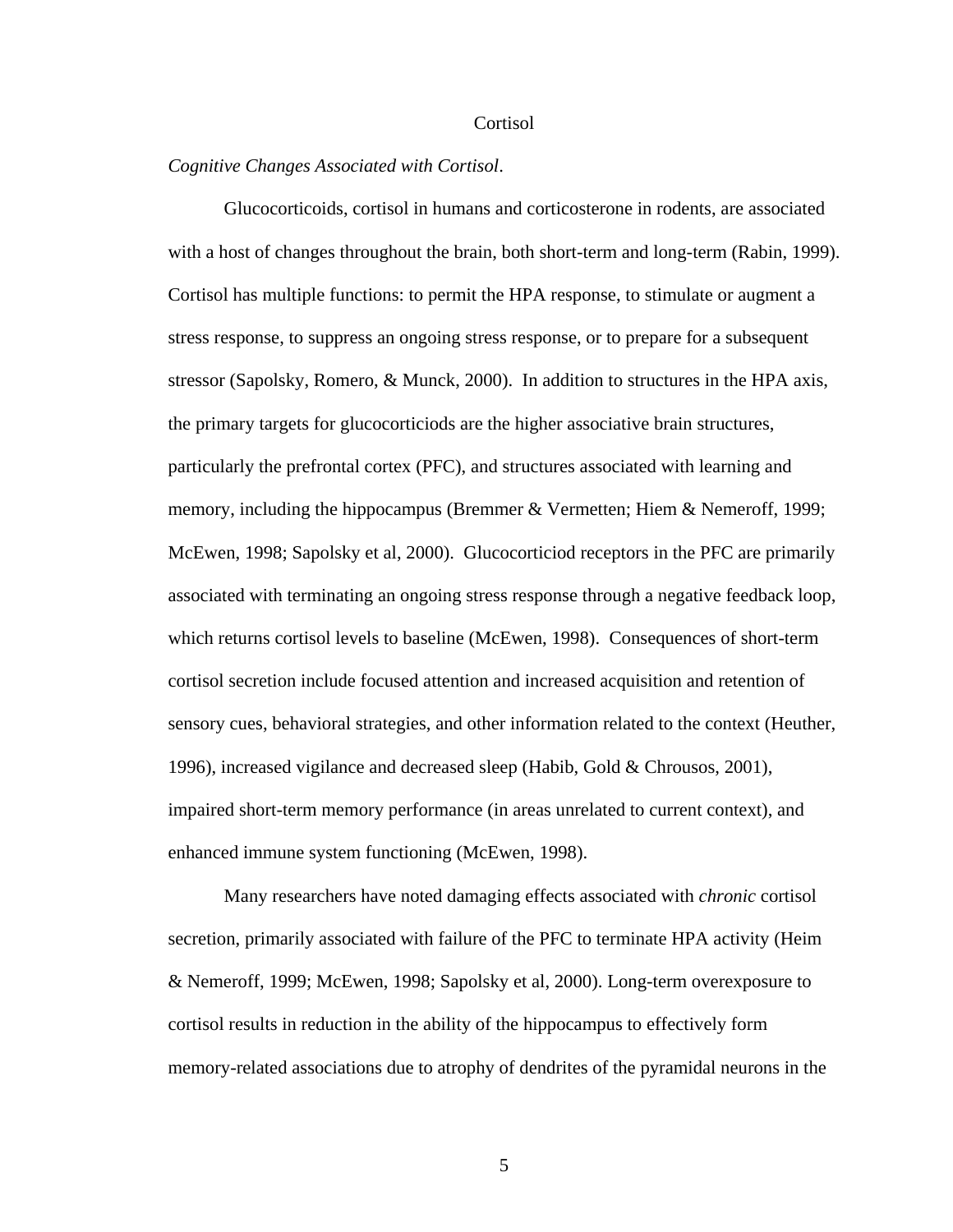CA3 region (McEwen, 1998), and immune suppression (Sapolsky et al, 2000). During development, exposure to chronic cortisol secretion alters the sensitivity and activity of the HPA system and the targeted neural circuits directly involved in learning and memory, the ability to discriminate subtle variation in sensory information, and ultimately leads to degeneration of noradrenergic axons in the cerebral cortex (H euther, 1996). These effects are thought to be responsible for the link between early stress and the later development of psychopathologies associated with these neural systems, such a s depressive and anxiety disorders (Bremner & Vermetten, 2001; Habib, Gold & Chrousos, 2001; Sanchez, Lodd, & Plotsky, 2001).

 However, chronic secretion of cor tisol, while it has costs such as neural degeneration and immune suppression, may not be entirely maladaptive. Cortisol, when stressors, as are characteristic of many social contexts, that HPA activity persists and can reorganize neural structures and increase specialization of the brain. In other words, cortisol appears to fine tune neural circuits to the nuances of the stress-eliciting context. controllable stressors, and associated disruption of neural networks involved in previous responses to these stressors, suggests that prolonged HPA activity may function to disrupt released in response to a controllable stressor, facilitates and stabilizes existing neural pathways (Heuther et al, 1999; McEwen, 1998). It is in response to *un*controllable have neurodegenerative effects (Heuther et al, 1999). Heuther (1996) argues that if longlasting activation of the HPA axis in response to uncontrollable stressors is entirely maladaptive, however, then selection pressures would have eliminated genotypes allowing for chronic activation of this system. He argues that cortisol functions to Persistent activity by the HPA system in response to uncontrollable, rather than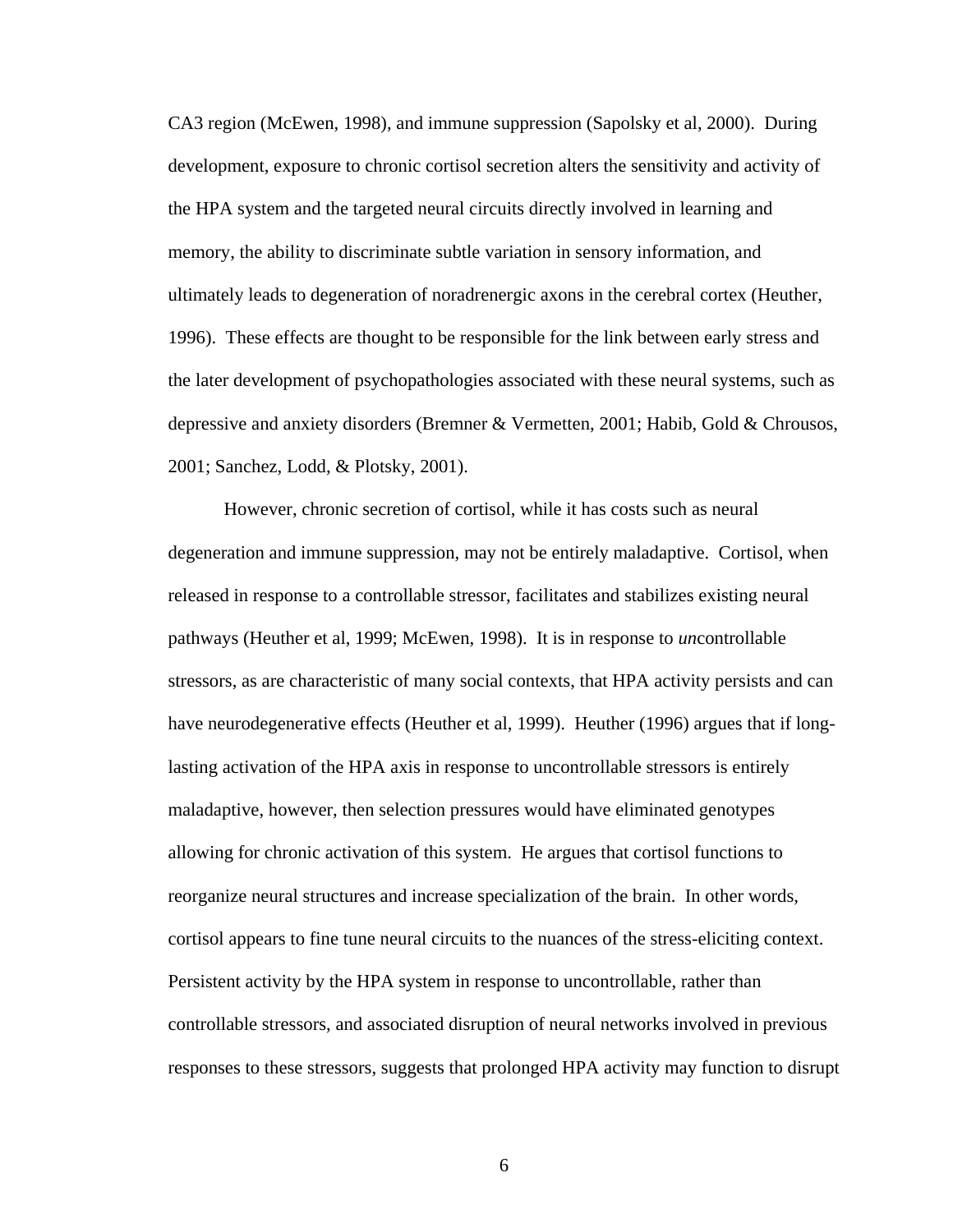the use of ineffective cognitive and behavioral strategies, and through this, provide opportunities to construct potentially more effective strategies (Heuther, 1998; Heut her et al, 1999).

*The Role of Cortisol in Psychosocial Contexts*. The development of human stress respon se system, particularly the HPA system, is primarily suited to respond to psychosocial rather than physical stressors (e.g., predator avoidance) (Flinn, 2006; Heuther, 1998). Humans have constructed our environment in such a way that we are protected from many of the other types of stressors that are encountered by other species evolutionary perspective (Alexander, 1989; Ellis et al, 2006; Flinn, 2006; Geary, 2005; particularly those involving social-evaluative threat (Dickerson & Kimeny, 2005), and (e.g., predators), but this creates a context in which other people are the primary competitors for resource control or are the primary selective pressures from an Heuther, 1996). It follows, then, that the release of glucocoritciods (e.g., cortisol) is delayed following a stressor and thus not immediately useful in predator avoidance (Sapolsky et al, 2000), but more useful in response to anticipated social stressors, those that are likely to recur (Flinn, 2006). This is because stressors involving other humans tend to be more prolonged and ambiguous than other types of stressors, and cortisol may function in these situations to prepare for a subsequent, similar stressor (Sapolsky et al, 2000). The ambiguous nature of the human social context limits the extent to which the stress response system can be canalized early in development, because social dynamics are fluid and never completely predictable (Flinn, 2006; Heuther, 1996).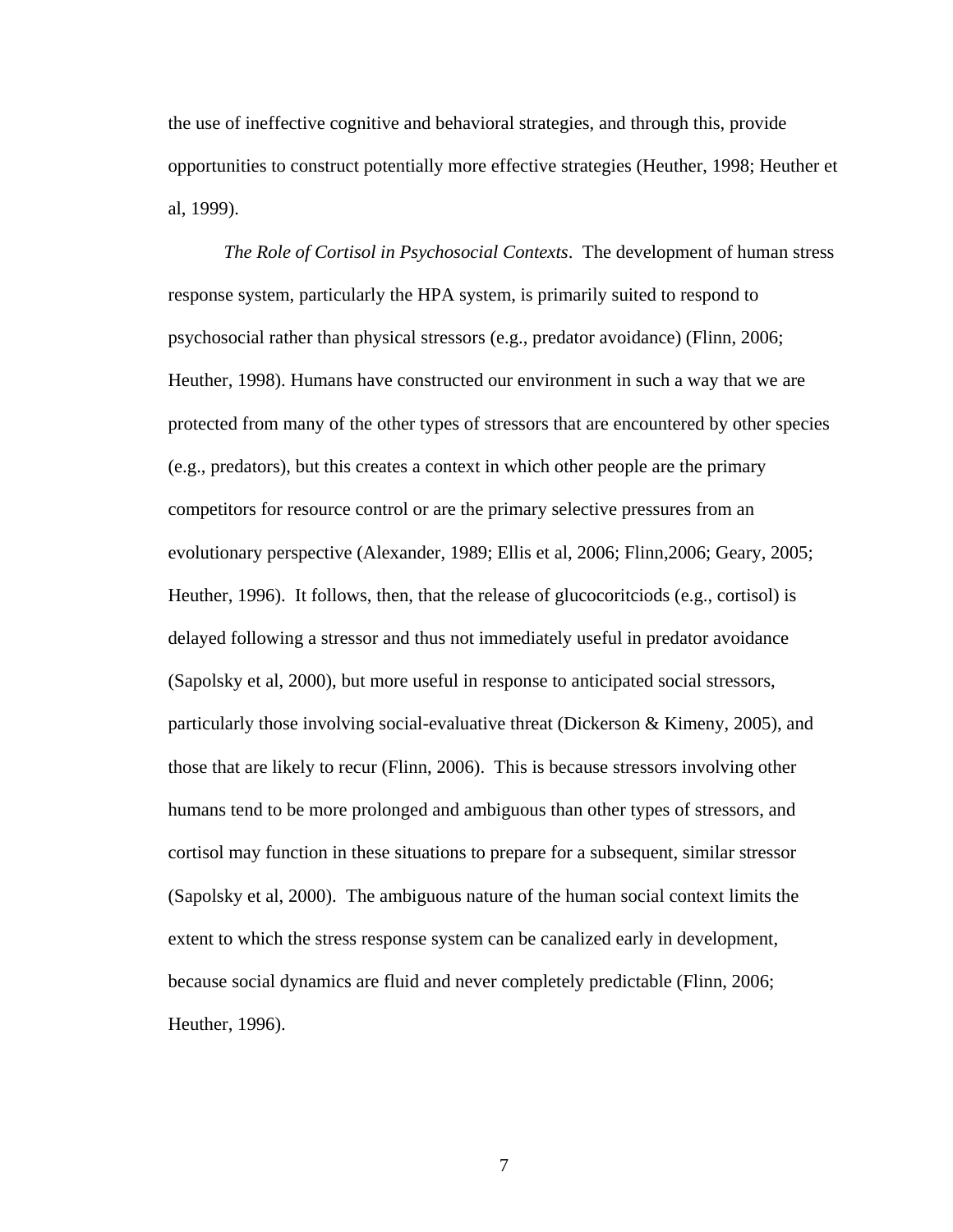These studies are consistent with the cost-benefit trade-offs common to evolved systems (Williams, 1957). Given there are costs (e.g., neurotoxic and immunosuppressive effects), the very presence of cortisol suggests that it serves a vital adaptive function. Neese and Young (2000) proposed cortisol is released under conditions of threats and opportunity, particularly in the social realm. However, I propose that cortisol is responsive to situations that involve opportunity for loss or gain, particularly of socially salient resources (e.g., social support). This framework is more parsimonious and helps to resolve conflicts in the literature that have shown that conditions of adversity fail to produce uniform effects in cortisol profiles (Ellis et al, 2006).

In other words, elevations in cortisol level are not always associated with negative affect, and can result from positive experiences that involve opportunity for *gaining* social resources or increasing social influence. For example, surgent children have high cortisol levels upon entering a new social group (Gunnar & Donzella, 2002), not because they are "stressed" per se, but because they see an opportunity for social engagement. This is consistent with Heuther's (1996) assertion that cortisol functions to adaptively reorganize the brain by destabilizing existing ineffective neural pathways and facilitating the connection and stabilization of new ones (see also Heuther, 1998; Heuther et al, 1999). The high cortisol of surgent children may be part of a sequence of steps that result in the adjustment of neural networks and behavioral strategies in response to the new social context. These changes, in turn, may allow for better later control of social dynamics. Under this framework, cortisol can function to adaptively pattern behavior to the demands of the ever-changing social environment, and can be, therefore, ultimately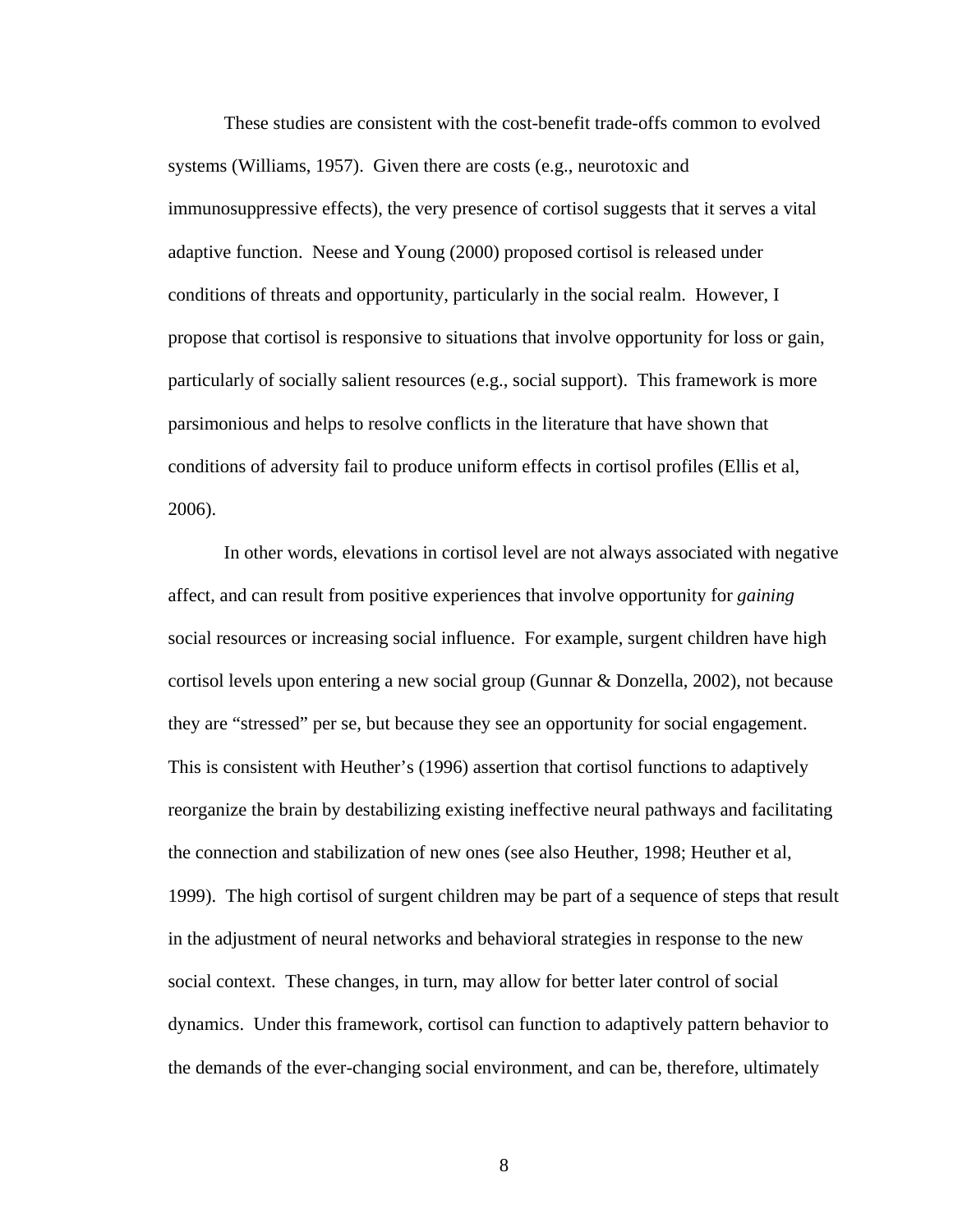beneficial (Heuther, 1996). The mechanisms that mediate the relation between this neural and behavioral reorganization and cortisol include the dynamics of early social context (e.g., parent-child interactions), individual traits such as temperament, and later in development, peer relationships.

### *Predictors of Stress Reactivity*

*Early Social Context*. The HPA system, like many other neural systems, is exceptionally plastic during the course of development, presumably reflecting the need in our species' history to adjust this system to the demands of the unpredictable social climate (Alexander, 1989, Heuther, 1996). Plasticity will be advantageous when it is necessary to adjust to changes occurring within an individual's life span and not over generations (Geary, 2005). The largest source of this variation in many social species is social dynamics, as noted. Consistent with this perspective, early parent-offspring dynamics appear to calibrate the HPA system in a number of species, from rats to humans (Ellis et al, 2006; Hane & Fox, 2006; Hofer, 1994; Meaney, 2001). Infants and children react to relevant features of their social environment and adjust their cognitive and behavioral strategies accordingly (Belsky et al, 1991; Ellis et al, 1999, Moffit et al, 1992; Surbey, 1990). One such relevant feature is the predictability of maternal support.

Studies with both humans and nonhuman animals have shown that the quality of maternal care in the early postnatal period influences the development of the stress response system (Caldji, Tannenbaum, Sharma et al, 1998; Essex et al, 2002; Francis & Meaney, 1999; Liu et al, 1997; Lupien et al, 2000; Meaney, 2001). In rats, high quality maternal care typically consists of frequent nursing bouts and high-energy maternal behaviors such as arched-back, or kyphotic, nursing and extensive licking and grooming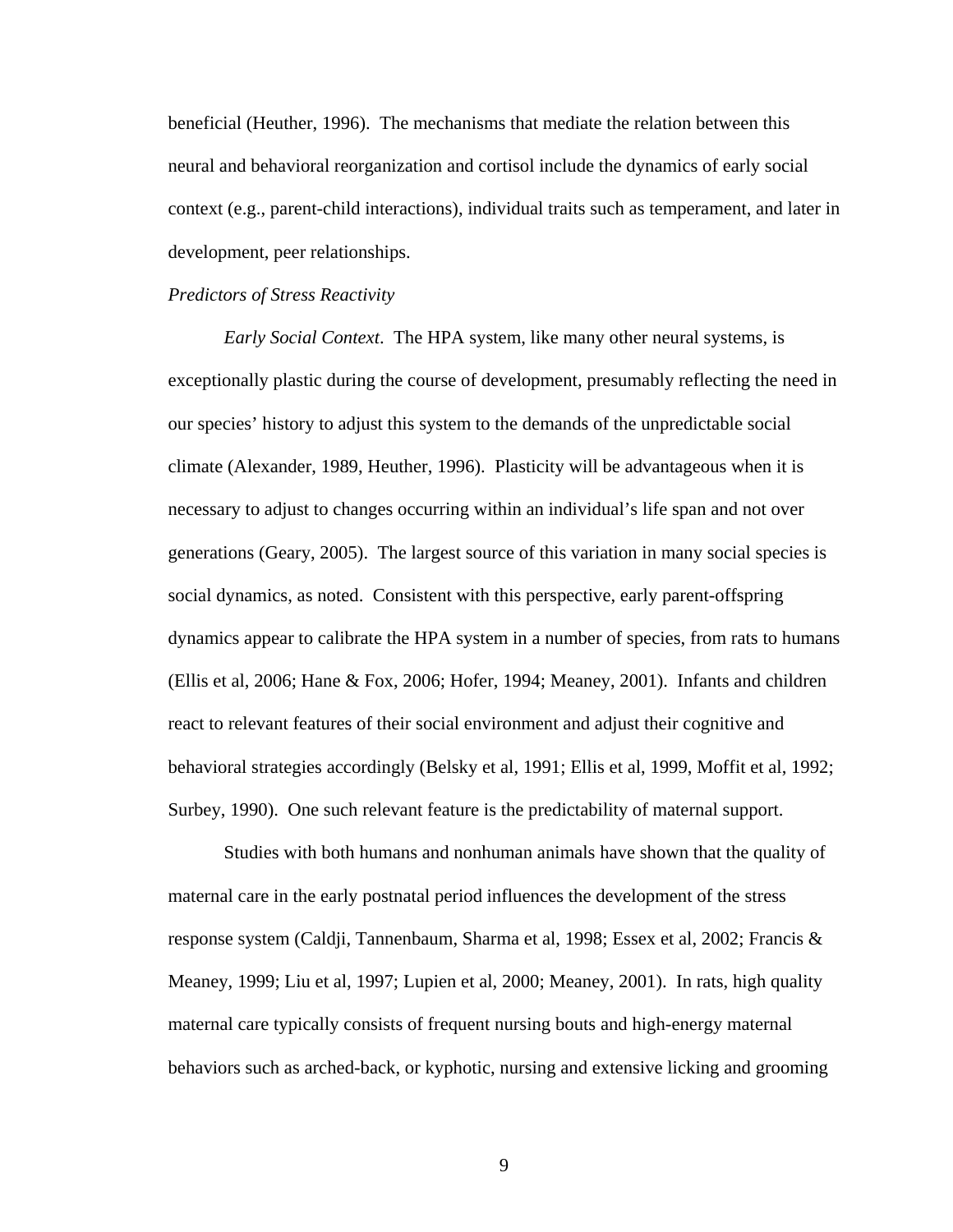of pups (Meaney, 2001; Moore & Power, 1992; Stern & Kerr, 2002). Offspring reared by mothers high on these behaviors show lower fearfulness in novel contexts in addition to increased glucocorticoid feedback sensitivity and reduced corticosterone response to acute stress (Liu et al, 1997). In humans, disruptions in maternal responsiveness and positive affect are linked with low quality maternal care and alterations in infant and child HPA reactivity (Essex et al, 2002; Lupien et al, 2000). In mammals with significant postpartum care, disruptions in the mother-infant relationship (e.g., maternal deprivation) often lead to a hyper-responsive (or in some cases hypo-responsive) HPA system, whereas high quality maternal care, on average, is associated with a stress response system that is more selective in its activation (Liu et al, 1997; Meaney, 2001; Suomi, 1997). Selective activation, in turn, reduces the costs of cortisol secretion.

In species with significant postpartum brain development, maternal behavior appears to serve as a cue to the demands of the ecological conditions she is experiencing (Cameron et al, 2005). In humans, children of depressed mothers have altered HPA responses to stressors (Essex et al, 2002; Lupein et al, 2000), demonstrating that maternal responsiveness results in rapid changes within the child's HPA system, which may serve to prepare this child for unpredictable and uncontrollable social dynamics.

Even in less severe cases, children react to their social environment and adjust the physiology of the HPA system, their behavior, and presumably their social cognitions (Ellis et al, 2006; Flinn, 2006), accordingly. Cortisol appears to play a key role in this behavioral and HPA adjustment to social context. In particular, the quality of family dynamics and associated stressors appear to influence social cognition (e.g., internal working models of social relationships) and later behavior. Children reared in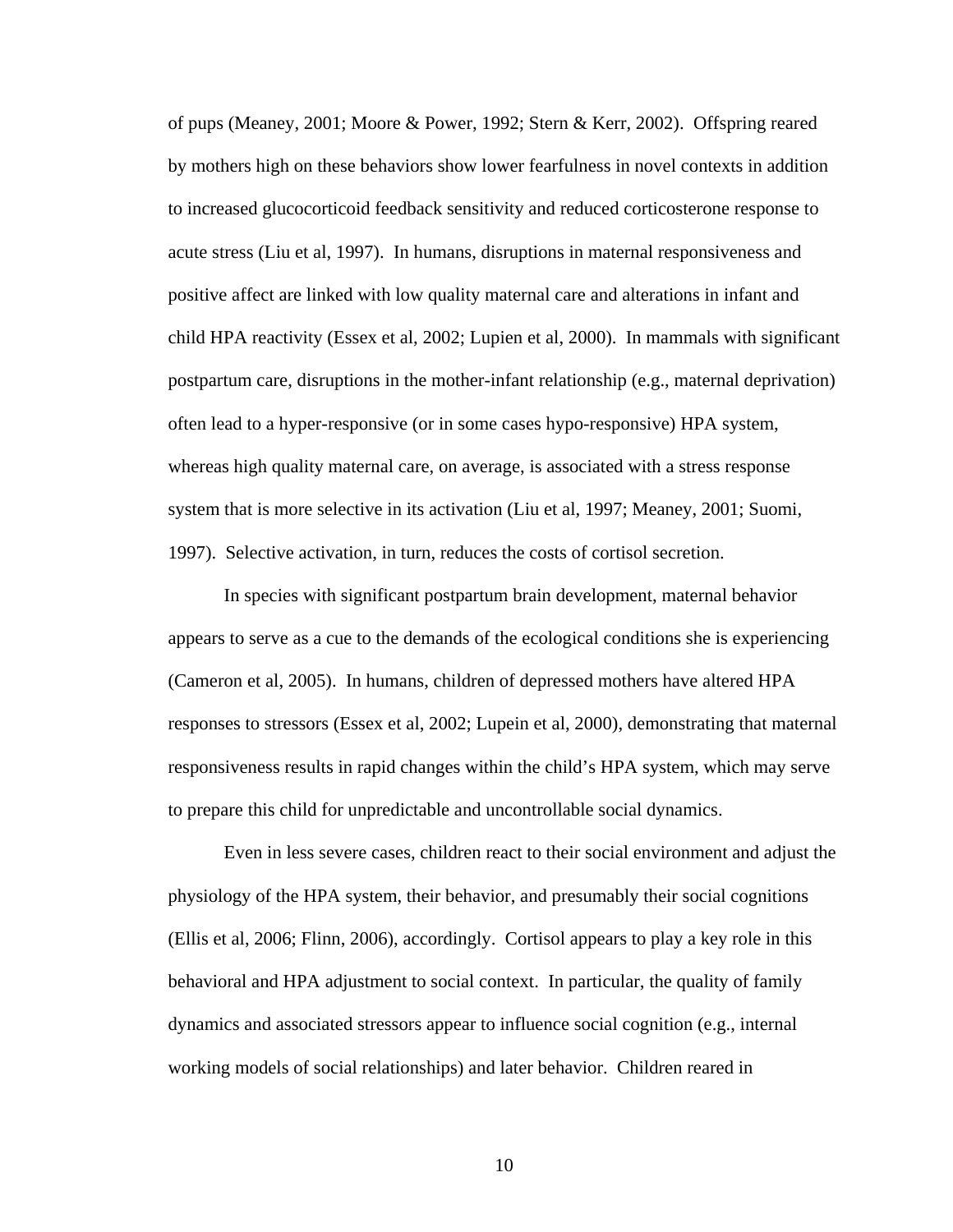environments with unstable parental relationships, unpredictable or limited child investment, and insecure attachment to caregivers often show a constellation of traits and behaviors that indicate that these stressors resulted in some modification of behavioral and/or cognitive strategies relative to children who did not experience these stressors. The cognition of these children supports less trust in social relationships. These children are more likely to experience early menarche, engage in sexual activity at a younger age, have unstable pair bonds themselves, show limited investment in their own children, and have more children overall (Belsky et al, 1991; Byrd-Craven, Geary, Vigil, & Hoard, 2007; Moffit et al, 1992; Vigil, Geary & Byrd-Craven, 2006). Further, enduring familial stressors change the threshold for HPA activation, resulting in either hyper- or hyporesponsive neural pathways, which, in turn, may be associated with many of the behavioral changes listed above (e.g., unstable pair bonds) (Barr et al, 2004; Flinn, 2006; Flinn et al, 1996).

Paternal behaviors and other forms of investment, while much less studied, are an implicit part of the social context in which the child develops and thus, may have an influence on the development of HPA reactivity (Geary & Flinn, 2002). Warm fatherdaughter relationships are associated with delayed menarche and delayed sexual activity (Ellis et al, 1999), and with a tendency toward monogamy and high investment in children in adulthood (MacDonald, 1992). Father absence and associated factors (e.g., maternal stress) along with the presence of a step-father or maternal boyfriend, on the other hand, are associated with earlier menarche and an earlier onset of sexual behavior (Ellis et al, 1999; Ellis, 2004; Surbey, 1990). Thus, social dynamics in early to middle childhood may lay the groundwork for later behavior and perceptions of social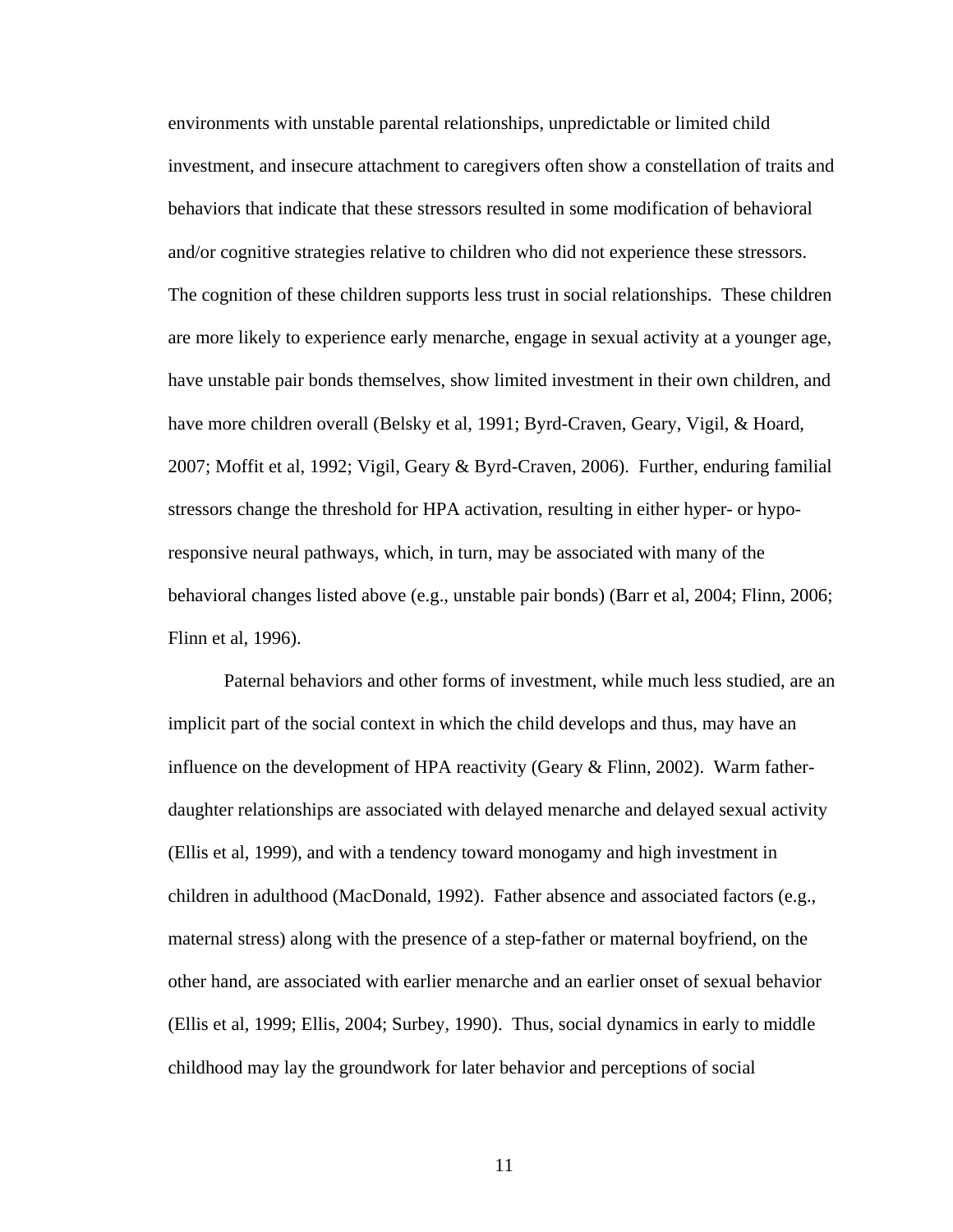relationships, though some individuals may be more predisposed or genetically sensitive toward a high or low parental investment strategy (Figuerdo et al, 2006). As discussed below, experience with early social dynamics may also alter the nature of later peer relationships and methods coping within these relationships.

As noted, cortisol has a direct role in forming and modifying associated cognitive structures to better prepare the individual to cope with specific social dynamics (Heuther 1996, 1998). In theory, cortisol will be released, when, on average, this potentially costly destabilization and reorganization of cognitive structures and behavioral strategies might be advantageous. The cost-benefit trade off for false alarms (activating the HPA system when, in fact, there is no opportunity for loss or gain) or misses (failure to detect a threat or opportunity) will vary with predictability in the social context (Neese & Young, 2000). An increase in the probability of a false alarm will also result in a decrease in the probability of a miss, and this combination will be less costly in a risky and unpredictable social environment because the probability of threat and associated losses are much greater in these contexts. Similarly, the costs of a false alarm will be higher and the losses associated with missed opportunity will be lower in a less risky, relatively predictable context. Further, the stress response system is mediated, in part, by the *perception* of the situation (McEwen, 1998), which is in turn, influenced by individual characteristics such as temperament (Boyce & Ellis, 2005). These perceptions (e.g., social stimuli are overwhelming), along with early social adversity, may lead to a HPA system that over-reacts when exposed to subsequent uncontrollable or perceived uncontrollable psychosocial stressors (McEwen, 1998), such as peer interactions, discussed below.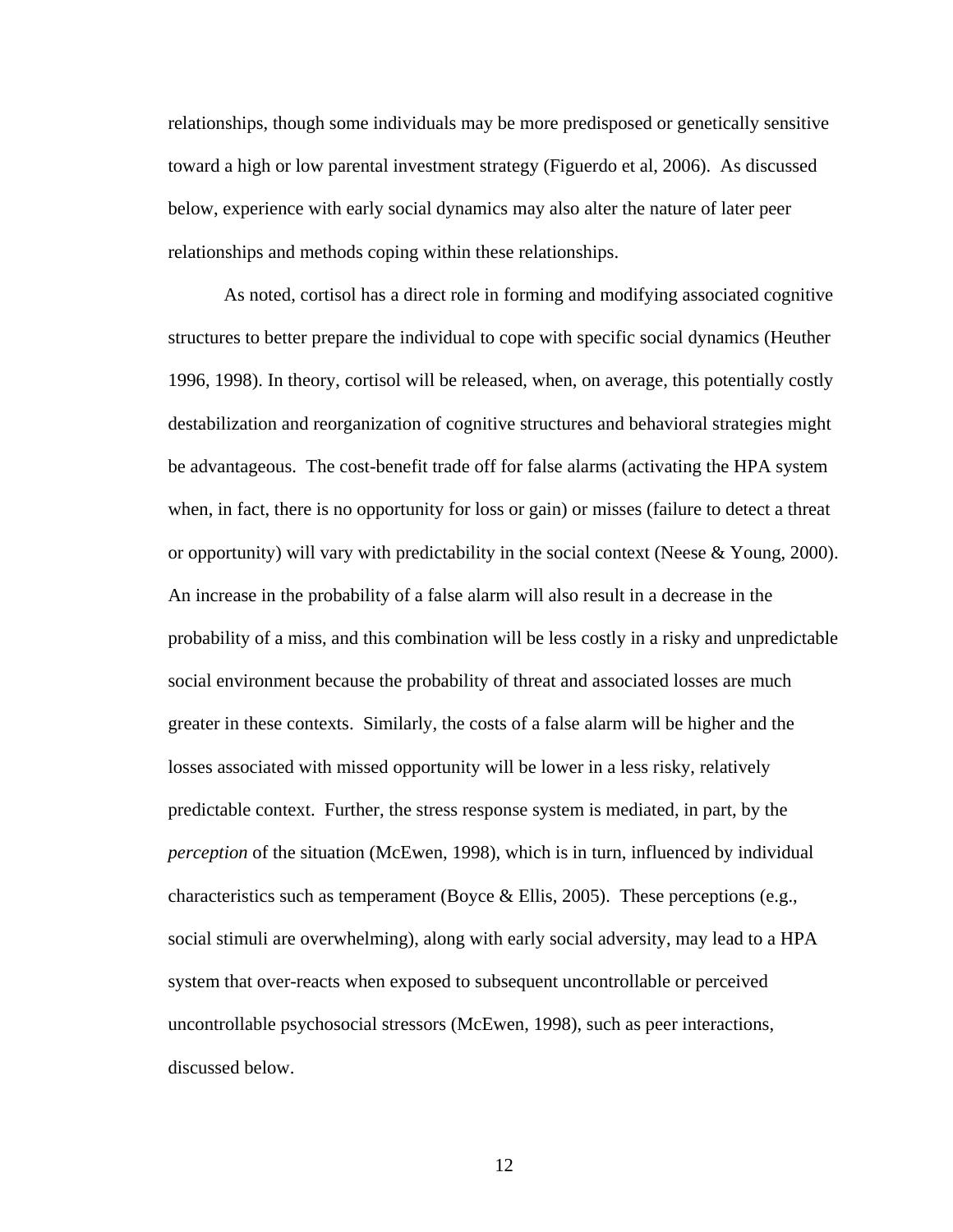*Temperament and Security of Attachment*. As noted, the HPA system and its threshold to respond to social stimuli are also influenced by child characteristics, such as temperament, and how those characteristics interact with parental behavior (i.e., attachment security) and early environmental demands (e.g., economic hardship). I discuss the relationships with temperament here, rather than personality, which is more typically measured later in childhood and early adulthood, for several reasons. First, much of the literature on traits that affect HPA system arousal, such basic approach and avoidance tendencies, examine infants, toddlers, and very young children, making temperament rather than personality the most appropriate measure (Rothbart & Derryberry, 1981). In order to link the effects of these traits with cortisol, temperament is the closest measure to previous findings. Second, Rothbart and colleagues have noted considerable consistency between temperamental traits, and traits measured by personality assessments, such as the Big Five Personality Assessment in studies of adults. Specifically, Extraversion and Negative Affect (Neuroticism on the Big Five) are highly correlated (r =.59,.49, respectively). Although these scales don't overlap completely the purpose of this research is to uncover underlying individual differences in basic reactivity to the environment, and temperamental traits such as these have been reliably assessed in adults (Rothbart, Ahadi, & Evans, 2001).

Early adversity does not produce uniform effects, such as hyper-activation of the HPA system, across all individuals. The calibration and response sensitivity of this system (the phenotype) is heavily dependent on the genotype (Ellis et al, 2006). Children with extreme temperaments (e.g., behaviorally inhibited or surgent) seem to be biologically more sensitive to social context, and are thus more likely to be influenced by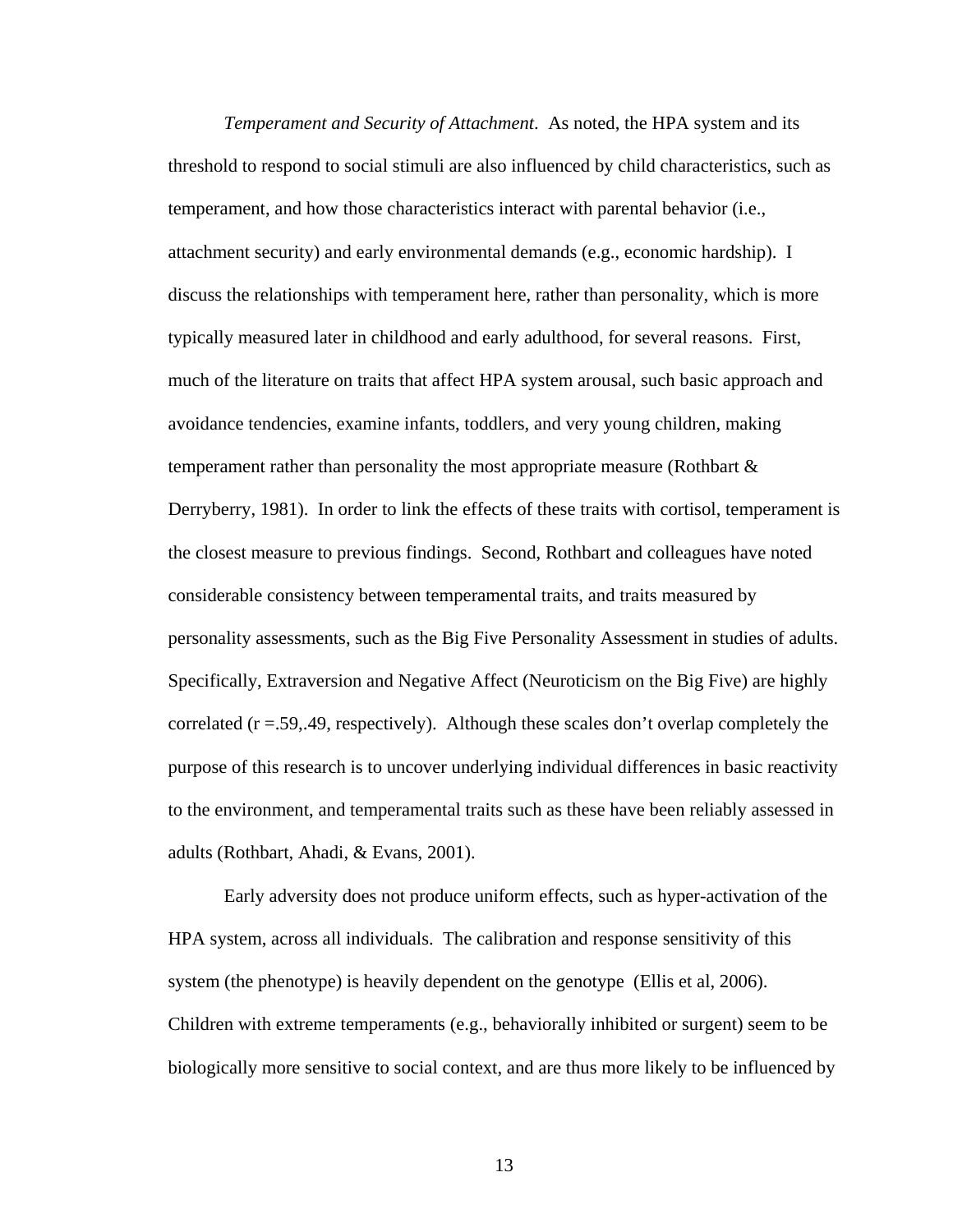features of their early rearing environment, be they secure and predictable or insecure and chaotic (Boyce & Ellis, 2005). In rhesus macaques (*Macaca mulatta)*, for example, behaviorally inhibited individuals were disproportionately targeted for attacks under conditions of crowding stress, but had much lower incidents of injuries compared with their peers during low stress periods (Boyce, O'Neill-Wagner, Price, Haines & Suomi, 1998). In a related species, tufted capuchin monkeys (*Cebus apella*), individuals that were more apprehensive, fearful and submissive showed higher cortisol reactivity, higher baseline cortisol level, more solitary play and less social play than more aggressive, confident, curious, and opportunistic individuals (Byrne & Suomi, 2002). Similarly, in humans, children with more reactive temperaments and insecure attachments are more likely to have negative outcomes such as anxiety disorders later in childhood (Calkins & Fox, 1992), and have concurrent difficulty with peer relationships (Gunnar et al, 2003).

Further evidence suggests that both cortisol response and attachment style are partially dependent on temperament, and that each of these factors is related to children's coping behaviors. Behaviorally inhibited children--children very reluctant to approach novel situations--are more likely to have insecure attachments and to use inadequate social coping skills, whereas securely attached children are more likely to use social information as a primary aspect of their coping strategy (Gunnar, 1994). For example, when placed in unfamiliar or strange situations, insecurely-attached inhibited children are more likely to use distraction by engaging in solitary play with familiar toys and avoid social contact. Securely attached children, on the other hand, whatever their temperament, are more likely to use social referencing (e.g., looking to a caretaker for emotional cues) in unfamiliar or novel contexts (Nachmias, 1993). Further, behavioral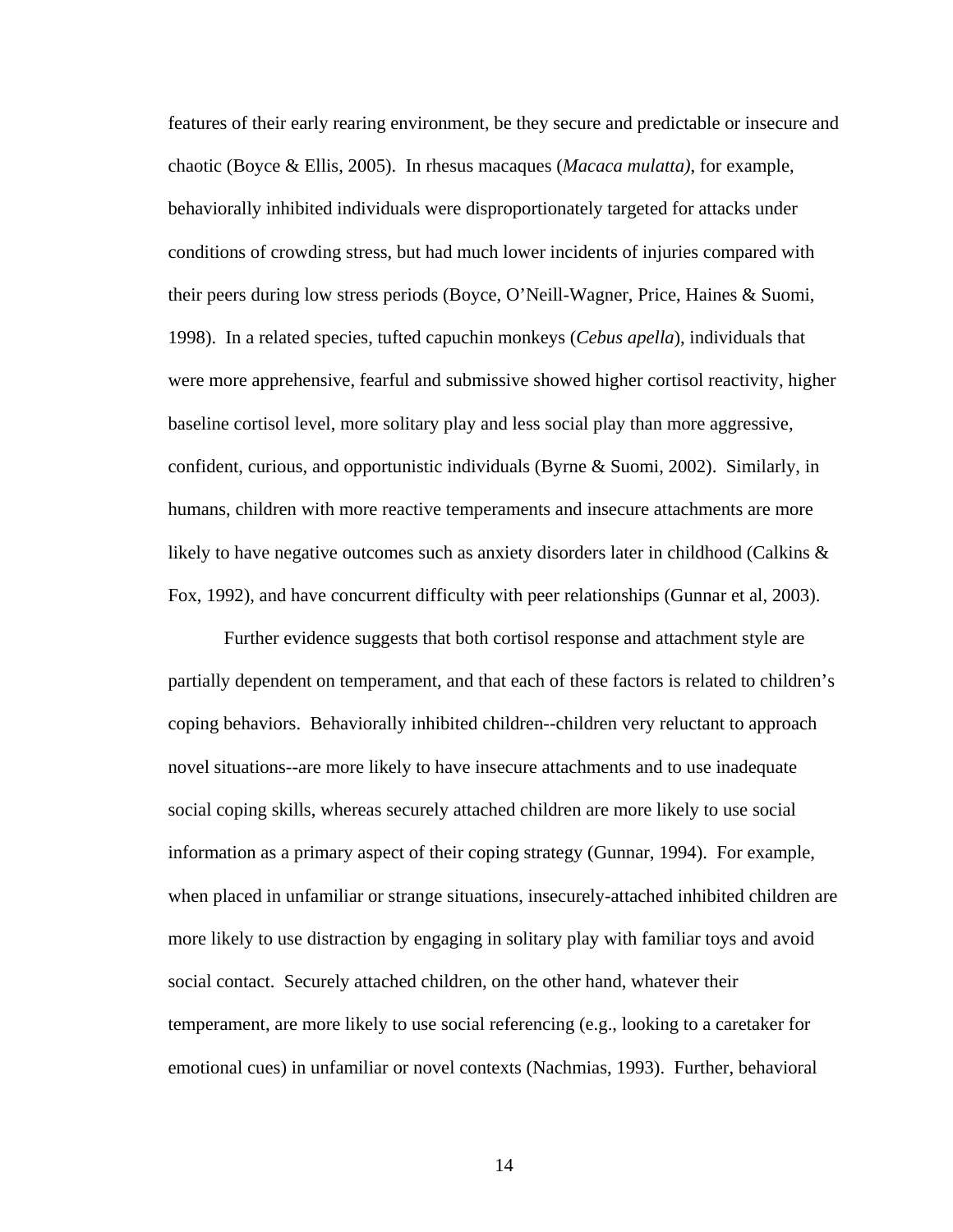inhibition may be a way of reducing arousal and cortisol secretion (Gunnar, 1992). Children with difficult temperaments show greater coritsol reactivity *only* when the children are insecurely attached (Gunnar & Donzella, 2002). Thus, caregivers—from rodents to humans—appear to buffer HPA axis activity (Gunnar & Donzella, 2002; Lui et al, 1997; Meaney, 2001). Sensitive and responsive caregiving allows children to express and experience distress in ways that do not elicit unnecessary cortisol responses (Gunnar & Donzella, 2002). It is likely that the same traits later in development influence peer interactions and the use of peer relationships as sources of support.

*Early Modification of the HPA System and its Relationship to Psychopathology*

Early and permanent modifications to the HPA system stemming from both psychosocial factors (e.g., predictability of social support) and individual differences (e.g., temperament) may well serve to better prepare the child to deal with likely future psychosocial stressors. However, difficult or traumatic early experiences, even those at the extreme end of the normal range for our species (e.g., emotional deprivation or physical abuse) result in modifications to the HPA and associated systems can that lead to extreme phenotypic expressions, or psychopathology (Sanchez et al, 2001). Early social stress combined with genetic predisposition is related to a myriad of problematic behaviors such as antisocial behavior (Jaffe, Caspi, Moffit & Taylor, 2004; Caspi, 2000), pathological fear response (Bremmer & Vermetten, 2001; Yehuda, Halligan, & Grossman, 2001), and anxiety and affective disorders (Hiem & Nemeroff, 1999; Kagan et al, 1999; Meyer, Chrousos, & Gold, 2001).

Further, rumination, a hallmark of anxiety and affective disorders (Hankin & Abramson, 2001, Keenan & Shaw, 1997), is associated with altered cortisol levels (Essex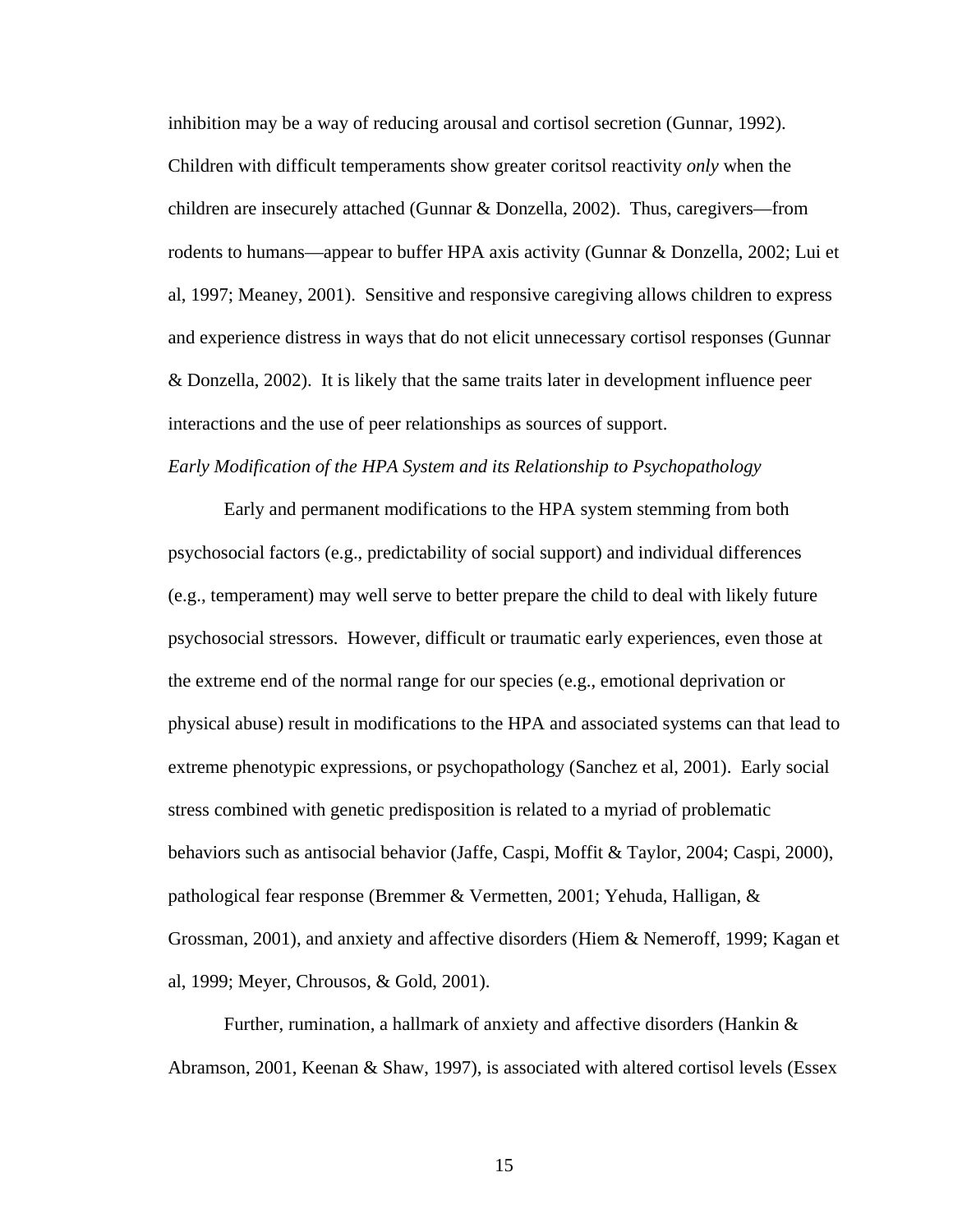et al, 2002; Lupien et al, 2000). The combination of negative or unpredictable early experiences along with the neurochemical profiles correlated with psychopathology may influence how these individuals interpret social information, such as the probability of stable male-female relationships or social support (Belsky et al, 1991; Draper & Harpending 1988). These changes in social cognition, along with the associated behaviors, may well lead to interpreting events more negatively, perpetuating the cycle of negative emotionality (Hankin & Abramson, 2001).

Internalizing symptoms are not equally distributed in the population. They are more commonly reported in girls and women, while boys and men are more likely to develop externalizing disorders (Crick & Zahn-Waxler, 2003; Hankin & Abramson, 2001; Lewinsohn et al, 1997; Zahn-Waxler, 2000). A recent review of the literature suggested that females are more likely than males to develop PTSD, even after controlling for levels of likelihood of exposure to potentially traumatic events (Tolin & Foa, 2006). Further, the way that the sexes cope with stress differs in some interesting ways related to differences in social styles (discussed below). I will now turn to a discussion of the origin of these differences in both social styles and psychopathology and how it relates to coping methods within the context of peer relationships.

### *Stress Reactivity in Peer Groups*

Differential activation of the HPA system is, not surprisingly, seen in the context of peer groups as well as adult-child interactions, though much less research has been done in this area. Most of the research in this area has focused on children's peer relationships, and there is very little research on adolescents and young adults, a time when peer groups are not only highly salient, but significant sources of both psychosocial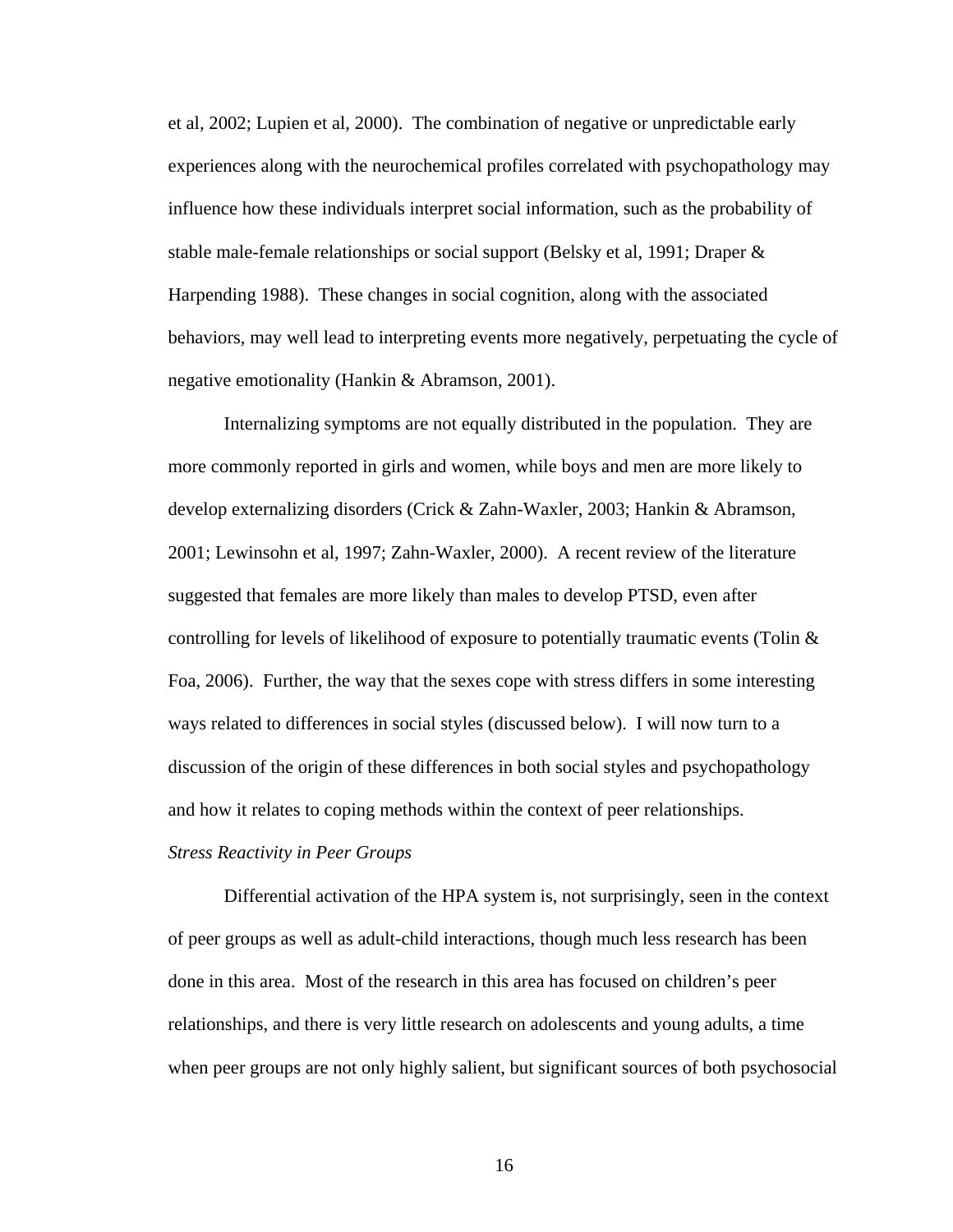stress and support. The rise in cortisol levels over the course of the day in daycare settings coincides with the age that peer relationships become salient, that is, during the preschool years (Gunnar & Donzella, 2002).

The rise in cortisol over the school year is largest for less socially competent children (Davis et al, 1999), suggesting that they may perceive the social dynamics that occur in these contexts as uncontrollable for them. On the other hand, surgent children, who are exceptionally high on approach and low on fear, are more likely to show an initial rise in coritsol levels upon entering a new social group, and then show decrease and leveling off as the school year progresses (Davis et al, 1999). The pattern suggests two things: first, surgent children may see a new social group as an opportunity for gain and may be adaptively adjusting their behavioral strategies and presumably their cognitive structures (Heuther et al, 1999) to best take advantage of this opportunity. Second, these findings suggest that peer groups are salient social stressors, as indicated by the rise in cortisol levels in these contexts. Cortisol levels of surgent children decline because these children have adjusted to the new social group. The cortisol levels of inhibited children remain relatively high because they have not behaviorally or cognitively integrated into the group.

#### Peers and Coping

#### *Salience of Peers*

Because the literature on peer relationships in late adolescence and early adulthood is so limited, I focus here on the research that is available, that is, peer research in children and adolescents. I will attempt to extrapolate to older adolescents and young adults where literature in the area is lacking, as many of the underlying dynamics are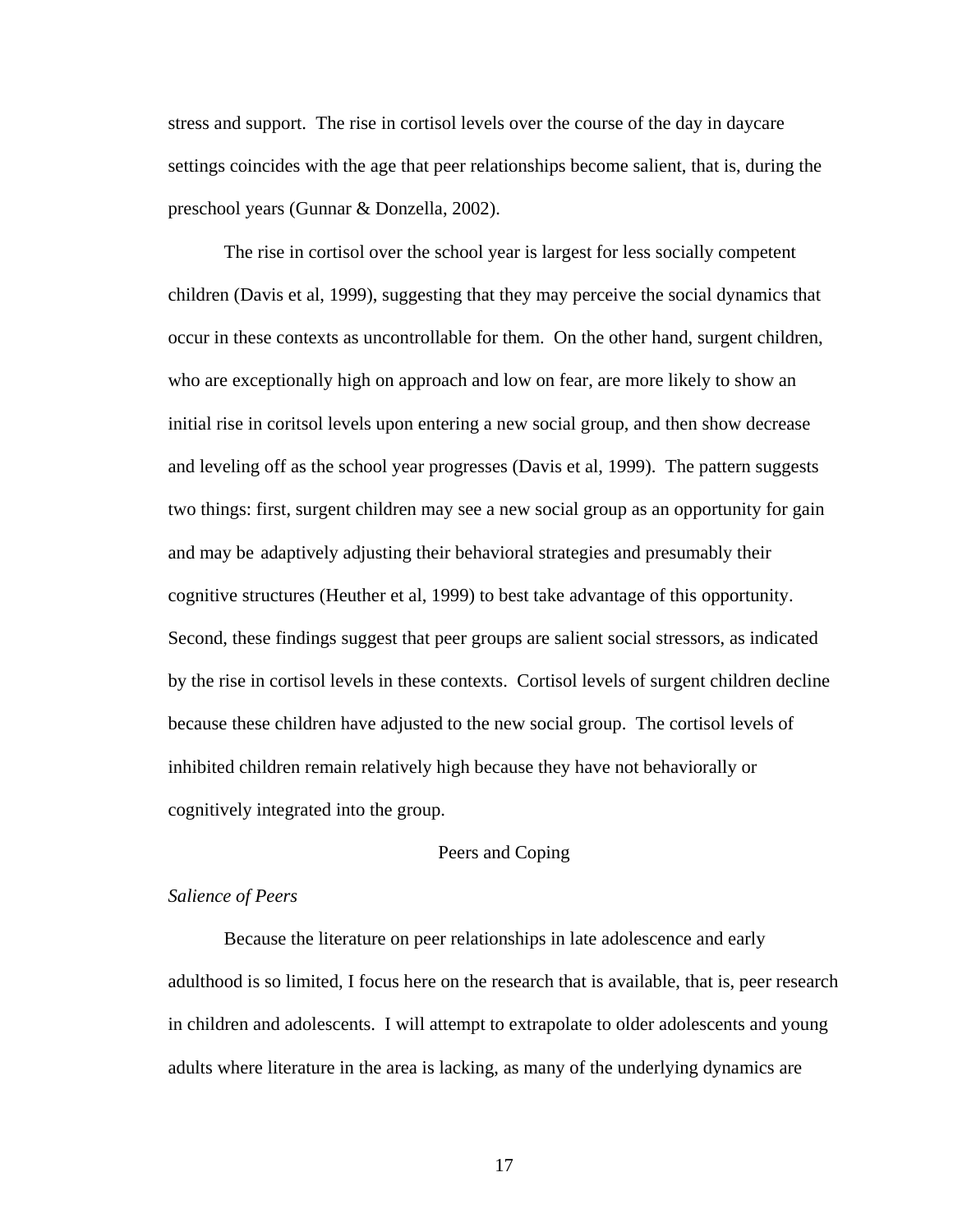similar. Whereas the family climate appears to be the most salient factor in early childhood (see sections above), peers become increasingly important sources of social support and conflict as children move into middle childhood and adolescence. This is true for other primate species as well (Suomi, Harlow, & Domek, 1970; Suomi, Eisele, Grady & Harlow, 1975). Family relationships often serve as social references, but they often do not have completely overlapping interests in the realms of mate selection and social network development (Flinn, 1988), two imperative aspects of the social context that increase in importance with development, reaching their peek importance in late adolescence and early adulthood. Thus, age mates may be better sources of support for developmentally contingent concerns, while at the same time providing the social arena itself. In other words, peers can be supporters and/or adversaries and set the tone for the social context in which the child or adolescent is situated.

The importance of peers is reflected in general adjustment and group acceptance in middle childhood and adolescence. Children who are not well accepted by peers often report feelings of loneliness and social dissatisfaction, but the effects of loneliness are significantly reduced if a child has just one good friendship (Parker  $\&$  Asher, 1993). Further, rejected children (e.g., few if any friends) who are temperamentally more inhibited have higher cortisol levels than their more accepted peers over the course of the school year (Gunnar et al, 2003). This suggests that these children may perceive the social context as potentially threatening. However, these children may never devise an effective coping strategy (in the absence of direct instruction) to perceived threats in these situations, resulting in chronic cortisol secretion.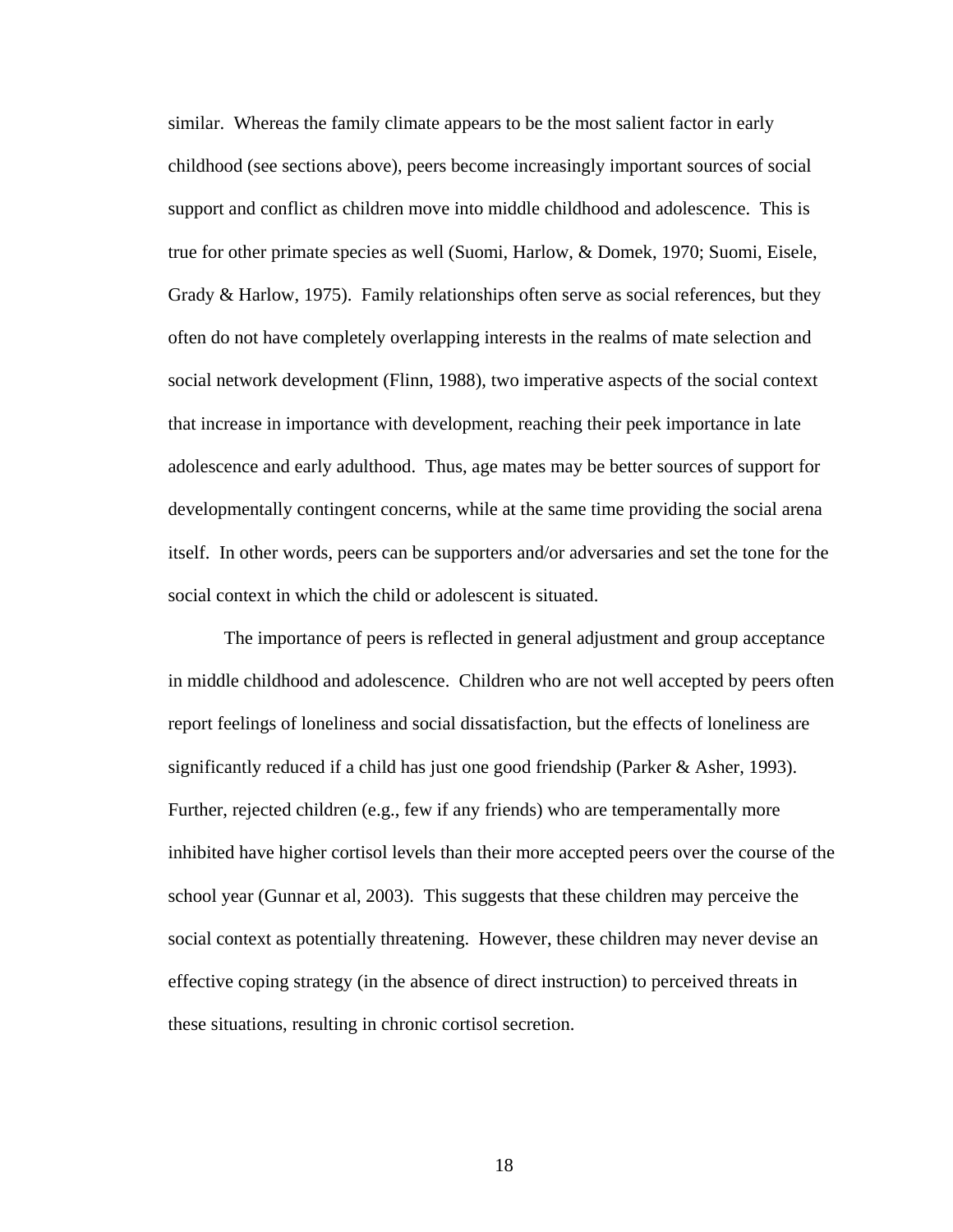*Sex differences in social styles and peer relationships.* Consistent sex differences in social styles have been found across history and cultures (Best & Williams,1993; Geary, 1998; Maccoby, 1990; Whitting & Edwards, 1988). From an evolutionary perspective, differences in social styles between boys and girls and men and women have emerged in humans largely as a result of sexual selection. Sexual selection refers to members of the same species competing with others of the same sex (intrasexual competition) for reproductive resources, including access to mates, and to the processes involved in choosing mates (intersexual choice) (Darwin, 1871). It follows analogously the laws of natural selection in that those individuals who possess physical, cognitive, or behavioral traits that allow them to out compete other individuals of the same sex will be more likely to have more genetic representation in subsequent generations. The process of sexual selection is related to sex differences in hundreds of species (Andersson, 1994).

The dynamics of intrasexual competition and intersexual choice are influenced by the typical social structure of the species (e.g., group living, solidarity) and the variation around this norm from one breeding season to the next. In humans, sex differences in social dynamics are influenced by philotpatry. Philopatry is the tendency of members of one sex to stay in the social group they are born into and members of the other sex to migrate into the group of their mate. Male-biased philopatry is present in humans and some of our closest relatives, chimpanzees (*Pan troglodytes)* and bonobos (*P. panicus)*, suggesting this may have been a common and reoccurring pattern in our ancestors (Foley & Lee, 1989; Ghiglieri, 1987; Goodall, 1986). Although there is substantial variation across human groups, especially in the past few hundred years, there is considerable evidence that humans evolved in a context of male philopatry that favored the formation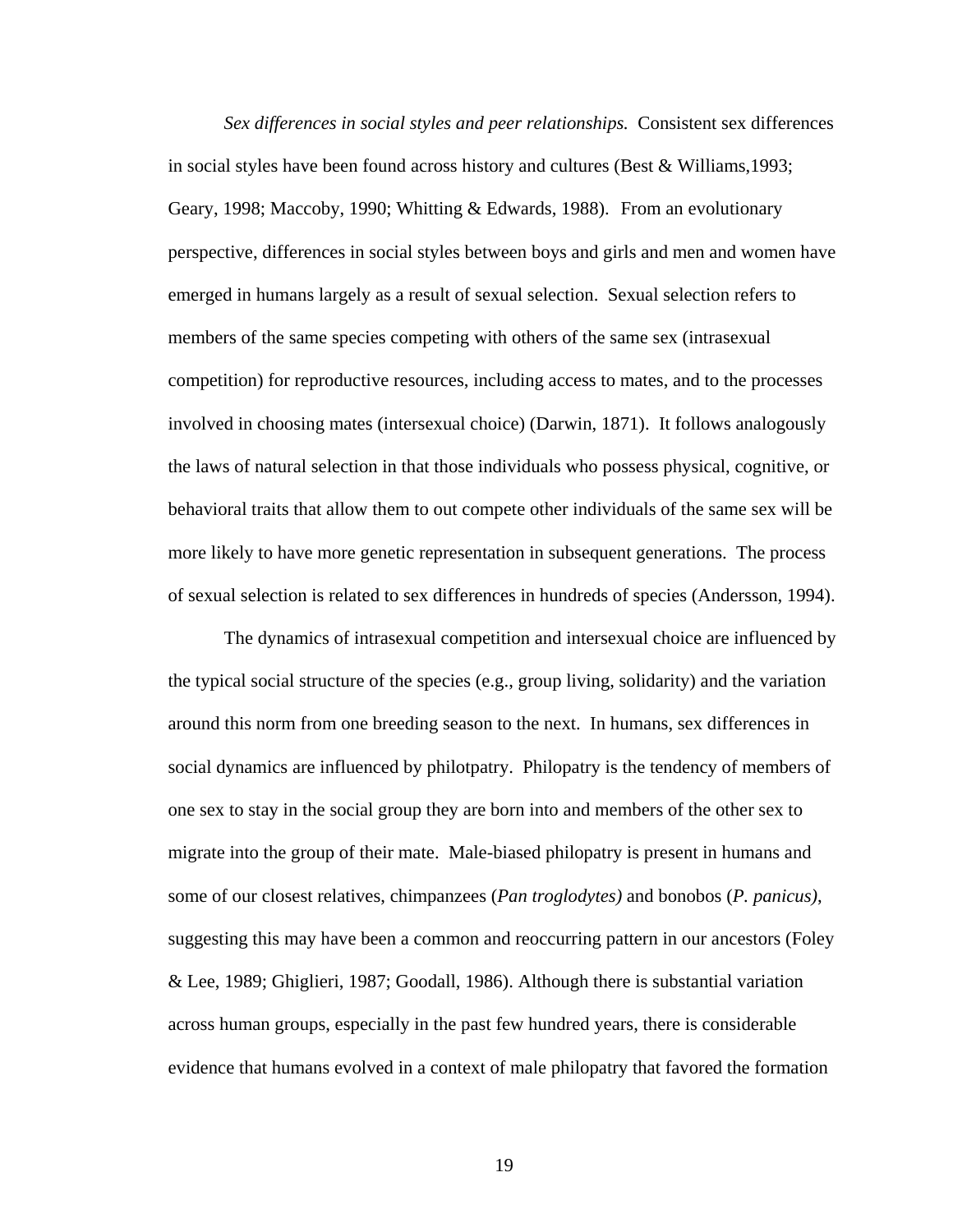of kin-based groups of men (Chagnon, 1988; Horwitz, 2001; Keeley, 1996; Murdock, 1981; Pasternak et al, 1997; Wrangham & Peterson, 1996).

With male philopatry, most women in our evolutionary history likely immigrated into male-based kin groups, and while their kin networks were likely geographically close, they typically did not spend their day-to-day interactions in adult life with close kin (Seilstad, 2000; Seilstad et al, 1998; Wells et al, 2001). Because women were more likely to have day-to-day interactions with non-kin or distantly related kin, Geary and colleagues proposed that their same-sex relationships were better characterized by reciprocal altruism than by kin relationships, excluding relationships with their children (Geary, 2002; Geary et al, 2003; Geary & Flinn, 2002); see Taylor, Klein, Lewis, Gruenwald, Gurung, and Updegraff (2000) for an alternative view. Reciprocal altruism refers to a tit-for-tat relationship dynamic in which a partner's behavior is reciprocated, whether it be cooperation or defection (Trivers, 1971). These relationships are more likely to emerge among non-kin, because they are not based on shared genetic interests (Hamilton, 1964), and can only be maintained if both partners receive equal benefit from the relationship.

If this hypothesis is correct, then girls and women are predicted to more closely monitor their relationships for equity, and become more distressed by disruptions within them in comparison to boys and men (Geary et al, 2003). Further, girls' and women's relationships should be less stable across time and more easily dissolved as a result of conflict. In fact, dominance hierarchies of early adolescent girls are more likely to fluctuate compared with those of boys (Savin-Williams, 1979). Early and middle adolescent girls, in comparison to same-age boys, are more likely to report current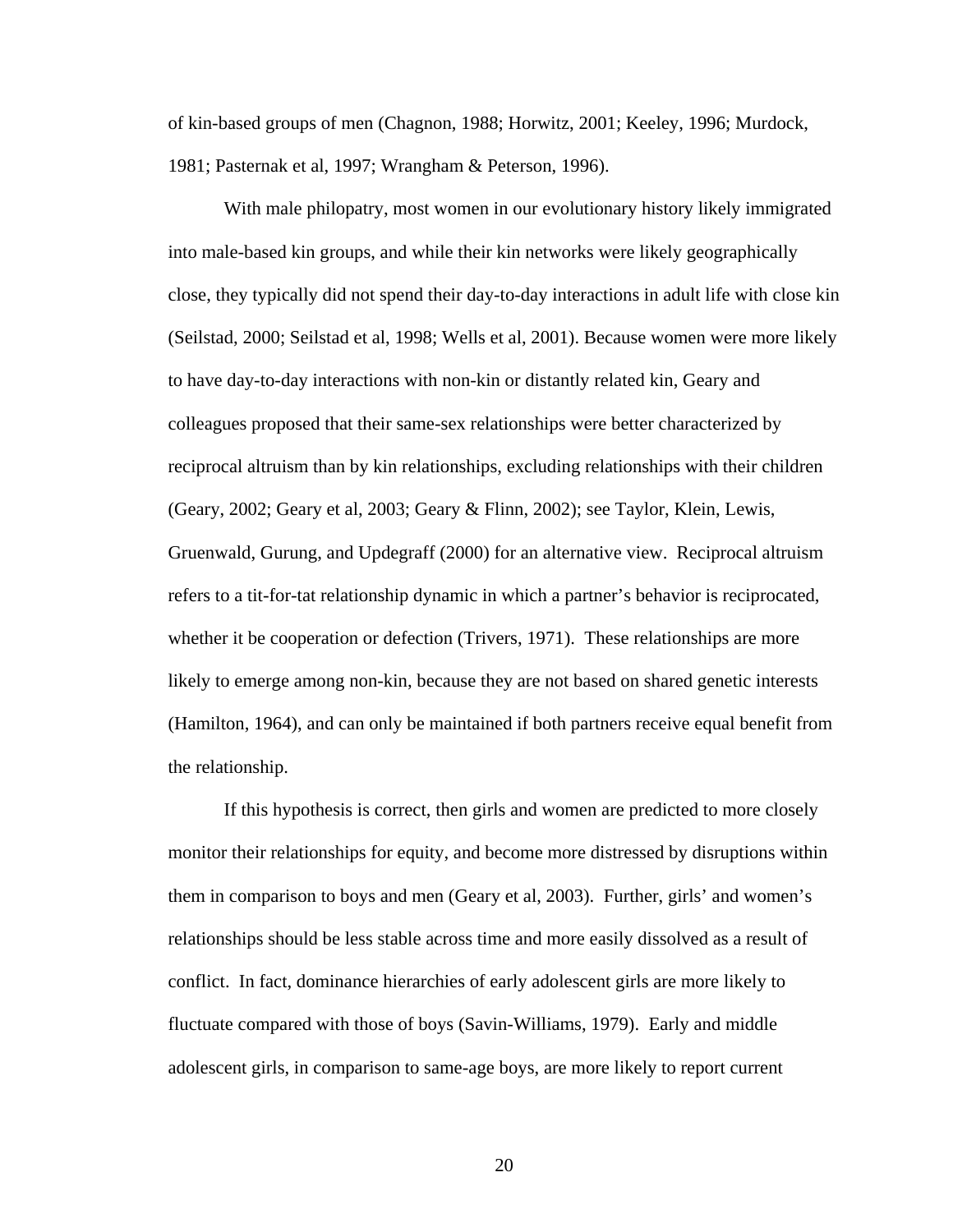friendships of shorter duration, more former friendships that had dissolved as a result of conflict, and were more distressed when imagining the potential termination of current friendships (Beneson & Christakos, 2003). The establishment of intimacy within girls' friendships typically involves frequent bouts of dyadic self-disclosure (Parker & Asher, 1993; Rose & Rudolph, 2006). The distress surrounding the termination or potential termination of a friendship reflects not only the loss of a potential source of social support, but fear of potential use of information gained through these interactions to disrupt social networks (e.g., relational aggression, discussed below).

Since males and females likely evolved in somewhat different social contexts, the nature of within sex (intrasexual) competition likely varied between the sexes (Geary, 1998). The source of this variation lies with the types of social resources that are salient. Female-female competition, in contrast to male-male competition, primarily centers around controlling social dynamics, and often, manipulating these dynamics in one's favor, including gaining access to a desired mate. Instead of physical aggression, females pursue a less physically risky and more covert means of competing for social resources, especially access to high status men willing to invest in children. One way in which they do this is through indirect disruption of the social network of competitors (Geary, 1998). This is achieved through using personal information, perhaps gained in the context of a friendship, to spread gossip and/or rumors that devalue the target's reputation as both a mate and friend or to exclude the girl or woman from a social group. This tactic, relational aggression, is a primary form of female-female competition (Geary et al, 2003), and is salient aspect of the female social environment (Crick & Zahn-Waxler, 2003). This is not to say that men do not engage in social/political manipulation, they do. The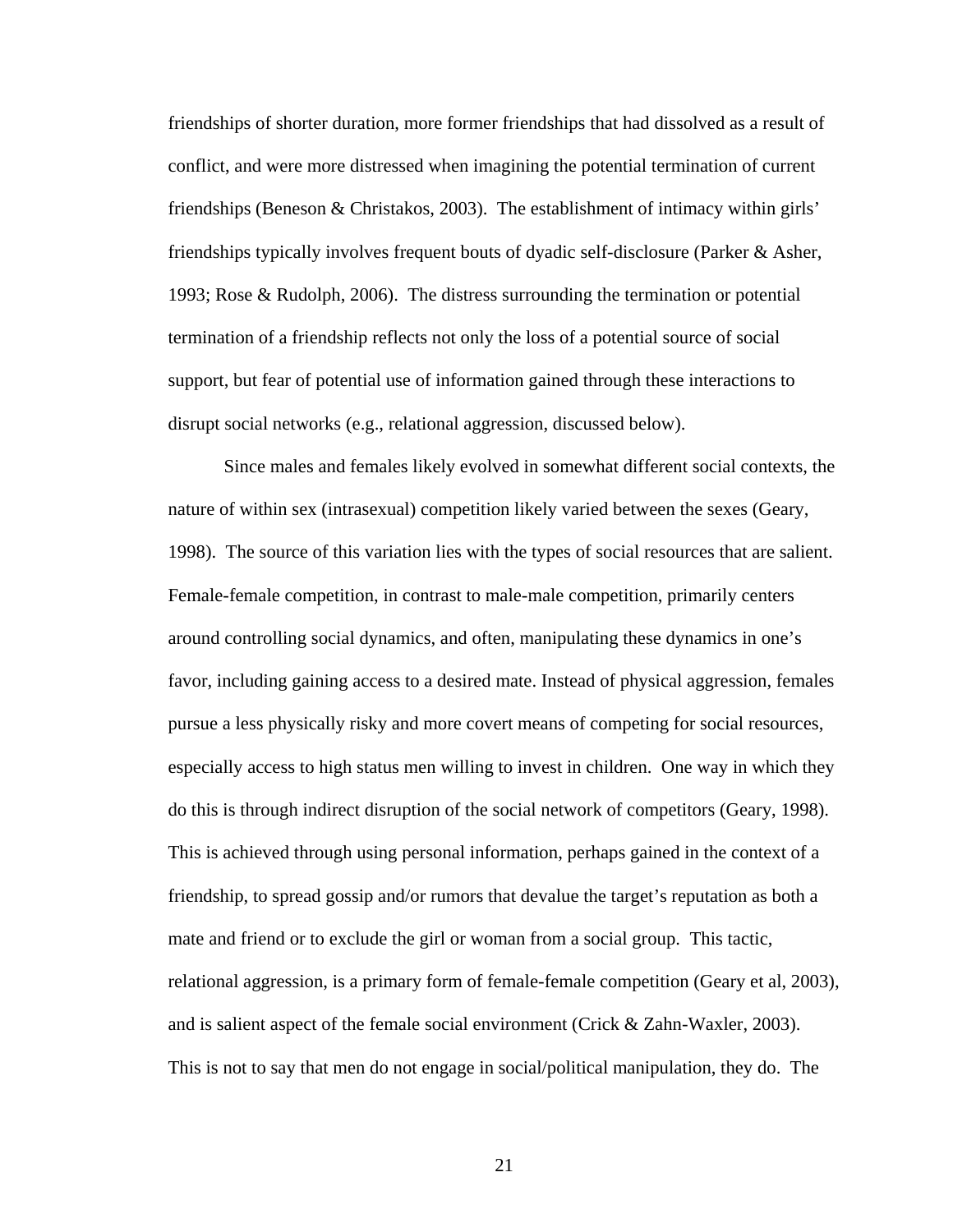point is that when women are aggressive, it is likely to be relational rather than physical. Social network, support and reputation have consequences for a woman's mating prospects (Buss, 1989), as well as available support for assistance with raising children (e.g., alloparenting) (Geary, 1998; 2002).

It is clear that just as parents and other kin serve as socializers early in development, peers are powerful sources of socialization, particularly as children move through childhood into adolescence and young adulthood (Harris, 1995). Child-initiated sex segregation beginning in the preschool years and continuing until adolescence is an important feature of peer context. Preferences for same-gender play are temporally stable and are associated with amplified gender differences in social style across the elementary school years (Maccoby, 1998; Martin & Fabes, 2001). These sex-segregated contexts allow children to practice and refine the social skills necessary for same-sex interactions and social influence in adulthood. Girls and boys routinely and intuitively employ different strategies with same-sex peers. Boys tend to influence other boys through physical power assertions, whereas girls employ verbal requests and less direct evaluative behavior (Charlesworth & Dzur, 1987; Lever, 1978; Savin-Williams, 1979). Although these divergent strategies are useful in same-sex contexts, they are often ineffective in influencing of behavior of the opposite sex (Martin  $&$  Fabes, 2001), which may contribute to continued segregation during childhood.

Boys' groups are typically larger than girls' groups and provide practice with forming dominance hierarchies (e.g., rough and tumble play) and coalitional competition (e.g., team sports). For girls, experience with female friendship groups, typically consisting of cliques broken up into dyads or triads, is the norm (Benenson et al, 1997;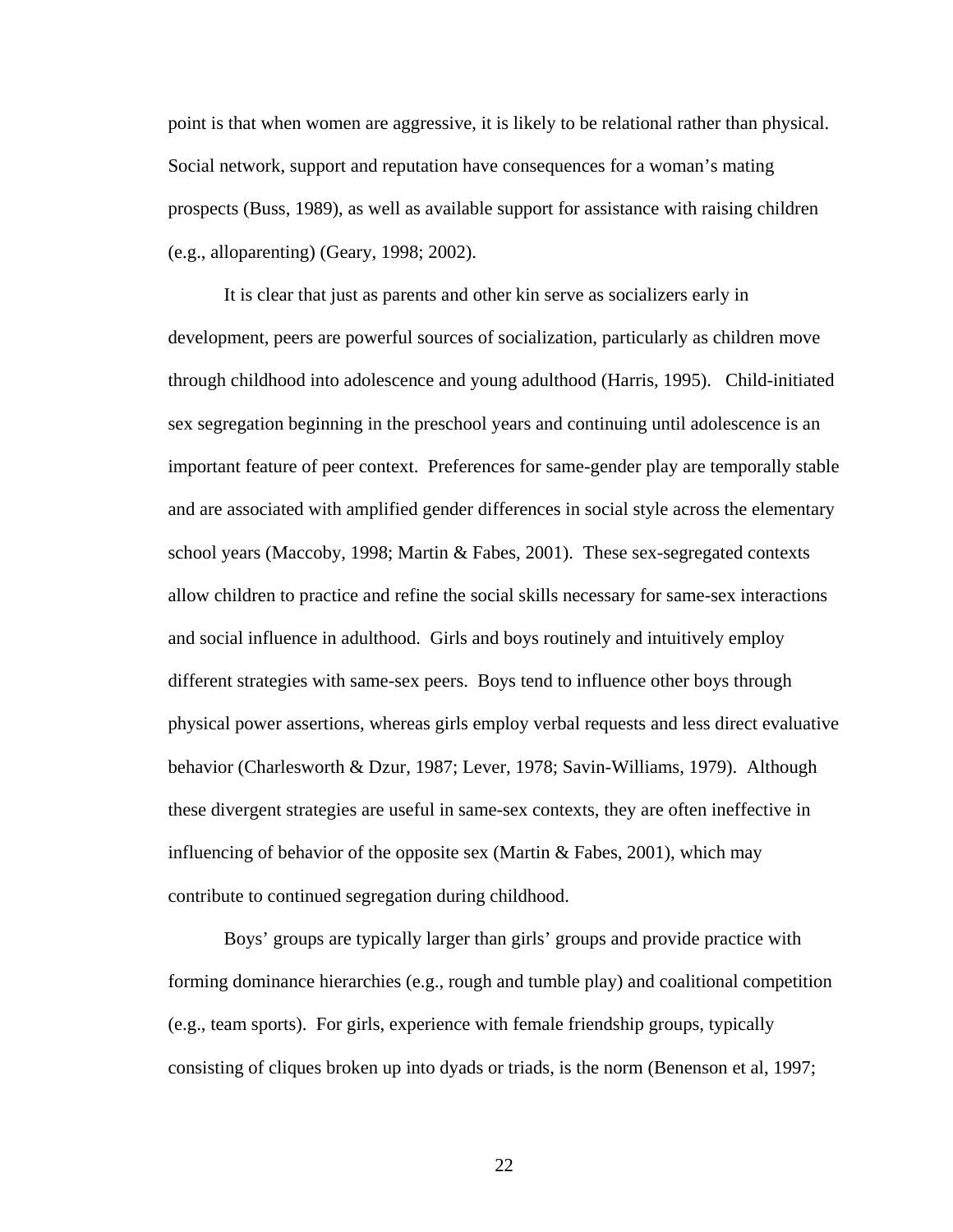Eder & Hallinan, 1978; Lever, 1978). These smaller groups may provide practice with relationships based on reciprocal altruism, wherein there is high monitoring of the give and take within the relationship—monitoring for strict tit-for-tat equality and thus, greater fragility of the relationship when this equity is not achieved (Geary, 2002; Geary et al, 2003).

### *Characteristics of Girls' Friendships*

The use of social networks as coping resources (discussed in detail below) suggests that characteristics of girls' same-sex friendships, function in part, to serve the purpose of coping (Taylor et al, 2002). In other words, girls' friendships are an integrated component of their strategies for coping with stress, relationship stress in particular. This is reflected in goals within their relationships, the types of activities girls prefer, and the size of their groups. These relationships build on social-cognitive and behavioral skills needed to manage same-sex relationships in adulthood.

 Within their groups, girls have been found to be more concerned with mutual, rather than individual, goals (Strough & Berg, 2000), consistent with the hypothesis that there is an emphasis on reciprocation within relationships. Similarly, girls have more explicit relationship and maintenance goals (Rose & Asher, 1999), as would be expected for relationships based on equity and reciprocal altruism. Girls' friendships, compared with those of boys, are often characterized by higher validation and support, guidance, conflict resolution, and intimate exchange (Parker & Asher, 1993). Combined with the female-typical cognitive style of internalization of distress and focus on relationship concerns, these characteristics provide an avenue to discuss stressful events with a close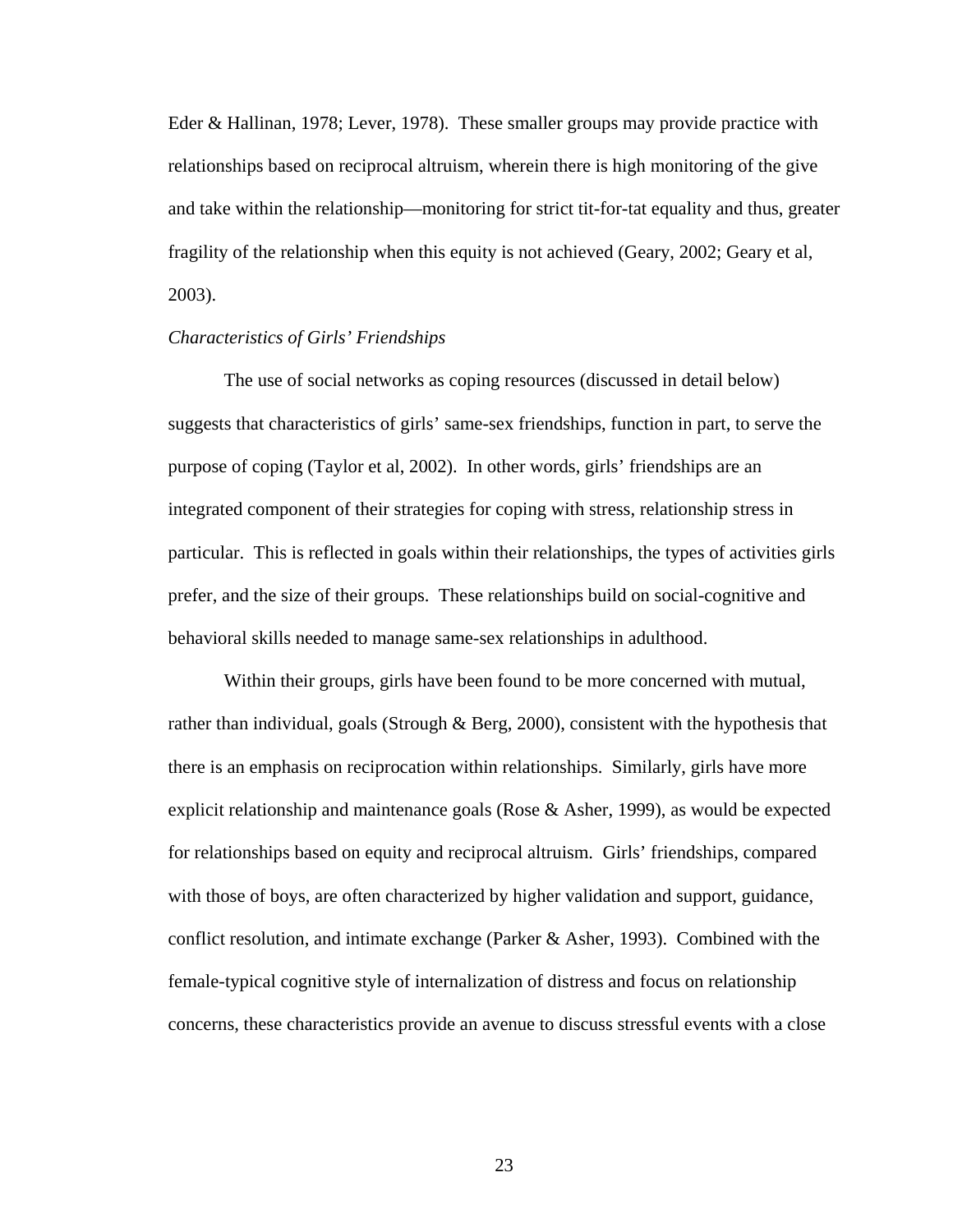friend, and receive social support in the form of validation of emotions, even if these emotions are negative.

 Further, girls also tend to engage in activities that support their social style (Lever, 1978) and allow for intimate self-disclosure (Parker & Asher, 1993; Zarbatany et al, 2000). Activities such as jumping rope, playing hop-scotch, or riding bikes allow girls to avoid direct competition with their friends (e.g., everyone can win) while at the same time creating a context in which they can discuss social challenges or problems. Experience in same-sex play groups appears to elaborate on and flesh out this style of social interaction and coping style (Lever, 1978). Girls spend more time in dyadic activities and boys more time in group-level activity (Benenson et al, 1997; Lever, 1978, Savin-Williams, 1987), each elaborating on important aspects of social style and skill used in same-sex contexts.

As described earlier, girls' relationships are more dependent on strict reciprocity (Geary & Flinn, 2002), and they are more likely than boys to closely monitor reciprocation and equality in their relationships and become distressed when it is not attained (Geary, 2002). Time and effort invested in their friendships significantly reduces the number of such relationships (Geary et al, 2003). Not surprisingly, then, girls are more likely to form exclusive dyads beginning in early elementary school, and are less likely than boys to include a third person in their group (Eder & Hallinan, 1978). This may reflect the intense intimate self-disclosure characteristic of girls' friendships, and the potential vulnerability that it brings. In other words, disclosing to a third person is not only time costly, but emotionally and relationally risky in terms of the potential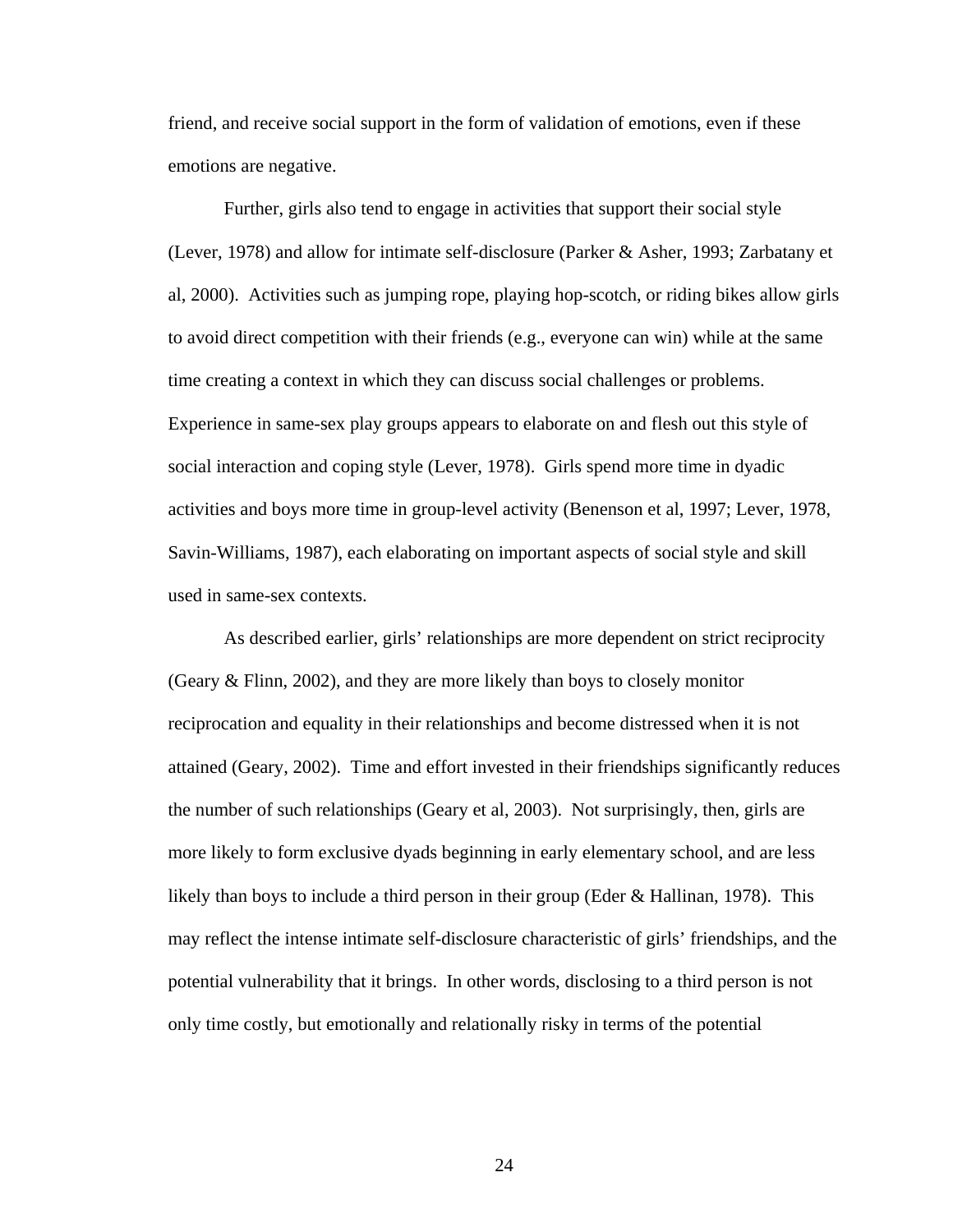information that could be later used in spreading gossip and/or rumors or to exclude a girl from a social group should the relationship dissolve.

 Although boys and girls report similar exposure to relational aggression, girls view it as more harmful than boys do (Galen & Underwood, 1997). Girls are more distressed by relational aggression (Paquette & Underwood, 1999), suggesting that it is more salient and it has greater consequences for their social standing and support. A goal of relational aggression is often to convince others that the victim is in some way not trustworthy as a same-sex friend or not sexually chaste. Since many males value chastity in a potential mate (Buss, 1989), the consequences of well-executed relational aggression include reduced ability to maintain same-sex relationships and reduce attractiveness as a potential mate (Geary, 1998). In other words, relational aggression functions to gain control of social dynamics in self-serving ways, manipulating both same-sex and opposite-sex relationships of the victim.

 The loss of a close friendship can, thus, have an important influence on social dynamics. Girls are more distressed than boys when imagining a potential break-up of their best friendship. This concern follows from the fact that although girls are heavily invested in their friendships, they are more likely than boys' to dissolve the relationship over a real or perceived slight or non-reciprocation (Benenson & Christakos, 2003), again consistent with a relationship based on reciprocal altruism.

*Sex differences in stressful events*. Given the sex differences in social style, it is not surprising that research has revealed sex differences in the types of events that are upsetting or stressful (Gore & Colten, 1991; Kendler et al, 2001). There are, of course, similarities as well. Both sexes should show a stress response to the loss of social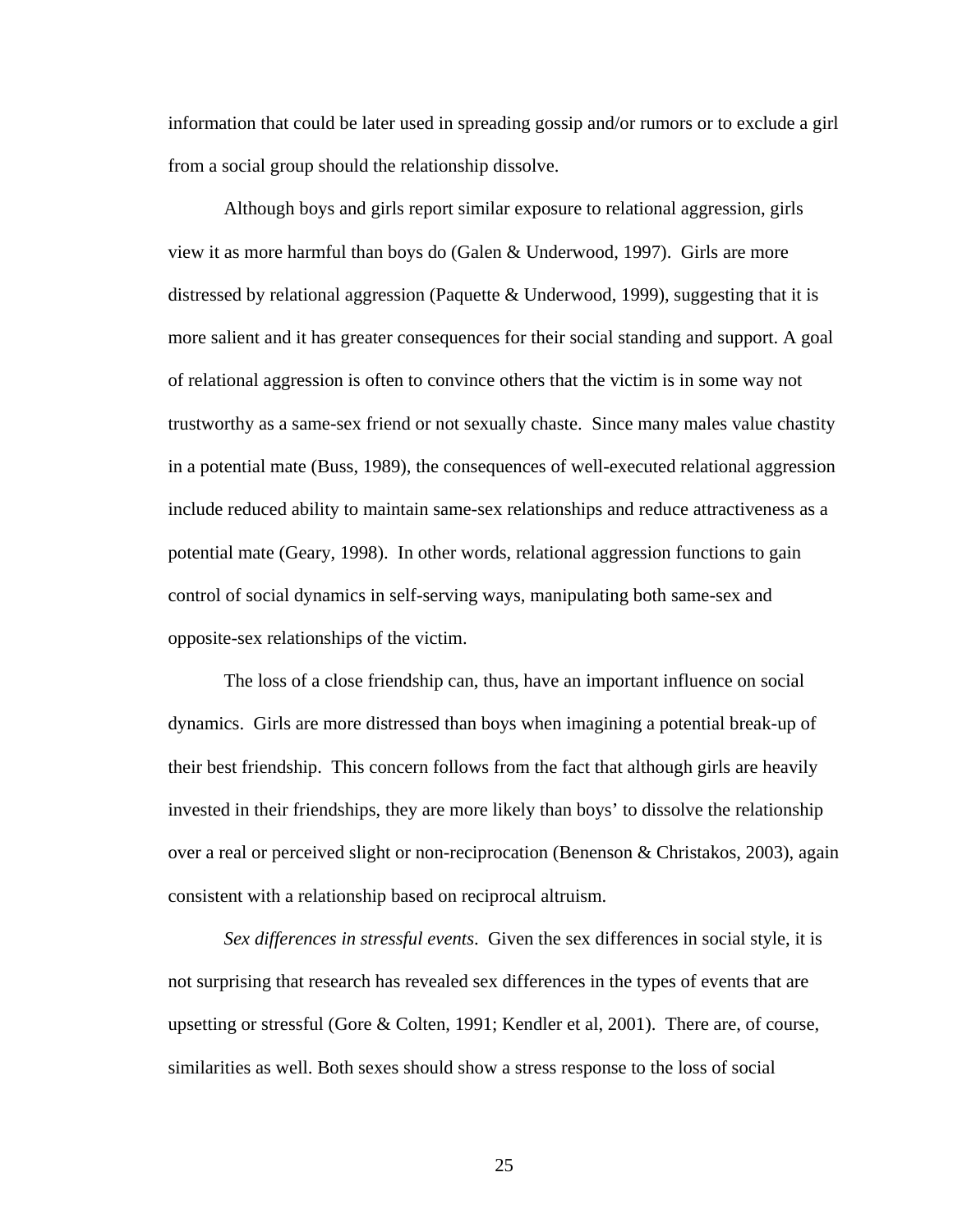resources, or the potential for such a loss, particularly loss of social influence. Social status and influence are particularly salient because of their relation to intrasexual competition and intersexual choice, but the nature of this competition varies by sex (Geary, 1998). As discussed above, sex differences emerge in the *types* of competition that are salient (e.g., dominance or subtle disruption of competitors' relationships), and the ways in which males and females go about gaining and maintaining status within their same-sex groups.

Research with adults has shown that women report being more distressed by disruptions in their social network (e.g., a friend's distress), whereas men report being distressed by events such as the loss of a job, but do not report distress as a result of a friend's distress (Gore & Colten, 1991; Kendler et al, 2001). The same has been found for adolescents (Leadbetter et al, 1995). Women's distress as a result of disruptions in their social network has been called the cost of caring hypothesis (see Belle, 1991), or similarly, referred to as "tend and befriend" (Taylor et al, 2002). Taylor and colleagues argued that in response to stress, women tend (e.g., protect and care for offspring) and befriend (e.g., form and maintain a small network with other women), and this is in contrast to the "fight-or-flight" mechanisms thought to be more common in men. Tending and befriending mechanisms are proposed to be part of an evolved strategy of women to protect their offspring with relationships formed with a small group of other women, and have been reported to reduce stress. These assertions are consistent with the prediction that male philopatry (women leaving their natal group upon marriage) may have created a context for the evolution of social-cognitive sex differences, particularly the elaboration of mechanisms that support reciprocal altruism within women's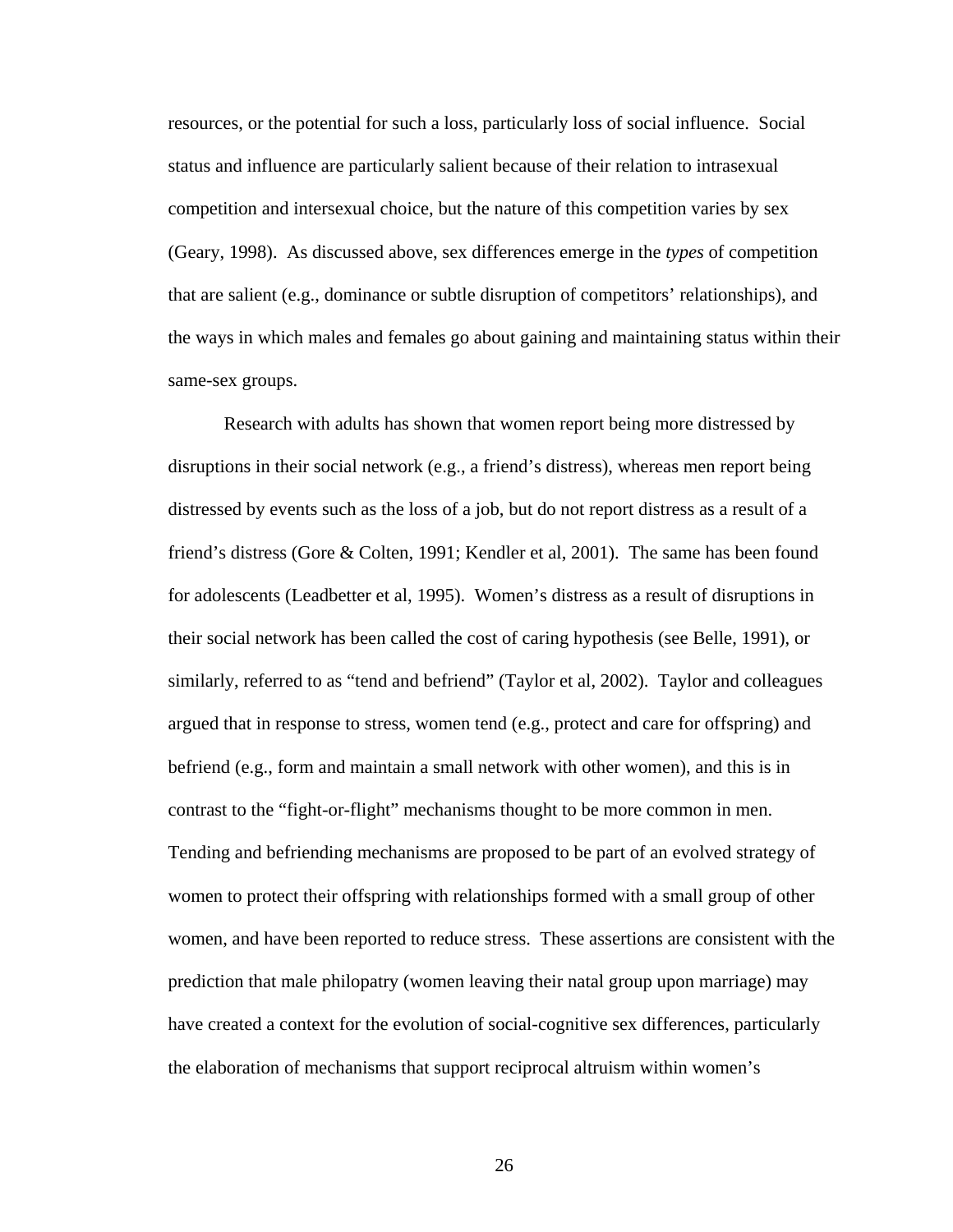friendships (Geary, 1998, 2002; Geary & Flinn, 2001). Stress within the social network has consequences for the resources necessary to successfully raise children, and thereby can affect the wellbeing of their children (Geary, 1998). On the other hand, a stable, reciprocal relationship with another female can serve the mutual best interest of both parties and as well as provide an ally in conflicts and an important source of alloparenting, or sharing childcare responsibilities.

The predominance of male philopatry throughout much of human history provides a context for better understanding the female-typical cognitive style of elaborated individual-level modules, those involved in dyadic interactions, such as language fluency, theory of mind (ToM), skill at decoding non-verbal cues (e.g., facial expressions) and emotional intonation (Geary, 2002). Elaboration of these modules provides necessary skills for subtle monitoring of relationships and for manipulating these relationships. These skills allow for not only increased empathy and anticipation of a friend's needs, but detection of potential cues related to relational aggression or non-reciprocation. In theory, relationships within children's and adolescent's peer groups provide experience that can result in the modification and elaboration of these systems.

Men's social cognition, on the other hand, appears to be more elaborated in terms of group-level inferences and attributions (e.g., social ideologies) that enable them to quickly form a large and cohesive group when threatened by another coalition of men (Geary, 2002; see Geary et al, 2003 for full discussion). Thus, extensive development and monitoring of individual-level cues is not as important for men's relationships as it is for women's. Similarly, men are more likely to become distressed over a public loss or defeat that results in loss of status (Gore & Colten, 1991) or more general loss involving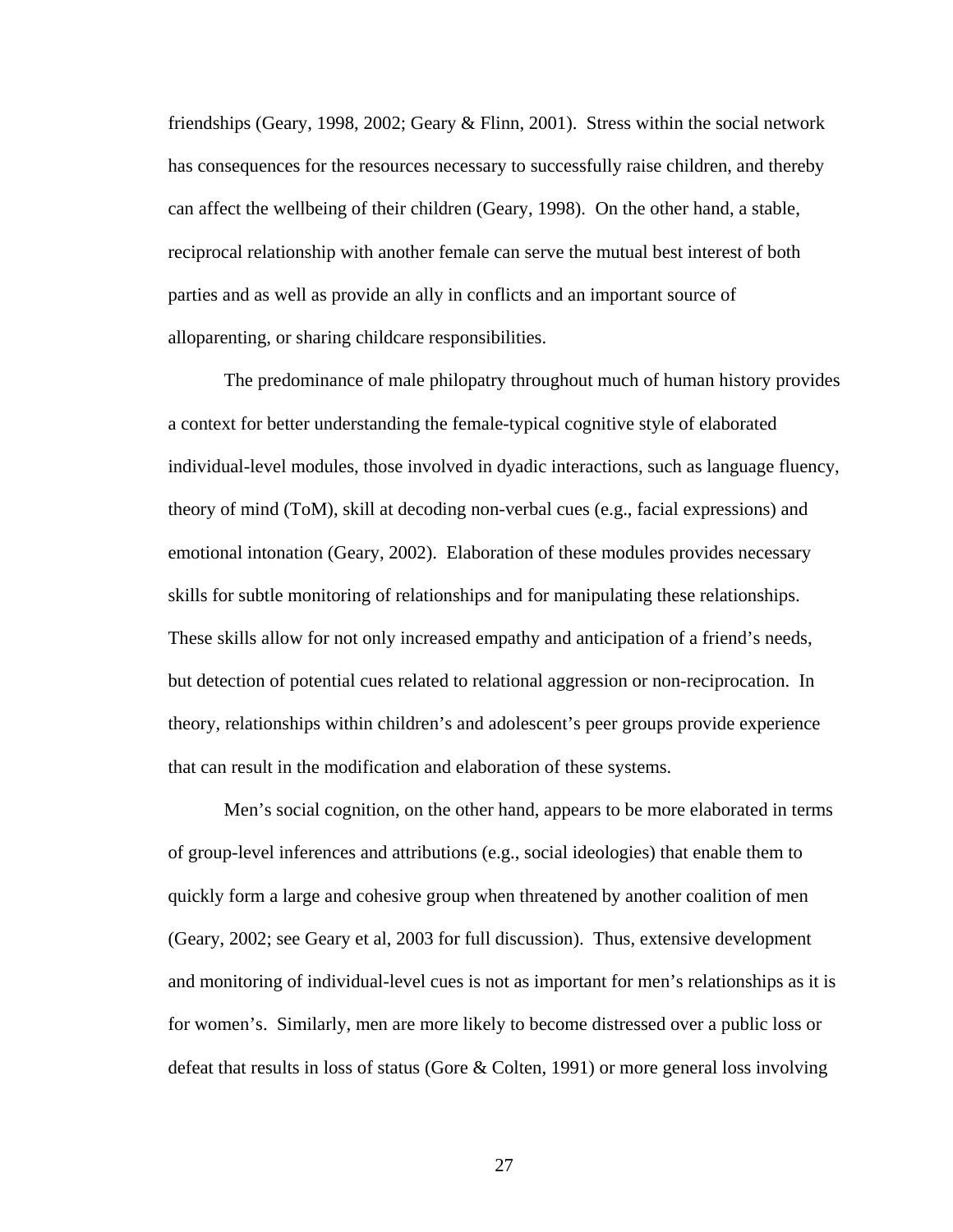indicators of cultural success (Irons, 1979). In contemporary Western society, this can take the form of economic failure (e.g., loss of a job), which results in reduced ability to compete with other males for status, and affects female choice or marriage prospects.

*Sex Differences in Coping Styles.* Sex differences in social cognition and the nature of salient stressors leads, not surprisingly, to sex differences in coping with stressors. Relatively little is known about the coping styles of men and boys, other than they are more likely to use distraction to cope with stressors rather than utilizing social support (Lewinsohn et al, 1997). Extensive seeking of social support could signal vulnerability, and thus opportunity for other boys or men to move ahead of them in the dominance hierarchy.

Girls and women, on the other hand, use their social network (i.e., friendships) as important resources for coping (Rose & Rudolph, 2006; Taylor et al, 2002). Given that women's friendships are characterized by reciprocal altruism, it takes more effort to maintain their network and to monitor for defection or lack of reciprocation, which limits the size of their networks. It is not surprising, then, that females are both more distressed about relationships and more likely to use them as coping resources. Within these interactions, girls and women are more likely to use emotional venting (Hastings et al, 1996), where expressing emotions and having those emotions validated (e.g., "I would be upset too!") is the goal, rather than finding a solution to the problem. Girls are also more aware of distress in others (Crick & Zahn-Waxler, 2003), and are more empathetic, at least within their friendships (Roberts & Strayer, 1996). This combination of awareness and empathy may create an avenue whereby they are more vulnerable to relationship distress. It is this greater ability for empathy combined with greater concern for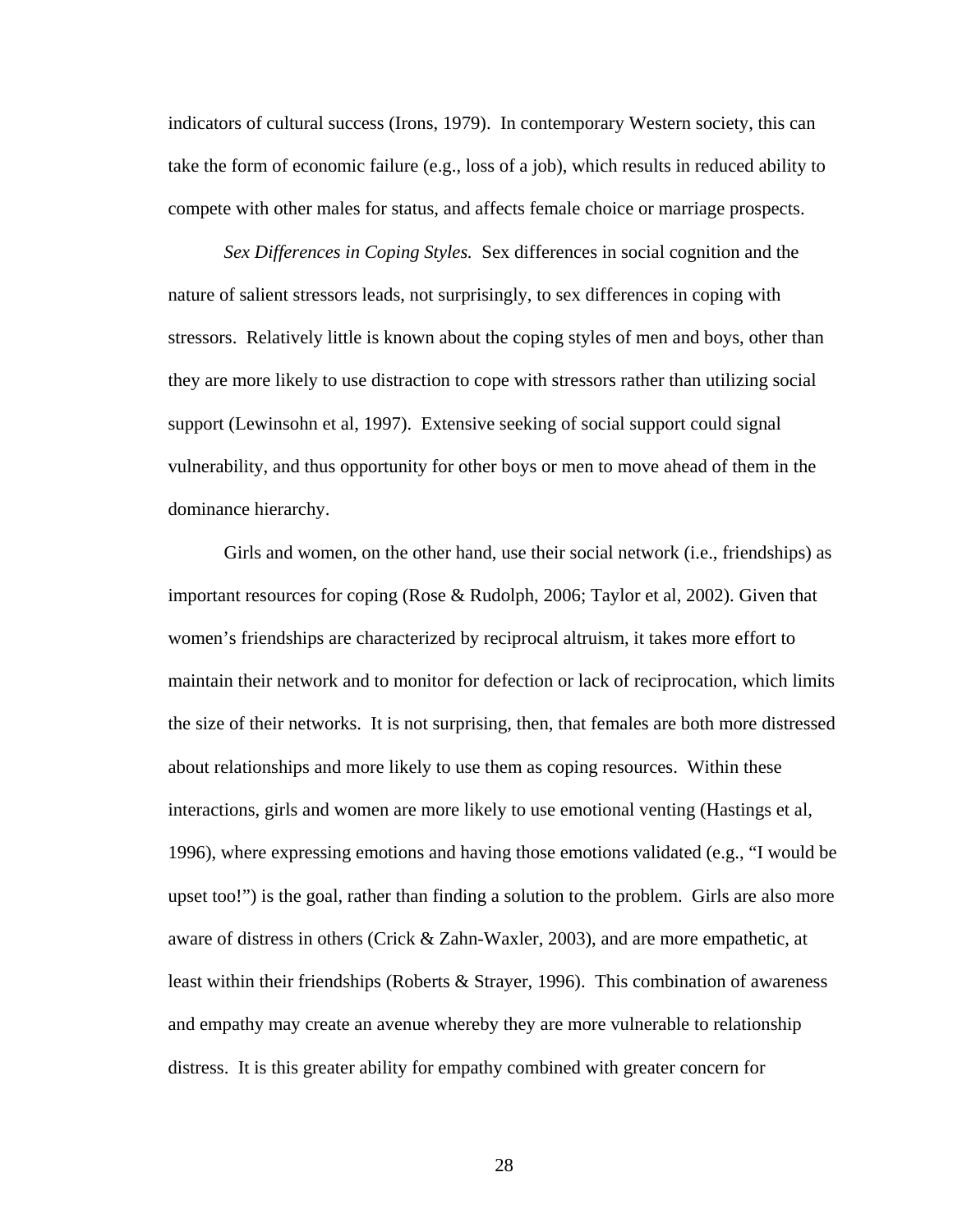maintaining reciprocity (e.g., guilt) and stability, also more common in girls and women, that can lead to the internalization of distress, relationship stress in particular (Zahn-Waxler, 2000).

 Another female-typical characteristic of coping with distress is rumination about both current and possible future events (Lewinsohn et al, 1997). Rumination, repeatedly mentally rehearsing an event or possible event, may be an extreme form of detailed monitoring of relationship dynamics and development and rehearsal of strategies for managing these relationships. This is functional to a degree, but can become excessive. Girls may be more vulnerable to this coping style in response to negative life events, which is associated with anxiety and depressive disorders. Negative cognitions and the resulting behaviors characteristic of these disorders are likely to result in additional negative events (e.g., inability to concentrate leading to a failing grade), which then could create a cycle of negative events and affect, perpetuating the disorder (Hankin & Abramson, 2001). It appears that factors that protect girls and women from externalizing disorders, such as empathy and verbal fluency, serve as risk factors for internalizing disorders (Keenan & Shaw, 1997). Again, the overall pattern reflects the cost-benefit trade offs found in many evolved traits.

#### Girls' Friendships: The Paradox

 Girls' friendships are typically characterized by dyadic interactions, intimate selfdisclosure, empathy, and high validation and support (Parker & Asher, 1993). These characteristics are often linked with positive friendship adjustment (Camerena et al, 1990; Rose, 2002). Close, high quality friendships can provide an avenue to explore and practice social skills, as well as serve as sounding boards against which social attributions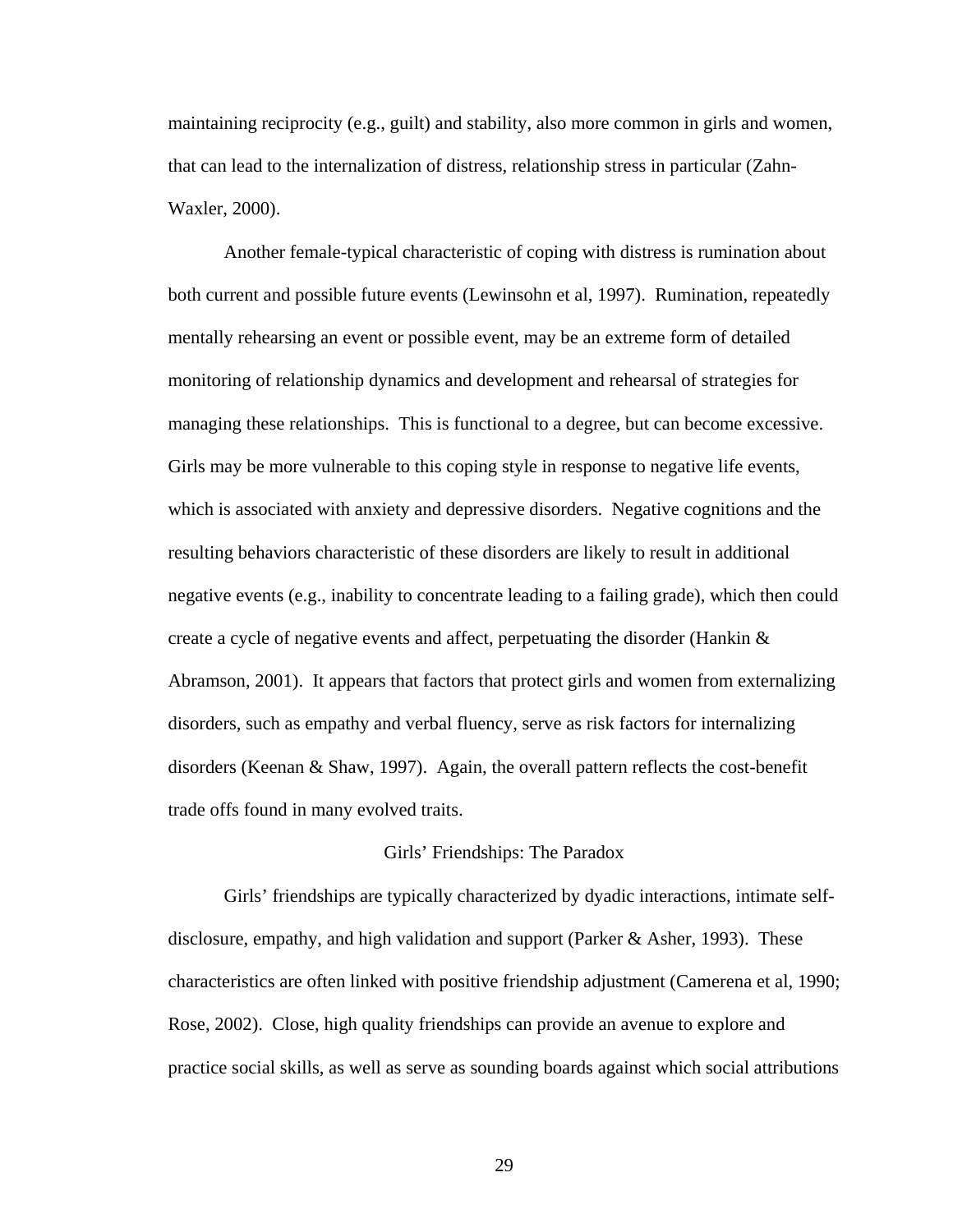and inferences about other relationships are checked and possibly reformulated in the relatively safe context of a trusted confidant.

Although social support can buffer the effects of depression and anxiety, girls' friendship characteristics also provide a context in which they can extensively discuss and speculate about social challenges and focus on negative affect. This processes, called co-rumination, is linked with both high quality friendships and symptoms of internalizing disorders (Rose, 2002). Many girls' friendships, then, are a paradox in that they provide high quality social support, but the nature of this support can facilitate repeated focus on a problem and negative affect related to the problem, two key features of internalizing disorders (Hart & Thompson, 1997; Schwartz & Koenig, 1996).

 Further, friendships can be assets or liabilities, depending on the identity of one's friends and the quality of that friendship (Hartup & Stevens, 1997). Like boys' friendships in which boys who engage in antisocial behavior select friends likely to do the same (Moffitt et al, 1992), girls' friendships may also be self-selecting with respect to the construct of co-rumination. If so, as with some boys' antisocial friendships, some girls may encourage each other to co-ruminate, increasing the overall frequency of extensive revisiting of a potentially unsolvable problem, which in turn increases negative affect. Combined with empathy and high investment in a friendship, co-rumination can lead to increased negative affect for the dyadic partner, even if she does not directly experience the problem or the direct effects of it (Rose, 2002).

The ability of social support to buffer negative affect and outcomes may be influenced by individual stress reactivity (Quas et al, 2004), and early experiences (Boyce & Ellis, 2005). In other words, for some individuals, moderate amounts of emotional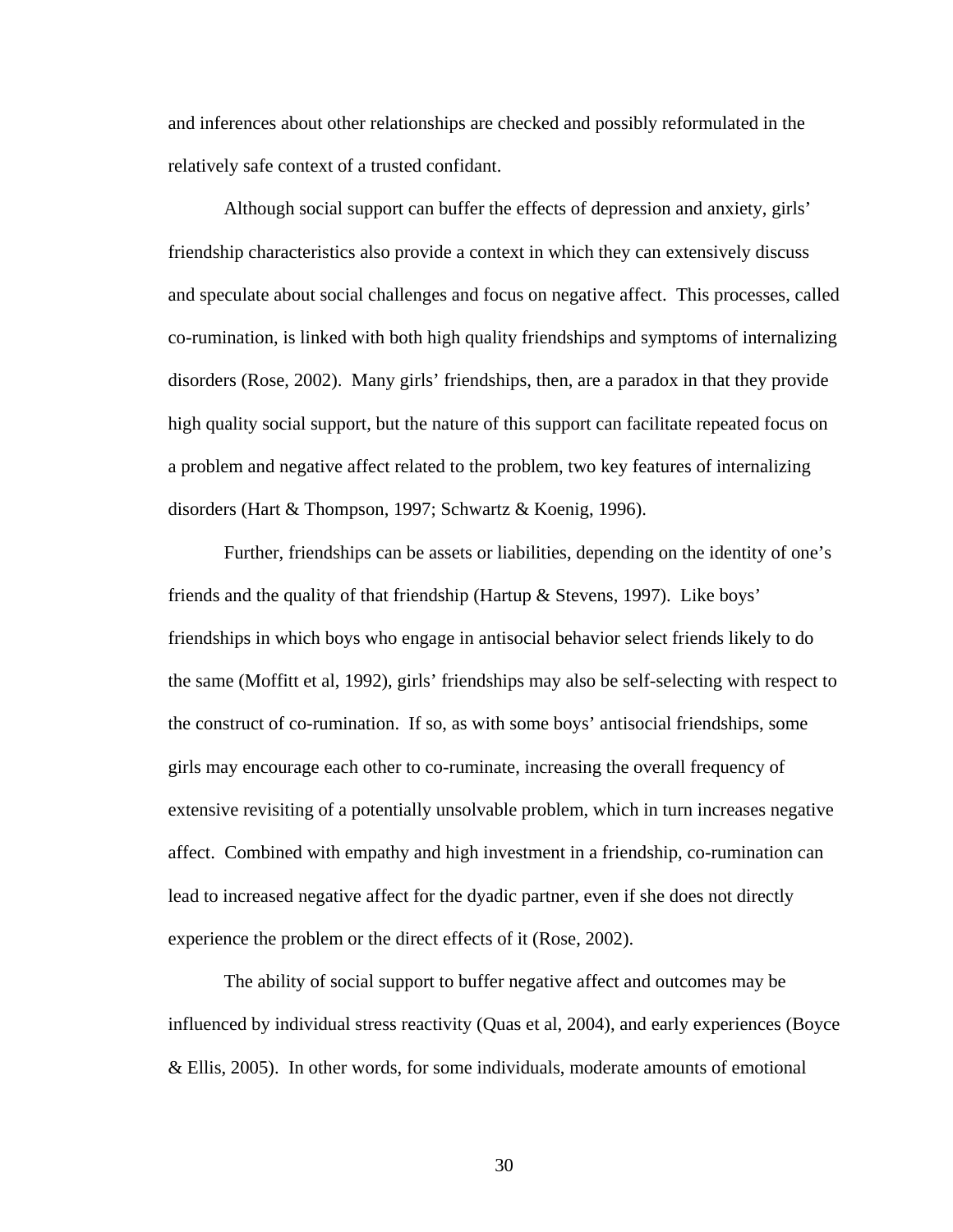venting and validation received within the context of a high quality friendship may function to reduce overall negative affect. For other individuals, cortisol release associated with actual or perceived uncontrollable social challenges may focus attention on negative affect and possible future recurrences of the same issue, even if they are acting as a confidant and have not directly experienced the stressor.

Despite the relationship between co-rumination and internalizing symptoms, corumination in the context of a high quality friendship may be adaptive in that it functions to increase bonding within the friendship, which can result in an ally in the social arena. Because co-rumination has been shown to increase anxiety and depressive symptoms in friends (Rose, 2002), it is possible that it also increases coritsol levels as friends work toward the mutual goal of understanding this potentially threatening or socially disruptive situation. Further, as features of opportunity for loss or gain become salient to the friend as well, and cortisol levels may be related to the possibility of the situation happening directly to her, or threatening her self-interest in some way. For closely connected friends, a social loss to one may affect the social opportunities of the other, increasing the likelihood that friends will be invested in reducing real or potential social disruption. The combination of empathy and investment in the friendship creates an opportunity for mutual distress, and as a result, increased feelings of investment and bonding within the friendship.

As noted in the sections above, social challenges that are uncontrollable and contain some social-evaluative threat are especially likely to elicit a cortisol response (Dickerson & Kimney, 2004). The characteristics of girls' friendships combined with social cognitions that are geared toward interpreting subtle social cues (Geary, 2002;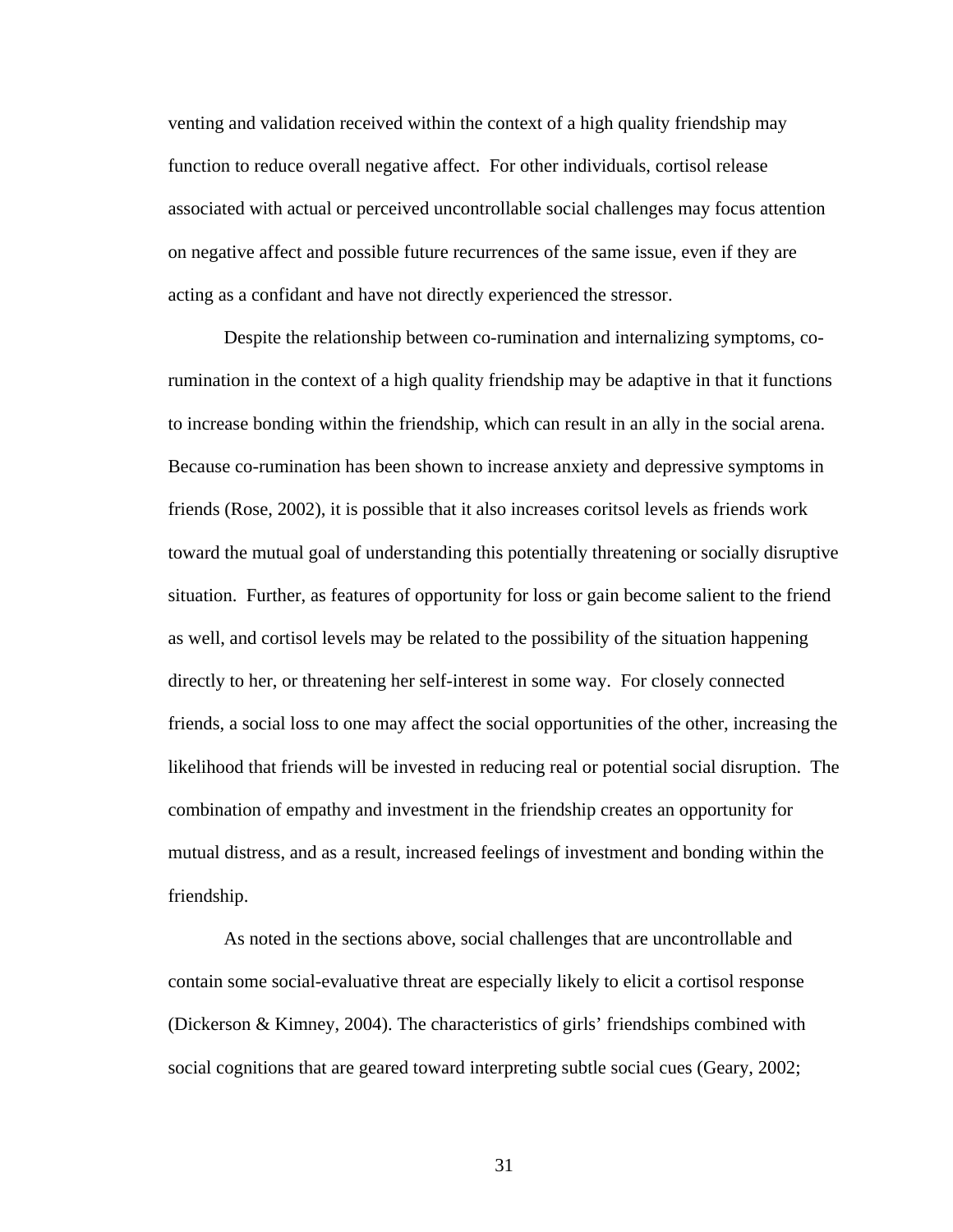Geary et al, 2003) results in the prediction that the content of co-rumination will revolve around issues of female-female competition (e.g., relational aggression) and male choice in adolescence and young adulthood, as well as female friendships as these are a resource. Since co-rumination usually occurs within the context of an intimate friendship, and as noted previously, peers may be the best sources of support for these developmentally contingent concerns. In this case, these concerns are learning about competing with same-sex rivals and navigating heterosexual relationships.

Co-rumination, then, may ultimately serve two functions. First, the validation and social support characteristic of these interactions provides a safe context in which social attributions can be corroborated, or possibly reformulated. Second, as mentioned above, time and energy invested in this process can serve to maintain a social ally by reinforcing the friendship bond. Given the potential importance of same-sex relationships (Geary, 1998), a social ally can be far more advantageous than "solving" the problem, particularly if the problem is ambiguous or the subtleties of social dynamics change rapidly. In light of these assertions, then, solving the problem, if it even has a definitive solution, is unlikely to be the most important goal, or at least not the only goal, for coruminating friendship pairs. Rather, understanding the problem together, validating social cognitions and emotions, and getting feedback regarding whether she is reading the situation correctly are likely the most prominent goals. In this case, relatively little time should be spent during these conversations discussing solutions compared with validation and focus on negative affect.

Since Rose's (2002) newly pioneered research on co-rumination has focused on children and adolescents, it is unclear whether this coping style continues into young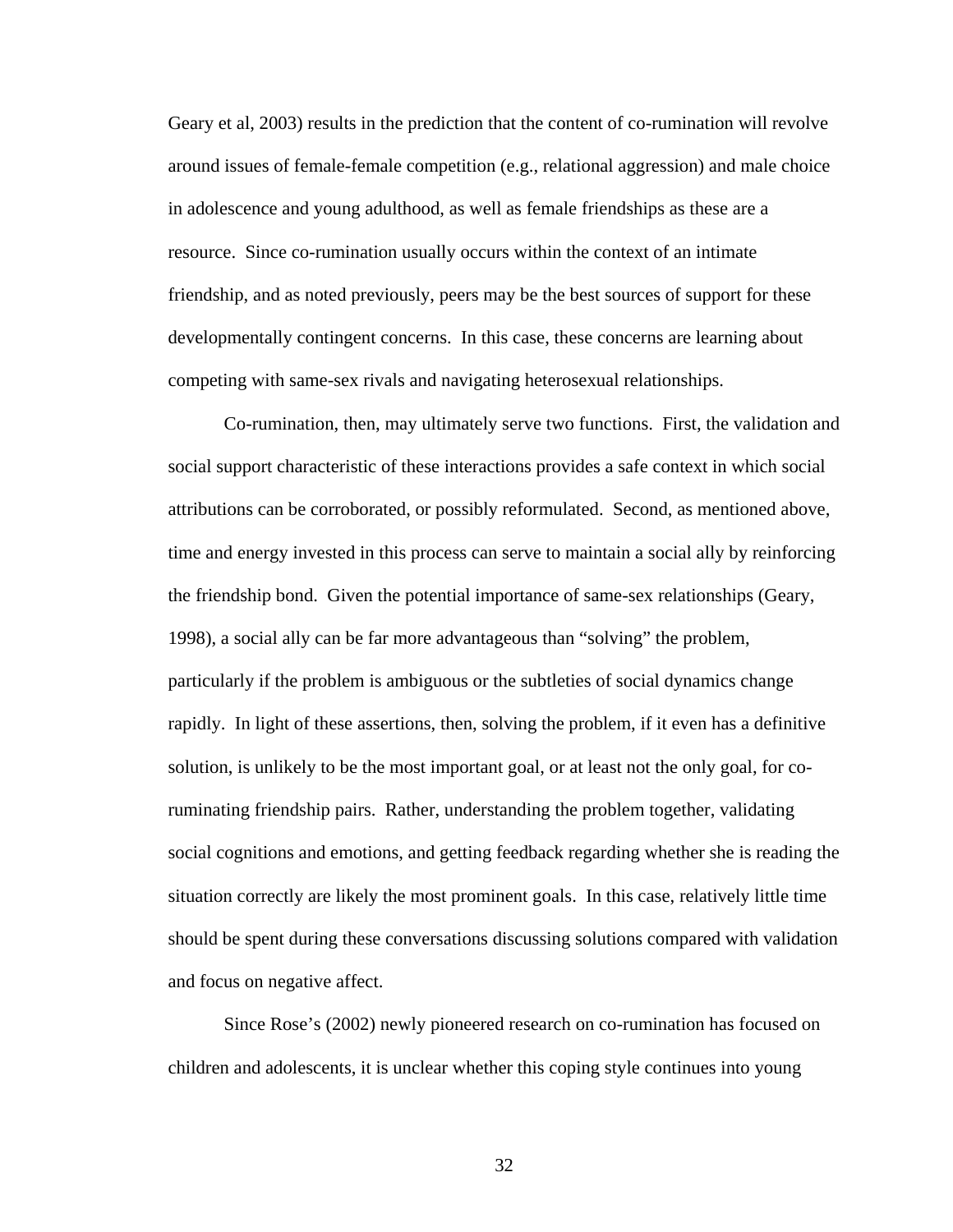adulthood. Based on predictions regarding the primary content of co-rumination (intrasexual competition and intersexual choice), co-rumination should be a coping style that is common throughout young adulthood, or as long as women have developmentally contingent concerns, in this case intrasexual competition and intersexual choice, and value a social ally in helping to navigate these issues of relationships.

### Current Study

The goal of the current study is to better understand the role of cortisol and the dyadic self-disclosure process in coping with psychosocial stressors. Since girls and women utilize their close relationships as sources of support, these interactions can be directly examined and cortisol collected during the coping process. These results may clarify the role of co-rumination in girls' friendships, and help explain the relative lack of co-rumination in boys' friendships (Rose, 2002). Further, the use of a college sample will provide insights into the typical topic areas of co-rumination in this age group, and is predicted to show that young adult females continue to utilize this method of social support and validation. These two issues may be even more salient in this population than in younger dyads, as college students are at reproductive age. Specific predictions associated with the above assertions are as follows:

- 1) Young women reporting more unpredictable father-daughter relationships were expected to become more easily distressed by ambiguous social situations, and through this, be more likely to co-ruminate within their friendships.
- 2) Young women with more "reactive" temperaments were expected to be more likely to co-ruminate. Specifically, individuals with temperamental profiles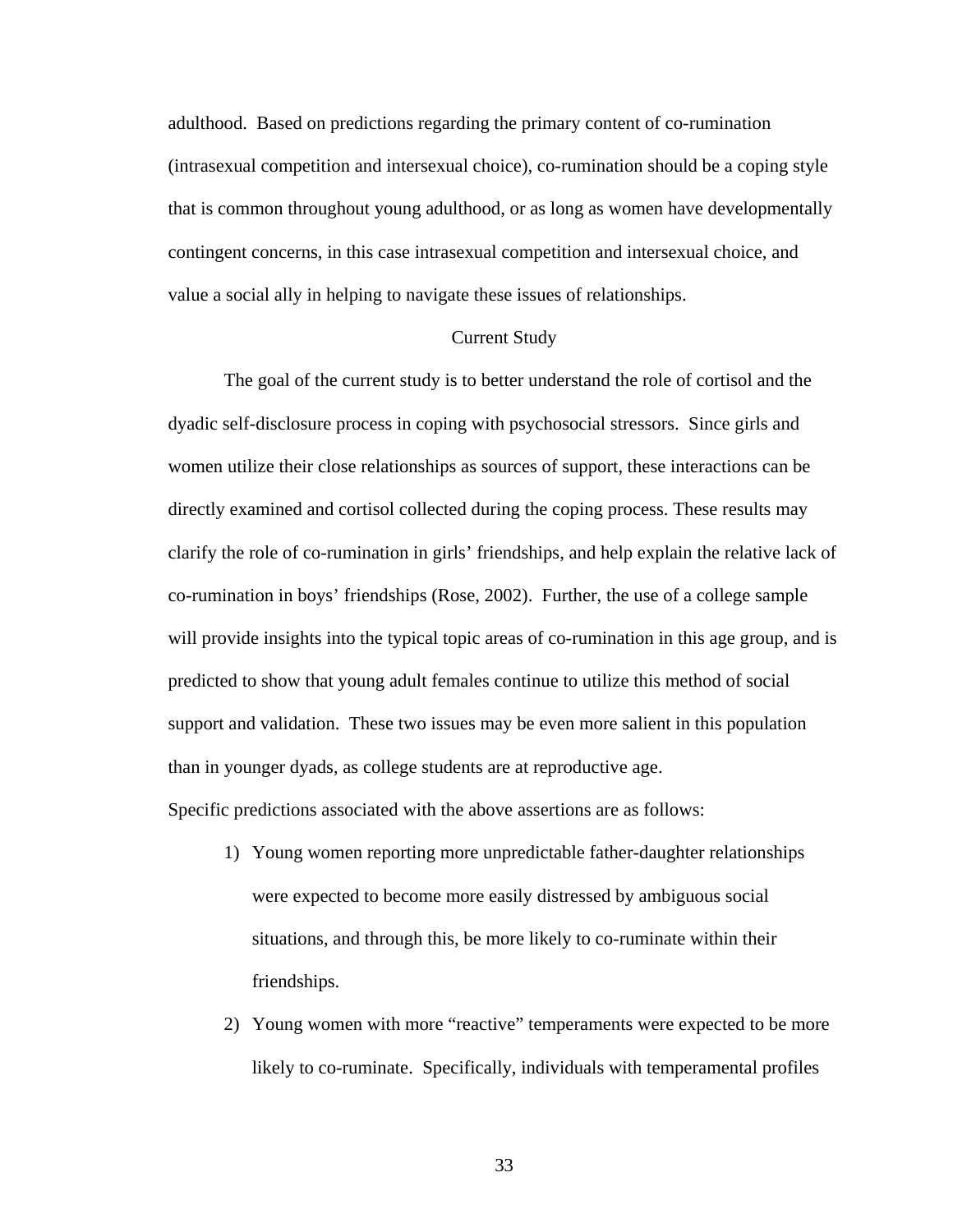characterized by negative affect, approach, sensitivity to affective changes, and who are sociable were expected to be more likely to report co-ruminating with close friends than individuals lower on these characteristics.

- 3) The extent of co-rumination was expected to be associated with higher cortisol levels and reports of internalizing symptoms.
- 4) Cortisol levels were expected to be associated with reports of internalizing symptoms.
- 5) Higher co-rumination and cortisol was expected to be associated with in addition to higher feelings of investment or bonding within the friendship.
- 6) Individuals engaged in a cooperative, but non-social task should show no change in cortisol levels.
- 7) Co-ruminative conversations in this age group were expected to focus on topics of intrasexual competition (e.g., relational aggression), intersexual choice, and friendships.

The relationships between the above-mentioned constructs are shown below. The nature and quality of the paternal relationship, in combination with early temperamental traits was hypothesized to affect the set-point of the HPA axis in response to psychosocial stressors (HPA set-point and early temperament were not directly assessed here), which in combination with later temperamental traits, also affected by the paternal relationship, was expected to affect social style in peer relationships (Study 1). Higher observed corumination was predicted to be associated with more internalizing symptoms and higher cortisol levels, which was expected to be associated with reports of increased friendship bonding (Study 2).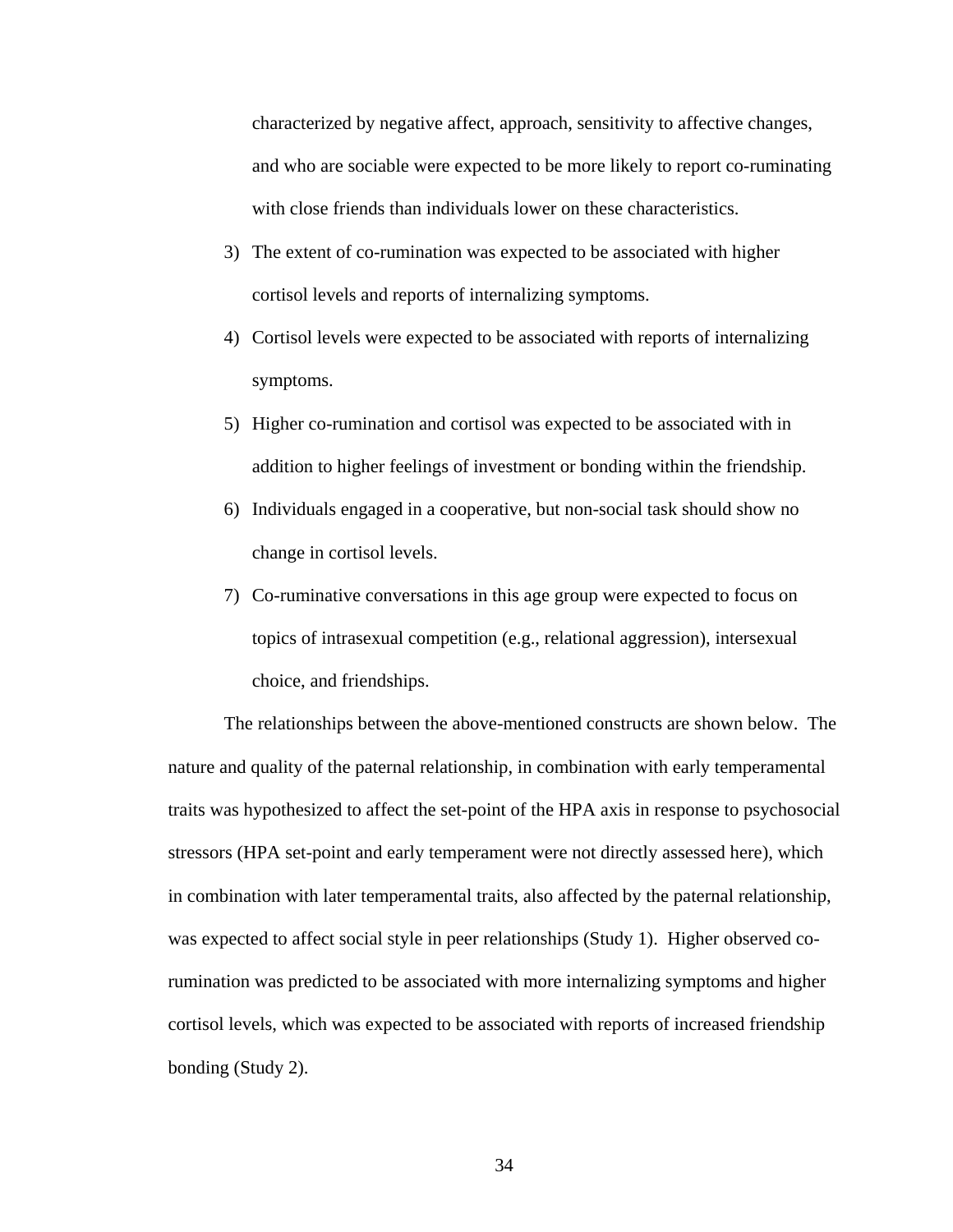## Study 1 Model



Study 2 Model

Observed Co-Rumination

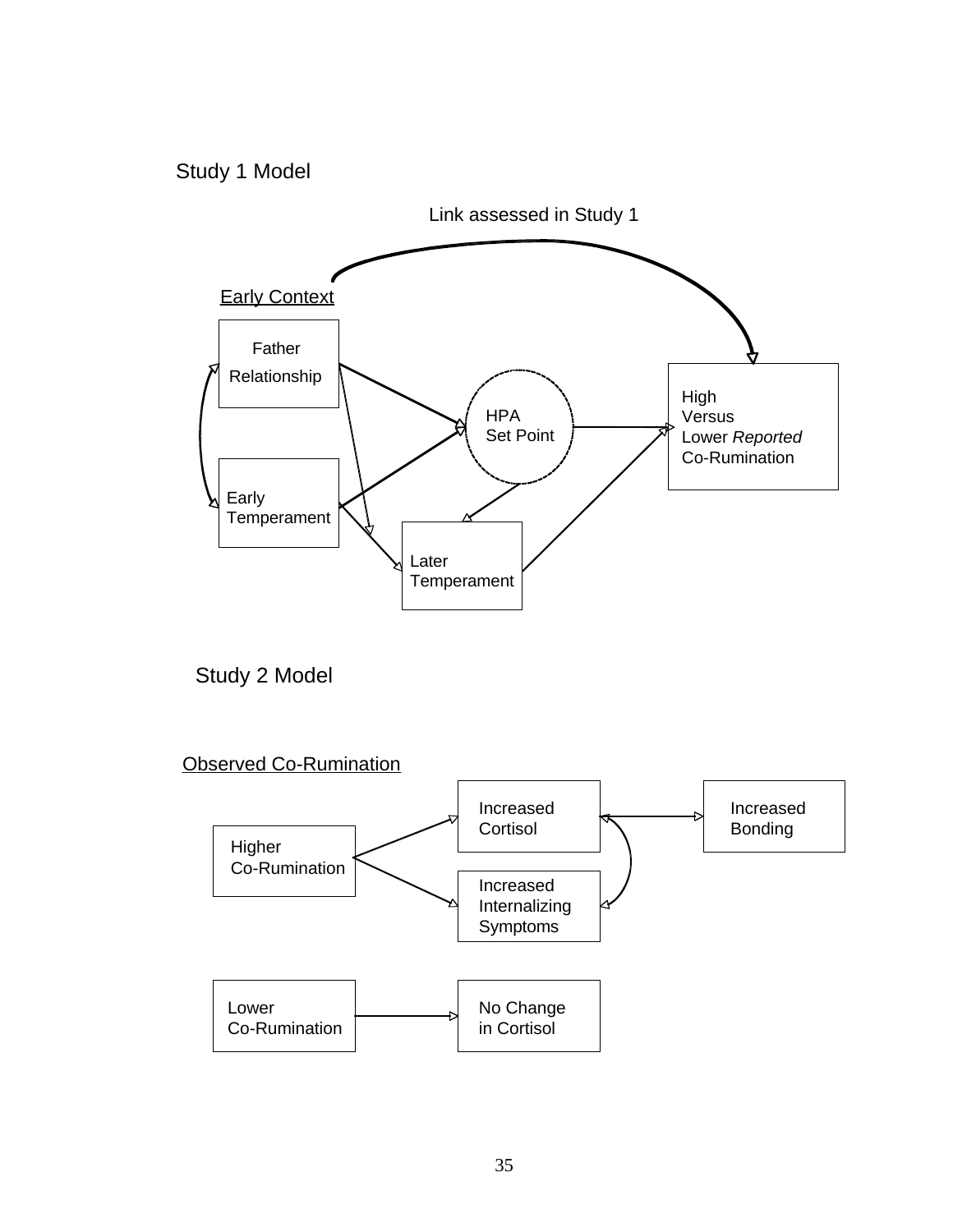#### CHAPTER 2: STUDY 1

The primary goals of Study 1 were to clarify the relationship between background variables, such as temperament and paternal relationship, and both normative selfinfluence temperamental style, which in turn, was predicted to be associated with both normative self disclosure processes within their friendships and participants who are high disclosure processes and co-rumination. The paternal relationship was predicted to co-rumination and self-disclosure within close friendships (see hypothesis 1, page 35). These results were used to guide selection of participants and to assign participants to experimental conditions in Study 2. Study 2 was designed to examine cortisol profiles between participants reporting and demonstrating (in the observational session) high in a more extreme form of self disclosure and ruminative style, co-rumination.

### Method

#### *Participants*

The 206 participants were recruited from the Psychology 1000 subject pool at the . approximately 30 minutes; they received partial course credit for their participation University of Missouri, Columbia; the potential participant pool was restricted to females. Participants completed a series of questionnaires in a session that lasted *Measures and Procedure*

Participants completed questionnaires in a classroom with approximately 20 other questionnaires. Once the packets were distributed, the experimenter provided a brief set of instructions on to how to fill out the questionnaires (e.g., "circle the best answer; don't students. Experimenters administered informed consent and then packets of think too much about your response"). The packets included the *Self-Disclosure*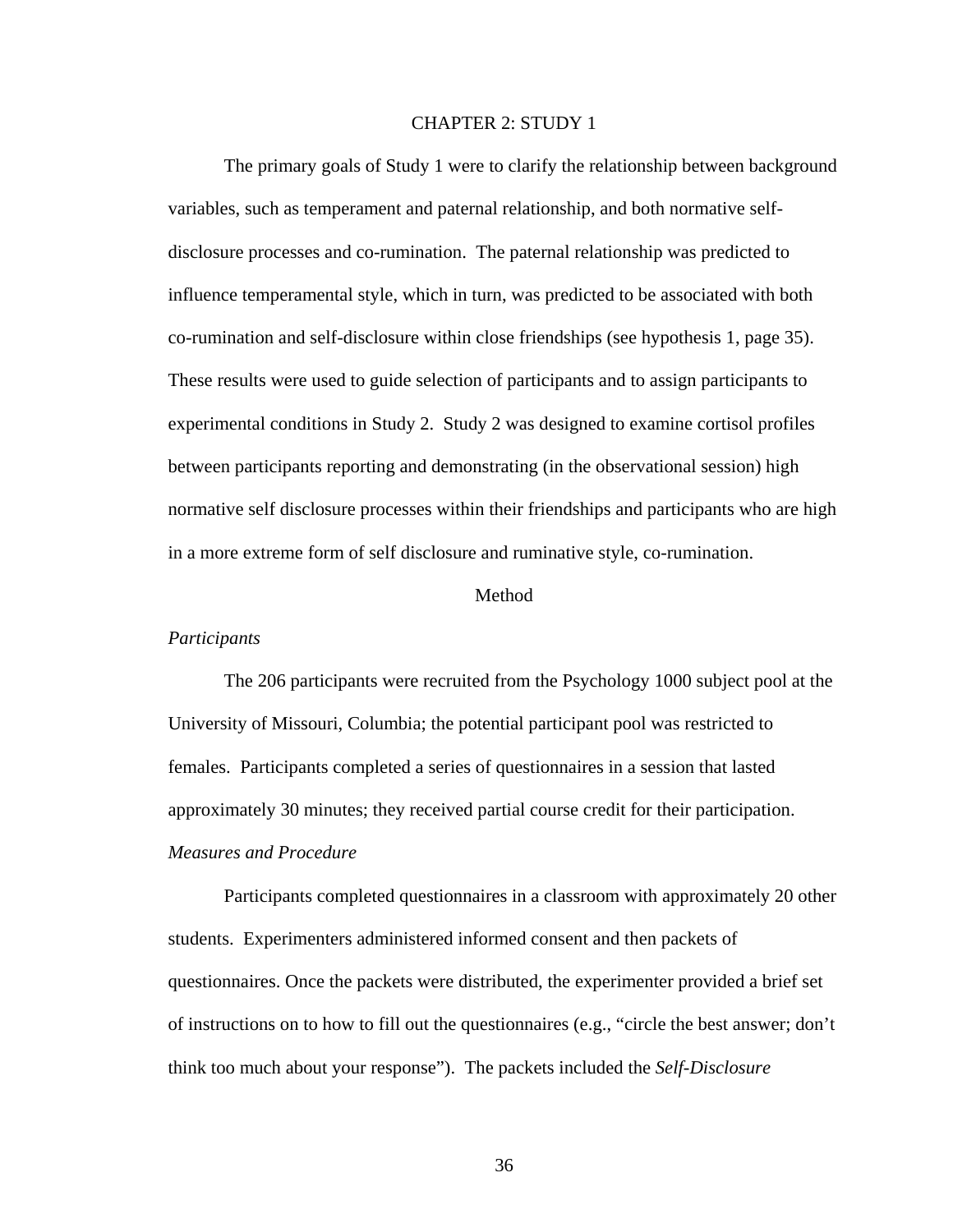*questionnaire* (modified from Parker & Asher, 1993; see Rose, 2002), the *Co-Rum ination questionnaire* (Rose, 2002), demographic information (e.g., parent SES), the *Rothbart Adult Temperament Questionnaire-short version* (Rothbart et al, 2000), the *Six Dimensions of Parenting Questionnaire* (modified to assess the participant's per spective on her relationship with her father); (Skinner et al, 2005). Internal reliabilities (e.g., Cronbach's  $\alpha$ ) for all measures and those found in the current study are presented in Table 1.

## Table 1

## Internal validity of measures

| Measure                             | Cronbach's $\alpha$ | Source         | <b>Current Study</b> |
|-------------------------------------|---------------------|----------------|----------------------|
| <b>Beck Anxiety Inventory</b>       | .92                 | Beck et al     | .83                  |
|                                     |                     | (1988)         |                      |
| <b>Beck Depression Inventory-II</b> | .94                 | Osman et al    | .92                  |
|                                     |                     | (2004)         |                      |
| Co-Rumination                       | .96                 | Rose (2002)    | .96                  |
| Questionnaire                       |                     |                |                      |
| Network of Relationship             | .80                 | Furman &       | .93                  |
| Inventory                           |                     | Buhrmuster     |                      |
|                                     |                     | (1985)         |                      |
| Rothbart Adult Temperament          |                     | Rothbart et al |                      |
| Questionnaire-Short Version         |                     | (2000)         |                      |
| Negative Affect .81                 |                     |                | .78                  |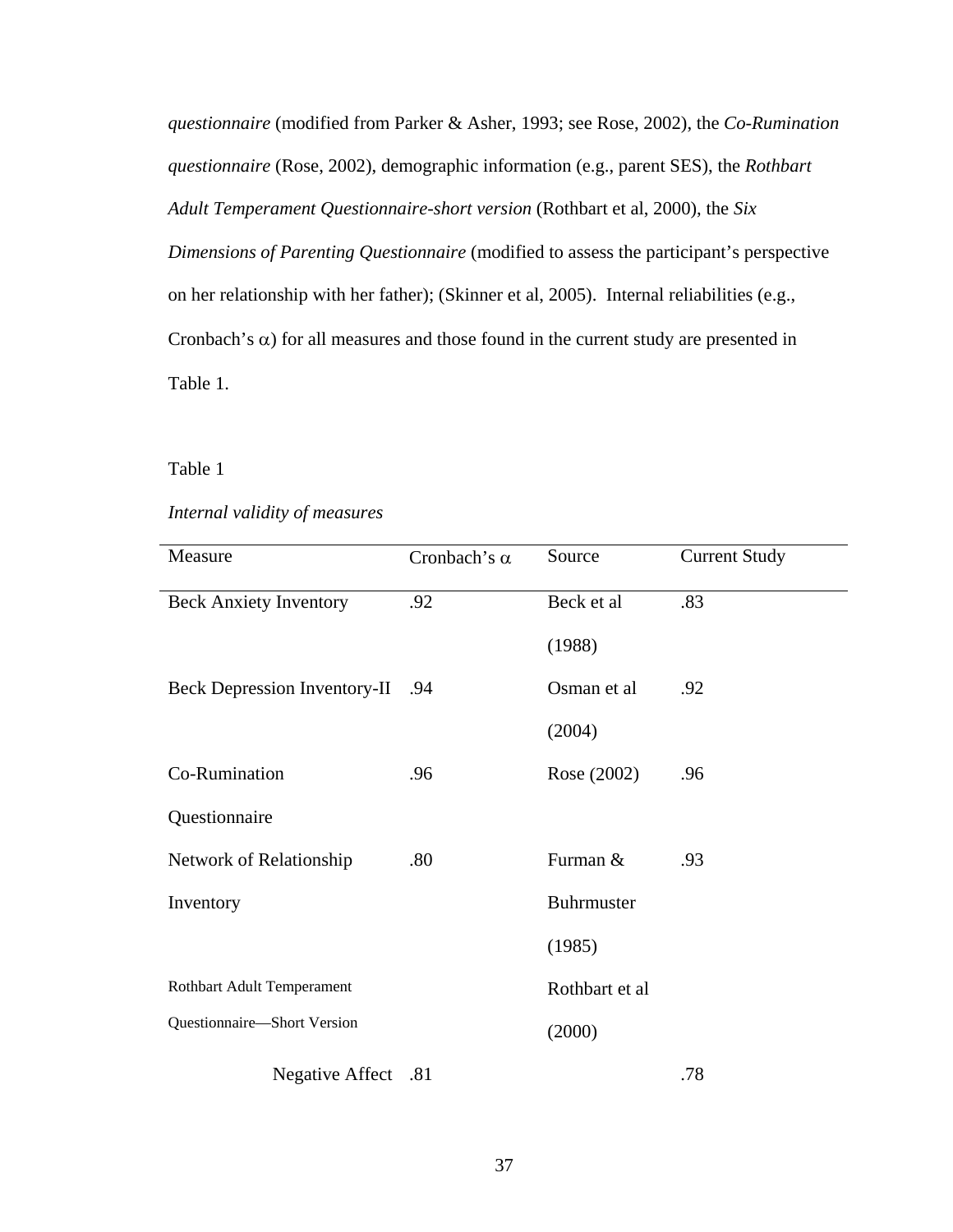|  |  |  |  | (Table 1, cont.) |
|--|--|--|--|------------------|
|--|--|--|--|------------------|

| Effortful Control .78            |               | .68 |
|----------------------------------|---------------|-----|
| Extraversion .75                 |               | .72 |
| <b>Orienting Sensitivity</b> .85 |               | .71 |
| Six Dimensions of                | Skinner et al |     |
| Parenting—father report          | (2005)        |     |
| Warmth .70                       |               | .87 |
| Rejection .67                    |               | .70 |
| Structure .64*                   |               | .76 |
|                                  |               |     |
| Chaos .67                        |               | .54 |
| Autonomy Support .62*            |               | .89 |
| Coersion .74                     |               | .82 |

\*Unreliable items have been subsequently dropped from these scales. However, new internal reliability estimates are not yet available.

The *Self-Disclosure* questionnaire consists of 5 items rated on a 1-5 scale ranging from "not true at all" to "really true". Items are designed to reflect normative selfdisclosure processes within close or best friendships (e.g., "We are always telling each rumination such as mutual encouragement of discussing problems (e.g., "When my friend other about our problems."). The *Co-Rumination* questionnaire contains 27 items, also rated on a 1-5 scale from "not true at all" to "really true." Items include aspects of cohas a problem, I always try really hard to keep my friend talking about it"), rehashing the problem ("I always try to get my friend to tell me every detail about what happened"), speculating about the causes and consequences of problems ("we try to figure out every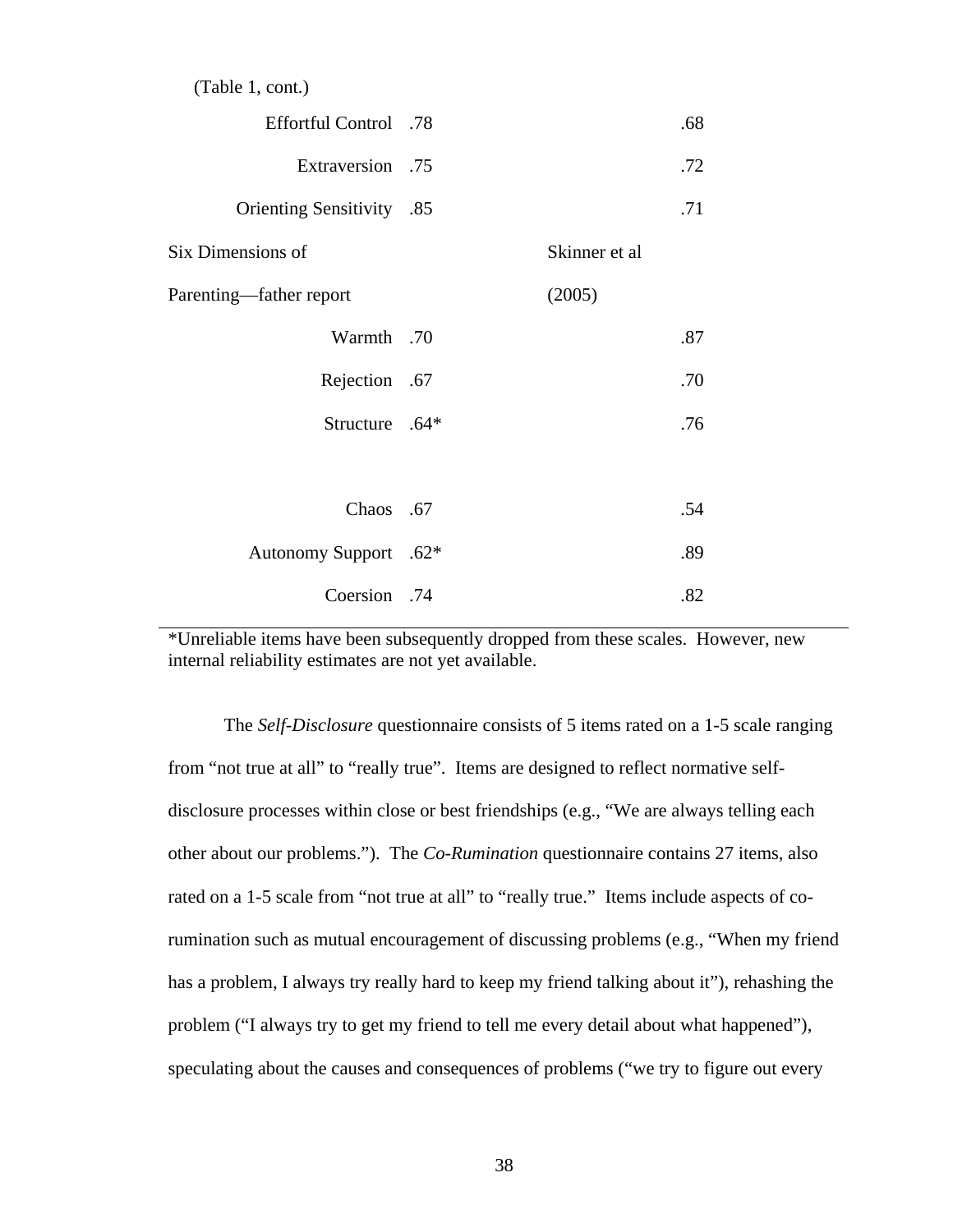one of the bad things that might happen because of the problem"), and focus on negative affect ("we talk a lot about how bad the person with the problem feels.").

The *Rothbart Adult Temperament Questionnaire-Short Version* includes 77 items scored on a 1-7 scale ranging from "extremely untrue of you" to "extremely true of you." Affect, Effortful Control, and Orienting Sensitivity. These general constructs are broken ("Sometimes minor events cause me to feel intense happiness."), Sociability, ("I usually unpleasant to me."). The Effortful Control subscale is made up of Inhibitory Control ("I easily distracted," reverse scored). Finally, Orienting Sensitivity is comprised of Neutral Perceptual Sensitivity ("I am often consciously aware of how the weather seems to affect It includes four general constructs or factor scales: Extraversion/Surgency, Negative down into several sub-scales. Extraversion/Surgency includes Positive Affect like to spend my free time with people.") and High Intensity Pleasure ("I would enjoy watching a laser show with lots of bright, colorful flashing lights."). Negative Affect is comprised of Fear ("I become easily frightened."), Frustration ("Whenever I have to sit and wait for something (e.g., a waiting room), I become agitated."), Sadness ("Sometimes minor events cause me to feel intense sadness."), and Discomfort ("Loud music is can easily resist talking out of turn, even when I'm excited and want to express an idea."), Activation Control ("I can make myself work on a difficult task even when I don't feel like trying.), and Attentional Control ("When I am trying to focus my attention, I am Perceptual Sensitivity ("I usually notice visual details in the environment."), Affective my mood", and Associative Sensitivity ("I don't have to think very hard to generate unique or creative ideas").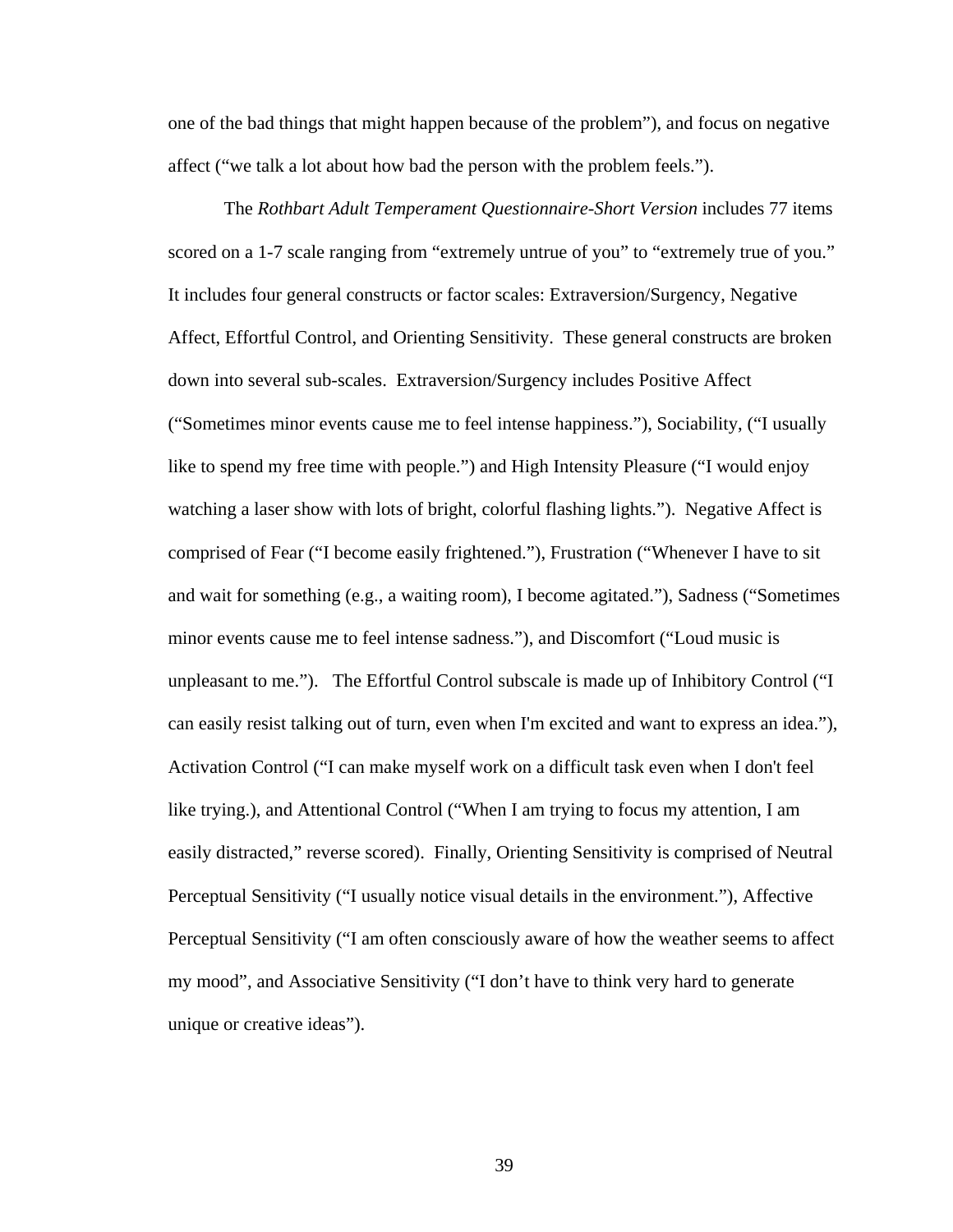The *Six Dimensions of Parenting Questionnaire* (modified for this study to reflect the participant's relationship with her father) includes six major factors, and is scored on a 1 (Not at all true) to 4 (Very true) scale. Warmth ("My father and I do special things together."), Structure ("My father's expectations for me are clear."), and Autonomy Support ("My father expects me to say what I really think." are the three positive dimensions. Rejection ("Sometimes I feel like my father thinks I'm difficult to like"), Chaos ("My father changes the rules a lot at home.", and Coercion ("I often get into power struggles with my father." are the three negative dimensions.

Scores on the *Self-disclosure Questionnaire* and the *Co-Rumination Questionnaire* were used to select participants that varied along these continuums for the laboratory sessions in Study 2 (see Table 2). Responses from the *Six Dimensions of Parenting* questionnaire were used to predict temperamental profiles on the *Rothbart Adult Temperament-short version*, which was, in turn, used as predictors of levels of selfdisclosure as measured with the *Self-Disclosure Questionnaire* and co-rumination as measured with the *Co-rumination Questionnaire*.

#### Table 2

| Variable                                 | Range       | Mean | <b>Standard</b><br>Deviation |  |  |
|------------------------------------------|-------------|------|------------------------------|--|--|
| Co-rumination                            | $1.4 - 5.0$ | 3.09 | .75                          |  |  |
| Self-Disclosure                          | $2.4 - 5.0$ | 4.36 | .58                          |  |  |
| Rothbart Adult Temperament Questionniare |             |      |                              |  |  |

*Means and Standard Deviations for Study 1 Questionnaires* 

| Sadness | $2.2 - 7.0$ | 4.40 | .98 |
|---------|-------------|------|-----|
|         |             |      |     |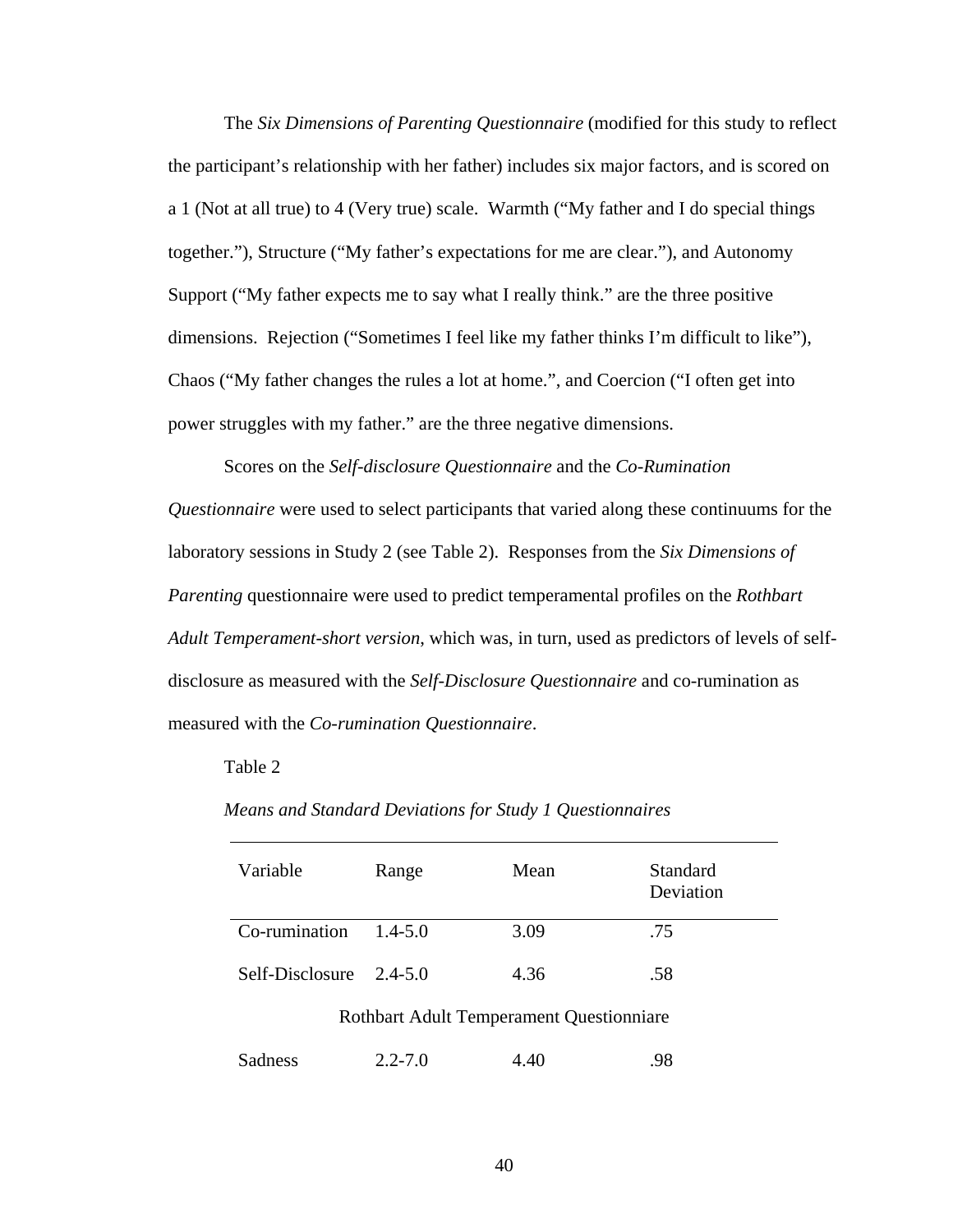(Table 2, cont.)

| Discomfort                                                  | $1.0 - 6.0$ | 3.67    | .98  |  |  |
|-------------------------------------------------------------|-------------|---------|------|--|--|
| Fear                                                        | $1.6 - 6.1$ | 3.88    | .96  |  |  |
| Frustration                                                 | $1.5 - 6.8$ | 4.20    | 1.02 |  |  |
| Sociability                                                 | $2.4 - 6.6$ | 5.18    | .79  |  |  |
| <b>Positive Affect</b>                                      | $1.8 - 7.0$ | 5.06    | .97  |  |  |
| <b>High Intensity</b>                                       | $2.4 - 6.7$ | 4.53    | .83  |  |  |
| Pleasure                                                    |             |         |      |  |  |
| Activation                                                  | 1.9-6.9     | 4.62    | .89  |  |  |
| Control                                                     |             |         |      |  |  |
| Affective                                                   |             |         |      |  |  |
| Perceptual                                                  | $1.4 - 7.0$ | 4.57    | 1.08 |  |  |
| Sensitivity                                                 |             |         |      |  |  |
| Revised-Six Dimensions of Parenting (components of Negative |             |         |      |  |  |
|                                                             |             | Father) |      |  |  |
| Rejection                                                   | $0 - 1.4$   | .54     | .37  |  |  |

Chaos 0-1.3 .44 .32

Coercion 0-1.4 .58 .40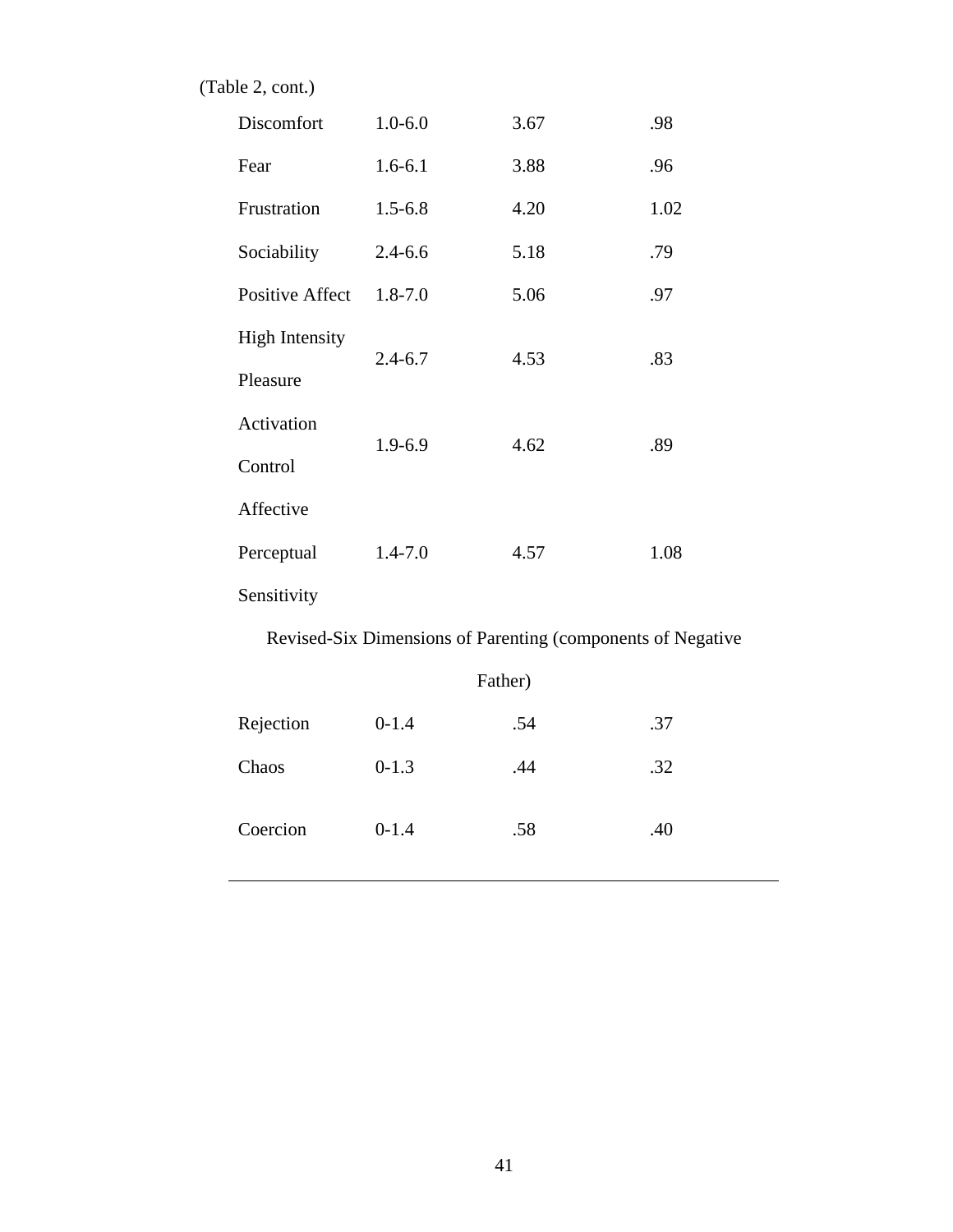Before participating in this study, participants were asked whether they would be willing to participate in a follow-up laboratory study and whether they have a friend who would be willing and able to participate in the follow-up study; nearly all participants indicated they had friends willing to participate. They were informed that if they choose to participate in the follow-up study, they will either receive course credit if their participation occurs during the current semester, or that they will be paid if their participation occurs after the current semester in which they are enrolled in Psych 1000.

#### Study 1 Results

Means, standard deviations, and ranges for all variables used in this analysis are presented in Table 2. Due to very low scores and low variability on the negative dimensions of the Modified *Six Dimensions of Parenting Questionnaire*, common log (base 10) scores were used for each of these variables to adjust for skewness in the distribution. The mean of the co-rumination and self-disclosure items were used as the indicators of each of these respective constructs. Further, the mean of the items comprising each of the temperament scales used as the indicators for each respective construct, per the scoring instructions. Table 3 presents the correlation matrix used in the initial analysis (Model 1). As expected, Co-rumination and Self-Disclosure were correlated ( $r = .35$ , p<.0001).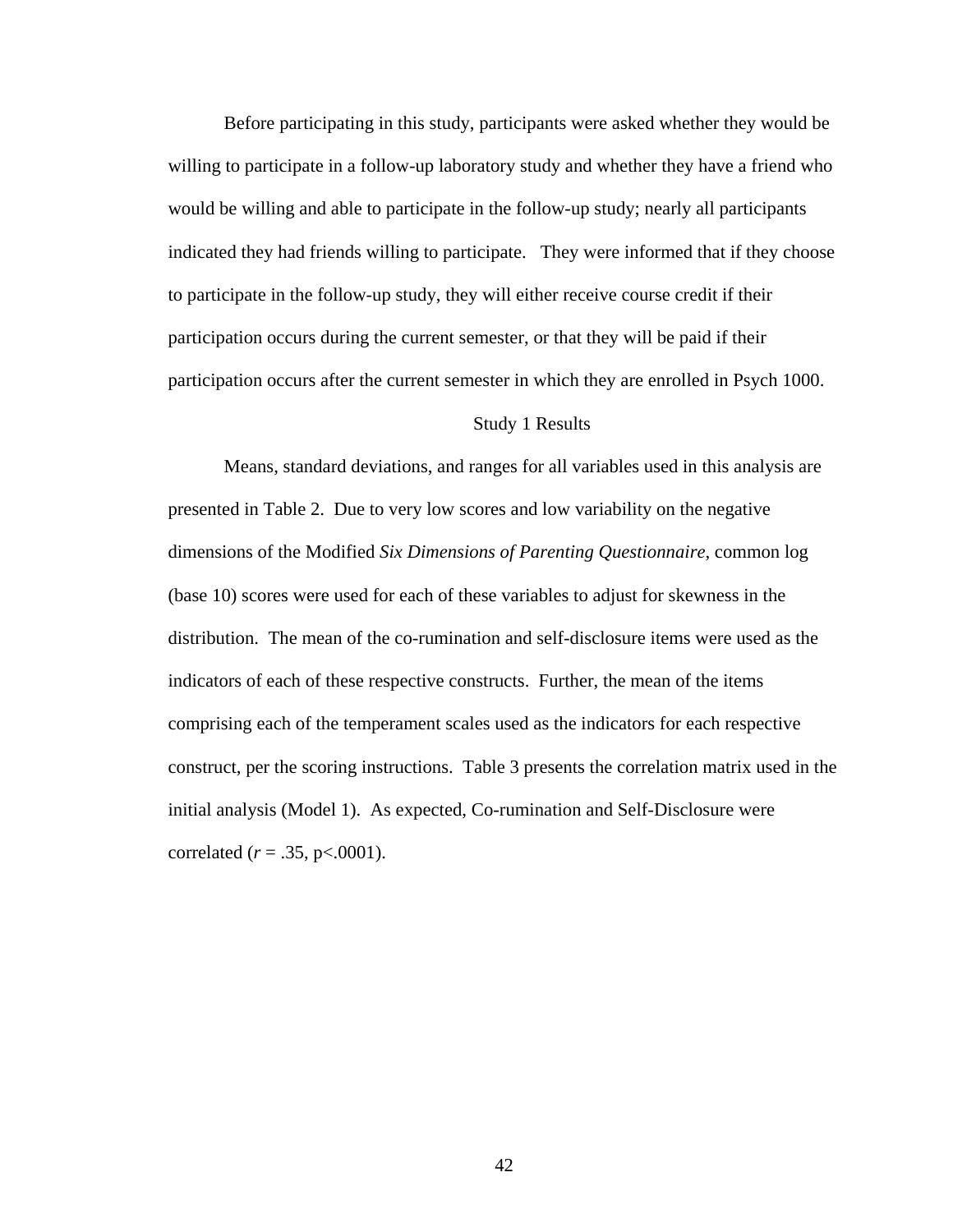## Table 3

|              | $Co-$      | Self-        | Extraversion | Negative     | Affective    | Activation | Negative     |
|--------------|------------|--------------|--------------|--------------|--------------|------------|--------------|
|              | Rumination | Disclosure   |              | Affect       | Perceptual   | Control    | Father       |
|              |            |              |              |              | Sensitivity  |            |              |
| $Co-$        | $\bf{l}$   | .35          | .15          | .14          | .26          | .14        | $-.05$       |
| Rumination   |            |              |              |              |              |            |              |
| Self-        |            | $\mathbf{1}$ | .17          | .01          | .13          | $-.01$     | $-.01$       |
| Disclosure   |            |              |              |              |              |            |              |
| Extraversion |            |              | $\mathbf{1}$ | $-.35$       | $-.14$       | .25        | $-14$        |
| Negative     |            |              |              | $\mathbf{1}$ | .21          | $-16$      | .15          |
| Affect       |            |              |              |              |              |            |              |
| Affective    |            |              |              |              | $\mathbf{1}$ | .01        | .06          |
| Perceptual   |            |              |              |              |              |            |              |
| Sensitivity  |            |              |              |              |              |            |              |
| Activation   |            |              |              |              |              | 1          | $-.30$       |
| Control      |            |              |              |              |              |            |              |
| Negative     |            |              |              |              |              |            | $\mathbf{1}$ |
| Father       |            |              |              |              |              |            |              |

*Correlation Matrix for Model 1 (n = 206)* 

 Path analytic techniques were used to assess the potential contribution of paternal relationship and temperamental characteristics to level of self-disclosure and corumination. All of the data were of course obtained at the same time and thus causal relationships must be interpreted with caution. Even so, constructing and testing a theoretically plausible sequence of factors is possible. The initial variables included Self-Disclosure and Co-Rumination; Extraversion, Negative Affect, Affective Perceptual Sensitivity, and Activation Control (temperament scales), and a composite variable that consisted of the negative aspects of the paternal relationship (Chaos, Rejection and Coercion) to create a single Negative Father variable. All three of the negative aspects of the paternal relationship were hypothesized to influence stress response, and through this, influence temperament and coping style (Belsky et al, 1991; Boyce & Ellis, 2005;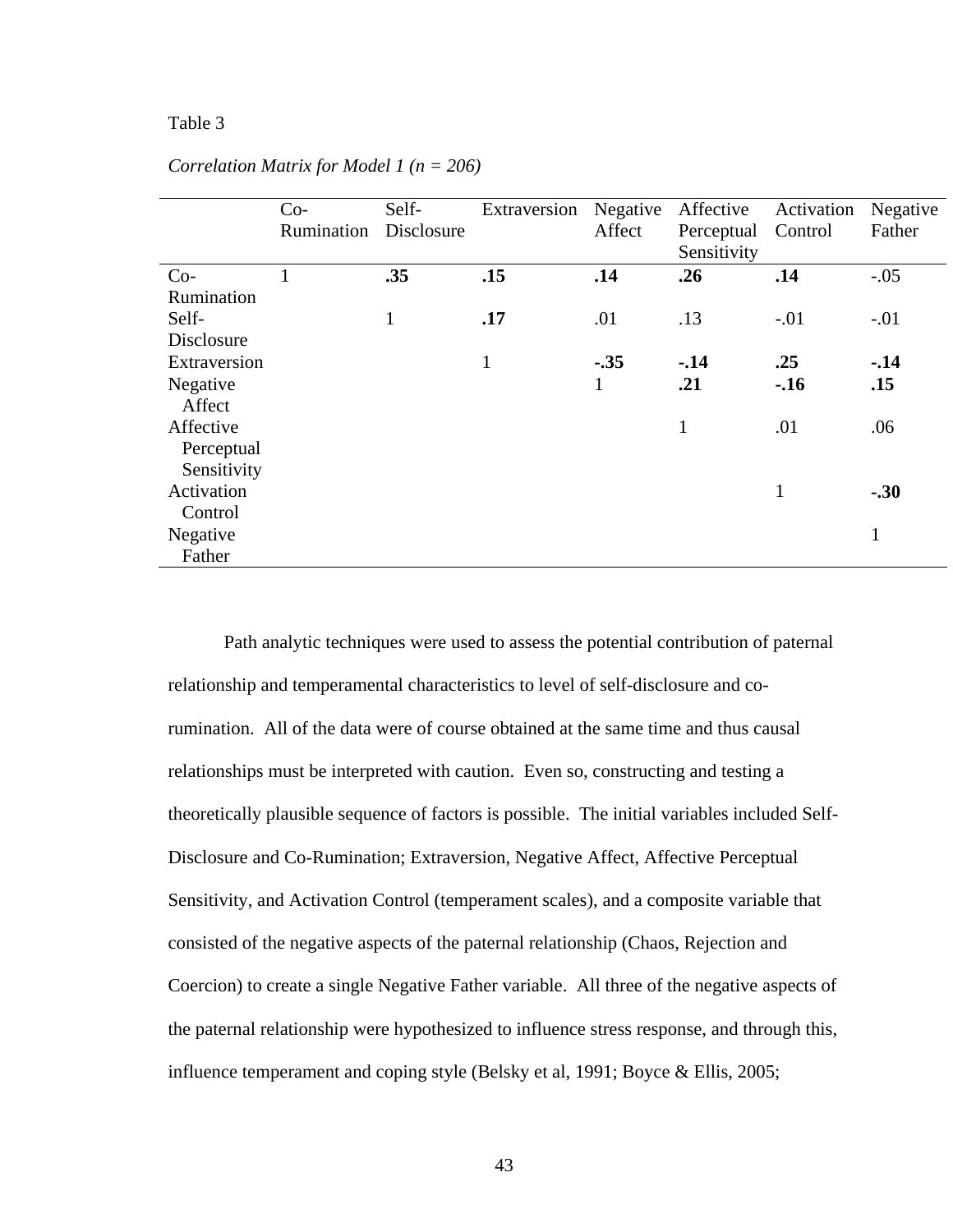Calkins & Fox, 1992; Caspi, 2000; Moffitt et al, 1992). Combining these variables into a single composite variable was thought to better capture the limited variability on these dimensions found in this sample.

All analyses were conducted using the SAS system's CALIS procedure, and were performed on the correlation matrix (Table 3) with Negative Father, Affective Perceptual Sensitivity, Negative Affect, and Extraversion as exogenous variables and Activation Control, Co-rumination, and Self-Disclosure as endogenous variables. The goodness-offit of the initial and subsequent models was evaluated by the goodness-of-fit index (GFI) and the normed-fit index (NFI; Bentler & Bonnet, 1980). Values greater than .90 are typically considered acceptable, indicating the model provides an acceptable representation of the covariation among the observed measures. Goodness-of-fit indices are presented in Table 4.

#### Table 4

#### *Fit Indices*

|                                                                                                | df | $\gamma^2$ | GFI | NFI |
|------------------------------------------------------------------------------------------------|----|------------|-----|-----|
| Model 1: Initial Model                                                                         | 15 | 17.28      | .97 | .84 |
| Model 2: Replace Negative Affect with<br>Sadness subscale; Add path between<br>APS and Sadness | 14 | 22.94      | .96 | .76 |
| Model 3: Replace Extraversion with<br>Sociability subscale                                     | 14 | 18.49      | .98 | .85 |
| Model4: Drop Negative Father variable                                                          | 9  | 4.31       | .99 | .90 |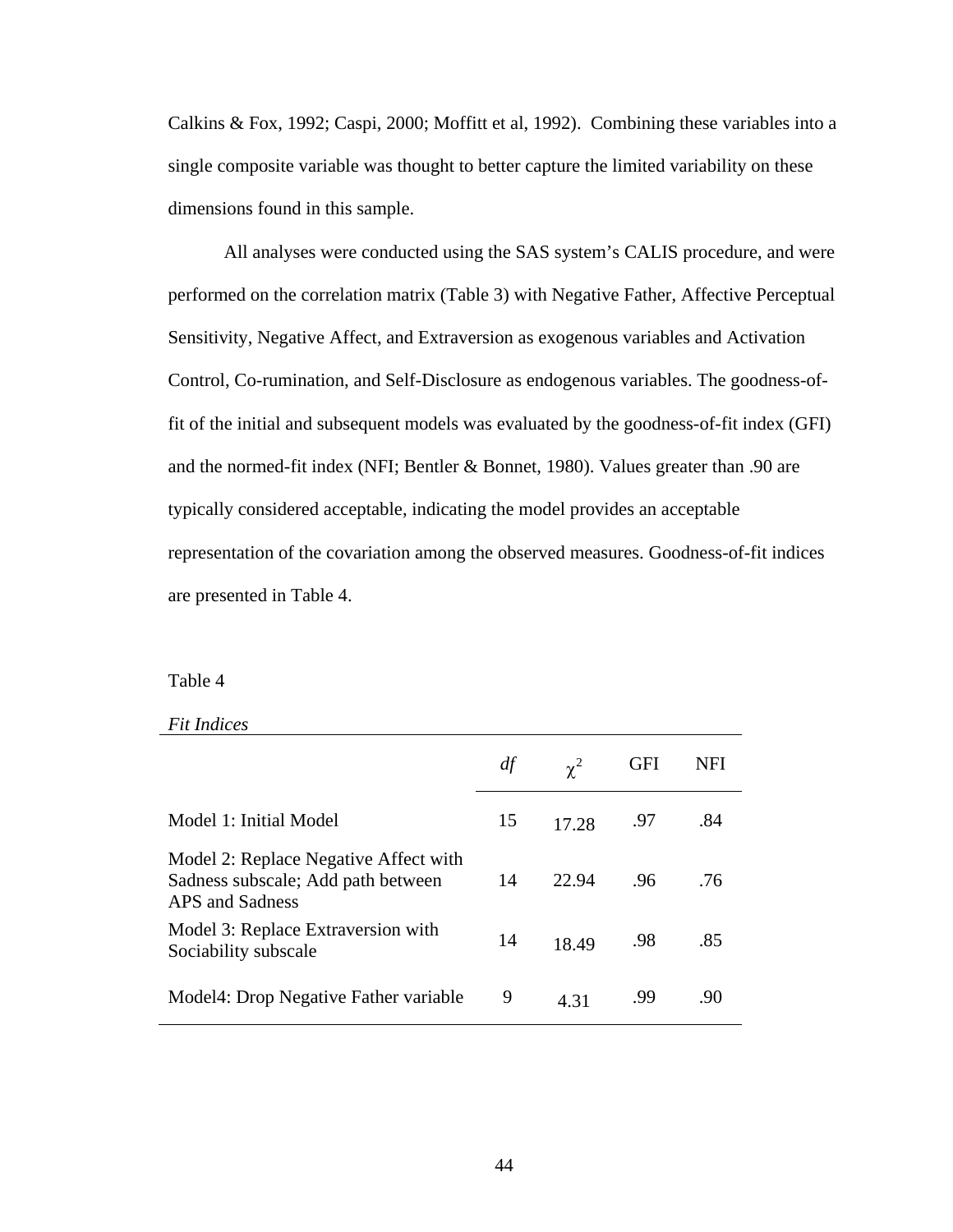For Model 1, paths were estimated from the exogenous to endogenous variables that were predicted based on theory or previous empirical research, but all possible paths were not estimated to avoid capitalizing on chance relations. These initial paths are shown in Figure 1. Estimation of this model resulted in an acceptable GFI (.97), but the NFI was low (.84). Examination of zero-order correlations revealed the Sadness subscale was more highly correlated with Co-Rumination than the other three subscales defining Negative Affect (others are Discomfort, Frustration, and Fear). As a result and to improve model fit, the Sadness subscale alone was used as the indicator of Negative Affect in Model 2. Further, a directed path between Affective Perceptual Sensitivity and Sadness was estimated based on the Lagrange multiplier test (Bentler, 1990). These modifications resulted in an acceptable GFI (.96), but the NFI remained low (.76).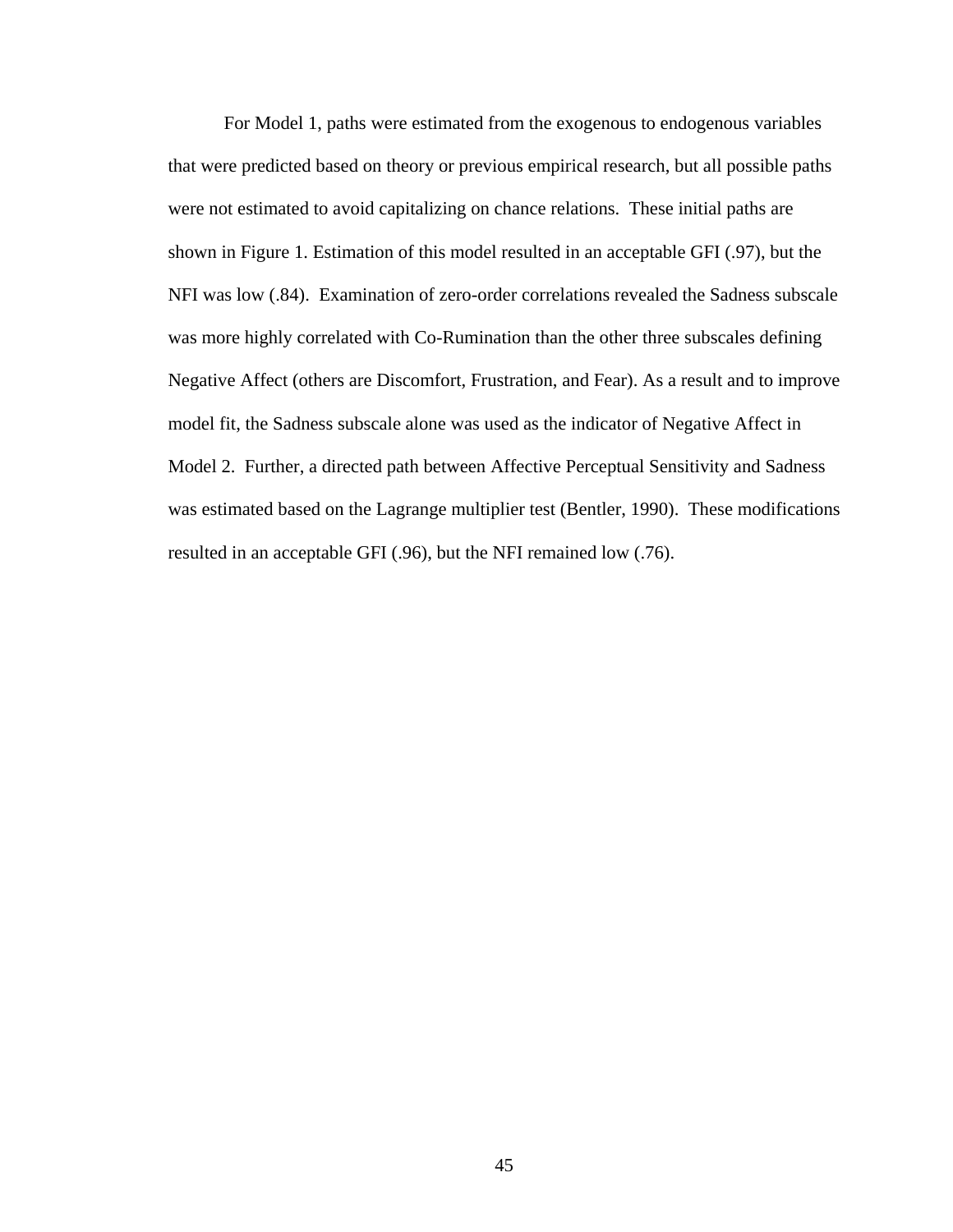## Figure 1

## Initial Model



Models 1 and 2 tested specific and restricted hypotheses, but did not result in overall satisfactory model fits. Further examination of the correlation matrix (see Table 5) and the residuals indicated that the fit of Model 2 could be improved by using the Sociability subscale of Extraversion rather than the entire scale (High Intensity Pleasure, Sociability, and Positive Affect). Further, for theoretical reasons, Sociability is more likely to be associated with self-disclosure than with the two other subscales–High Intensity Pleasure and Positive Affect–because the latter subscales do not necessitate social interaction per se. This modification (Model 3) resulted in an acceptable GFI (.98), and an improved but still unacceptable NFI (.85).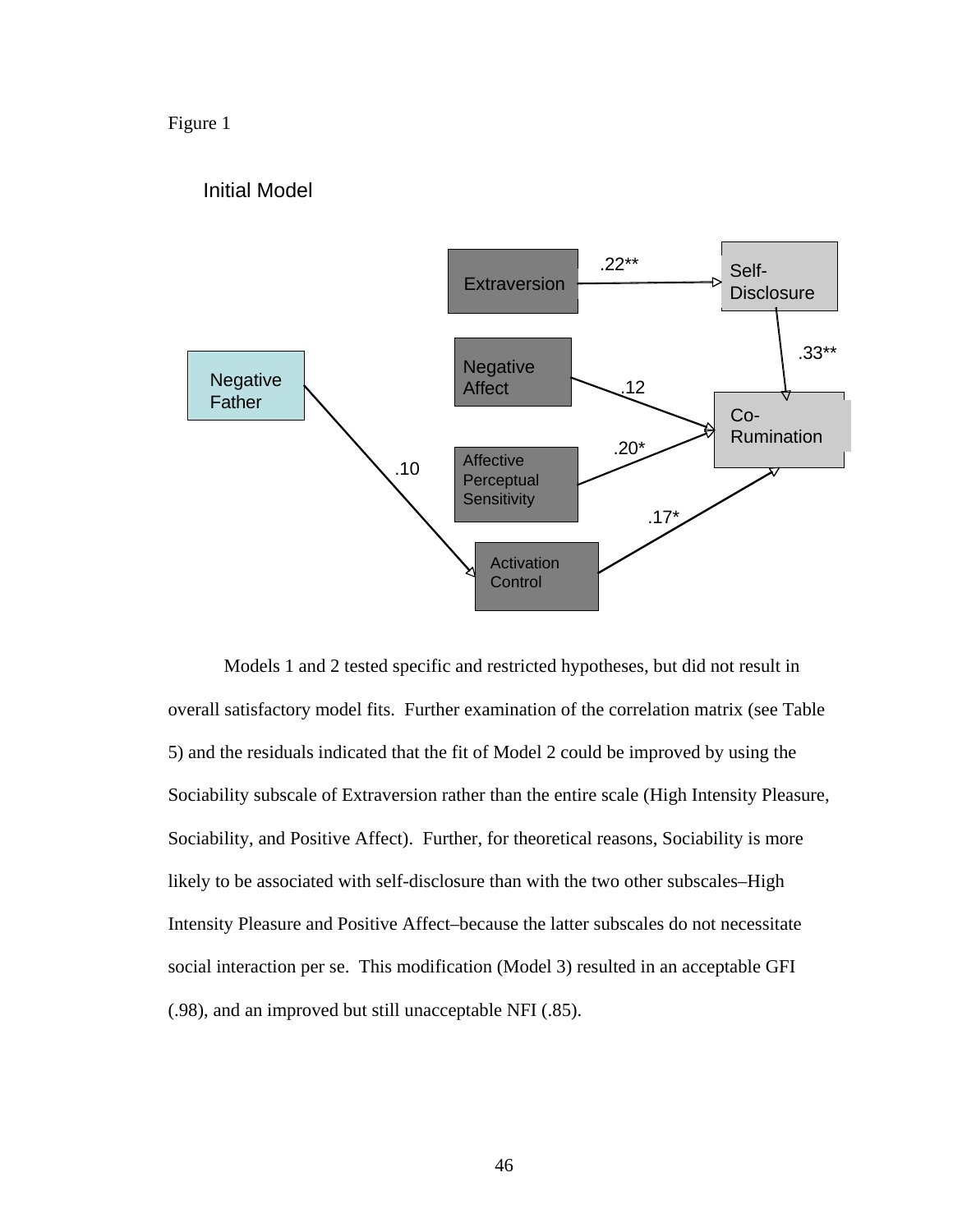Figure 2



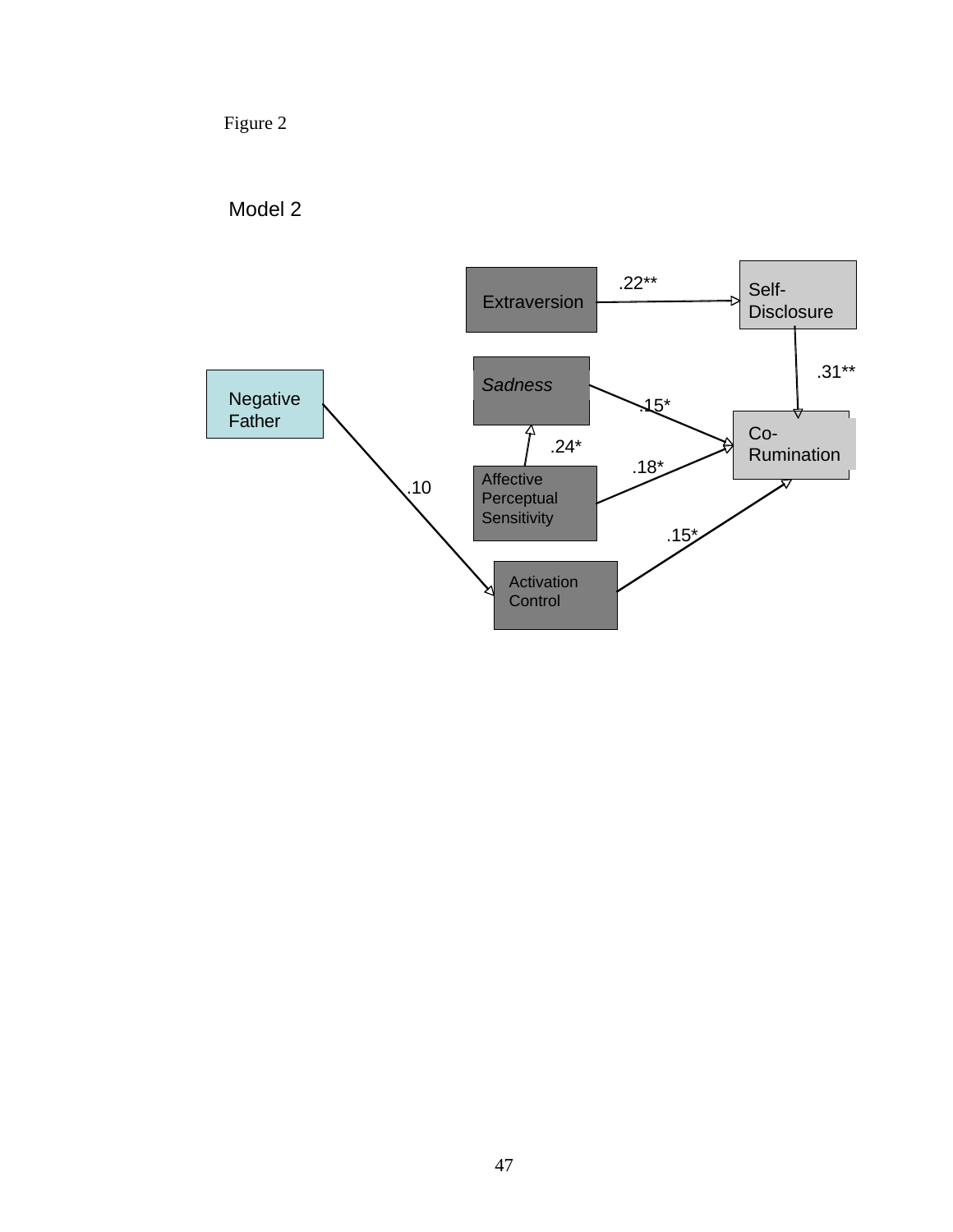# Figure 3

Model 3

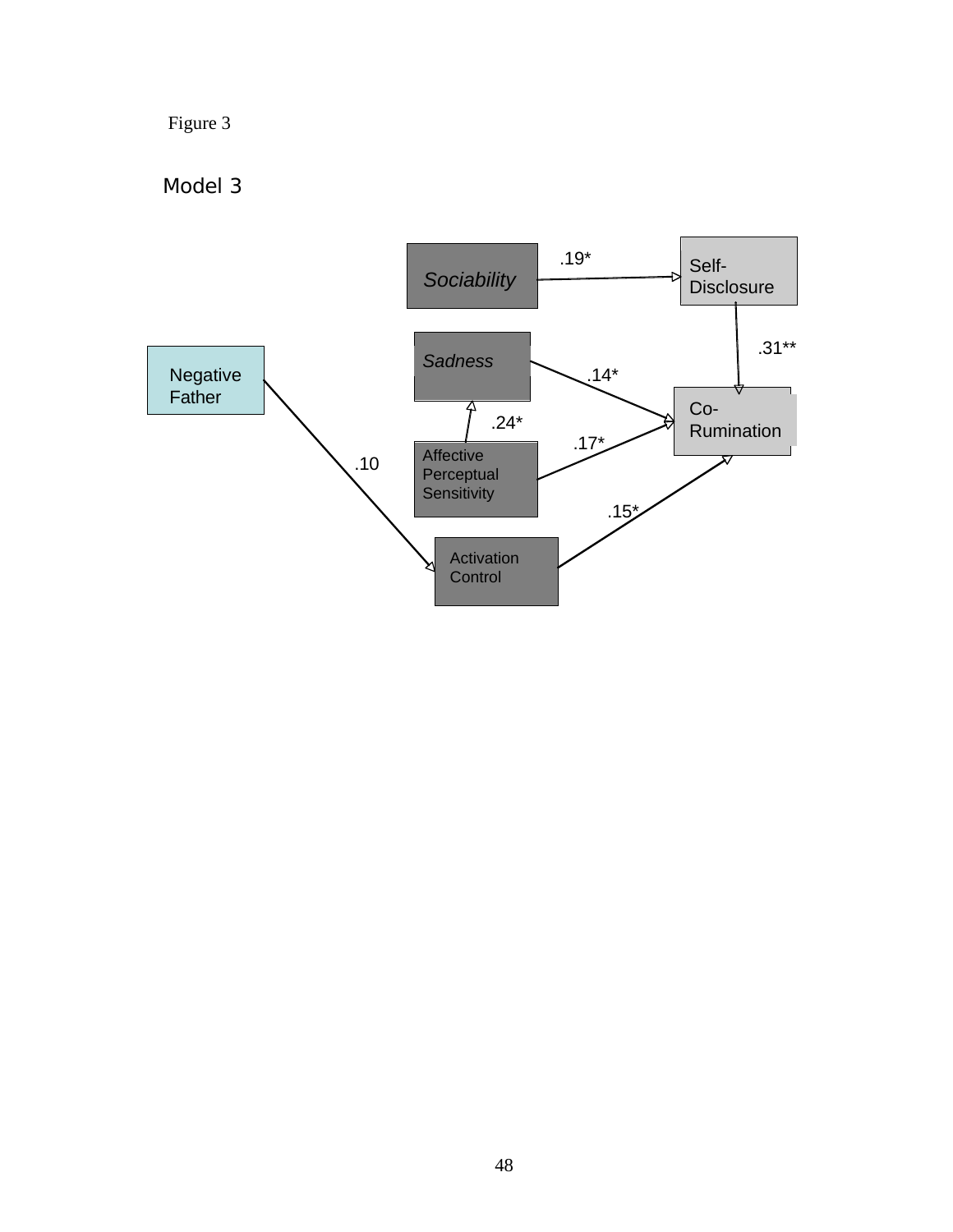# Figure 4

# Model 4

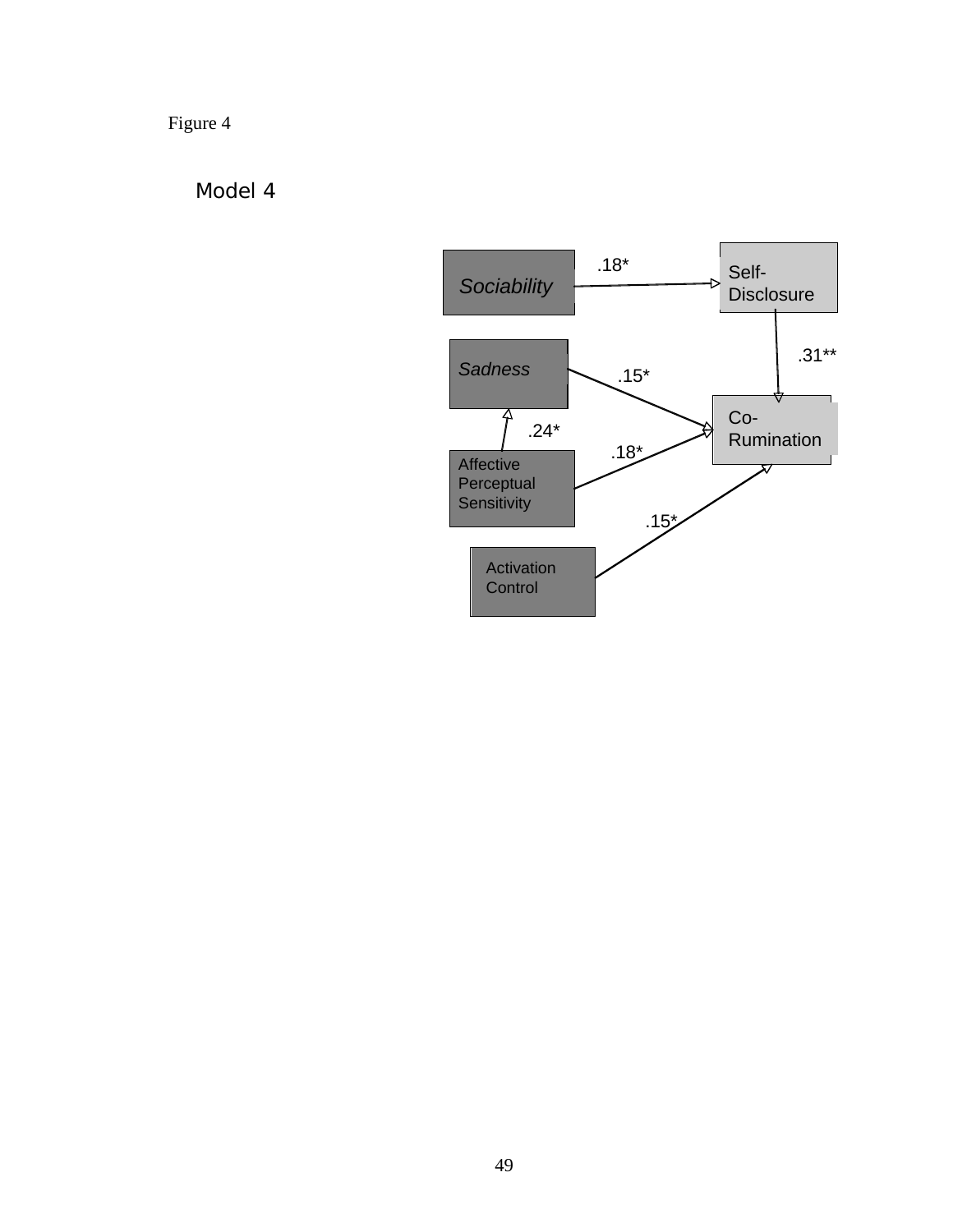|             | $Co-$      | Self-      | Sociability | Sadness      | Affective                 | Activation   | Negative     |
|-------------|------------|------------|-------------|--------------|---------------------------|--------------|--------------|
|             | Rumination | Disclosure |             |              | Perceptual<br>Sensitivity | Control      | Father       |
| $Co-$       |            | .35        | .13         | .21          | .26                       | .14          | $-.05$       |
| Rumination  |            |            |             |              |                           |              |              |
| Self-       |            | 1          | .13         | .08          | .13                       | $-.01$       | $-.02$       |
| Disclosure  |            |            |             |              |                           |              |              |
| Sociability |            |            | 1           | $-.07$       | $-.17$                    | .17          | $-.09$       |
| Sadness     |            |            |             | $\mathbf{1}$ | .24                       | $-.04$       | .12          |
| Affective   |            |            |             |              | 1                         | .01          | .07          |
| Perceptual  |            |            |             |              |                           |              |              |
| Sensitivity |            |            |             |              |                           |              |              |
| Activation  |            |            |             |              |                           | $\mathbf{1}$ | $-.20$       |
| Control     |            |            |             |              |                           |              |              |
| Negative    |            |            |             |              |                           |              | $\mathbf{1}$ |
| Father      |            |            |             |              |                           |              |              |

*Correlation Matrix for Models 2-4 (n = 206)* 

Next, the insignificant path between Negative Father and Activation Control was dropped, resulting in Model 4. Estimation of this model increased both the GFI (.99) and the NFI (.90), and the chi-square difference test indicated Model 4 was a better fit than Model 3,  $\chi^2$  (5) = 14.18, *p* <.05. Moreover, examination of Lagrange multiplier indices indicated that estimation of any additional paths would not have substantively improved model fit. Thus, Model 4 was accepted as the final model.

## Study 1 Discussion

As shown in Figure 4, higher reported levels of sadness and affective perceptual sensitivity were associated with higher levels of Co-rumination. More frequent experienced negative affect, sadness in particular, and more attentional focus on affective states may result in heightened sensitivity to negative aspects of ambiguous social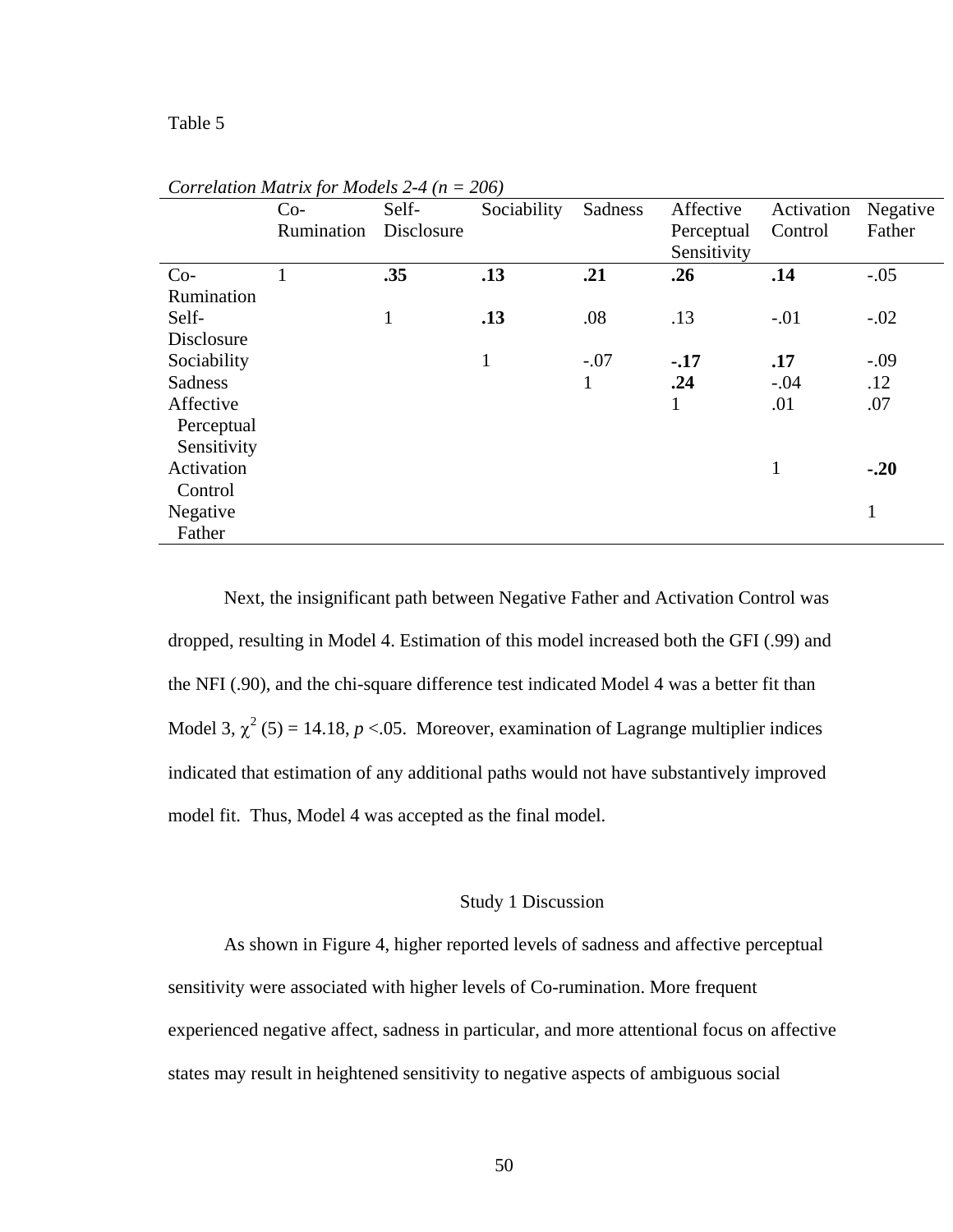interactions, providing an avenue, along with high self-disclosure, to co-ruminating about these interactions (Lewinsohn et al, 1997). Moreover, awareness, or perhaps hyperawareness, of one's emotional state may provide additional material for co-rumination. And, cognitive persistence associated with Activation Control (e.g., "When I am afraid of how a situation might turn out, I usually avoid dealing with it", reverse scored) may facilitate discussing negative and unpleasant emotions and events: A tendency to want to approach and deal with negative situations may, in some cases, have the paradoxical effect of resulting in increased focus on and co-rumination about potentially unsolvable conflicts (Rose, 2002).

Further, an indirect relationship emerged between Sociability and Co-rumination through Self-Disclosure. Though many girls and women report high levels of selfdisclosure in their friendships and do not report high levels of co-rumination, a bias toward higher levels of self-disclosure in friendships appears to be necessary but not sufficient for co-rumination to occur (Rose, 2002). Although not all sociable individuals co-ruminate, these results suggest that those individuals who are high in sadness, sensitive to their own emotional state, and who are sociable are more likely to have high levels of self-disclosure within their friendships, and through this, become more likely to focus on negative aspects of social interactions and to co-ruminate about these interactions.

Although the negative aspects of the paternal relationship were dropped in the final model, these effects may become apparent in a community, rather than a college sample. Previous studies of populations more economically diverse than college samples show that fathers impact the timing and nature of important life transitions (e.g., age at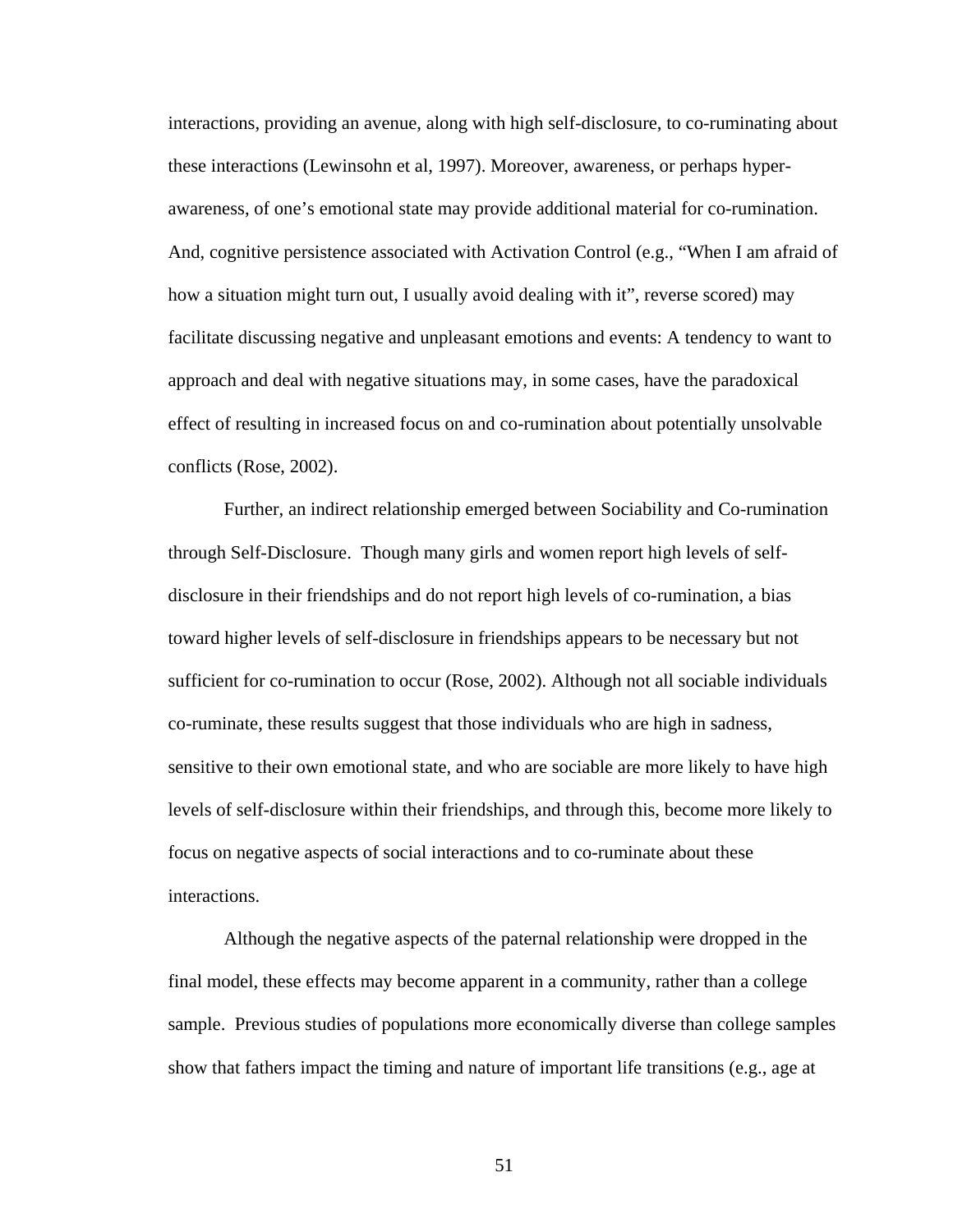first sexual intercourse, number of reproductive relationships) and that stress or absence within the father-daughter relationship impacts later cognitions about social relationships (Belsky et al, 1991; Byrd-Craven et al, 2007; Ellis et al, 1999). The economic background in this sample, as with most samples from major universities, reflects a range restricted toward the top end of the socio-economic spectrum, and is thus not as likely to represent the continuum of father-daughter relationships.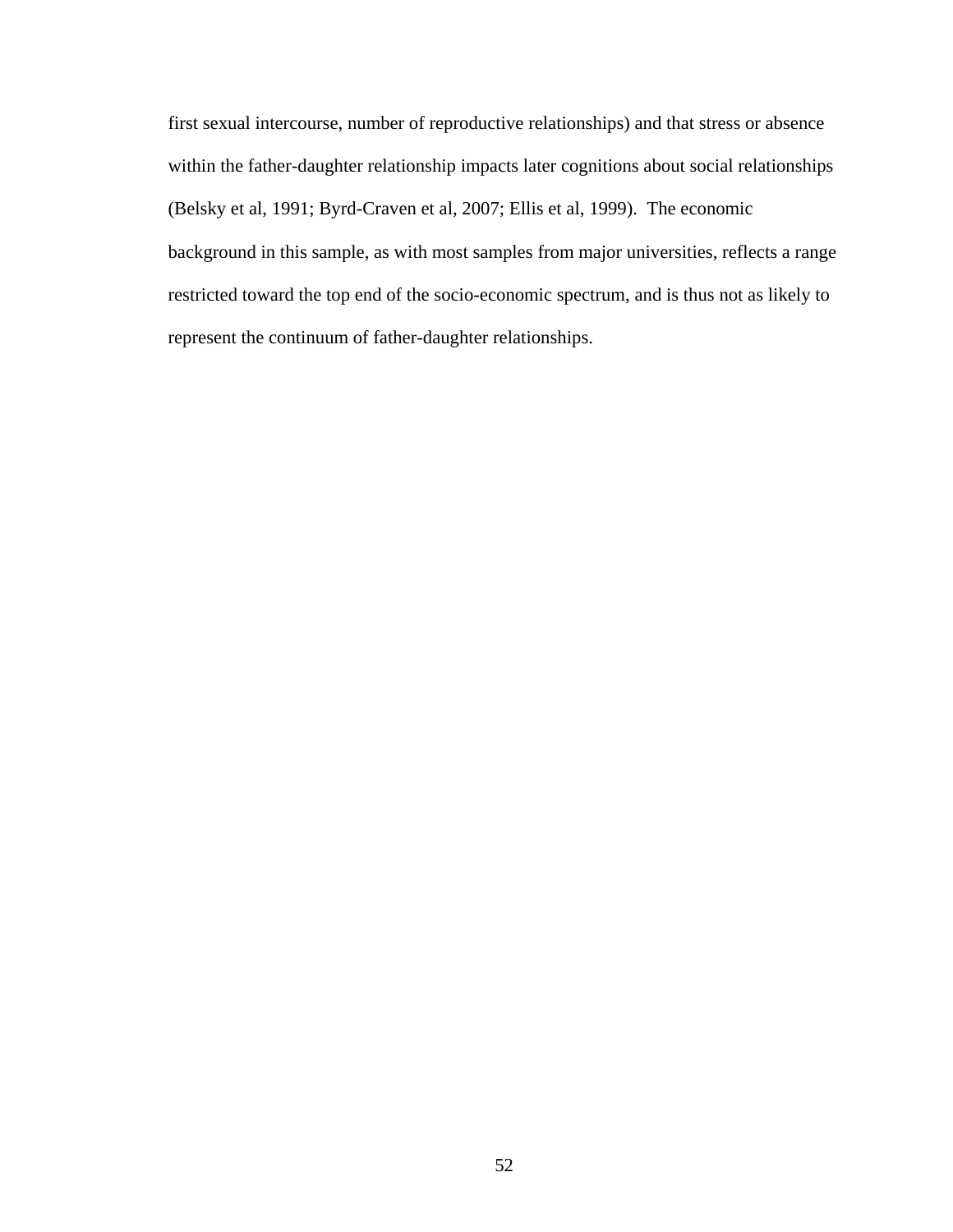#### CHAPTER 3: STUDY 2

#### Method

In Study 2, I attempted to clarify the relationship between co-ruminitive processes within the context of a peer relationship and cortisol levels after discussion of a stressor. Individuals allowed to co-ruminate (problem talk group; *n* = 14 dyads) were compared to individuals engaged in a cooperative task that was non-social in nature (design a recreation center; control group;  $n = 10$  dyads). This study also attempted to provide insights into the content of co-rumination sessions and clarify the affect of co-rumination, cortisol levels and friendship investment.

### *Participants*

 The data from Study 1 was used to select participants who were invited to participate in Study 2, as noted. Once selected, these participants were contacted and asked to complete two laboratory sessions and a follow-up assessment. Participants still in the Psych 1000 subject pool were given two credits for each of the laboratory sessions, and one credit for the follow-up session. Friends of the focal participant had their name entered into a raffle to win a palm pilot for themselves and their friend. If focal participants are no longer in Psych 1000 (e.g., the fall semester had ended at the time of their participation), the participant and friend were paid \$5 for their participation in the laboratory sessions and follow-up assessment. In addition, to add to the participant pool, students were recruited via fliers to participate in the study, and were paid \$20 for their participation. This added 18 individuals (9 dyads) to the study. These participants completed all questionnaires in the first laboratory session (Study 1 and Study 2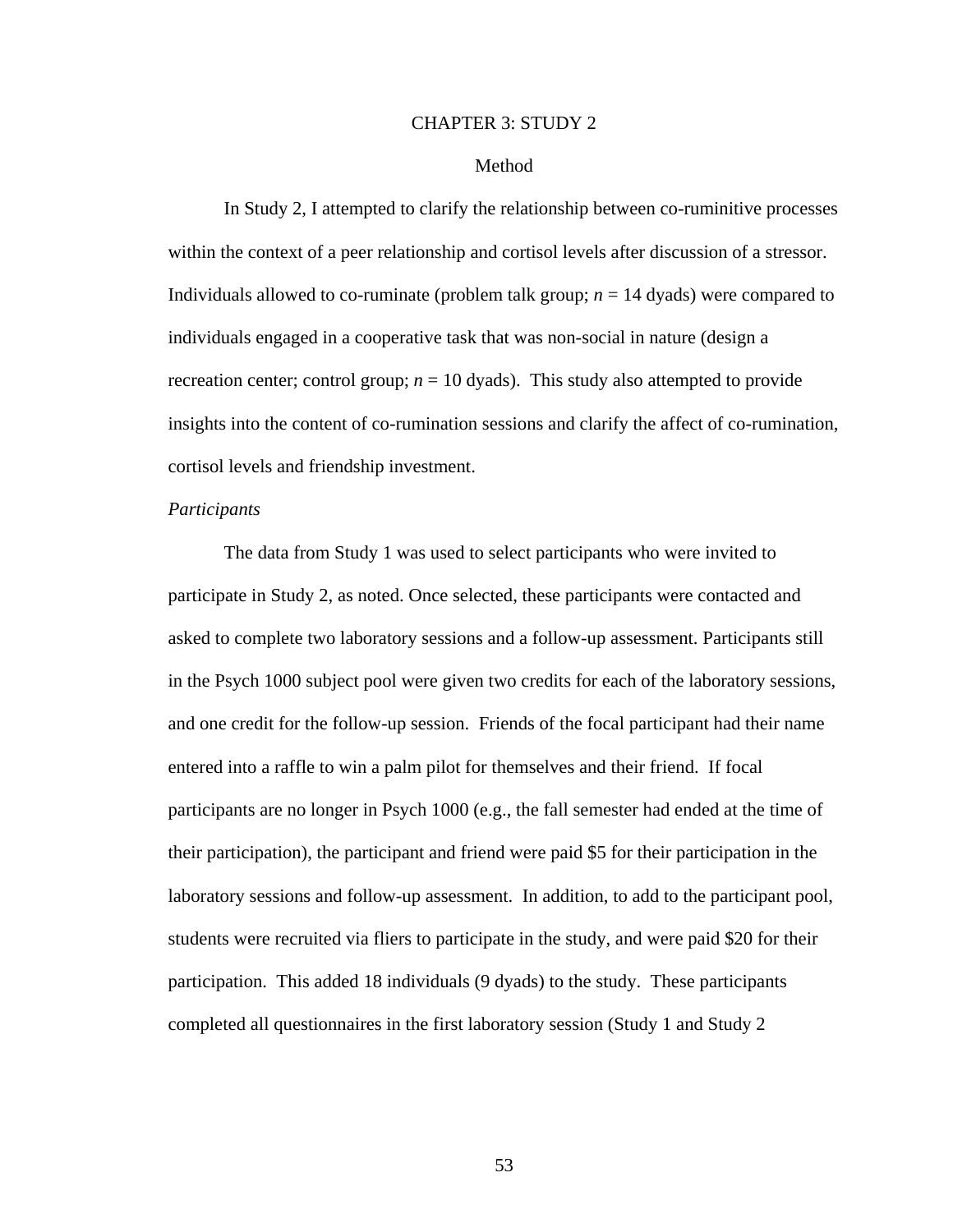questionnaires), and participated in the observation and follow-up sessions identically to the participants from the Psych 1000 pool.

## *Measures and Procedure*

*Salivary Cortisol*. Dyads were trained to collect saliva at home for the baseline cortisol analysis during the first laboratory session (see below). Saliva was obtained by having participants place cotton rolls in their mouths until saturated. The cotton rolls were then placed in salivettes® (Salimetrics, State College, PA) and stored in the participants' freezer until the next laboratory session. The same procedure was followed for saliva collection during the second laboratory session (pre- and post-task samples) and for the follow-up sample taken 24 hours post-task. The salivettes were stored at -20 degrees C until assayed. Prior to the assay, the samples were thawed and the saliva expressed into vials.

 Once all samples were collected, they were assayed using Enzymatic Immunoassay (EIA) (Salimetrics, Inc.), following standard procedures outlined by Salimetrics, State College, PA. This procedure is designed to capture the full range of salivary cortisol (0.003 to 3.00 ug/dL). Each EIA kit includes a microtitre plate coated with monoclonal antibodies to cortisol. Standard cortisol levels (supplied by Salimetrics) and unknown cortisol levels (study samples) compete with cortisol linked to horseradish peroxidase (the enzyme conjugate) for the antibody binding sites. Twenty-five mL of the standards, controls, and unknowns are pipetted into appropriate wells on the microtitre plate. Next, 25 mL of assay diluent were pippetted into two wells to serve as the zero for comparison purposes and into each of the other wells. A dilution (1:1600) of the enzyme conjugate was made by adding 15 μL of the conjugate to the 24 mL of assay diluent.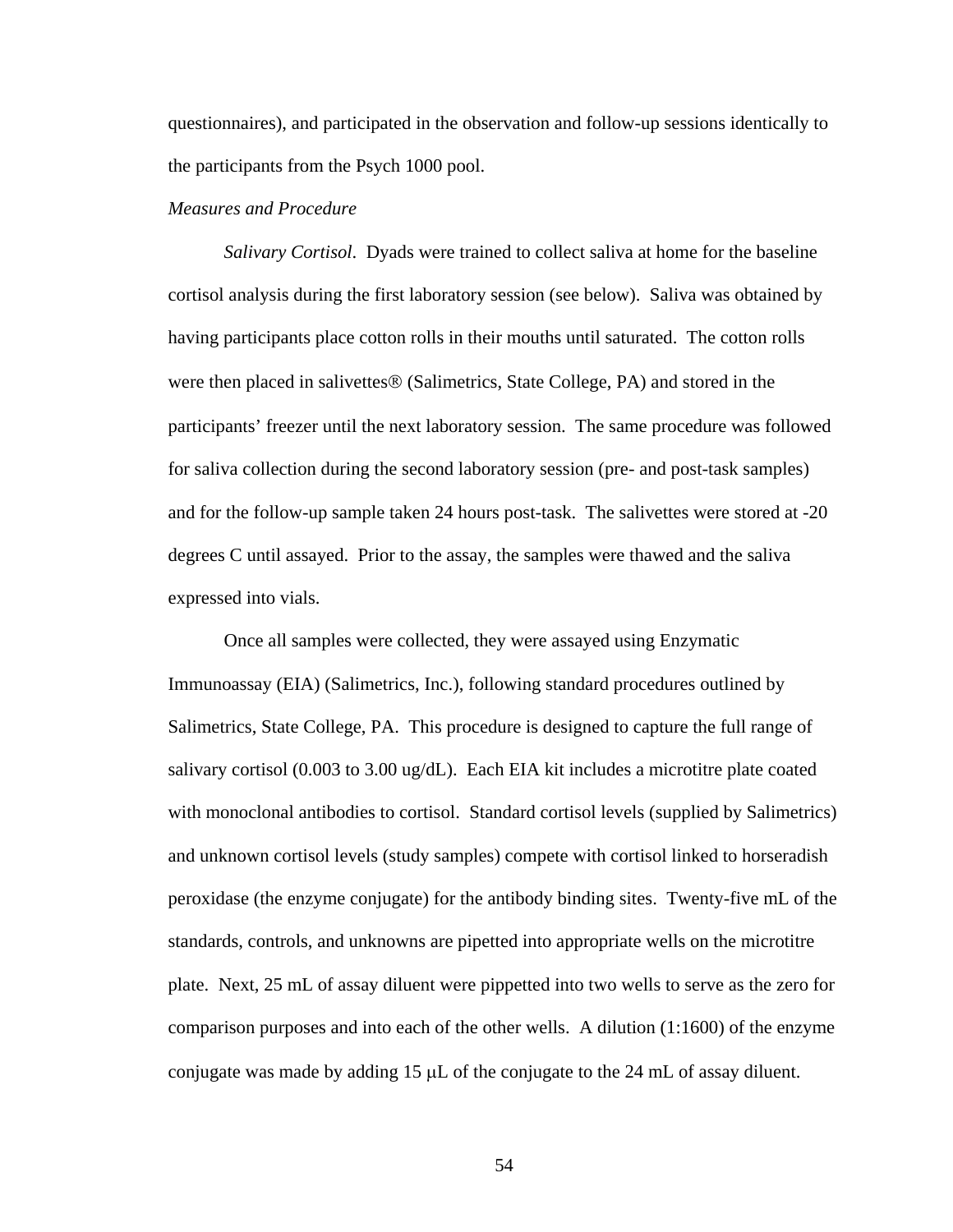Two hundred μL of this solution was immediately pippetted into each well using a multichannel pipette. The plate was then mixed on a rotator for 5 minutes at 500 rpm and incubated at room temperature for 55 minutes.

After incubating, unbound components were washed out 4 times with a wash buffer. Next, 200 μL of the substrate tetramethylbenzidine (TMB) was added to each well with a multichannel pipette. The solution was mixed on a plate rotator for 5 minutes at 500 rpm and the plate placed in the dark at room temperature for an additional 25 minutes. Finally,  $50 \mu L$  of stop solution was added to each well via a multichannel pipette to stop the enzymatic reaction. This was mixed on a plate rotator for 3 minutes.

The plate was placed on a plate reader within 10 minutes of adding the stop solution. Bound cortisol peroxidase was then measured by the reaction of the peroxidase enzyme on the substrate tetramethylbenzidine, which produces color differences. These differences in optical density were read on a standard plate reader. Brighter colors indicated less cortisol present in the sample.

All samples from an individual were assayed in duplicate in the same assay batch. Further, samples from each dyad were assayed in the same batch. Samples for two participants (one dyad) from the control group were lost, and therefore not included in the analysis. Two participants (one from the problem talk group, one from the control group) had sample volumes that were insufficient  $(<50 \mu l$ ), and were therefore excluded from the analysis. Since all samples were assayed in duplicate, the mean intracoefficient of variation provides a measure of the average variability for each assay from the same sample. Acceptable levels for social sciences research range from 3-10%. The mean intracoefficient of variation was 6.55%. The mean intercoefficient of variation provides a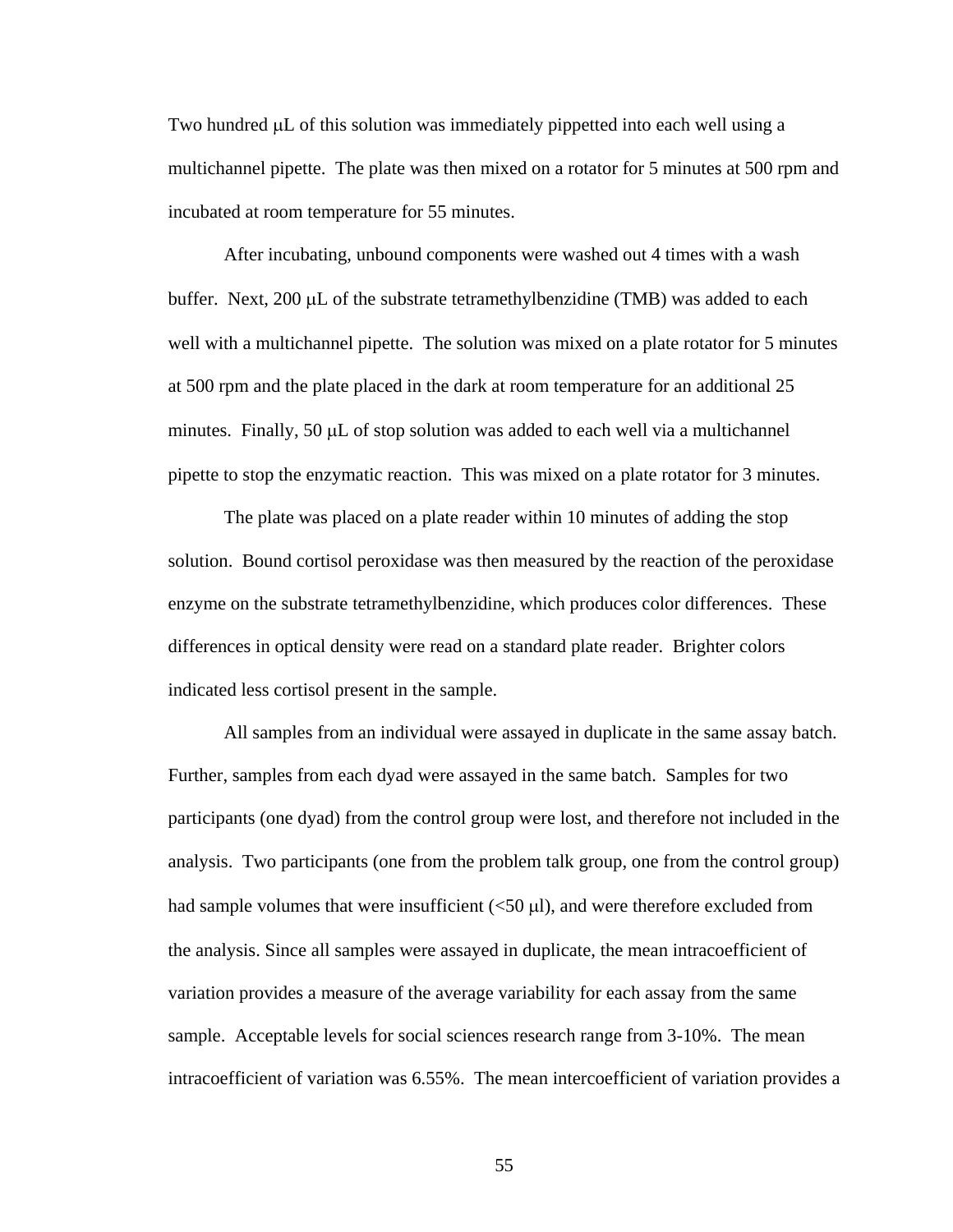measure of the average variation from the controls provided in the assay kits. In other words, it is the average difference from expected values for the control samples. Acceptable levels range from 5-20%. Mean intercoefficient of variation for this study was 15.95%.

*Laboratory Sessions.* During the first laboratory session, the dyads were trained on saliva collection and provided with a palm pilot. To get a baseline measure of cortisol, participants were asked to collect saliva upon wake-up, at mid-day, and in the evening before bed on a typical or average day and label and store it in provided vials. After collecting saliva, participants answered questions on the palm pilots. They were informed as to how to collect and store their samples, and turned them in at the next session. They were also trained to use the palm pilot to record their mood (positive or negative assessed on a 1 to 5 Likert scale), diet, and sleep within the past 3 hours, to control for these effects on cortisol (e.g., caffeine or napping).

Also during the first session, the dyad filled out a series of questionnaires. The questionnaires included the *Beck Depression and Anxiety Inventories* (Beck, 1996, 1990; 1996) to assess for internalizing symptoms; the *Network of Relationship Inventory* (NRI) (Furman & Buhrmuster, 1985) to assess quality and investment in the focal friendship; and, the *Problem Generation and Salience Questionnaire* for use at the next session. The NRI contains 43 items rated from 1 (Little or None) to 5 (The Most). Subscales of the NRI that are of particular interest are Support (How often do you depend on this person for help, advice, or sympathy?") and Satisfaction ("How satisfied are you with your relationship with this person?"). These were used to predict levels of co-rumination in the observational assessment. Responses from the *Beck Depression and Anxiety*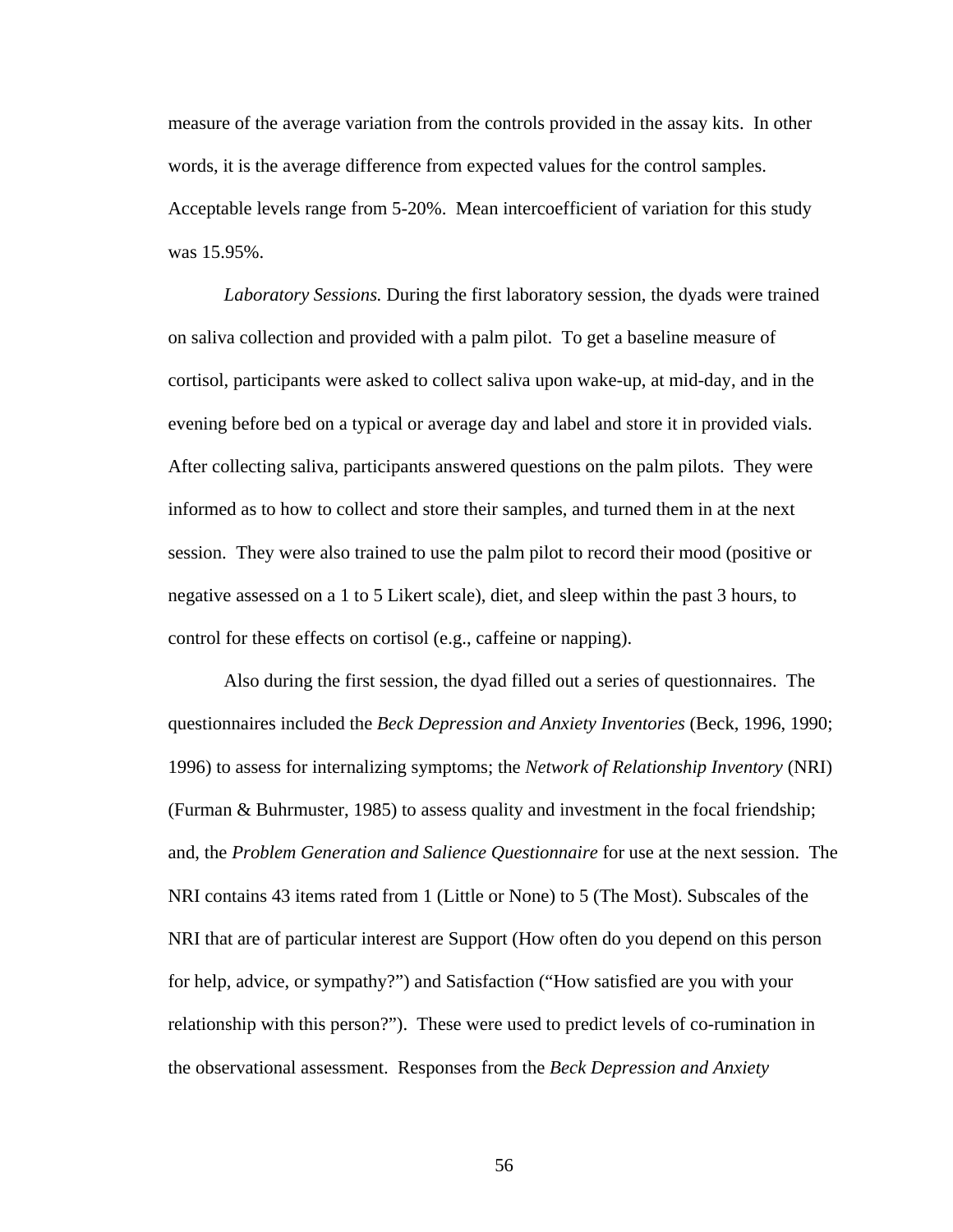*Inventories* were used to determine the relation between levels of co-rumination during the observational assessment and symptoms of depression and anxiety.

During the second laboratory session, participants along the co-rumination continuum (low, average, and high) were randomly assigned to one of two experimental conditions: Social Problem Talk and Control. In the Social Problem Talk Condition, dyads arrived at the laboratory and selected a problem to discuss from the *Problem Generation and Salience Questionnaire*, completed in the first laboratory session, or asked to select a new problem to discuss if they are not willing to discuss the problems listed on the questionnaire. First their saliva samples were collected, then they were told that they would be video recorded and asked to engage in a warm-up task of planning a menu for a party. The experimenter then left the room for about 5 minutes. The experimenter re-entered the room and gave the dyad instructions for the social problem talk task. Participants were given a copy of the selected problem on their questionnaire and told that they can discuss either of their problems or both of their problems. They were then asked to discuss the problem as closely as possible to the way they typically do. The experimenter left the room and returned after 17 minutes.

Then one member of the dyad was led to another room and they both were asked to engage in their choice of looking at home and garden, travel, furniture or architecture magazines for 15 minutes. The purpose of this task is to provide a 15 min delay so that saliva can be collected closer to the point when cortisol levels are close to their poststressor peak (Granger et al, in press; Sapolsky et al, 2000). The dyad was separated to prevent further discussion. The delay activities were selected on the basis that they are *not* socially stressful so that any change in cortisol levels can be attributed to the problem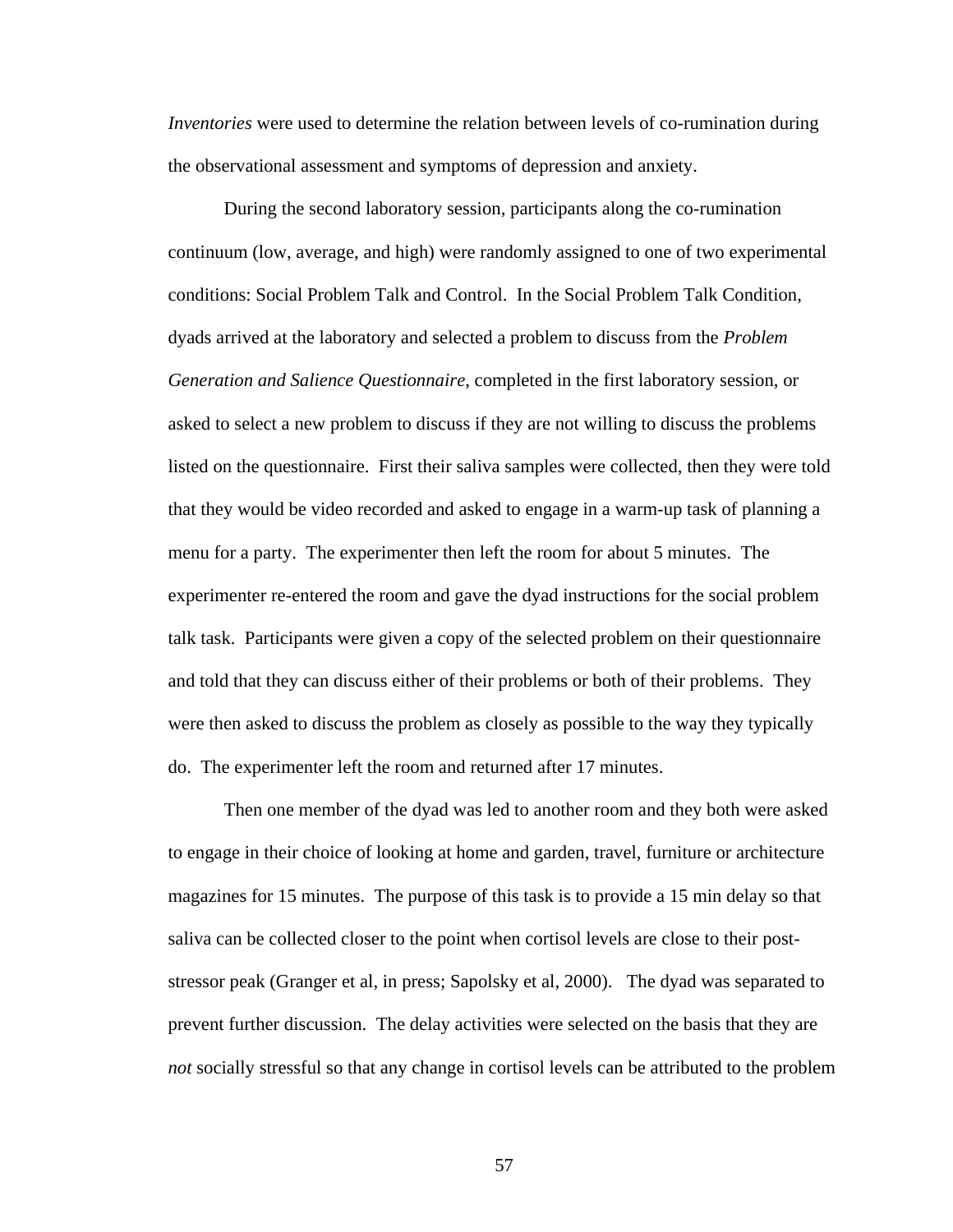talk task. Saliva was collected after the delay task, and participants were given instructions for the follow-up assessment (described below).

 The procedure for participants in the Control group was exactly the same as the Problem Talk group, with the exception of the focal task. Rather than engaging in discussion of a problem, participants in this group were asked to design a recreation center with their dyadic partner. This task required pairs to work together, but was not specifically related to psychosocial stressors. Participants were told to complete the task, but were not explicitly told that they cannot discuss a social problem. The purpose for this is to determine if individuals high in co-rumination would engage in co-rumination even when attempting another activity. They were asked to engage in the same warm up and delay tasks as the Problem Talk group. After the delay task, saliva was collected, and participants were given instructions for the follow-up assessment.

 The follow-up assessment took place the day following the laboratory visit (24 hours +/- 1 hour) and consisted of saliva collection and responses on the palm pilot with the same questions as the initial assessment. The palm pilot was also programmed to prompt questions regarding whether or not the problem was resolved and feelings of bonding or investment in the friendship. Participants returned the palm pilots and saliva samples the following day.

#### *Coding of Observations*

 In order to better examine the relative contribution of each process that occurs within the dyadic interaction to cortisol levels, these interactions were coded on four dimensions (see Appendix C). Mutual encouragement of problem talk, rehashing the problem, speculating about the causes and possible consequences of the problem, and the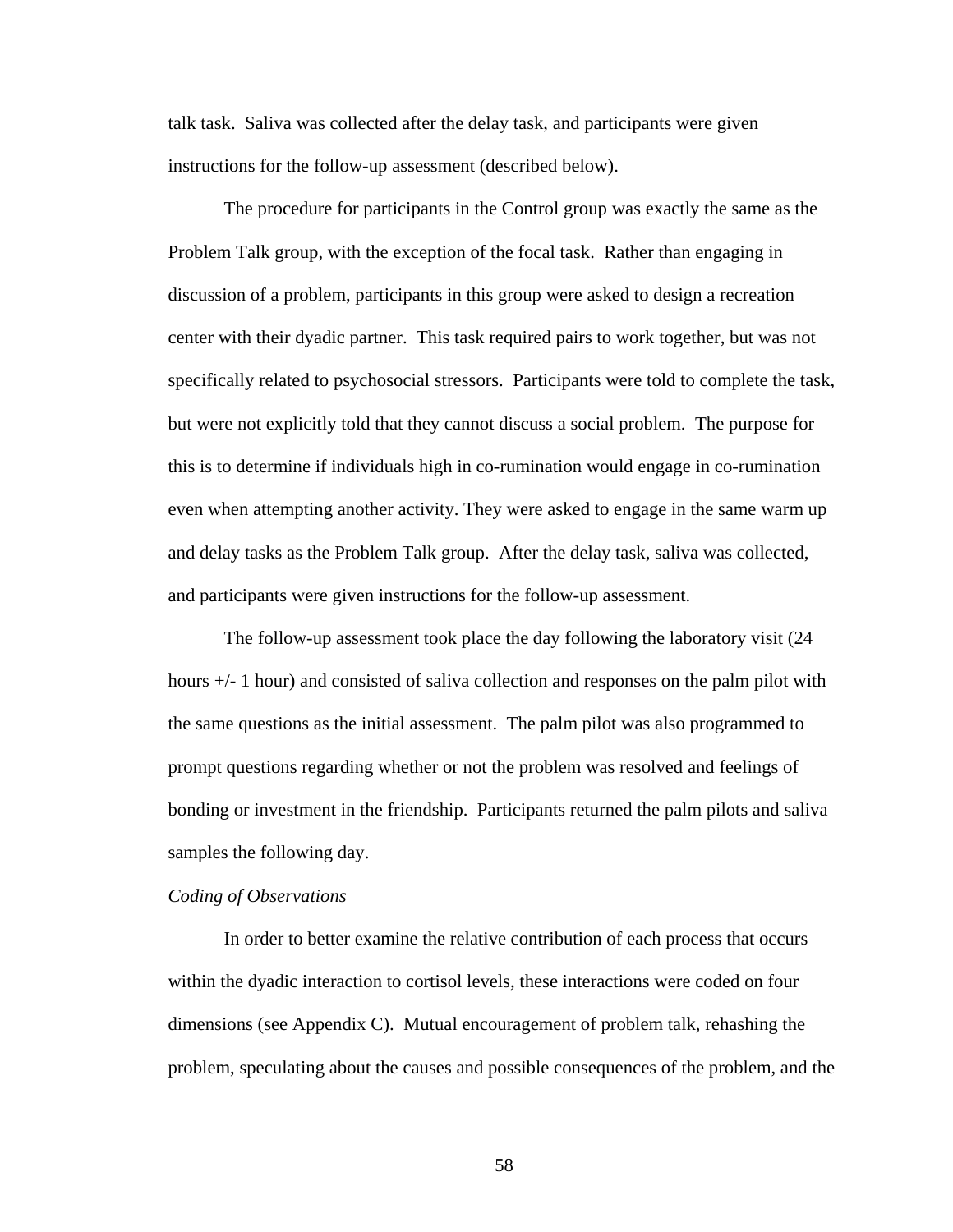extent of focus on negative affect across the entire session (17 min) were each rated on a 5 point Likert scale for each dyad. The use of the Likert scale for each construct is similar to the methodology used in the co-rumination questionnaire (Rose, 2002). Finally, the content of the dyad's conversations were coded for topics relating to intrasexual competition (e.g., can you believe she wore that?), intersexual choice (e.g., he didn't even notice me), or other topics (e.g., academic problems).

 Coders were trained by going through a subset of the videos with the primary investigator. This training session included methods for rating mutual encouragement, focus on negative affect, speculation, and rehashing the problem. Coders were given a list of operational definitions for each level on the Likert scales for rehashing the problem, speculating about the causes and possible consequences of the problem, mutual encouragement of problem talk, and focus on negative affect. Coders were also trained to record the total amount of time discussing the problem, and to tally the number of solutions and decisions generated. Coders were not blind to the hypotheses, but were blind to level of reported Co-rumination. Inter-rater reliability was assessed with correlations between each coder on each of the four dimensions for Co-Rumination by having three coders rate a subset of the data (12 dyads). Additionally, at least two coders were used for the remaining 12 dyads. Inter-rater reliability ranged between .82 and .94 (see table 6).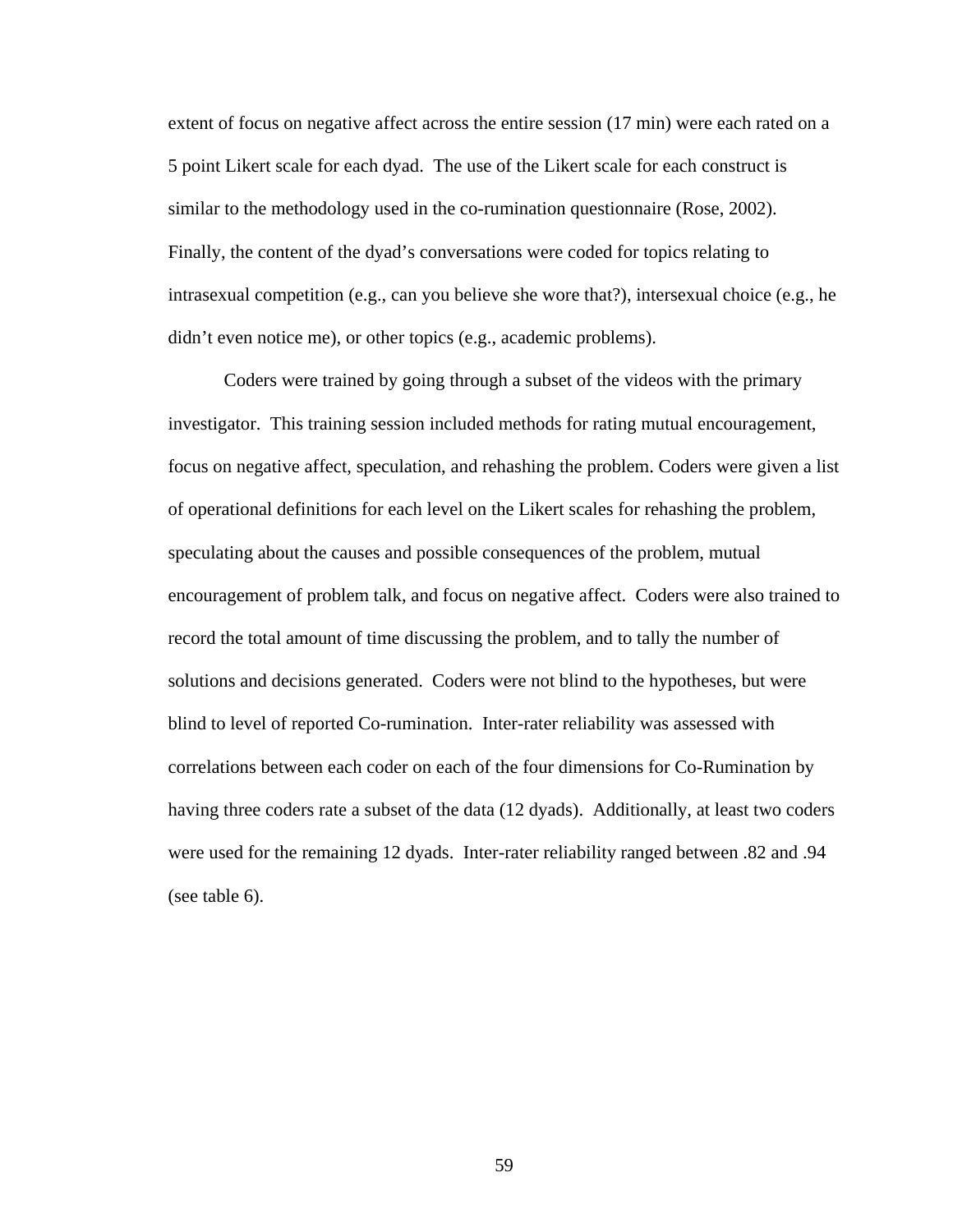## Table 6

|                | <b>Rehashing</b> |                             |         |  |  |  |
|----------------|------------------|-----------------------------|---------|--|--|--|
|                | Coder 1          | Coder 2                     | Coder 3 |  |  |  |
| Coder 1        | 1.0              | $.93**$                     | $.84*$  |  |  |  |
| Coder 2        |                  | 1.0                         | $.85*$  |  |  |  |
| Coder 3        |                  |                             | 1.0     |  |  |  |
|                |                  | <b>Speculation</b>          |         |  |  |  |
|                | Coder 1          | Coder 2                     | Coder 3 |  |  |  |
| Coder 1        | 1.0              | $.86**$                     | $.85*$  |  |  |  |
| Coder 2        |                  | 1.0                         | $.83*$  |  |  |  |
| Coder 3        |                  |                             | 1.0     |  |  |  |
|                |                  | <b>Negative Affect</b>      |         |  |  |  |
|                | Coder 1          | Coder 2                     | Coder 3 |  |  |  |
| Coder 1        | 1.0              | $.90**$                     | .90**   |  |  |  |
| Coder 2        |                  | 1.0                         | $.82*$  |  |  |  |
| Coder 3        |                  |                             | 1.0     |  |  |  |
|                |                  | <b>Mutual Encouragement</b> |         |  |  |  |
|                | Coder 1          | Coder 2                     | Coder 3 |  |  |  |
| Coder 1        | 1.0              | $.94**$                     | $.91*$  |  |  |  |
| Coder 2        |                  | 1.0                         | $.83*$  |  |  |  |
| Coder 3        |                  |                             | 1.0     |  |  |  |
| ** $p < .0001$ |                  |                             |         |  |  |  |
| $* p < .05$    |                  |                             |         |  |  |  |

*Inter-rater Correlations for Observed Co-Rumination* 

## Study 2 Results

First, I sought to determine the effect of the experimental manipulation (problem talk versus control) on Observed Co-Rumination, and confirm that the groups were, indeed, random in their assignment. I then conducted a series of ANOVAs to determine the effect of experimental group on post-task cortisol levels. Next a series of regression equations were conducted to determine the relationship between Observed Co-Rumination, anxiety and depression symptoms (assessed via Beck Anxiety and Depression Inventories), post-task cortisol levels, follow-up mood, and friendship investment.

#### *Initial Group Differences*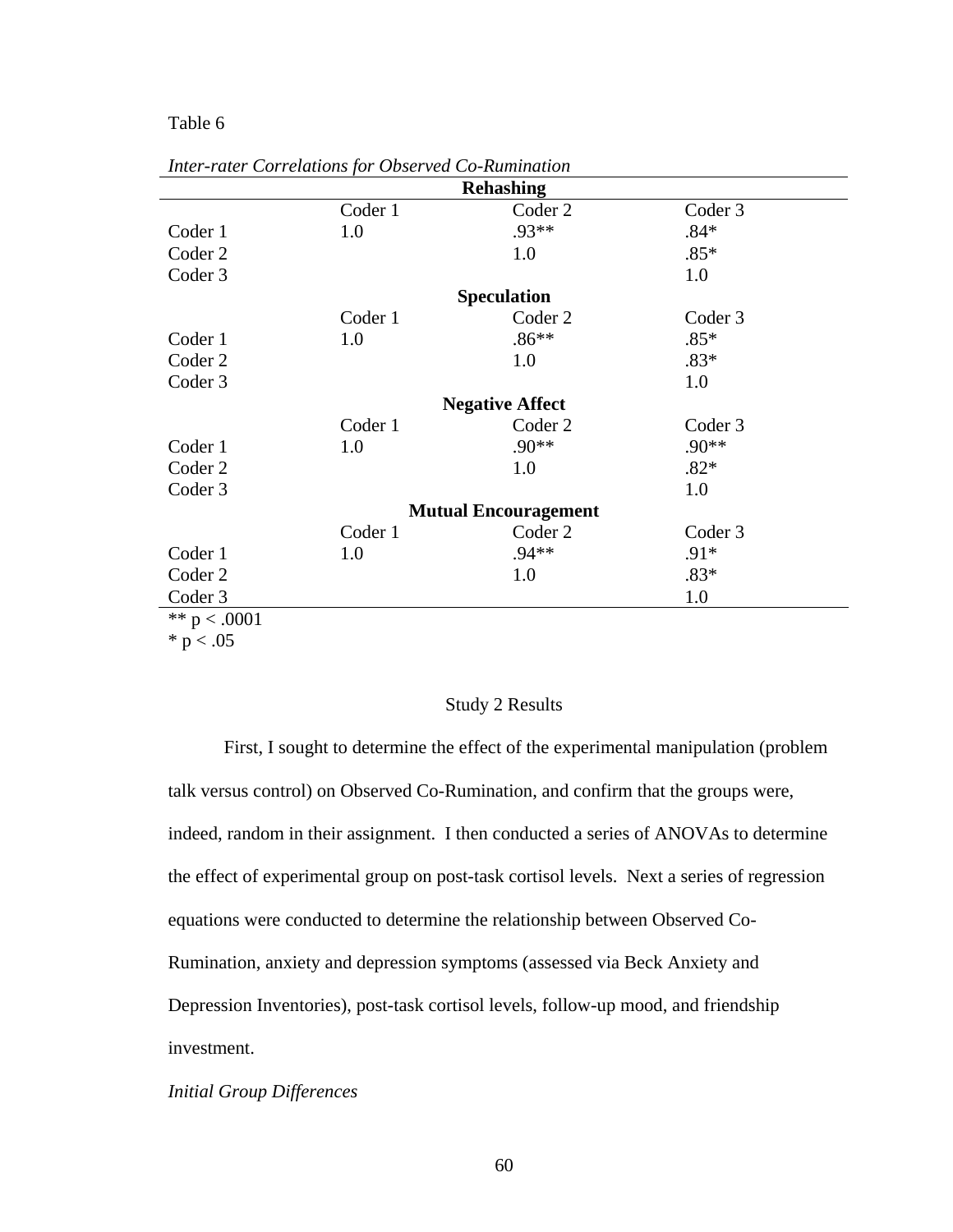To determine whether the experimental manipulation (e.g., Problem Talk versus Control) was successful in inducing co-rumination in the Problem Talk group and successful in inhibiting co-rumination in the Control group, an ANOVA was performed with Group (Problem Talk or Control) as the between subjects variable and Observed Co-Rumination as the dependent variable. Observed Co-Rumination was the sum of Rehashing, Speculating, Mutual Encouragement of problem talk, Dwelling on Negative Affect. The sum of these variables was used instead of the average for theoretical reasons; Co-Rumination was thought to be the sum of each of the above four components together, rather than their average. This revealed that the Problem Talk group had significantly higher mean Observed Co-rumination scores (13.68) compared with the Control group (7.65),  $F(1, 47) = 60.45$ ,  $p<0.001$ . Correlations between each of the four components of Observed Co-Rumination and their means are shown in tables 7 and 8.

Table 7

| Variable      | Problem Talk | <b>Standard</b> | Control | Standard  |
|---------------|--------------|-----------------|---------|-----------|
|               | $n=28$       | Deviation       | $n=20$  | Deviation |
| Observed Co-  | 13.68        | 2.56            | 7.65    | 2.77      |
| Rumination    |              |                 |         |           |
| Rehashing     | 3.82         | .92             | 2.10    | .85       |
| Speculating   | 3.39         | .89             | 2.25    | .95       |
| Dwelling on   | 2.86         | .71             | 1.40    | .68       |
| Negative      |              |                 |         |           |
| Affect        |              |                 |         |           |
| Mutual        | 3.61         | .84             | 1.90    | .72       |
| Encouragement |              |                 |         |           |

*Means and Standard Deviations of Observed Co-Rumination and Components* 

Table 8 *Correlations between Observed Co-Rumination and Components*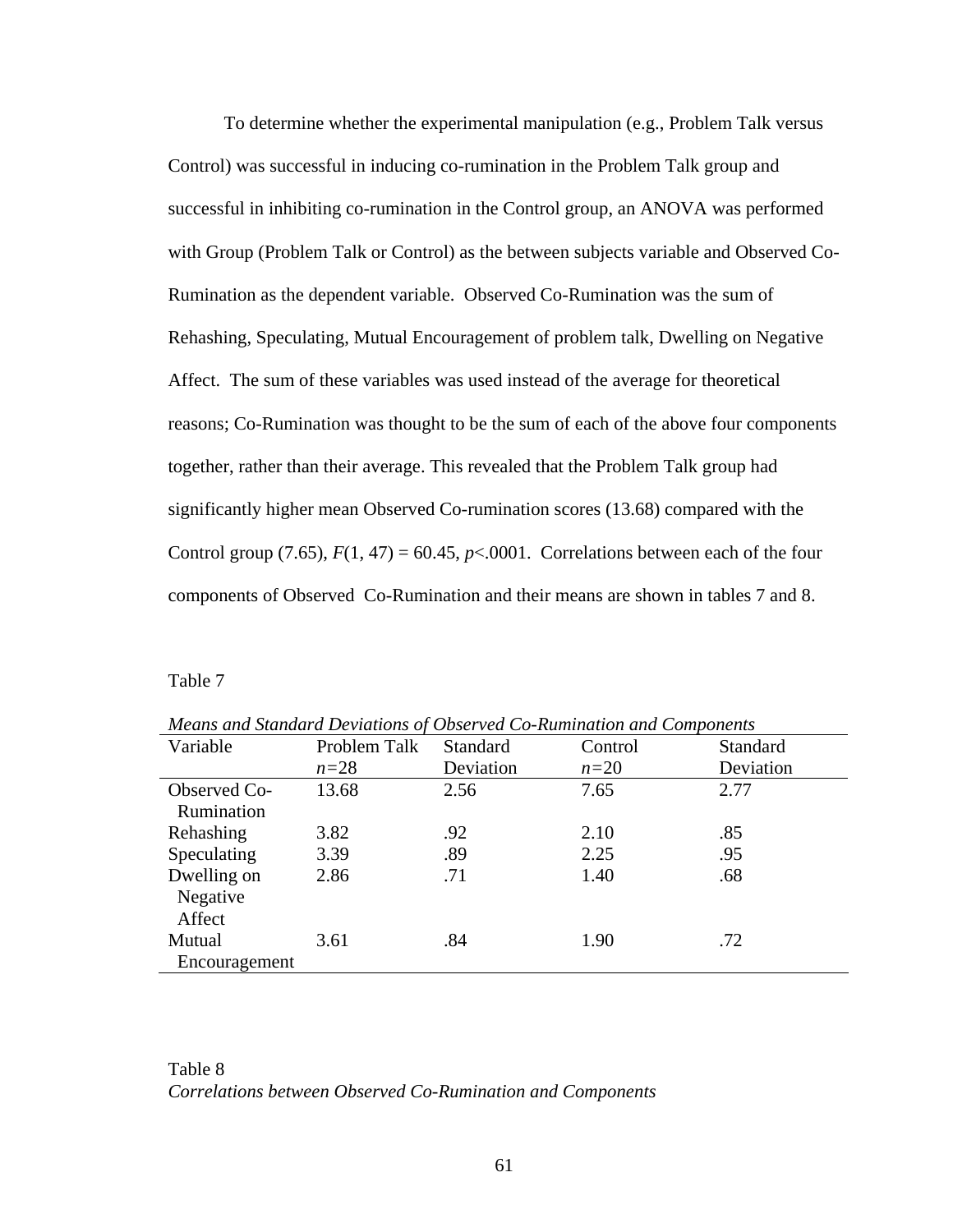|               | Observed   | Rehashing | Speculating | Dwelling      | Mutual        |
|---------------|------------|-----------|-------------|---------------|---------------|
|               | $Co-$      |           |             | <sub>on</sub> | Encouragement |
|               | Rumination |           |             | Negative      |               |
|               |            |           |             | Affect        |               |
| Observed Co-  | 1.0        | $.92**$   | $.87**$     | $.87**$       | $.91**$       |
| Rumination    |            |           |             |               |               |
| Rehashing     |            | 1.0       | $.81**$     | $.66**$       | $.80**$       |
| Speculating   |            |           | 1.0         | $.68**$       | $.64**$       |
| Dwelling on   |            |           |             | 1.0           | $.79**$       |
| Negative      |            |           |             |               |               |
| Affect        |            |           |             |               |               |
| Mutual        |            |           |             |               | 1.0           |
| Encouragement |            |           |             |               |               |
| ** $p<.0001$  |            |           |             |               |               |

Next, to ensure that the dyads were, indeed, randomly assigned to groups, ANOVAs were performed on average Beck Depression and Anxiety Scores; recall these were administered before assignment to the experimental or control group, Reported Co-Rumination, Self-Disclosure, Rothbart Adult Temperament variables used in Study 1 (Sociability, Negative Affect, Activation Control, and Affective Perceptual Sensitivity), the Six Dimensions of Parenting variables used in Study 1 (Chaos, Rejection, Coersion), the Network of Relationship Inventory subscales of Support and Satisfaction, and the total of items from the Problem Generation and Salience Questionnaire . This analysis demonstrated that neither Beck Depression scores, *F*(1,45) = .86, *p*=.36, nor Beck Anxiety scores,  $F(1,39) = .65$ ,  $p = .42$  differed between groups. The groups did not differ on Reported Co-Ruminatinon, *F*(1,34) = .59, *p*=.44, Self-Disclosure, *F*(1, 34) = .05, *p*=.82, any of the temperament scales (*ps* >.10), negative aspects of the Six Dimensions of Parenting Questionnaire (*p*s >.09), Relationship Support or Satisfaction, nor the Problem Generation and Salience Questionnaire (*ps* >.15). The results from these analyses are shown in Table 9 and confirm that dyads were, indeed, randomly assigned to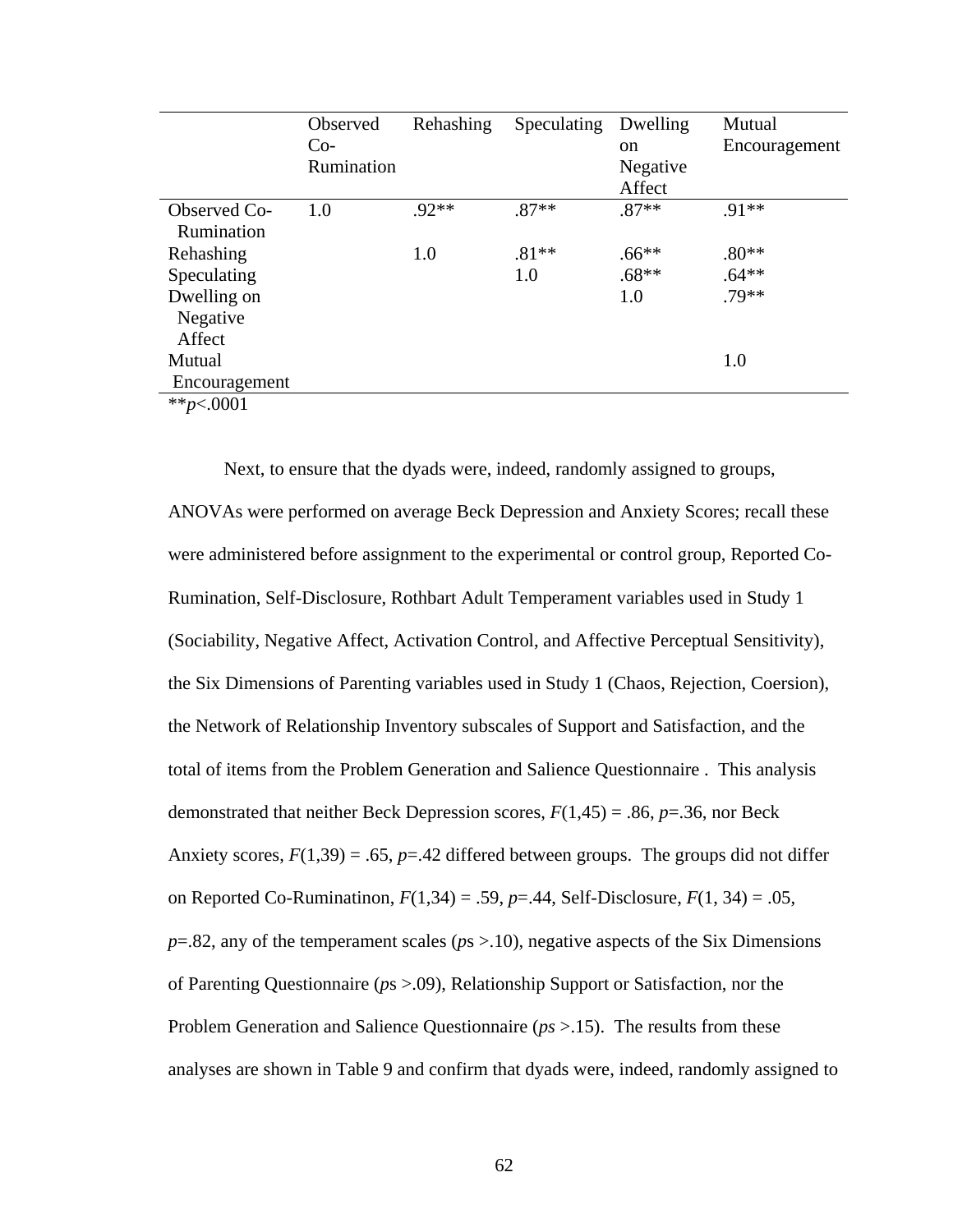the two groups, and did not have underlying differences prior to participating in the

observation session.

| Results of analyses to ensure random group assignment  |      |                  |          |           |          |           |
|--------------------------------------------------------|------|------------------|----------|-----------|----------|-----------|
| Variable                                               | F    | $\boldsymbol{p}$ | Problem  | Standard  | Control  | Standard  |
|                                                        |      |                  | Talk     | Deviation | Mean     | Deviation |
|                                                        |      |                  | Mean     |           | $(n=20)$ |           |
|                                                        |      |                  | $(n=28)$ |           |          |           |
| Rothbart Adult Temperament Questionnaire               |      |                  |          |           |          |           |
| Sociability                                            | .41  | .53              | 5.51     | .66       | 5.32     | .83       |
| Negative<br>Affect                                     | .18  | .67              | 4.05     | .67       | 3.95     | .35       |
| Activation<br>Control                                  | 2.45 | .13              | 4.34     | .91       | 4.86     | .56       |
| Affective<br>Perceptual<br>Sensitivity                 | .47  | .49              | 4.50     | 1.11      | 4.18     | 1.15      |
| Reported<br>$Co-$<br>Rumination                        | .59  | .45              | 3.35     | .77       | 3.17     | .65       |
| Self-                                                  | .05  | .82              | 4.33     | .79       | 4.39     | .65       |
| Disclosure                                             |      |                  |          |           |          |           |
| Beck<br>Anxiety<br>Inventory                           | .86  | .36              | 1.54     | .33       | 1.45     | .32       |
| Beck<br>Depression<br>Inventory                        | .65  | .42              | .44      | .30       | .54      | .50       |
| Revised-Six Dimensions of Parenting Negative Subscales |      |                  |          |           |          |           |
| Rejection                                              | 2.51 | .12              | 2.10     | .86       | 1.75     | .63       |
| Chaos                                                  | 3.12 | .09              | 1.80     | .52       | 1.43     | .51       |
| Coersion                                               | 1.13 | .30              | 2.05     | .30       | 1.70     | .96       |
| Network of Relationship Inventory                      |      |                  |          |           |          |           |
| Support                                                | 2.98 | .13              | 4.03     | .73       | 3.73     | .77       |
| Satisfaction                                           | 2.67 | .11              | 4.33     | .61       | 3.95     | .69       |
| Problem Generation & Salience Questionnaire            |      |                  |          |           |          |           |
| Total of<br>items                                      | .72  | .40              | 2.22     | .21       | 2.27     | .22       |

Table 9

*Cortisol Analyses*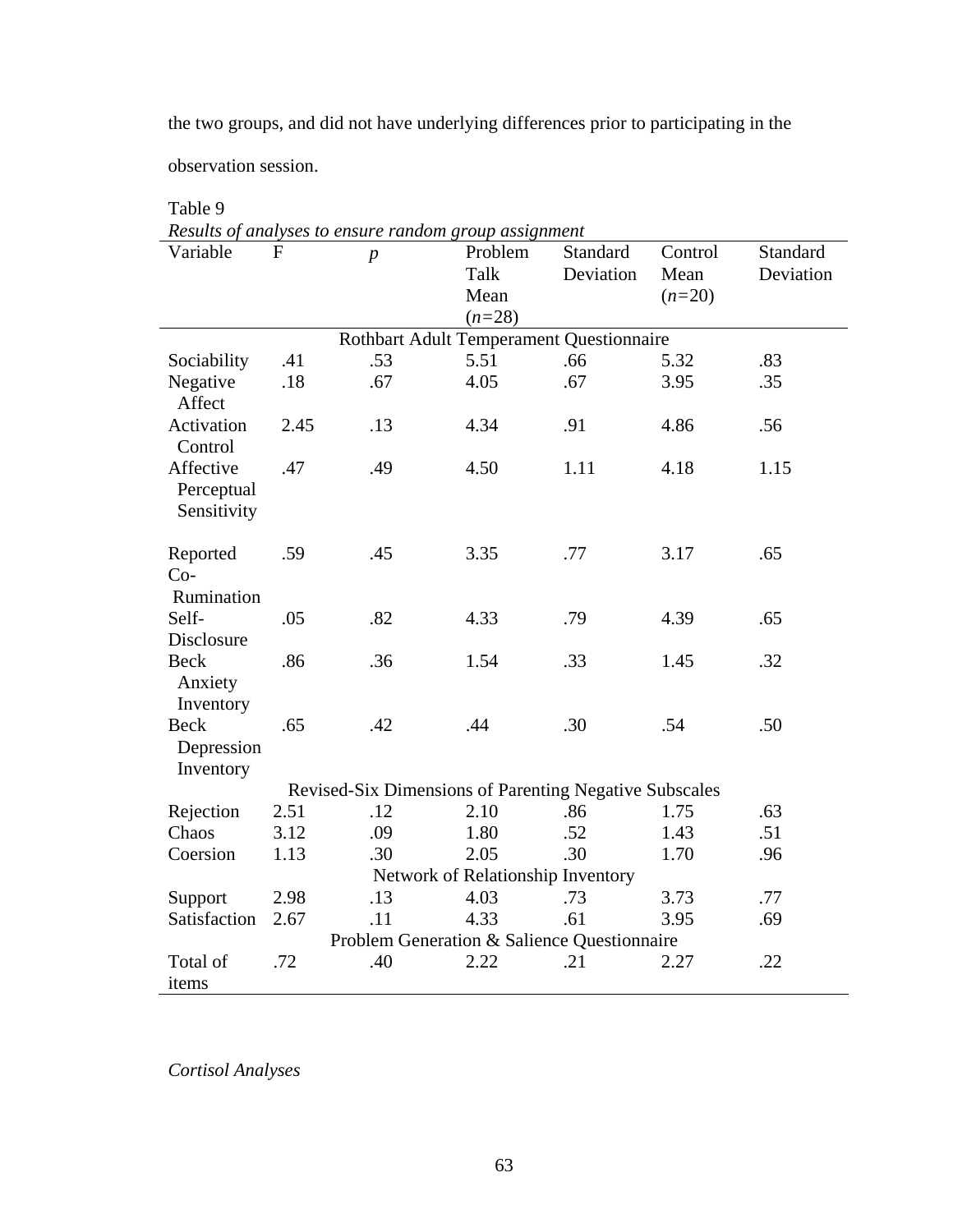Table 10 shows cortisol levels for all 6 times of assessment for each group. A repeated measures mixed ANOVA with pre- and post-task cortisol levels as within subjects factors and group as a between subjects factor revealed no initial group differences in cortisol levels,  $F(1,39) = .92$ ,  $p = .34$ . The group by time interaction was not significant. Next, to determine whether the groups differed on post-task cortisol levels as a function of Observed Co-Rumination, an ANCOVA was preformed using post-task cortisol as the dependent variable, group and Observed Co-Rumination as between-subjects factors, and pre-task cortisol levels and Reported Co-Rumination as covariates. Because each of these variables are measured on different scales, they were first standardized with a mean of 0 and a standard deviation of 1. The groups differed on post-task cortisol levels,  $F(1,30) = 4.35$ ,  $p=.05$ . Further, the interaction between Group and Observed Co-Rumination was significant,  $F(1,30) = 5.53$ ,  $p = .03$ ; b = .55. These results indicate that dyads in the problem-talk group who were the highest in Observed Co-Rumination showed the greatest increase in post-task cortisol levels.

Table 10

| Variable   | Problem Talk  | Standard  | <b>Control Mean</b> | <b>Standard</b> |
|------------|---------------|-----------|---------------------|-----------------|
|            | Mean $(n=26)$ | Deviation | $(n=18)$            | Deviation       |
| Baseline 1 | .48           | .26       | .46                 | .43             |
| Baseline 2 | .21           | .15       | .20                 | .11             |
| Baseline 3 | .20           | .31       | .16                 | .19             |
| Pre-Task   | .41           | .31       | .43                 | .32             |
| Post-Task  | .43           | .32       | .32                 | .22             |
| Follow-up  | .36           | .25       | .35                 | .32             |

|  | Cortisol Levels for Each Assessment by Group |  |
|--|----------------------------------------------|--|
|--|----------------------------------------------|--|

Based on the a priori prediction that the groups would differ in pre- versus posttask cortisol levels as a function of Co-Rumination, a series of regressions were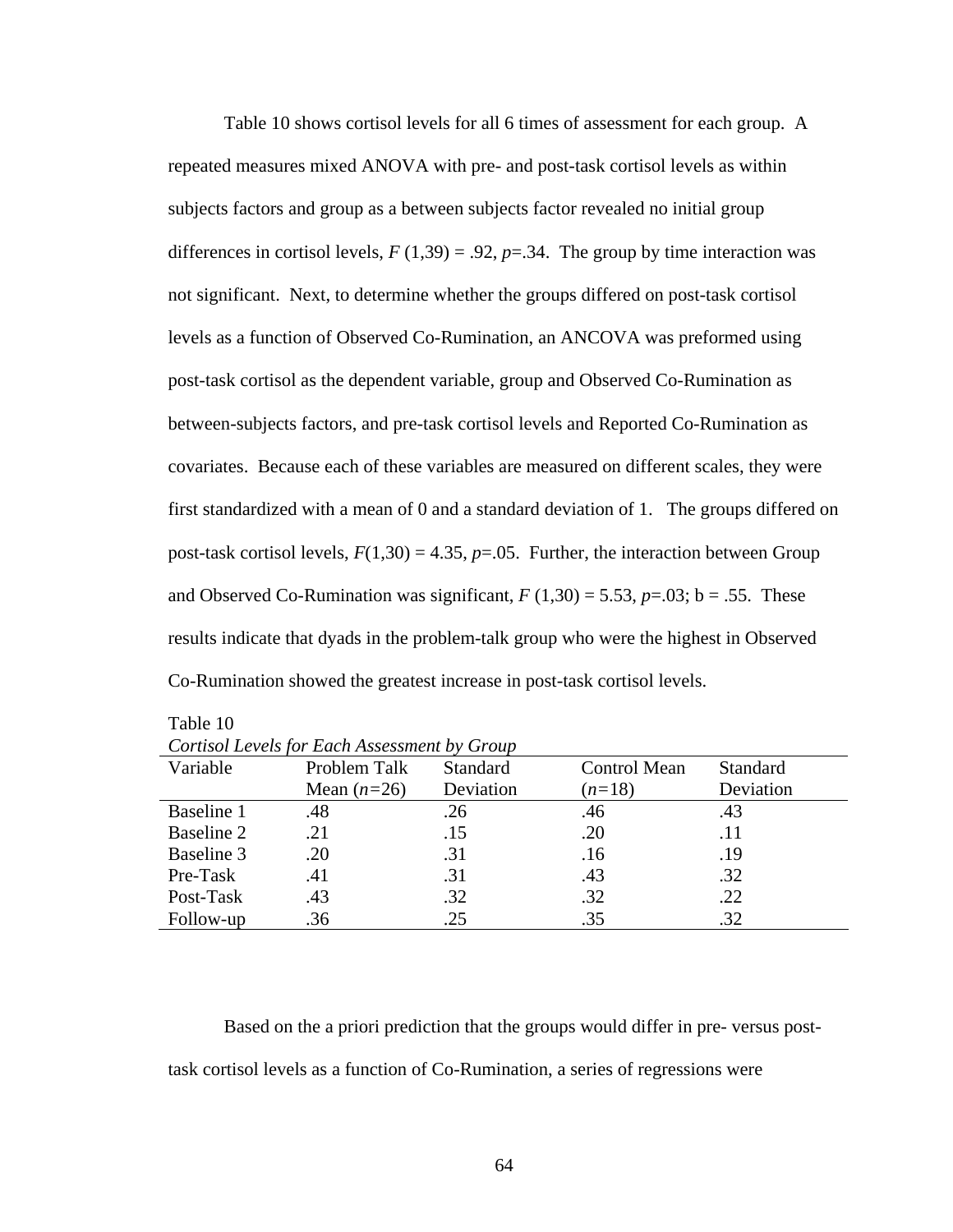performed to determine the relationship between Observed Co-Rumination and post-task cortisol levels. First, Observed Co-Rumination was used to predict post-task cortisol levels, while controlling for pre-task cortisol levels. The overall model was significant,  $F(1,45) = 8.98$ , p = .0006, as was the effect of Observed Co-Rumination ( $\beta$  = .26, p = .05) once pre-task cortisol was held constant. To determine if any one aspect of Co-Rumination may be more predictive of cortisol levels, Rehashing, Speculating, Dwelling on Negative Affect, and Mutual Encouragement of Problem Talk were used as simultaneous predictors of post-task cortisol levels, while controlling for pre-task cortisol levels. Dwelling on Negative Affect emerged as the only significant predictor of posttask cortisol levels ( $\beta$  = .61, p = .0077) (see Table 11). There were no significant interactions with pre-task cortisol levels. A graph of group differences on each of the Co-Rumination subscales are shown in Figure 5.

| Post-Task Cortisol Levels     |        |          |  |  |
|-------------------------------|--------|----------|--|--|
| <b>Predictor Variables</b>    | β      |          |  |  |
| Rehashing                     | .04    | .16      |  |  |
| Speculating                   | $-.31$ | $-1.34$  |  |  |
| Dwelling on Negative          | .61    | $2.82*$  |  |  |
| Affect                        |        |          |  |  |
| Mutual Encouragement          | $-.06$ | $-.24$   |  |  |
| Pre-Task Cortisol             | .56    | $4.31**$ |  |  |
| * $p < .05$<br>** $p < .0001$ |        |          |  |  |
|                               |        |          |  |  |

### Table 11

|  |  |  | Relations between four components of Co-Rumination and Post-task Cortisol |
|--|--|--|---------------------------------------------------------------------------|
|--|--|--|---------------------------------------------------------------------------|

## Figure 5

*Frequency of Co-rumination Subscales by Group*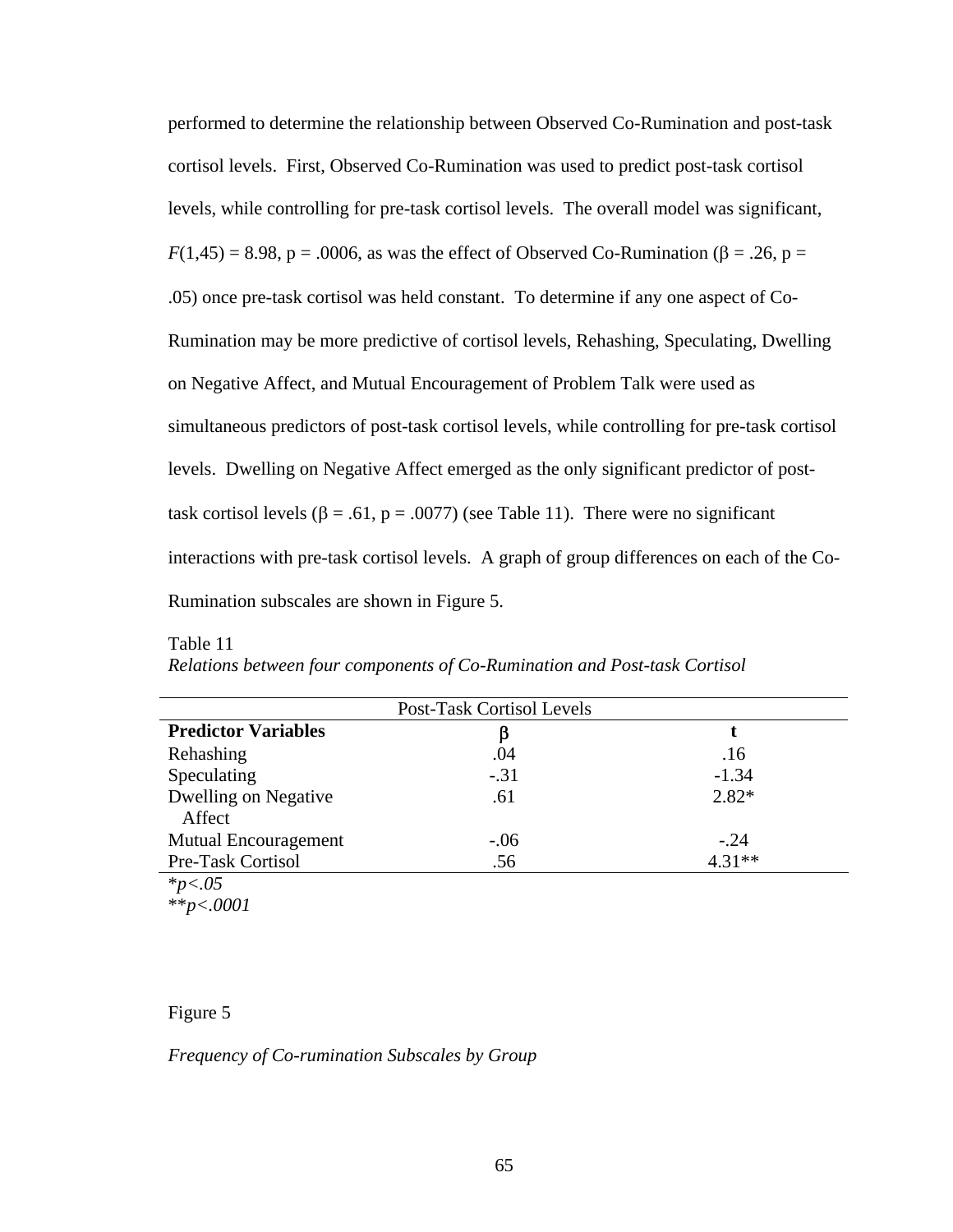

Because each of the subscales of Co-Rumination were highly correlated, it is therefore difficult for each subscale to predict post-task cortisol above and beyond the other subscales (see Table 8). To investigate the effect of each subscale of Co-Rumination on post-task cortisol levels, separate regression equations were run for each subscale, controlling for pre-task cortisol levels. Dwelling on Negative Affect again emerged as a significant predictor of post-task cortisol levels ( $\beta$  = .39, *p* = .004), and Mutual Encouragement of Problem Talk emerged as a trend (β = .25,  $p = .06$ ). In a regression equation using Mutual Encouragement of Problem Talk and Dwelling on Negative Affect as simultaneous predictors of post-task cortisol levels, Mutual Encouragement failed to predict post-task cortisol levels above and beyond Dwelling on Negative Affect ( $\beta$  = .10,  $p$  = .59). A graph of pre-versus post-task cortisol levels for two dyads (one from each group) chosen at random is depicted in Figure 6. For both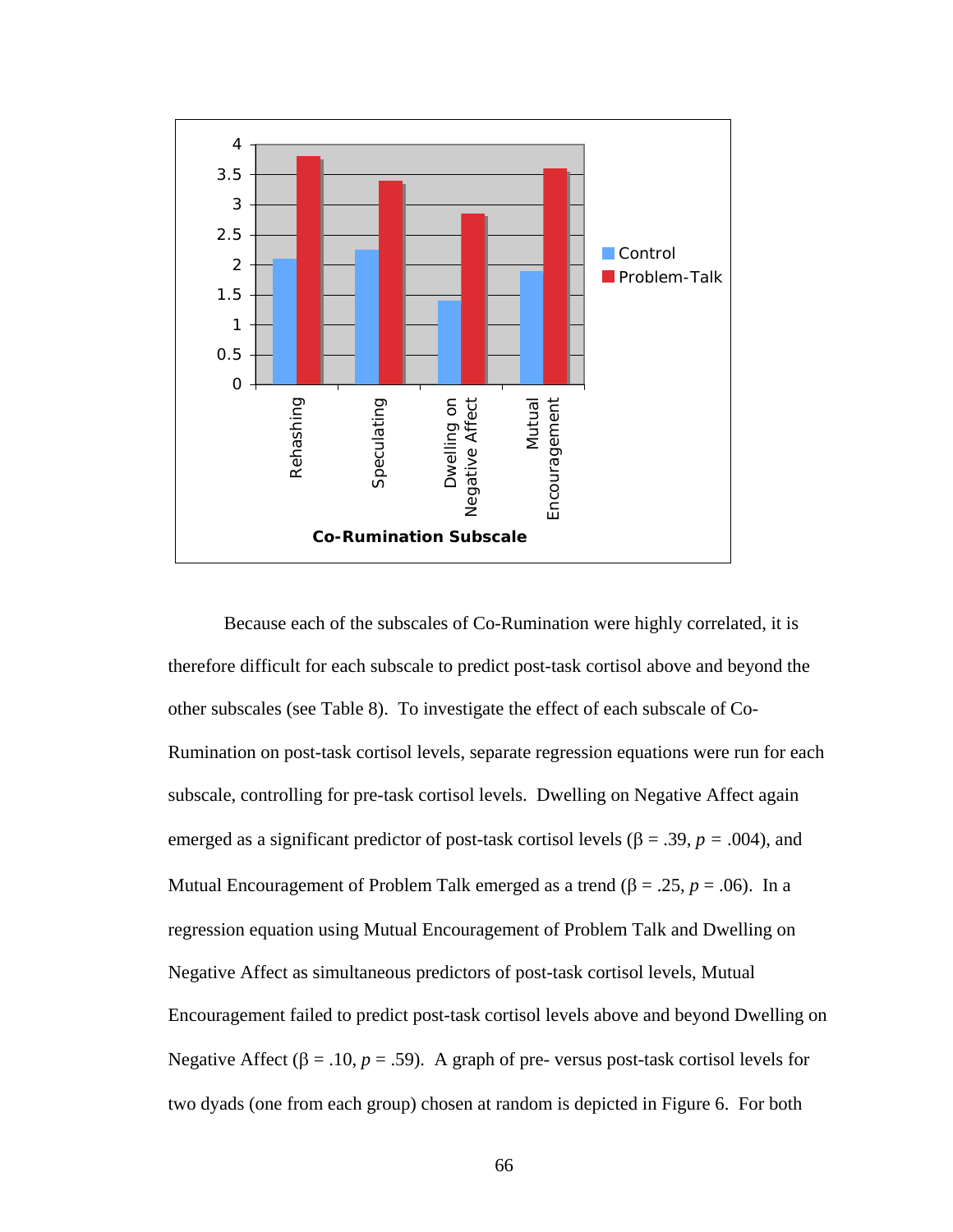groups, pre-task cortisol levels are unrelated. Post-task cortisol levels between individuals in the problem talk group are much more similar than those of individuals in the control group.

Figure 6



*Sample of Dyadic Group Differences in Pre- versus Post-Task Cortisol Levels*

Next, a mediational model was tested to determine whether the group difference in post-task cortisol levels were mediated by differences in Dwelling on Negative Affect. Co-Rumination. It appears that it is not group membership per se (e.g, the opportunity to However, this model failed to meet mediational requirements. Group differences were associated with Dwelling on Negative Affect ( $\beta = .73$ ), but group membership failed to adequately predict post-task cortisol levels ( $\beta$  = .19). The same was true for Observed discuss a stressor) that is associated with increases in cortisol levels, but rather the focus of these conversations.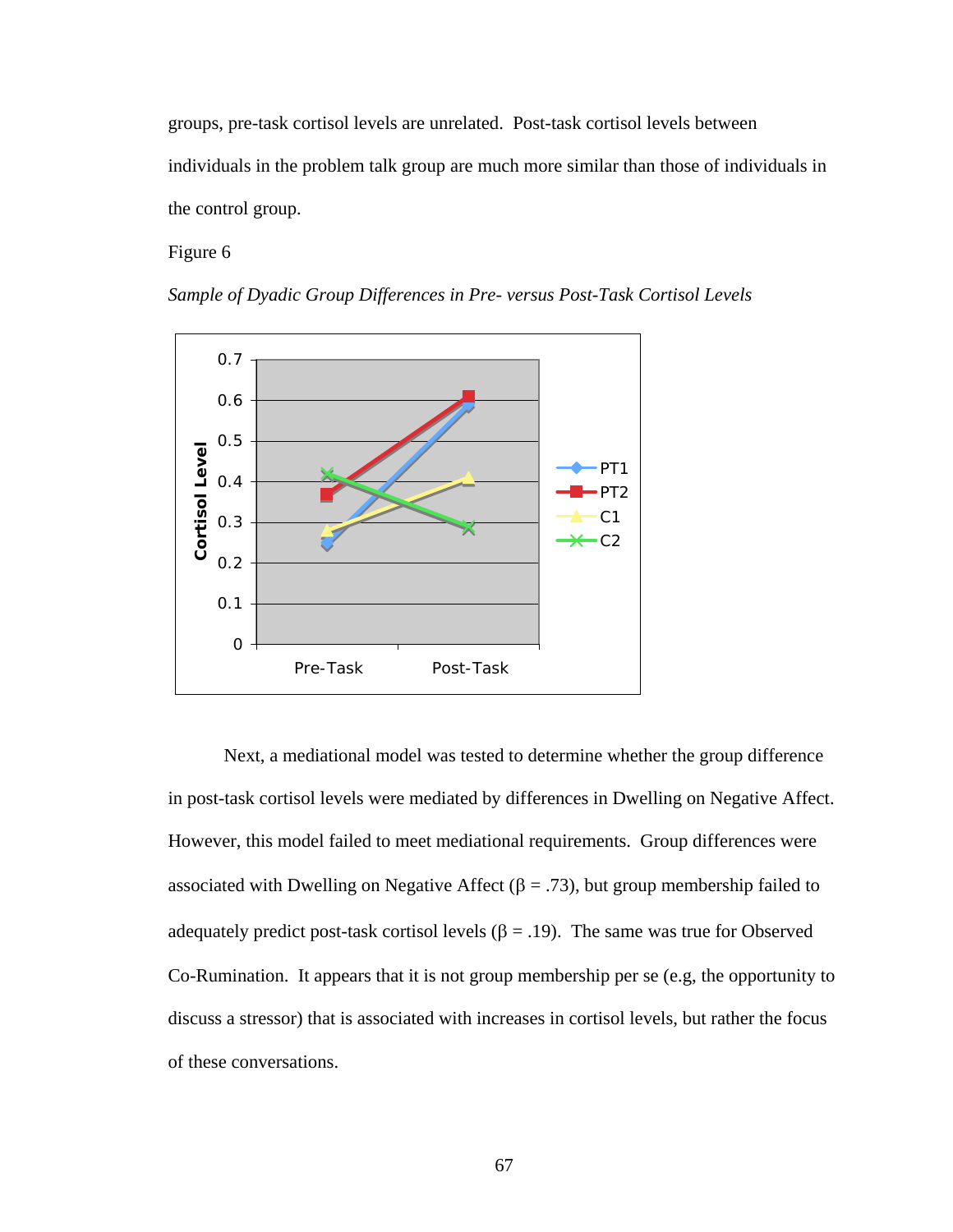. Since Dwelling on Negative Affect emerged as the best predictor of post-task cortisol, it was next used as a predictor of follow-up cortisol, taken 24 hours post-task, while controlling for the effects of pre-task cortisol. However, Dwelling on Negative affect was not a significant predictor of follow-up cortisol levels,  $F(2, 41) = 1.21$ ,  $p = .31$ nor was Observed Co-Rumination,  $F(2, 38) = .51$ ,  $p = .48$ . Finally, to determine the role of cortisol in enhancing friendship investment after the discussion of a stressor, post-task cortisol was used to predict follow-up friendship investment, while controlling for pretask cortisol levels. Post-task cortisol was not a significant predictor of follow-up friendship investment,  $F(2, 43) = .03$ ,  $p = .86$ , suggesting that the rise in cortisol during co-rumination does not influence friendship investment, at least as it is measured here.

*Relations between Focus on Negative Affect, Friendship, and Internalizing Symptoms.* Next, to determine the relationship between Dwelling on Negative Affect during the observed assessment and follow-up measures of mood and friendship investment, two separate regression equations were performed. Dwelling on Negative Affect failed to predict mood 24 hours after the laboratory session,  $F(1,38) = .26$ , p = .61, and friendship investment 24 hours after the laboratory session,  $F(1,43) = .29$ ,  $p = .59$ . The same was true for Observed Co-Rumination,  $F(1, 38) = .51$ ,  $p = .48$ ;  $F(1, 43) = .03$ , *p*= .86. However, the Support subscale of the *Network of Relationship Inventory* was a significant predictor of Dwelling on Negative Affect,  $F(1,32) = 5.29$ ,  $p = .02$ , suggesting that the more supportive the relationship, the more negative emotions may be discussed and validated. Further, Beck Depression and Anxiety scores were not significant predictors of Dwelling on Negative Affect during the observed assessment (Fs<.40). The lack of findings here are not consistent with previous work (Rose, 2002). Given this, a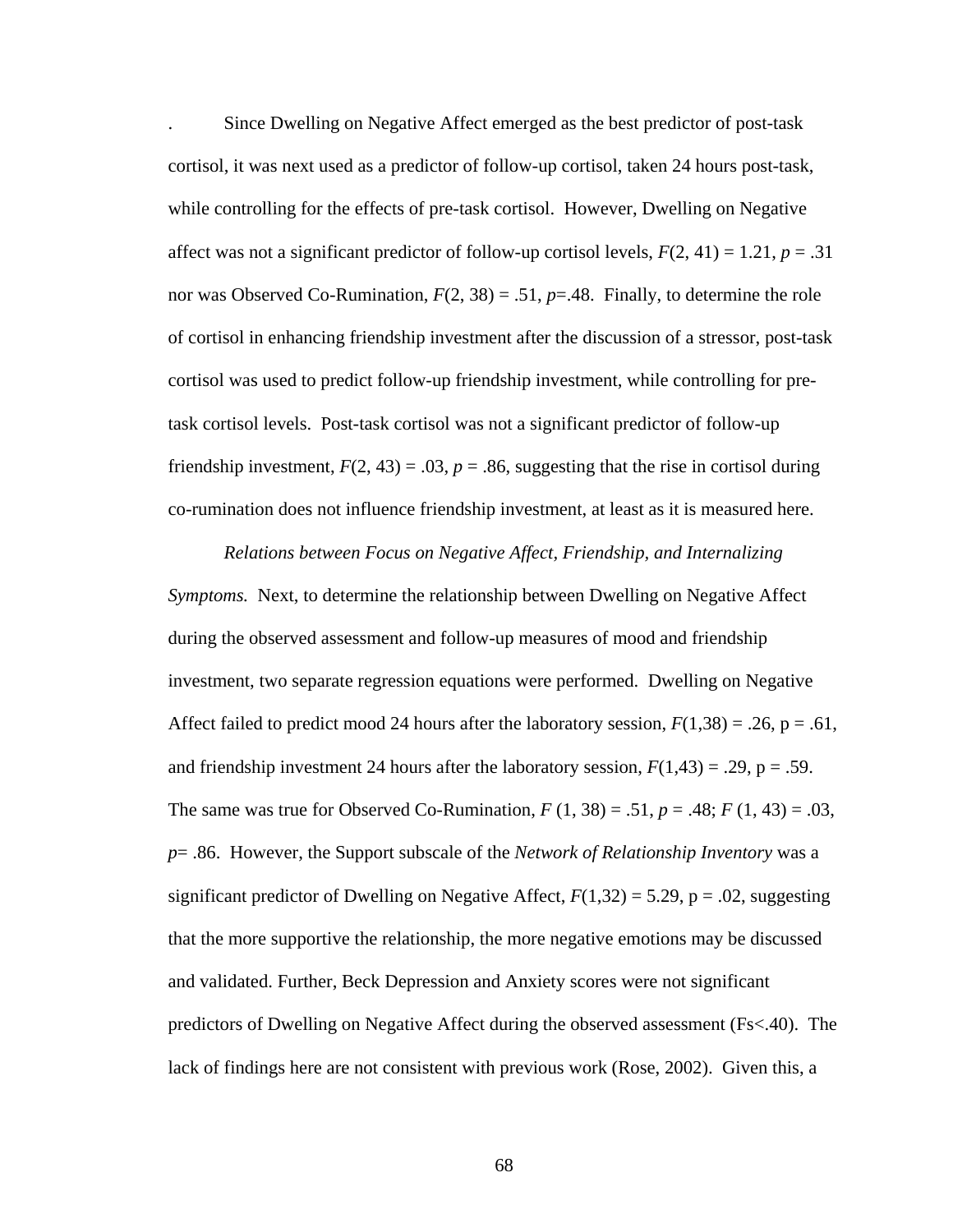power analysis was conducted. Power for these analyses was .51; acceptable power for most social sciences research is .80 (Soper, 2007). In order to detect effect sizes of .15, similar to those reported by Rose (2002), the analysis would need a sample size of at least 84 participants.

*Content of Co-Rumination.* For participants in the Problem Talk group, the content of their conversations were coded for issues relating to 1) female-female competition; 2) male choice; 3) friendships; 4) money issues; 5) academic issues; or 6) other. Female-female competition, male choice, and friendships accounted for 78% of the discussion topics, while money, academic, or other non-social issues accounted for 22% of the topics discussed (see Figure 7). As predicted, the majority of the topics centered around the developmentally contingent issues of forming and maintaining a support system (e.g, friendships), attracting a mate (e.g., male choice) and competing for access to or keeping mates (e.g., female-female competition). Discussion of issues revolving around male choice and friendships were significantly correlated with Observed Co-Rumination (*r*s = .63 and .53, respectively). A series of regression equations were conducted using each of the content areas to predict Observed Co-Rumination. Male choice,  $F(1,47) = 30.73$ ,  $p < .0001$ , and friendships,  $F(1,47) = 18.31$ , *p* <.0001, were significant predictors of Observed Co-Rumination. Female-female competition, academic issues, or other non-social issues failed to predict Observed Co-Rumination (*p*s > .05). However, none of the content issues were correlated with posttask cortisol levels. This may have been because participants discussed multiple issues during the session, making it difficult to define a content area specifically related to increases in cortisol. Finally, there was no relationship between post-task cortisol levels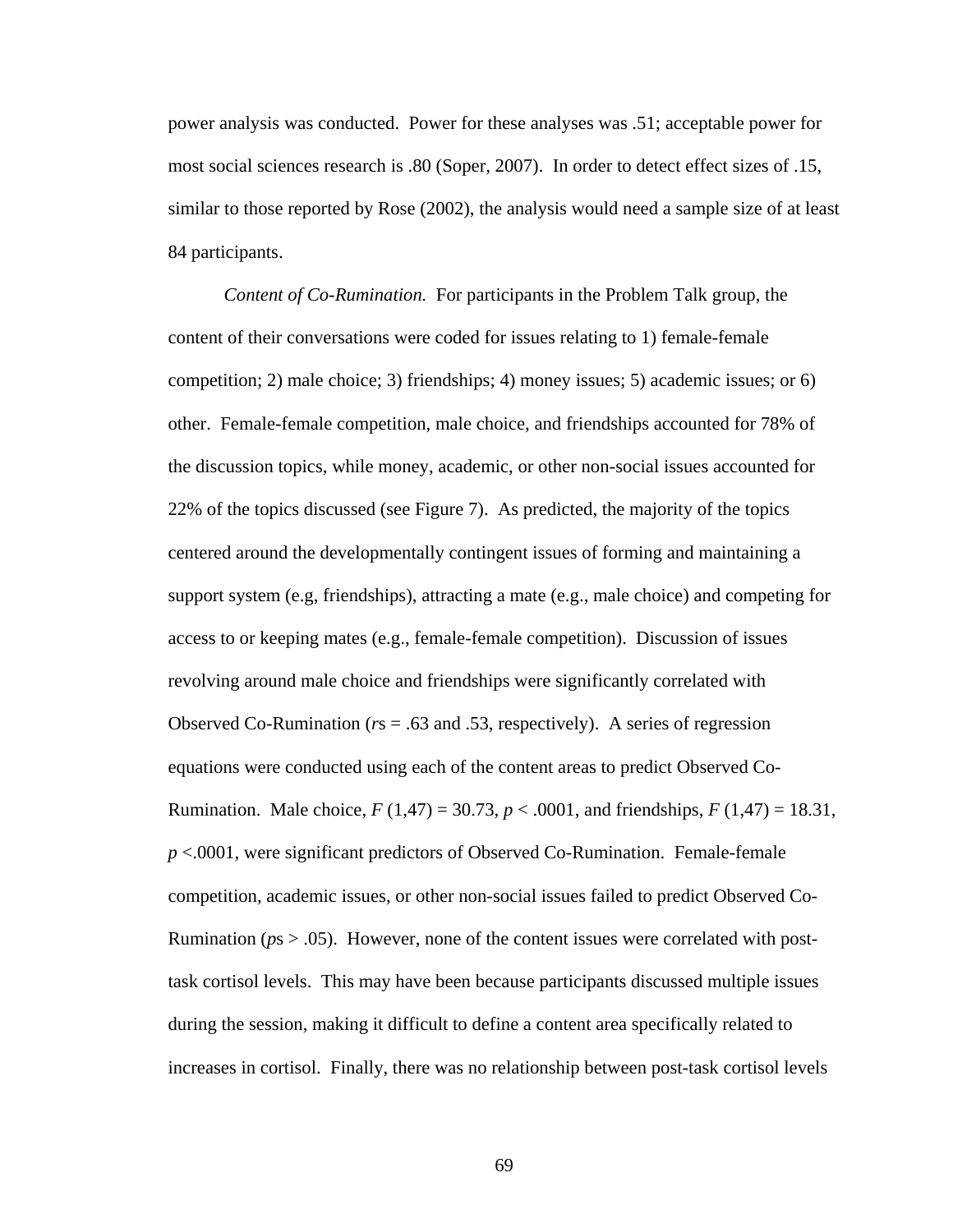and reported Co-Rumination ( $\beta = 0.20$ ,  $p = 0.24$ ), suggesting that it is active co-rumination that influences cortisol levels.

Figure 7





#### Study 2 Discussion

Overall, Observed Co-Rumination was associated with elevated post-task cortisol Nevertheless, the implication of these results is that it is the extent of focus on negative levels. Once the underlying components of Co-Rumination were analyzed as separate simultaneous predictors, Dwelling on Negative Affect emerged as the sole significant predictor of post-task cortisol levels. Since all four components of Co-Rumination were highly correlated, however, these results should be interpreted with caution. As shown above, it is the sum of these constructs that contributes to the rise in cortisol levels. affect, rather than rehashing details about the problem, speculating about causes and consequences of the problem, or mutual encouragement of problem discussion that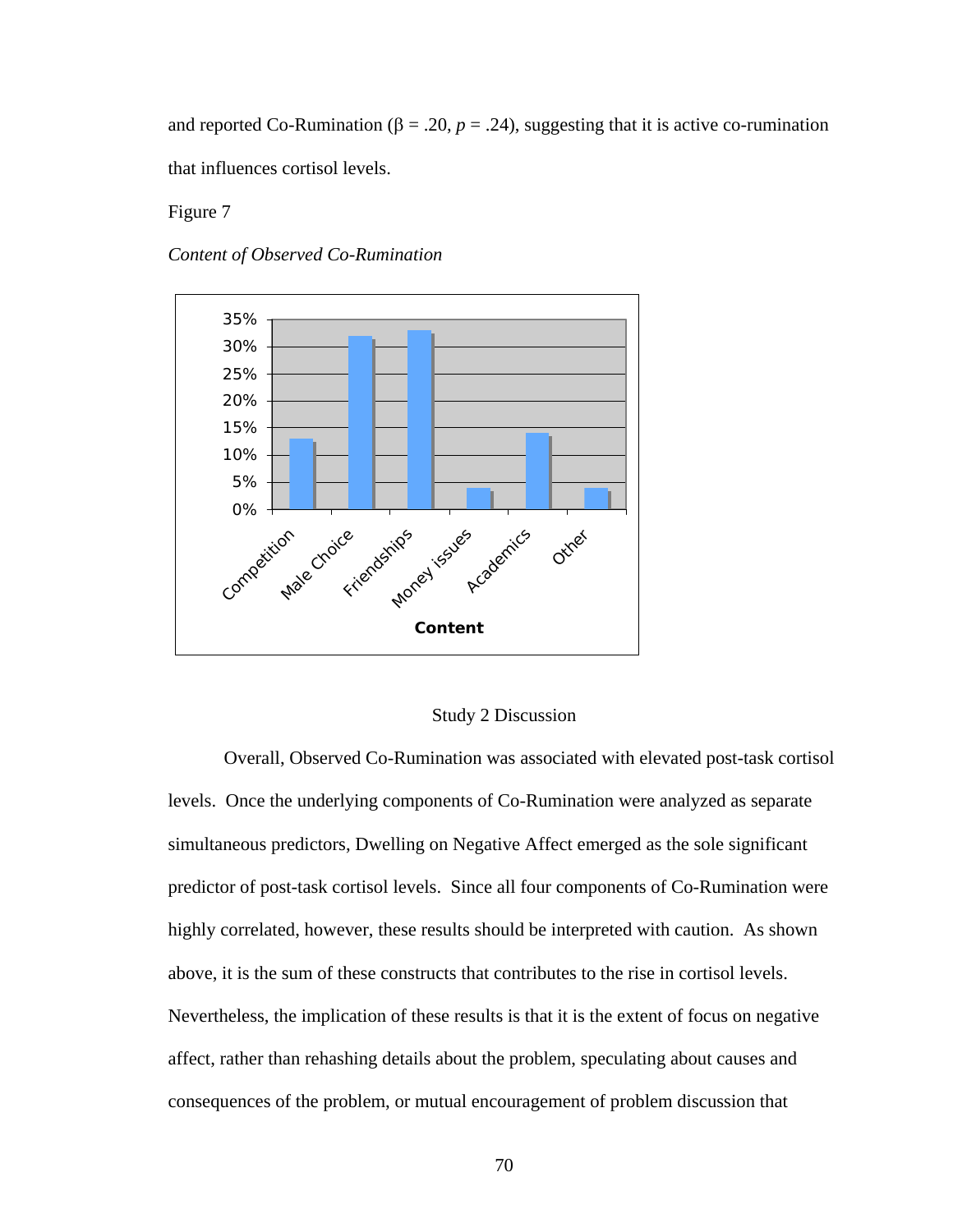results in elevated cortisol levels and may lead to long-term negative consequences o f this social style (as reported by Rose, 2002). Dyads higher in Dwelling on Negative Affect were more likely to have high cortisol levels after their discussion, above and beyond their pre-task cortisol levels. It appears that the extent of negative affect focu s, most likely in addition to the other constructs, that may, paradoxically, be concurrent with dyadic self-disclosure of this type.

However, contrary to predictions, post-task cortisol levels failed to predict higher friends hip investment 24 hours after discussion of the stressor. This may have been because these friendships had already reached a ceiling of investment, and co-ruminating ruminating (17 minutes) may be unlikely to yield significant differences in overall friendship investment. It is clear from these results, however, that more reported overall negative affect when discussing a stressor. It is possible that the perception of support was characteristic of their daily interactions. In this case, a single episode of cosupport within the friendship is, paradoxically, likely to lead to more dwelling on creates a context in which negative emotions can be vented and perhaps, validated.

contingent and evolutionarily-predicted concerns of creating an effective support system These topics comprised 78% of the topics discussed during the problem-talk sessions and The content of co-rumination seems to revolve around the developmentally (e.g., friendships), effectively competing with other young women for choice mates (e.g., female-female competition), and navigating romantic relationships (e.g., male choice). were correlated with Observed Co-Rumination scores, whereas other issues (e.g., academic or money issues) comprised only 22% of these discussions, and were not correlated with Observed Co-Rumination scores. This suggests that these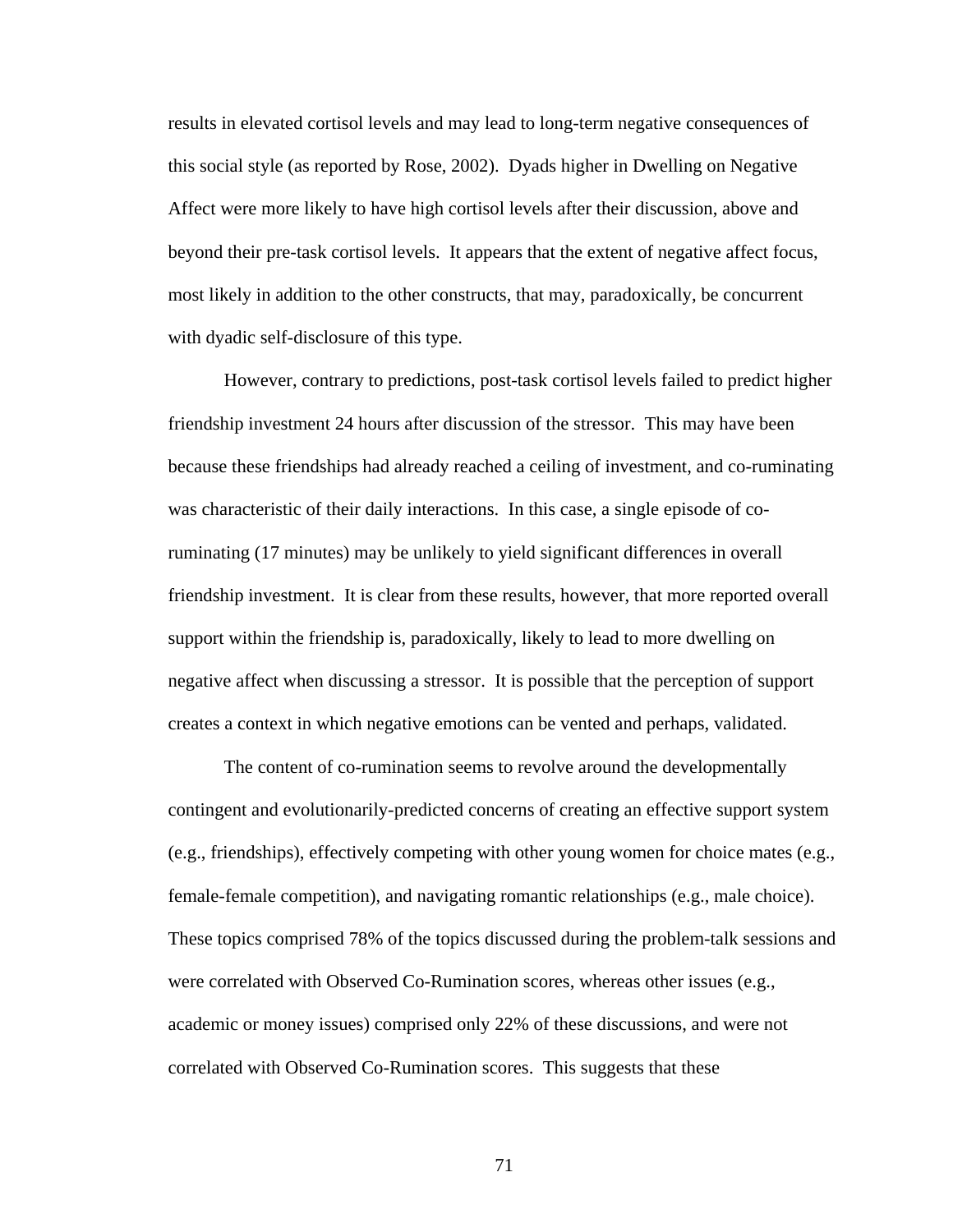developmentally contingent concerns are salient, and therefore likely to lead to repetitive focus, particularly in the context of friendships where one's perceptions and relative standing can be validated or reformulated. The characteristics of female friendships ( e.g., dyadic self-disclosure, high investment) may ultimately serve the purpose of providing support for these evolutionarily-expectant issues rather than more contemporary issues o f academics or handling money.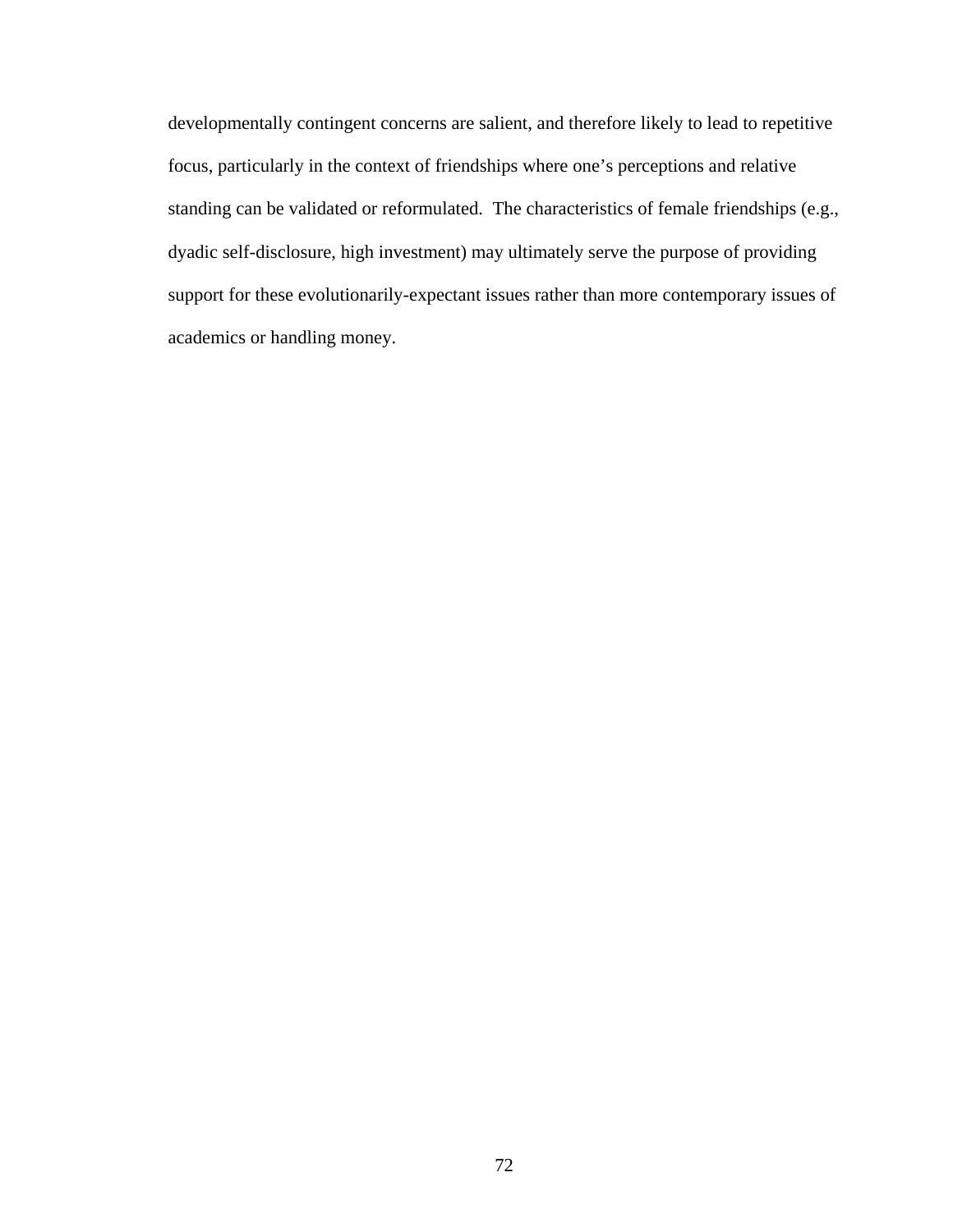#### CHAPTER 4: GENERAL DISCUSSION

 These results suggest that there is, indeed, a paradox within the friendships of late adolescent girls. Close friendships in this age group are characterized by frequent bouts of dyadic self-disclosure. Validation and social support that are characteristic of these bouts are typically thought to reduce stress (Taylor et al, 2002), and are associated with positive adjustment (Parker & Asher, 1993; Rose, 2002). However, the nature of social support within some friendships can facilitate repeated focus on negative affect and validation of that affective response. When the focus of these conversations is primarily negative affect resulting from a stressor, dyadic self-disclosure paradoxically increases stress, at least as measured by cortisol levels, for both members of the dyad. Further, as predicted, the content of dyadic self-disclosure of this type (e.g., co-rumination) revolves around developmentally contingent, and evolutionarily-expected concerns such as developing and maintaining a friendship network and romantic relationships. These issues involve the opportunity for gain or loss of social resources that have been predicted as the focus of conflict during human evolutionary history (e.g., Geary, 2002), and which are contexts known to produce HPA activation in other studies (Neese & Young, 2000).

 Further, this study confirms that some individuals are more likely to engage in a potentially maladaptive coping style, co-rumination, than others. Results from Study 1 show that a temperamental profile characterized by high approach to social problems (e.g., activation control), awareness of affective changes, negative affect, and sociability is more likely to lead to co-rumination within friendships. Inconsistent with predictions, however, there were no effects of the reported paternal relationship on social style or likelihood of co-ruminating. This may be due to the demographic nature of the sample,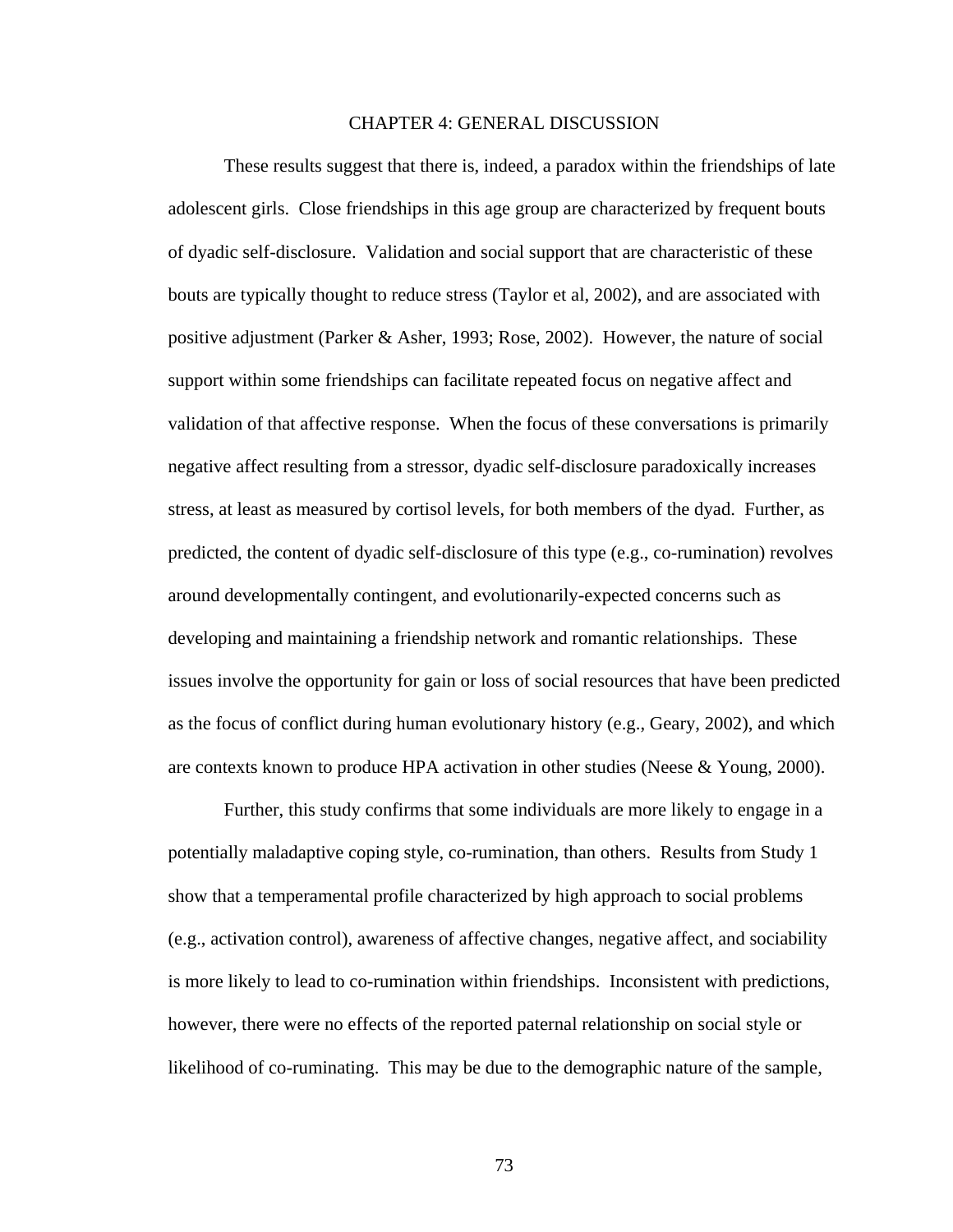however. The vast majority of the sample reported positive relationships with their fathers. Had the sample been a community sample with more varied in background characteristics (see Belsky et al., 1991; Byrd-Craven et al, 2007; Ellis et al, 1999), paternal relationship effects on social style and stress reactivity may have emerged.

 The results of Study 2, in particular, demonstrate that young women do, indeed, utilize their relationships as sources of social support. In fact, social support was shown to predict dwelling on negative affect. As discussed above, the perception of social support may create a safe context to vent negative emotions. Similarly, validating these emotions shows support for a friend. This validation may originate in the female-typical social cognitive style of attention to individual-level cues (e.g., facial expression, verbal tone) (Geary, 2002), awareness of distress in others (Crick & Zahn-Waxler, 2003) and empathy within friendships (Roberts & Strayer, 1996). The combination of these characteristics, high investment in friendships, the importance of maintaining social support, and the female-typical coping style of rumination provide an avenue where negative affect can be discussed and validated, and stress is paradoxically increased as a result of receiving this support.

Further, both members of the dyads high in negative affect focus showed increased HPA response after discussion of a stressor. Similar to parent-child interactions, the quality and nature of the interaction between friends has a pronounced physiological effect. These results are consistent with previous research in this area, showing that co-rumination increases negative affect in both members of the dyad, despite reports of positive friendship quality (Rose, 2002). This finding is also consistent with the prediction that female friendships are best characterized by reciprocal altruism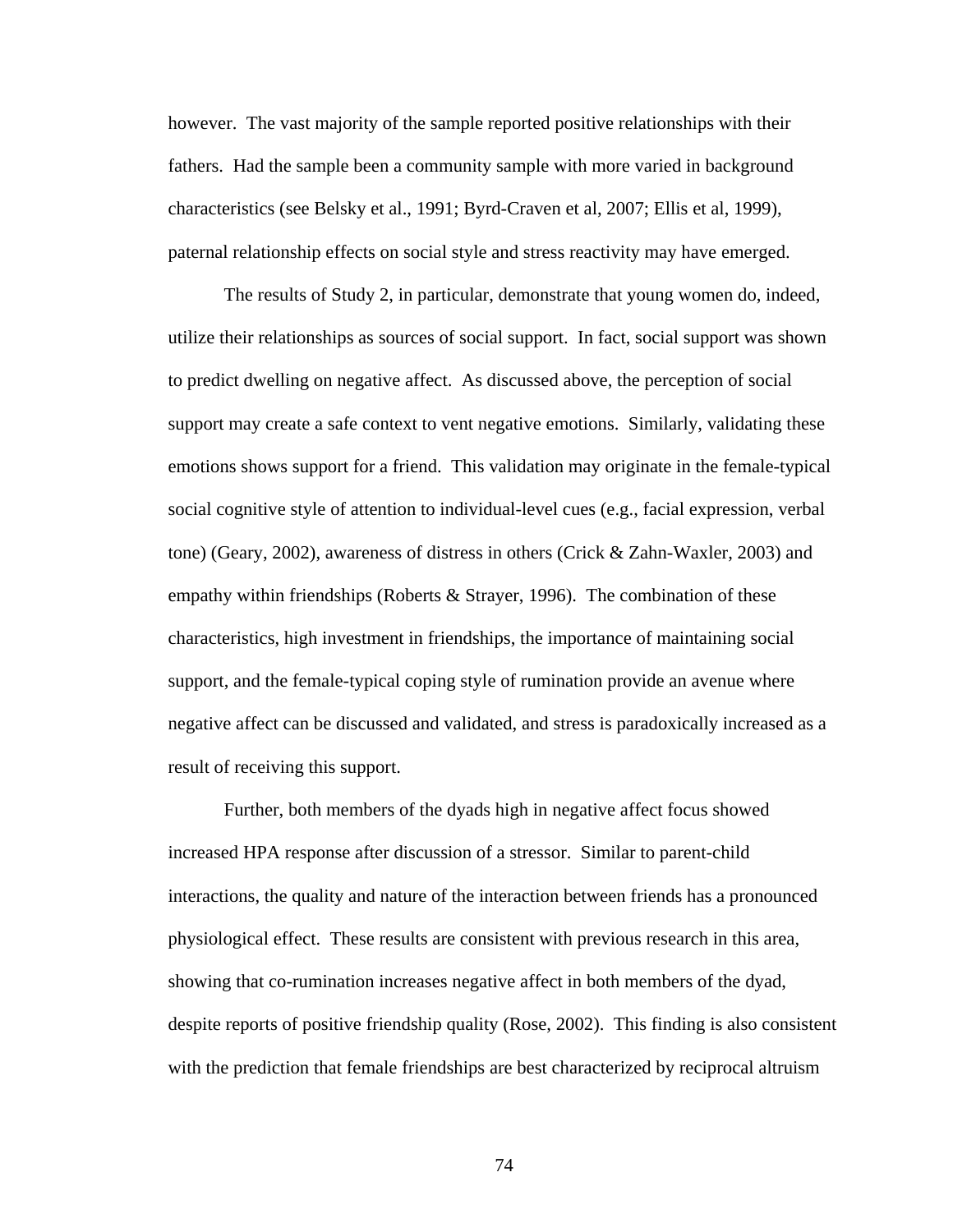(Geary et al, 2003). The tit-for-tat nature of giving and receiving social support and validation, and guilt for failure to do so, could contribute to the affective and physiological response after co-ruminitive conversations.

 Dwelling on negative affect may also temporarily increase cortisol through it's focus on the uncontrollable nature of the situation (McEwen, 1998; Huether et al, 1999). Discussing how upset, angry, or frustrated one is about the situation focuses control outside the individual (external locus of control). If the other member of the dyad validates the negative affect, it may be perceived as validation that the stressor is, in fact, uncontrollable, and therefore worthy of increased vigilance and attention to possibly form a new response. Just as parental behavior serves as a cue as to the demands of the social environment early in development (Caldji et al, 1998; Cameron et al, 2005; Essex et al, 2002; Francis & Meaney, 1999; Liu et al, 1997; Lupien et al, 2000; Meaney, 2001), so might peer relationships.

*Limitations.* The current study is not without limitations, however. First and foremost is the small sample size in Study 2. For many of the null results, particularly the lack of a relationship between cortisol and friendship investment and co-rumination and internalizing symptoms, it is not clear whether no relationship actually exists or that the sample size simply was not large enough to detect the subtle effects. Further, the design of the study did not allow for adequate assessment of the role of co-rumination and cortisol in friendship investment. As stated above, the lack of findings in this area may result from the fact that these friendships have already reached a ceiling of investment, and further co-rumination will not substantially increase the investment or bonding within the friendship. A design that allows for assessment of investment, co-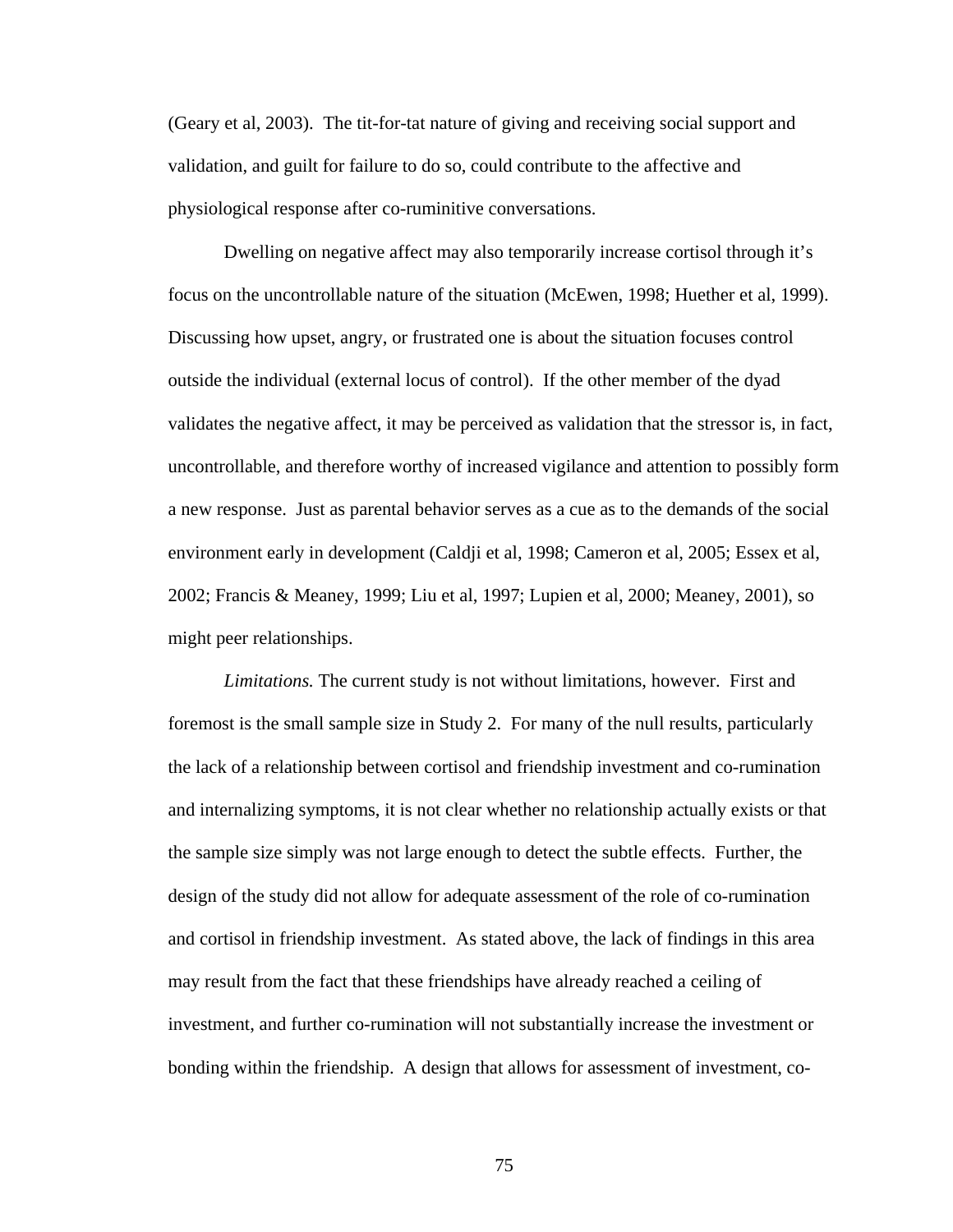rumination, and cortisol concurrently as the friendship is developing would help to clarify these relationships.

*Future Directions.* From these results, the long-term effects of co-rumination within friendships are unclear. If co-rumination can be thought of as an extreme form of female friendships, it is likely that friendships characterized by co-rumination may be even more likely to dissolve as a result of non-reciprocation or conflict within the friendship. Co-rumination not only increases negative affect, but these results show that it has a physiological effect on both members of the dyad as well. The current study cannot clarify, however, how this may affect long-term friendship and individual adjustment. It may be that the demands that are placed on each member of the dyad in terms of listening, providing validation and support, and the physiological response (e.g., HPA activity) are much higher in co-ruminating dyads than in dyads characterized by more normative self-disclosure. Similarly, it is not clear whether experience with corumination affects individual HPA activity and coping strategies. Studies employing a longitudinal design would help to answer these questions.

#### *Summary and Conclusion*

 The characteristics of female friendships provide an avenue by which to cope with stress, particularly stress related to relationships. However, these very relationships can also serve to increase stress levels, at least as measured by salivary cortisol levels after discussion of the stressor, if the conversations are characterized by Co-Rumination, specifically, dwelling on negative affect resulting from the stressor. Temperamental traits such as sociability, negative affect, and sensitivity to affective changes influence the likelihood of engaging in this potentially maladaptive coping style. These results suggest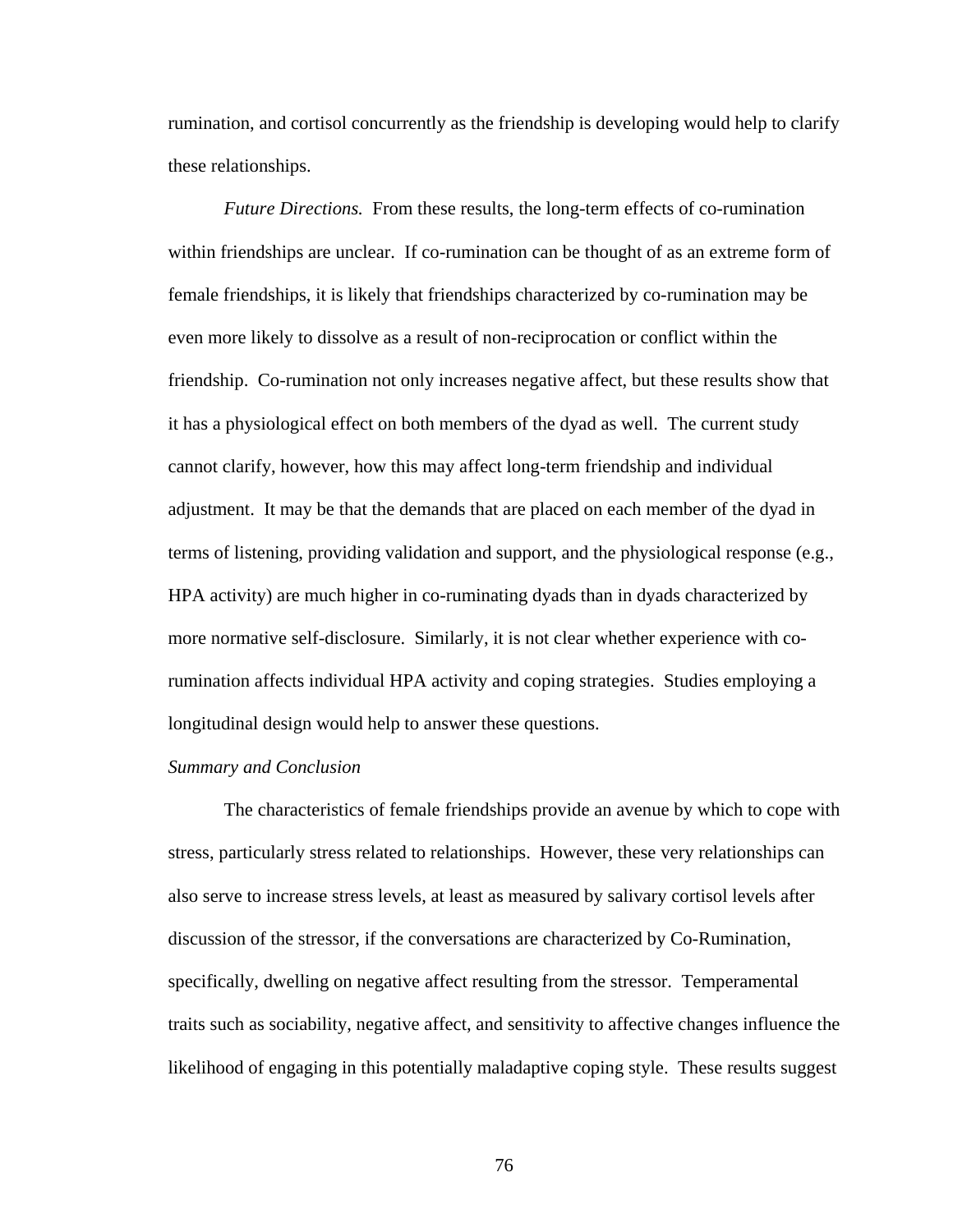that while these relationships may seem and be reported to be supportive, they may result in increased, rather than decreased HPA axis activity.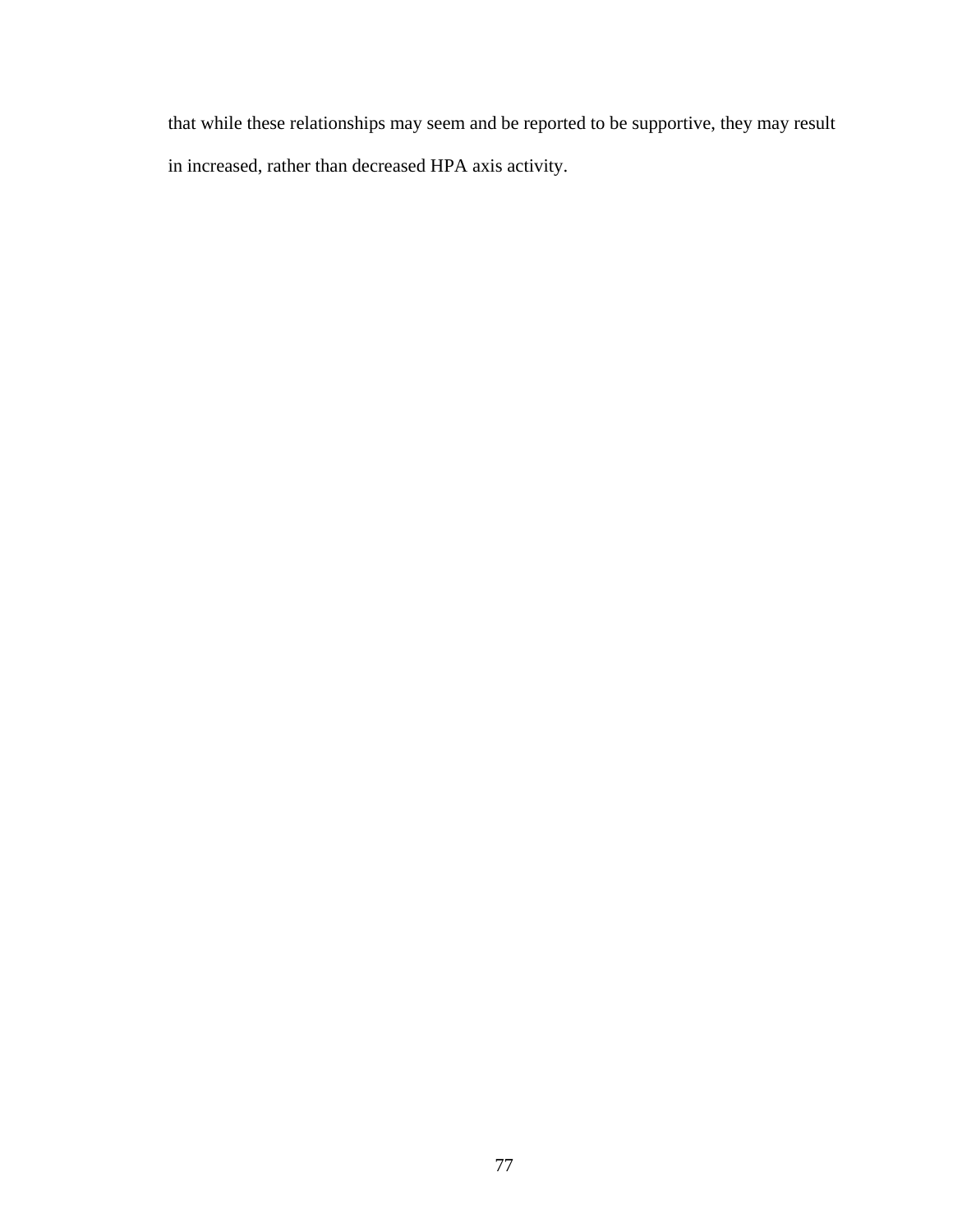Appendix 1: Informed Consent and Debriefing Forms

## INFORMED CONSENT (Focal Participant)

I consent to participate in this research project and understand the following:

**PROJECT BACKGROUND:** This project involves gathering data through a series of questionnaires and tasks that will examine the nature of the relationship between stress and coping within women's friendships in early adulthood. Based on the results, I may be invited back for follow-up sessions if I have a friend that is able and willing to participate. The data will be collected for the analysis and may be published. I understand that I will not be identified in any way in the publication. This study is being directed by Jennifer Byrd-Craven, M.S. and is under the supervision of Dr. David Geary, Department of Psychological Sciences, at the University of Missouri-Columbia.

**PURPOSE:** The purpose of this study is to identify factors related to neuroendocrine measures of stress, that is, stress hormones, and how women's friendships may help to cope with stress.

**VOLUNTARY:** This study is completely voluntary. I understand that I may refuse to answer any questions or choose to withdraw from participation at any time without any penalty or loss of benefits to which I am otherwise entitled. Should I choose to withdraw from the study, I will be compensated for the participation I have accrued up to that point. For example, I will receive 1 credit for filling out the initial questionnaire segment, and if I am invited for follow-up sessions, I will receive 4 credits for the two laboratory sessions, and 1 credit for the follow-up session (for a total of 6 credits).

In all Psychology 1000 classes, students are required to learn about psychological research beyond what is presented in their lectures and textbook. This is accomplished through one of two means. First, students may serve as subjects in psychological research projects that are offered through the Department of Psychological Sciences. Through their participation in these projects, students may earn up to 12 research/experiment credits (total of 6 hours of participation). Alternatively, students may demonstrate their knowledge of psychological research by completing a series of short papers (e.g., 1-2 pages) on some topic in research (determined by the individual instructor). Students are also welcome to use a combination of research participation and short papers. The research credits (via research participation and/or papers) figure into the students' final grades. They are required of every Psychology 1000 student (i.e., not simply extra credit). I am aware that my participation in this study will at least partially fulfill the research requirements for my Psychology 1000 class. I am also aware that there are alternative ways of fulfilling my research requirement (e.g., completing a short paper). These alternatives are described in the syllabus for my Psychology 1000 class.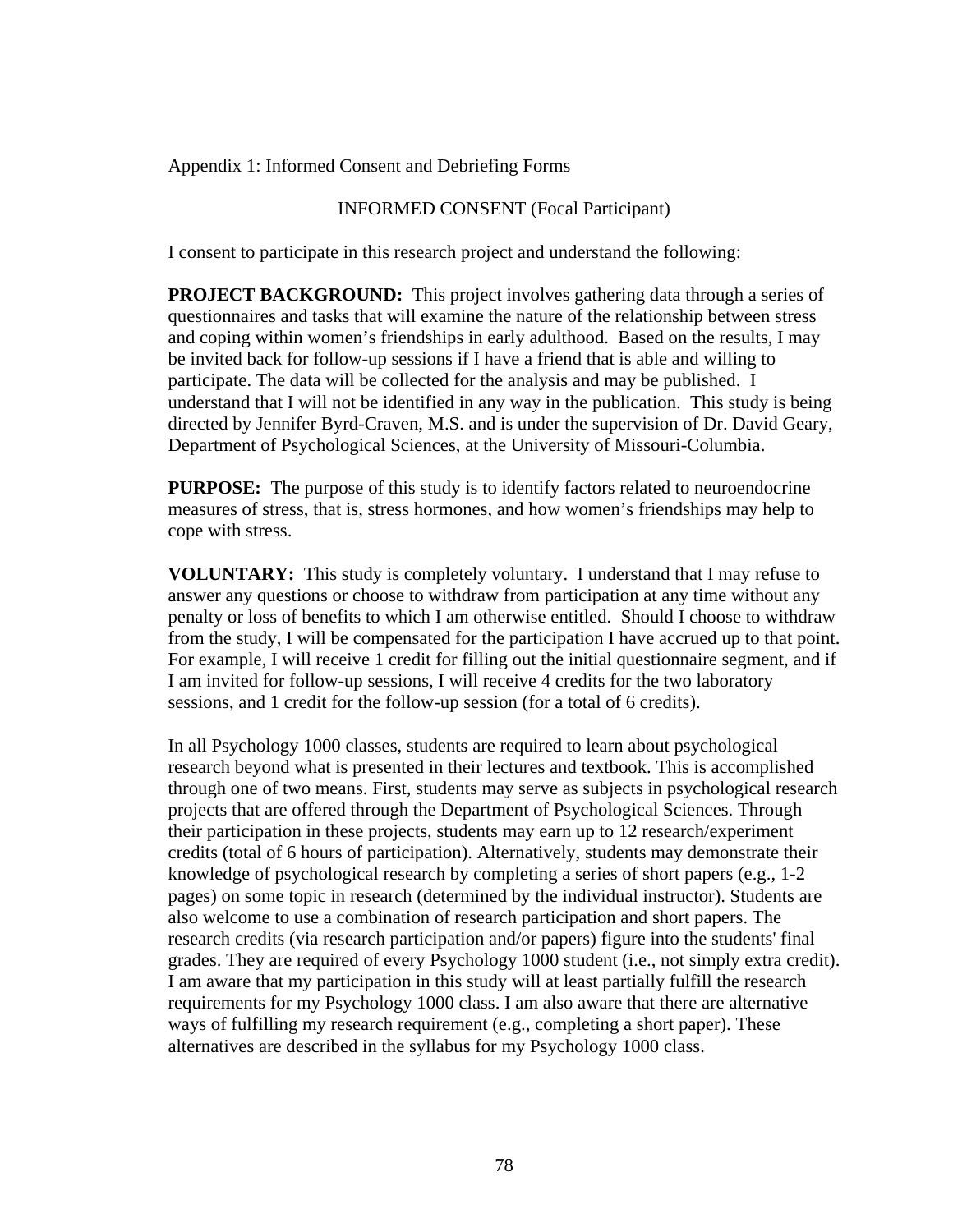**WHAT DO I DO?** First, I will fill out a series of questionnaires on the nature of my relationship with my closest or best friend, information about family background and parenting style, personality, and menstrual cycle. These should take approximately 30 minutes to complete, and I will receive 1 credit for your participation. Based on the results some participants will be invited back, provided they have a friend willing to participate, and the subsequent 3 sessions will be scheduled. Should my participation occur after this semester (Fall 2006) is over, I will be paid \$5 for participating in 3 laboratory sessions. In this case, should I decide to withdraw from participation, I will receive a pro-rated amount based on the participation that I have accrued to that point (e.g., \$2.50 for half of the sessions). In the first laboratory session, dyads (myself and friend) will be trained on how to collect saliva for the stress hormone (cortisol) measurement and how to use a palm pilot to record diet, sleep, general mood, and the presence of social problems around the time of saliva collection. My friend and I will be asked to take home vials and collect saliva upon wake-up, at mid-day, and in the evening before bed on a typical day. During the first session, we will also be asked to fill out questionnaires about mood and our friendship. We will also be asked to complete a short task in which we will judge emotions in facial expressions. This session will last approximately one hour, and I will receive 2 credits for my participation in this session.

 The second session will be scheduled a few days after the first (within a week), and we (myself and my friend) will return vials of saliva during that time. During this session, we will come to the lab and complete a series of tasks designed to examine how friends interact with each other. Saliva will be collected at the beginning and end of this session. This session will take approximately one hour, and I will receive 2 credits for your participation in this session.

 A follow-up assessment will take place the day after the second session. We will collect saliva in provided vials, and will answer questions on the palm pilot about general mood, diet, sleep, and our friendship. Once this has been completed, dyads will return the saliva assays and palm pilots to the laboratory as soon as possible. Once the palm pilots and saliva assays are returned to the laboratory, I will receive the final credit for my participation.

**BENEFITS:** Participants will receive six (6) research credits, for completing the entire study. I will receive 1 credit for my participation today. Should my participation in the laboratory sessions occur after this semester (Fall 2006) is completed, I will receive \$5 for your participation in all laboratory sessions. My participation in this research project will help improve our understanding of how women use friendships to cope with stressors.

**RISKS:** This project does not involve any risks greater than those encountered in everyday life. I will be asked to recount and discuss social problems that I am currently experiencing and would typically discuss with a friend. These problems may be stressful, but I will not be deliberately stressed as a result of participating in the project.

**CONFIDENTIALITY:** My confidentiality will be maintained in that my name will not appear on the survey or in the published study itself. My answers are entirely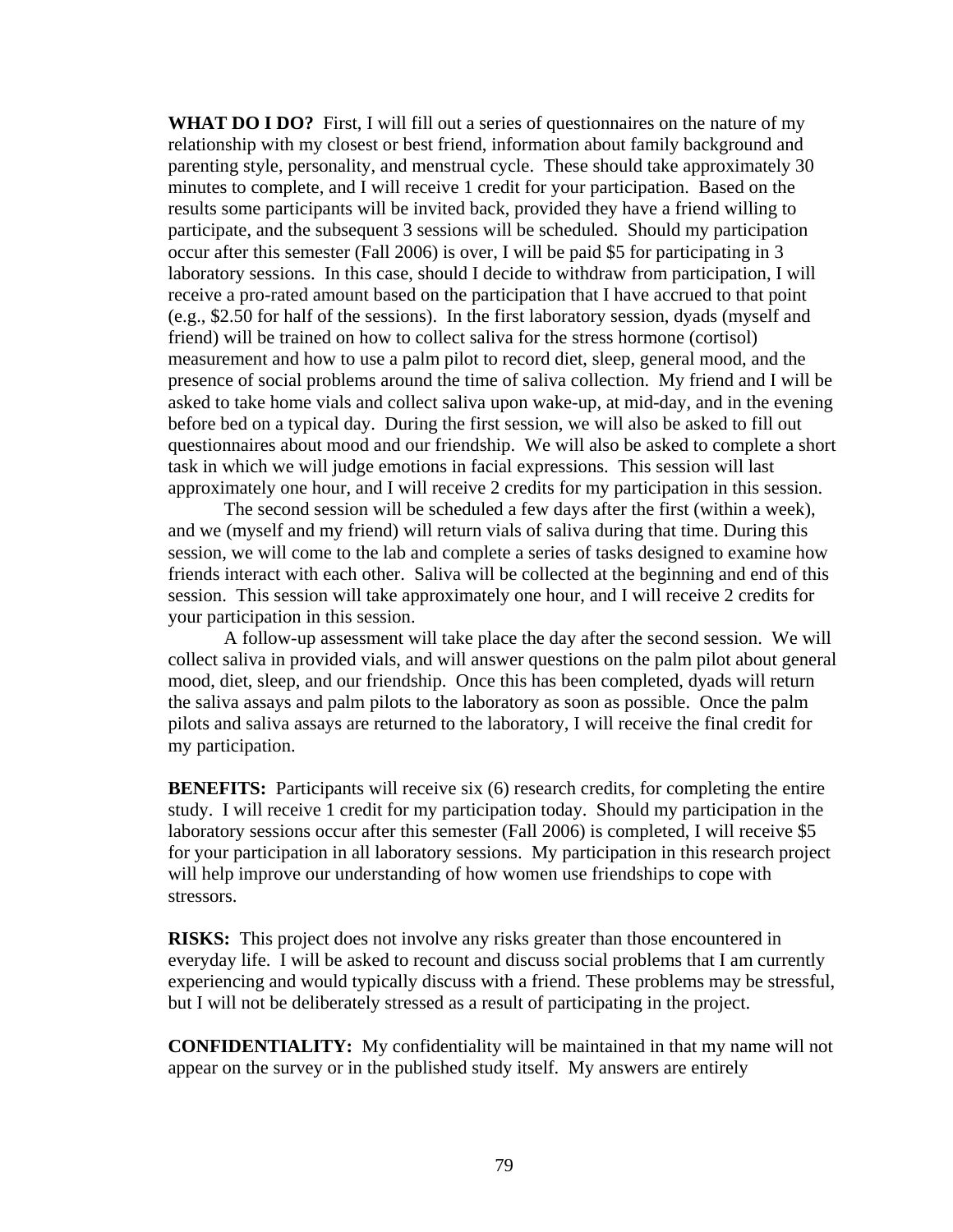confidential, and will not be revealed to anyone other than the researchers conducting the study.

**INJURY:** It is not the policy of the University of Missouri to compensate human subjects in the event the research results in injury. The University of Missouri does not have medical, professional and general liability self-insurance coverage for any injury caused by the negligence of its faculty and staff. Within the limitations of the laws of the state of Missouri, the University of Missouri will also provide facilities and medical attention to subjects who suffer injuries while participating in the research projects of the University of Missouri. In the event I have suffered injury as the result of participating in this research project, I am to immediately contact the Campus Institutional Review Board Compliance Officer at (573) 882-9585 and the Risk Management Center at (573) 882- 3735 to review the matter and provide you further information. This statement is not to be construed as an admission of liability.

If you have any questions regarding the study, I will contact Jennifer Byrd-Craven at (573) 882-8529. If I have questions regarding my rights as a participant in research, I will contact the Campus Institutional Review Board at (573) 882-9585.

\_\_\_\_\_\_\_\_\_\_\_\_\_\_\_\_\_\_\_\_\_\_\_\_\_\_\_\_\_\_\_\_\_\_\_\_\_\_\_\_\_\_\_\_ \_\_\_\_\_\_\_\_\_\_\_\_\_\_\_\_\_

Name Date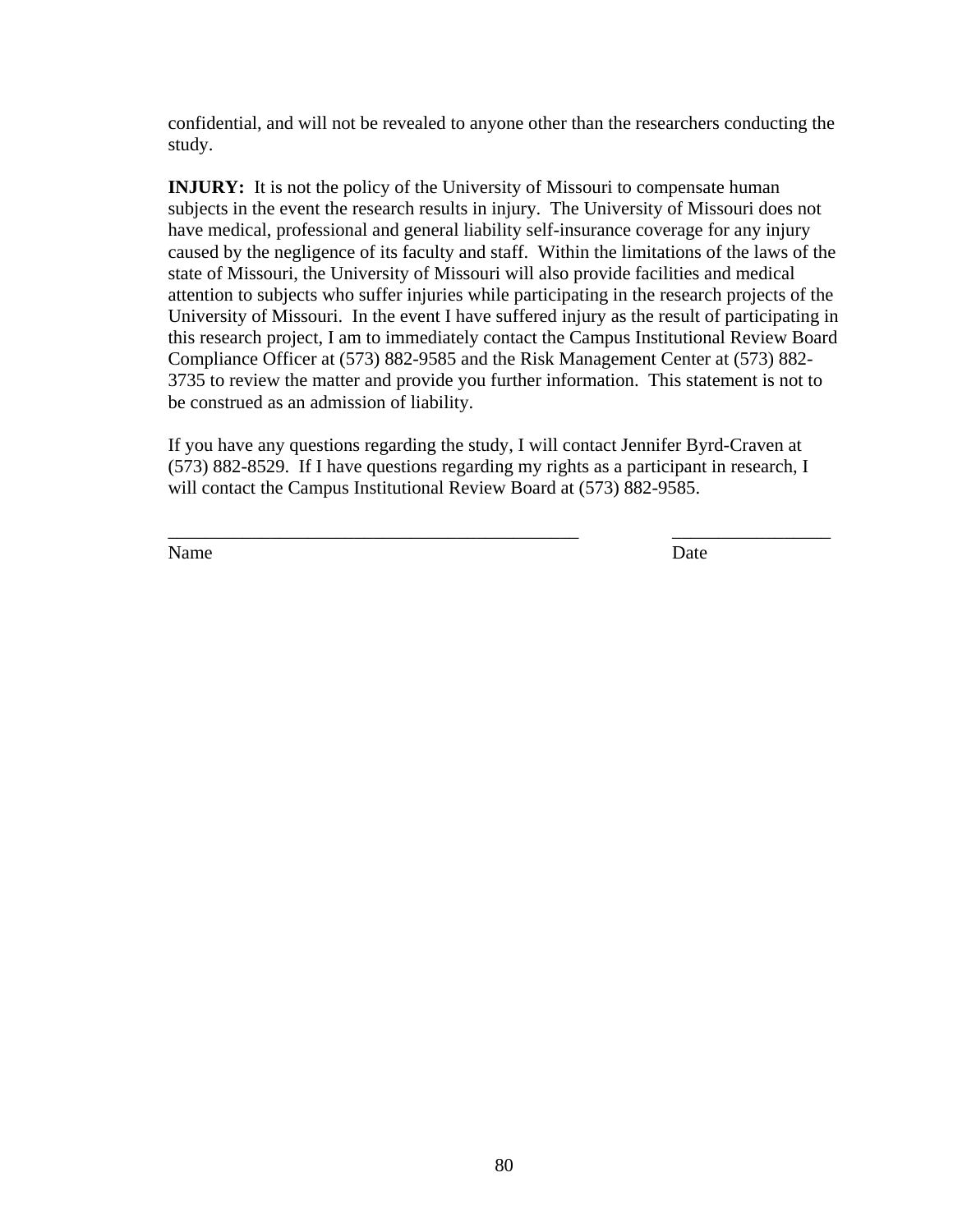## INFORMED CONSENT (Friend)

I consent to participate in this research project and understand the following:

**PROJECT BACKGROUND:** This project involves gathering data through a series of questionnaires and tasks that will examine the nature of the relationship between stress and coping within women's friendships in early adulthood. The data will be collected for the analysis and may be published. I understand that I will not be identified in any way in the publication. This study is being directed by Jennifer Byrd-Craven, M.S. and is under the supervision of Dr. David Geary, Department of Psychological Sciences, at the University of Missouri-Columbia.

**PURPOSE:** The purpose of this study is to identify factors related to neuroendocrine measures of stress, that is, stress hormones, and how women's friendships may help to cope with stress.

**VOLUNTARY:** This study is completely voluntary. I understand that I may refuse to answer any questions or choose to withdraw from participation at any time without any penalty or loss of benefits to which I am otherwise entitled. I understand that my friend will be receiving research credit for Psychology 1000 for her participation. For my participation, my name will be entered into a raffle to win a palm pilot. My name will be entered for each of the 3 laboratory sessions I complete. There are approximately 100 other individuals that will be entered into the raffle and 3 palm pilots available. If my participation occurs after the Fall 2006 semester, I will receive \$5 for your participation in all laboratory sessions. Should I choose to withdraw prior to completing all 3 laboratory sessions, I will be compensated based on the participation you have accrued to that point.

**WHAT DO I DO?** In the first laboratory session, dyads (myself and my friend) will be trained on how to collect saliva for the stress hormone (cortisol) measurement and how to use a palm pilot to record diet, sleep, general mood, and the presence of social problems around the time of saliva collection. We will be asked to take home vials and collect saliva upon wake-up, at mid-day, and in the evening before bed on a typical day. During the first session, we will also be asked to fill out questionnaires about our friendship and mood. We will also be asked to complete a short task in which we will judge emotions in facial expressions. This session will last approximately one hour.

 The second session will be scheduled a few days after the first (within a week), and we will return vials of saliva during that time. During this session, we will come to the lab and complete a series of tasks designed to examine how friends interact with each other. Saliva will be collected at the beginning and end of this session. This session will take approximately one hour.

 A follow-up assessment will take place the day after the second session, whenever possible, and will be completed by both myself and my friend. We will collect saliva in provided vials, and will answer questions on the palm pilot about general mood, diet,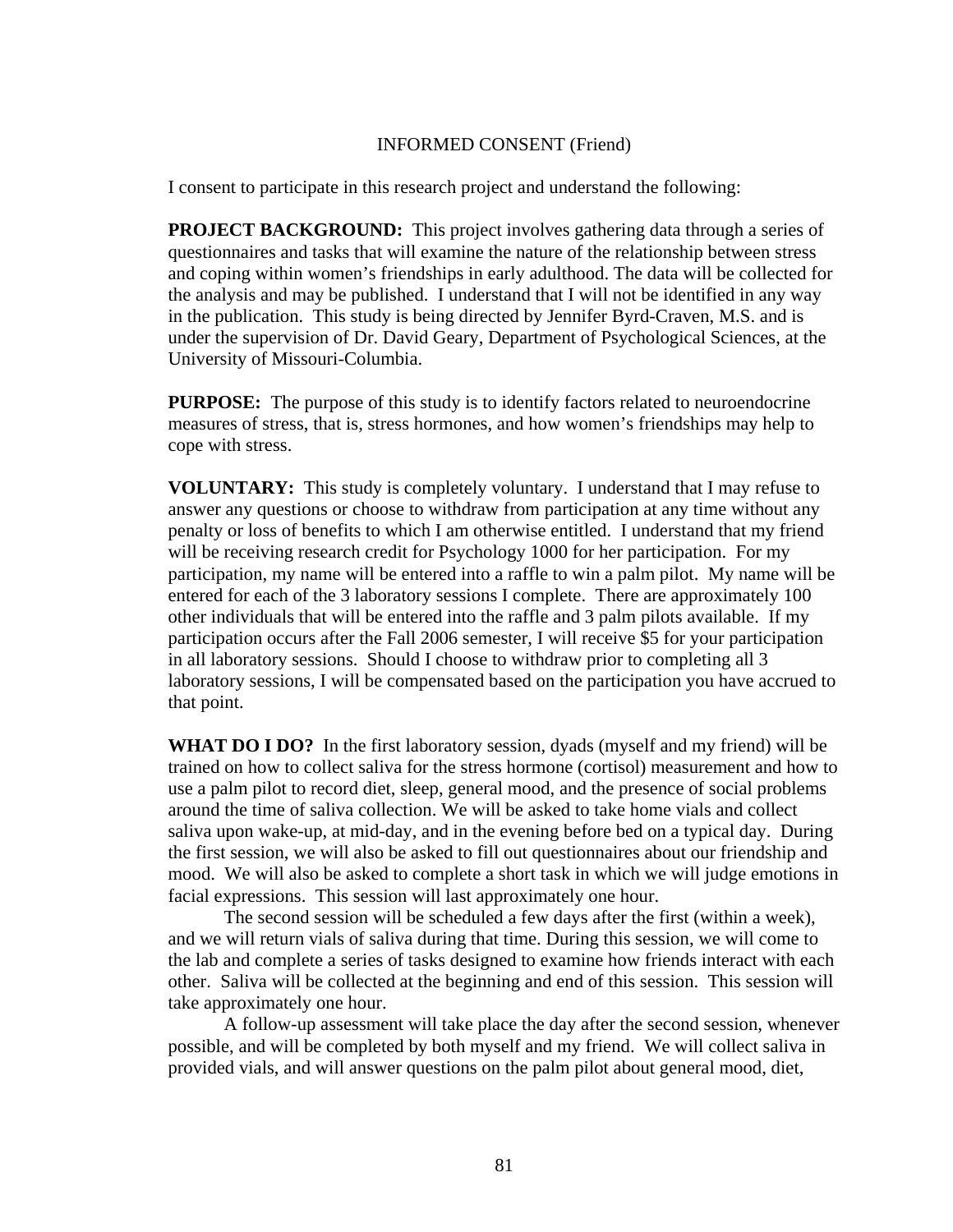sleep, and the friendship. Once this has been completed, we will return the saliva assays and palm pilots to the laboratory as soon as possible.

**BENEFITS:** My name will be entered into a raffle for a chance to win a palm pilot, once per session. My participation in this research project will help improve our understanding of how women use friendships to cope with stressors.

**RISKS:** This project does not involve any risks greater than those encountered in everyday life. I will be asked to recount and discuss social problems that I am currently experiencing and would typically discuss with a friend. These problems may be stressful, but I will not be deliberately stressed as a result of participating in the project.

**CONFIDENTIALITY:** My confidentiality will be maintained in that my name will not appear on the survey or in the published study itself. My answers are entirely confidential, and will not be revealed to anyone other than the researchers conducting the study.

**INJURY:** It is not the policy of the University of Missouri to compensate human subjects in the event the research results in injury. The University of Missouri does not have medical, professional and general liability self-insurance coverage for any injury caused by the negligence of its faculty and staff. Within the limitations of the laws of the state of Missouri, the University of Missouri will also provide facilities and medical attention to subjects who suffer injuries while participating in the research projects of the University of Missouri. In the event I have suffered injury as the result of participating in this research project, I am to immediately contact the Campus Institutional Review Board Compliance Officer at (573) 882-9585 and the Risk Management Center at (573) 882- 3735 to review the matter and provide you further information. This statement is not to be construed as an admission of liability.

If I have any questions regarding the study, I will contact Jennifer Byrd-Craven at (573) 882-8529. If I have questions regarding my rights as a participant in research, I will contact the Campus Institutional Review Board at (573) 882-9585.

Name Date

\_\_\_\_\_\_\_\_\_\_\_\_\_\_\_\_\_\_\_\_\_\_\_\_\_\_\_\_\_\_\_\_\_\_\_\_\_\_\_\_\_\_\_\_ \_\_\_\_\_\_\_\_\_\_\_\_\_\_\_\_\_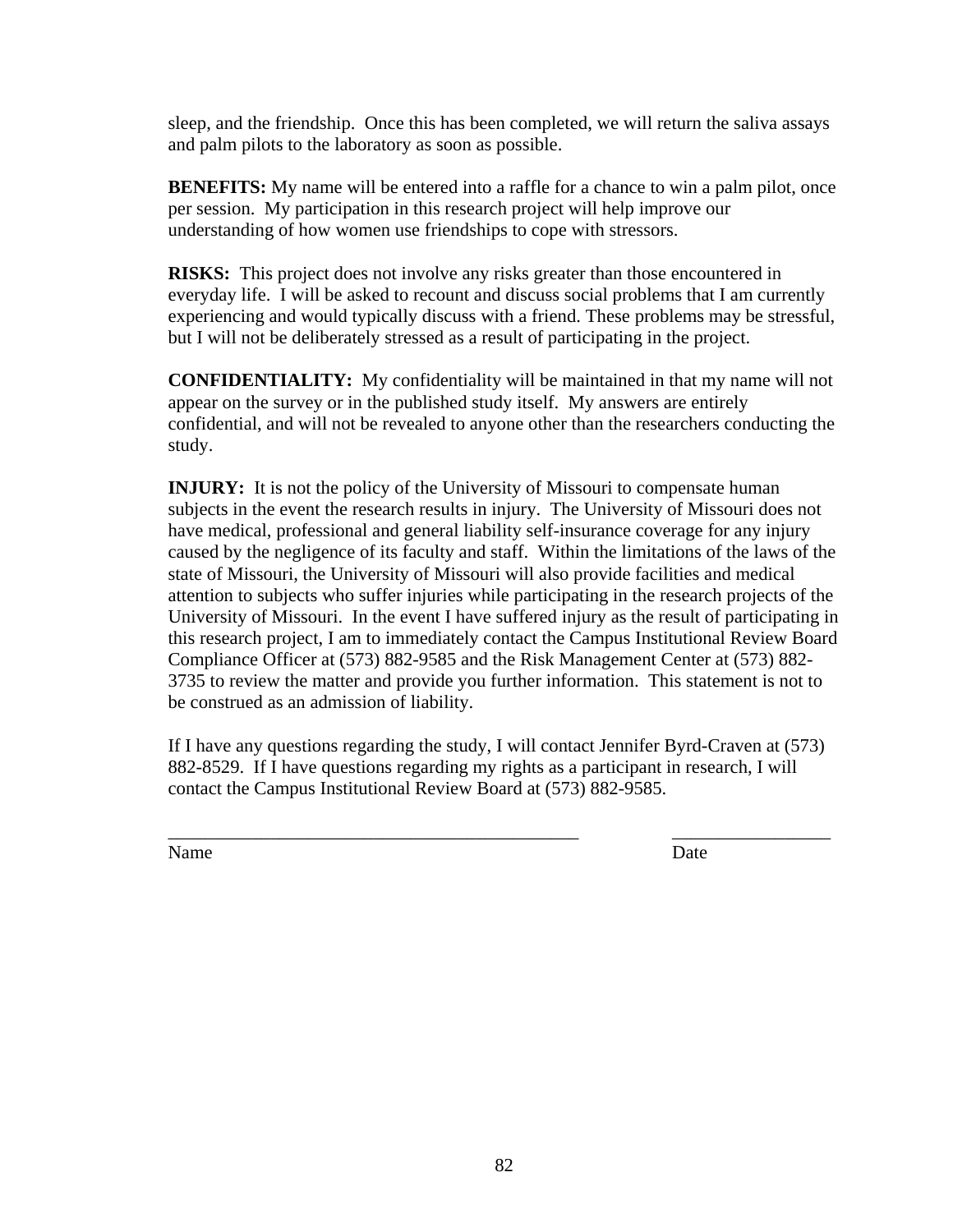#### **DEBREIFING FORM**

Thank you for participating in the study. This study is designed to explore how women's friendships may help individuals cope with stress; the saliva you provided will allow us to measure stress hormones during your discussions. Also, we are interested in how factors within the family of origin influence the strategies women use to cope with stress, and how these factors might relate to changes in stress hormones during your discussions.

In children and adolescents, unpredictable family interactions have been shown to influence the way they later interpret stressful events and how they cope with these stressors. These early family factors are also related to alterations in neurohormone levels (e.g., cortisol) as a result of stressors. Some individuals with this background have chronically high stress hormone levels, while others have chronically low stress hormone levels. For girls and women in particular, close friendships are used to help cope with stress, especially stress related to relationships with other people. However, little is known about how coping within friendships is related to stress hormones, especially in young adults. Since the college years are often a time of exploring relationships, it is particularly important that we know how young adults cope with these social stressors, what factors may influence the ability to effectively cope, and how this relates to stress hormones. We predict that young women with high quality friendships that provide them with social support will have more moderate stress hormone levels as a result of discussing social problems within these friendships. Your participation in this study will help us better understand how discussing problems with close friends affects stress hormone levels and coping efficacy.

Because this study is ongoing, we ask that you *please not discuss the study or what you have read on this debriefing sheet with your classmates*. It is important that incoming participants not know what the study as about because it could bias their responses and lead to incorrect conclusions in our research.

All information is kept strictly confidential. Your name will not be associated in any way with your responses or performance, and you will not be identified in any publication. This project is directly by Jennifer Byrd-Craven and is conducted under the supervision of Dr. David Geary, Department of Psychological Sciences, University of Missouri-Columbia. If you have any concerns about this project, you can contact Michelle Reznicek of the Institutional Review Board of the University of Missouri at (573) 882- 9595.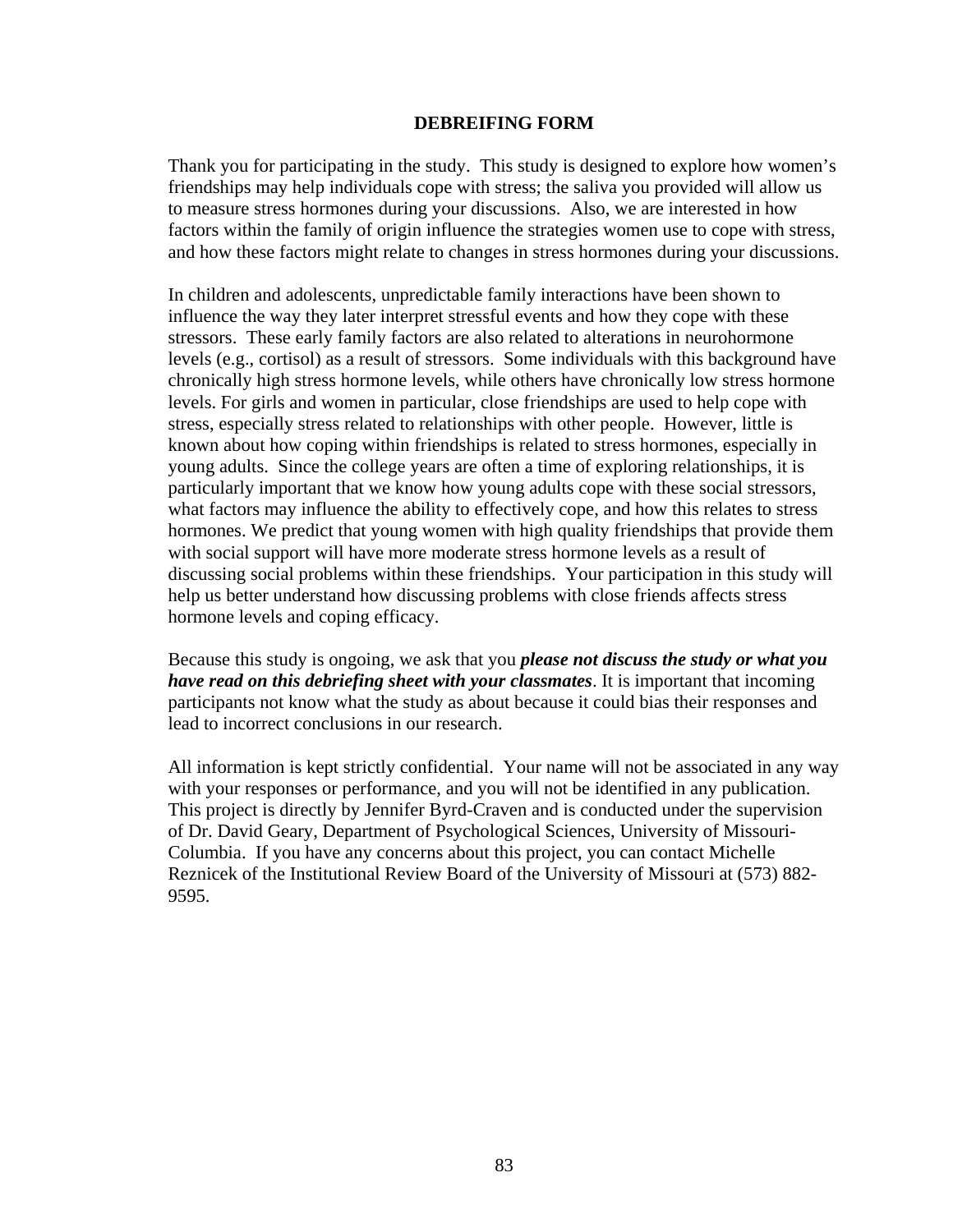Self-disclosure Questionnaire

# **Talking With Your Friends**

**Think about the way you usually are with your best of closest friends who are female if you are a female or male if you are a male and circle the number for each of the follow statements that best describes you.** 

**1.** We are always telling each other about our problems.

|                                                                                                             |                                                              |                                                                                      |                         | 5 |  |  |
|-------------------------------------------------------------------------------------------------------------|--------------------------------------------------------------|--------------------------------------------------------------------------------------|-------------------------|---|--|--|
|                                                                                                             | not at all true a little true                                | somewhat true                                                                        | pretty true really true |   |  |  |
| 2. When one of us is mad about something that happened to us, we can always talk<br>to each other about it. |                                                              |                                                                                      |                         |   |  |  |
| 1                                                                                                           | $\mathcal{D}_{\mathcal{L}}$<br>not at all true a little true | $\mathcal{R}$<br>somewhat true pretty true really true                               | 4                       | 5 |  |  |
| 3. We talk about things that make us sad.                                                                   |                                                              |                                                                                      |                         |   |  |  |
|                                                                                                             | not at all true a little true                                | 3<br>somewhat true pretty true really true                                           | 4                       | 5 |  |  |
|                                                                                                             | <b>4.</b> We tell each other private things a lot.           |                                                                                      |                         |   |  |  |
|                                                                                                             |                                                              | 3<br>not at all true a little true somewhat true pretty true really true             | 4                       | 5 |  |  |
| 5. I can think of lots of secrets we have told each other.                                                  |                                                              |                                                                                      |                         |   |  |  |
|                                                                                                             |                                                              | $\mathcal{R}$<br>not at all true a little true somewhat true pretty true really true | 4                       | 5 |  |  |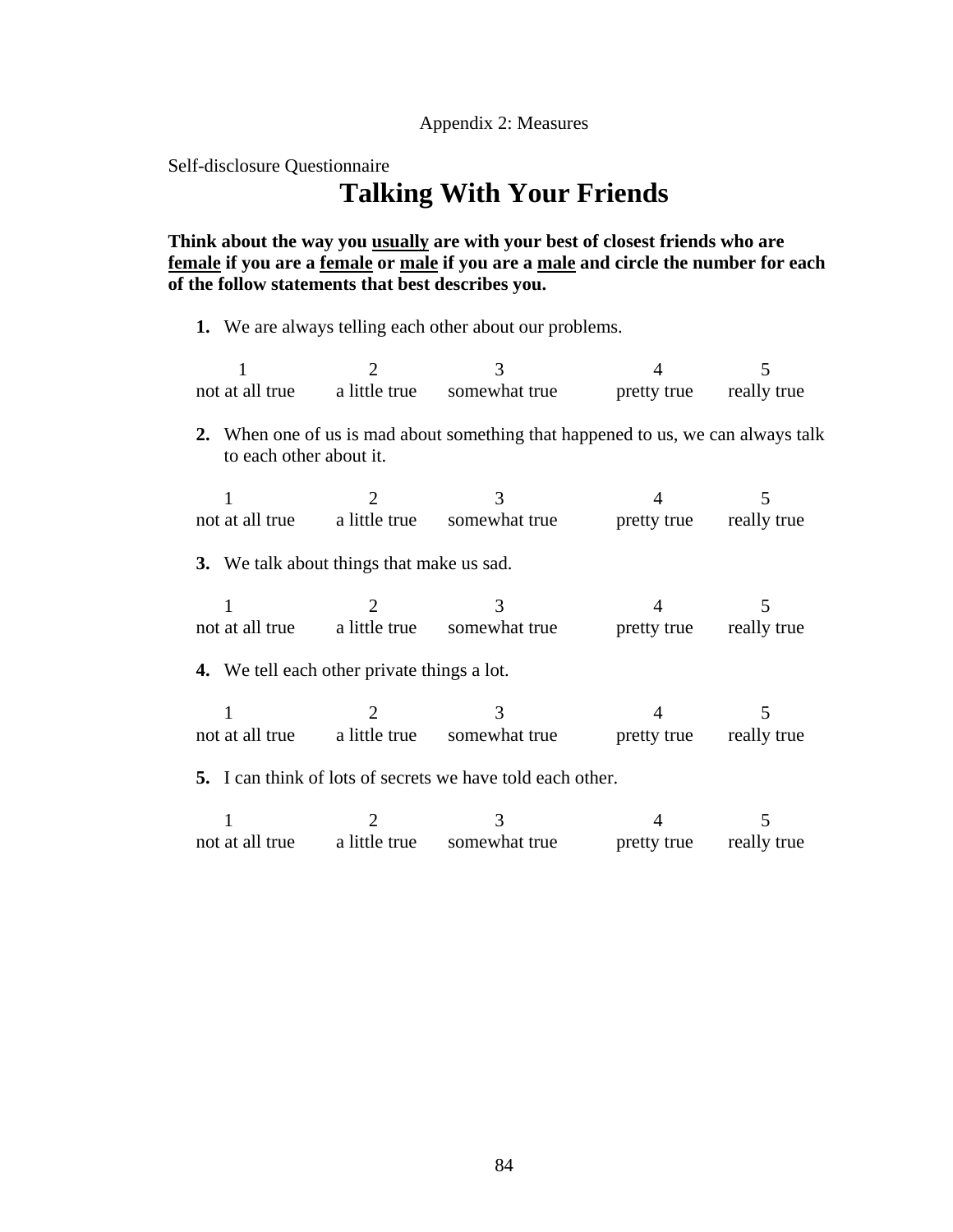Co-rumination Questionnaire

## **When We Talk About Our Problems**

**Think about the way you usually are with your best or closest friends who are girls and circle the number for each of the following statements that best describes you.** 

**1. We spend most of our time together talking about problems that my friend or I have.** 

**1** 2 3 4 5  **Not At All True A Little True Somewhat True Mostly True Really True** 

**2. If one of us has a problem, we will talk about the problem rather than talking about something else or doing something else.** 

**1 2 3 4** 5  **Not At All True A Little True Somewhat True Mostly True Really True** 

**3. After my friend tells me about a problem, I always try to get my friend to talk more about it later.** 

**1** 2 3 4 5  **Not At All True A Little True Somewhat True Mostly True Really True** 

**4. When I have a problem, my friend always tries really hard to keep me talking about it.** 

|  | Not At All True A Little True Somewhat True Mostly True Really True |  |
|--|---------------------------------------------------------------------|--|

**5. When one of us has a problem, we talk to each other about it for a long time. 1** 2 3 4 5  **Not At All True A Little True Somewhat True Mostly True Really True** 

**6. When we see each other, if one of us has a problem, we will talk about the problem even if we had planned to do something else together.** 

**1** 2 3 4 5  **Not At All True A Little True Somewhat True Mostly True Really True** 

**7. When my friend has a problem, I always try to get my friend to tell me every detail about what happened.** 

**1** 2 3 4 5  **Not At All True A Little True Somewhat True Mostly True Really True**

**8. After I've told my friend about a problem, my friend always tries to get me to talk more about it later.** 

**1** 2 3 4 5  **Not At All True A Little True Somewhat True Mostly True Really True** 

**9. We talk about problems that my friend or I are having almost every time we see each other.** 

**1** 2 3 4 5  **Not At All True A Little True Somewhat True Mostly True Really True**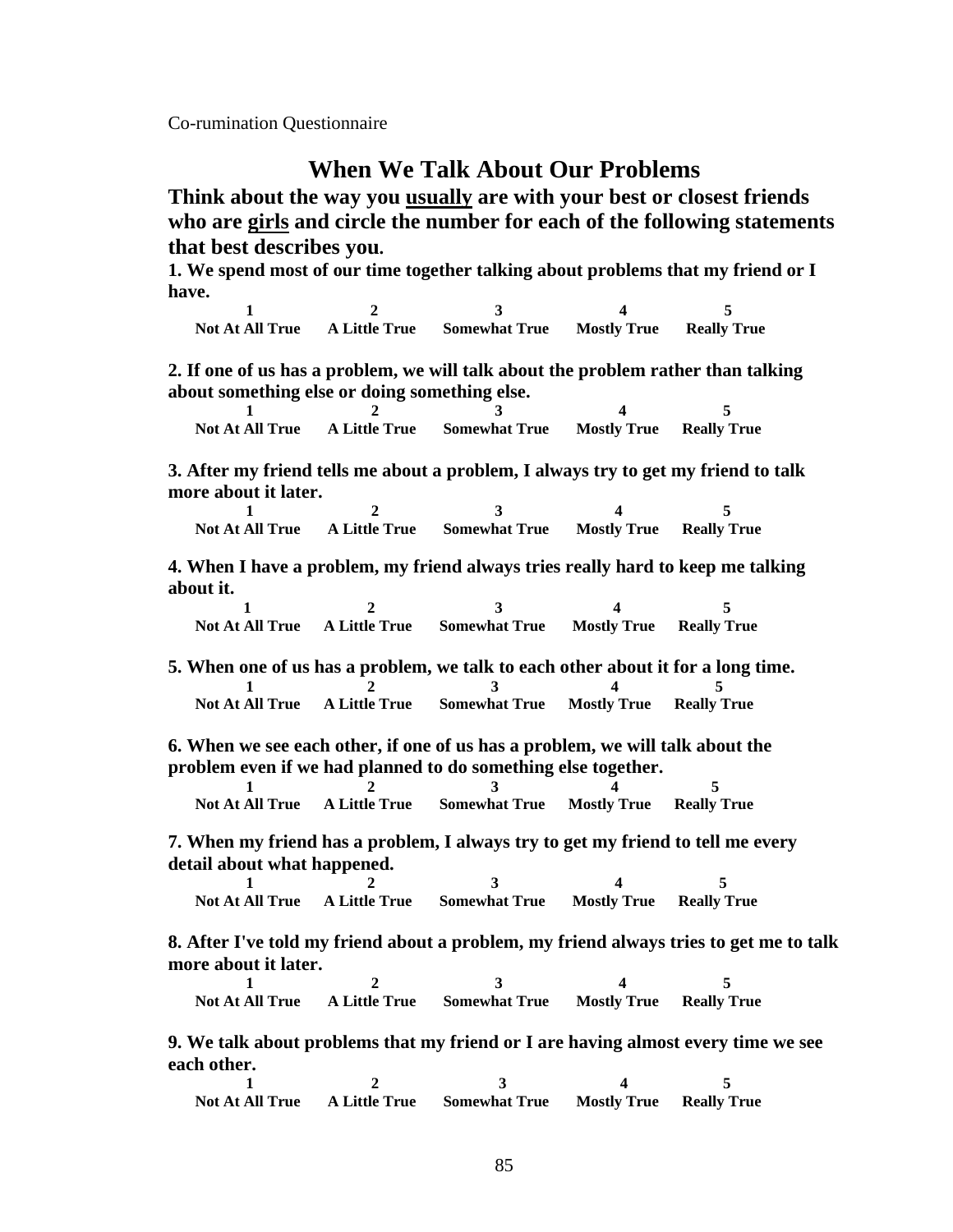**10. If one of us has a problem, we will spend our time together talking about it, no matter what else we could do instead.** 

|  | <b>Not At All True</b> A Little True Somewhat True Mostly True Really True |  |
|--|----------------------------------------------------------------------------|--|

**11. When my friend has a problem, I always try really hard to keep my friend talking about it.** 

|  | Not At All True A Little True Somewhat True Mostly True Really True |  |
|--|---------------------------------------------------------------------|--|

**12. When I have a problem, my friend always tries to get me to tell every detail about what happened.** 

|  | <b>Not At All True</b> A Little True Somewhat True Mostly True Really True |  |
|--|----------------------------------------------------------------------------|--|

**\*\*\*\*\*\*\*\*\*\*\*\*\*\*\*\*\*\*\*\*\*\*\*\*\*\*\*\*\*\*\*\*\*\*\*\*\*\*\*\*\*\*\*\*\*\*\*\*\*\*\*\*\*\* \*\*\*\*\*\*\*\*\*\*\*\*\*\*\*\*\*\*\*\*\*\*\*\*\*\*\*\*\*\*\*\*\*\*\*\*\*\*\*\*\*\*\*\*\*\*\*\*\*\*\*\*\*\* \*\*\*\*\*\*\*\*\*\*\*\*** 

## *When we talk about a problem that one of us has....*

**1. ... we will keep talking even after we both know all of the details about what happened.** 

| $\mathbf{1}$                                                                                      | $\mathcal{D}_{\mathcal{L}}$  | $\mathbf{3}$                                                        |                                | 5                                                                                     |
|---------------------------------------------------------------------------------------------------|------------------------------|---------------------------------------------------------------------|--------------------------------|---------------------------------------------------------------------------------------|
|                                                                                                   |                              | Not At All True A Little True Somewhat True Mostly True Really True |                                |                                                                                       |
|                                                                                                   | problem might have happened. |                                                                     |                                | 2.  we talk for a long time trying to figure out all of the different reasons why the |
|                                                                                                   |                              | 3                                                                   |                                |                                                                                       |
| <b>Not At All True</b>                                                                            | <b>A Little True</b>         | <b>Somewhat True</b>                                                | <b>Mostly True</b>             | <b>Really True</b>                                                                    |
| the                                                                                               |                              |                                                                     |                                | 3.  we try to figure out every one of the bad things that might happen because of     |
| problem.                                                                                          |                              |                                                                     |                                |                                                                                       |
|                                                                                                   | $\mathcal{D}_{\cdot}$        | 3                                                                   |                                | 5                                                                                     |
| <b>Not At All True</b>                                                                            |                              | A Little True Somewhat True Mostly True                             |                                | <b>Really True</b>                                                                    |
| 4.  we spend a lot of time trying to figure out parts of the problem that we can't<br>understand. |                              |                                                                     |                                |                                                                                       |
|                                                                                                   | $\mathfrak{D}$               | $\mathbf{3}$                                                        |                                | 5                                                                                     |
| Not At All True                                                                                   | <b>A Little True</b>         | <b>Somewhat True Mostly True Really True</b>                        |                                |                                                                                       |
| 5.  we talk a lot about how bad the person with the problem feels.                                |                              |                                                                     |                                |                                                                                       |
|                                                                                                   | 2                            | $\mathbf{3}$                                                        |                                | 5                                                                                     |
| <b>Not At All True</b> A Little True                                                              |                              | <b>Somewhat True</b>                                                | <b>Mostly True Really True</b> |                                                                                       |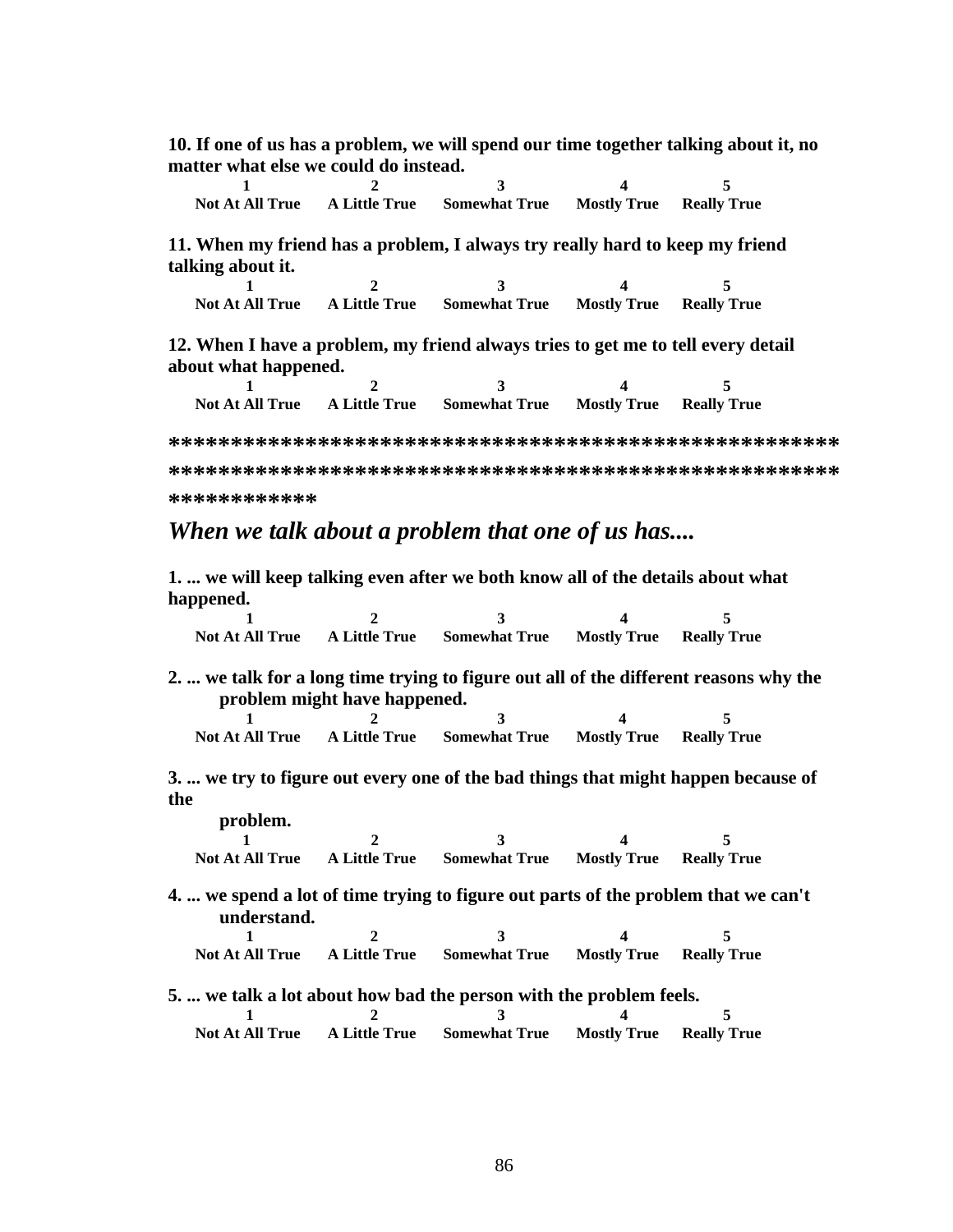**6. ... we'll talk about every part of the problem over and over.** 

|  | Not At All True A Little True Somewhat True Mostly True Really True |  |
|--|---------------------------------------------------------------------|--|

## *When we talk about a problem that one of us has...*

| 7.  we talk a lot about the problem in order to understand why it happened. |                 |                      |                                |  |
|-----------------------------------------------------------------------------|-----------------|----------------------|--------------------------------|--|
|                                                                             |                 |                      |                                |  |
| <b>Not At All True</b>                                                      | - A Little True | <b>Somewhat True</b> | <b>Mostly True</b> Really True |  |

**8. ... we talk a lot about all of the different bad things that might happen because of the** 

| problem.               |                                                     |  |
|------------------------|-----------------------------------------------------|--|
|                        |                                                     |  |
| <b>Not At All True</b> | A Little True Somewhat True Mostly True Really True |  |

**9.** ... we talk a lot about parts of the problem that don't make sense to us.

|  | Not At All True A Little True Somewhat True Mostly True Really True |  |
|--|---------------------------------------------------------------------|--|

**10. ... we talk for a long time about how upset is has made one of us with the problem.** 

|  | Not At All True A Little True Somewhat True Mostly True Really True |  |
|--|---------------------------------------------------------------------|--|

**11. ... we usually talk about that problem every day even if nothing new has happened.** 

|  | Not At All True A Little True Somewhat True Mostly True Really True |  |
|--|---------------------------------------------------------------------|--|

**12.** ... we talk about all of the reasons why the problem might have happened.<br>
1 2 3 4 5<br>
Not At All True A Little True Somewhat True Mostly True Really True  **Not At All True A Little True Somewhat True Mostly True Really True**

**13. ... we spend a lot of time talking about what bad things are going to happen because of** 

| the problem.           |               |                      |                                |  |
|------------------------|---------------|----------------------|--------------------------------|--|
|                        |               |                      |                                |  |
| <b>Not At All True</b> | A Little True | <b>Somewhat True</b> | <b>Mostly True</b> Really True |  |

**14. ... we try to figure out everything about the problem, even if there are parts that we** 

| may never understand.  |                |                             |                                |  |
|------------------------|----------------|-----------------------------|--------------------------------|--|
|                        | $\overline{2}$ |                             |                                |  |
| <b>Not At All True</b> |                | A Little True Somewhat True | <b>Mostly True Really True</b> |  |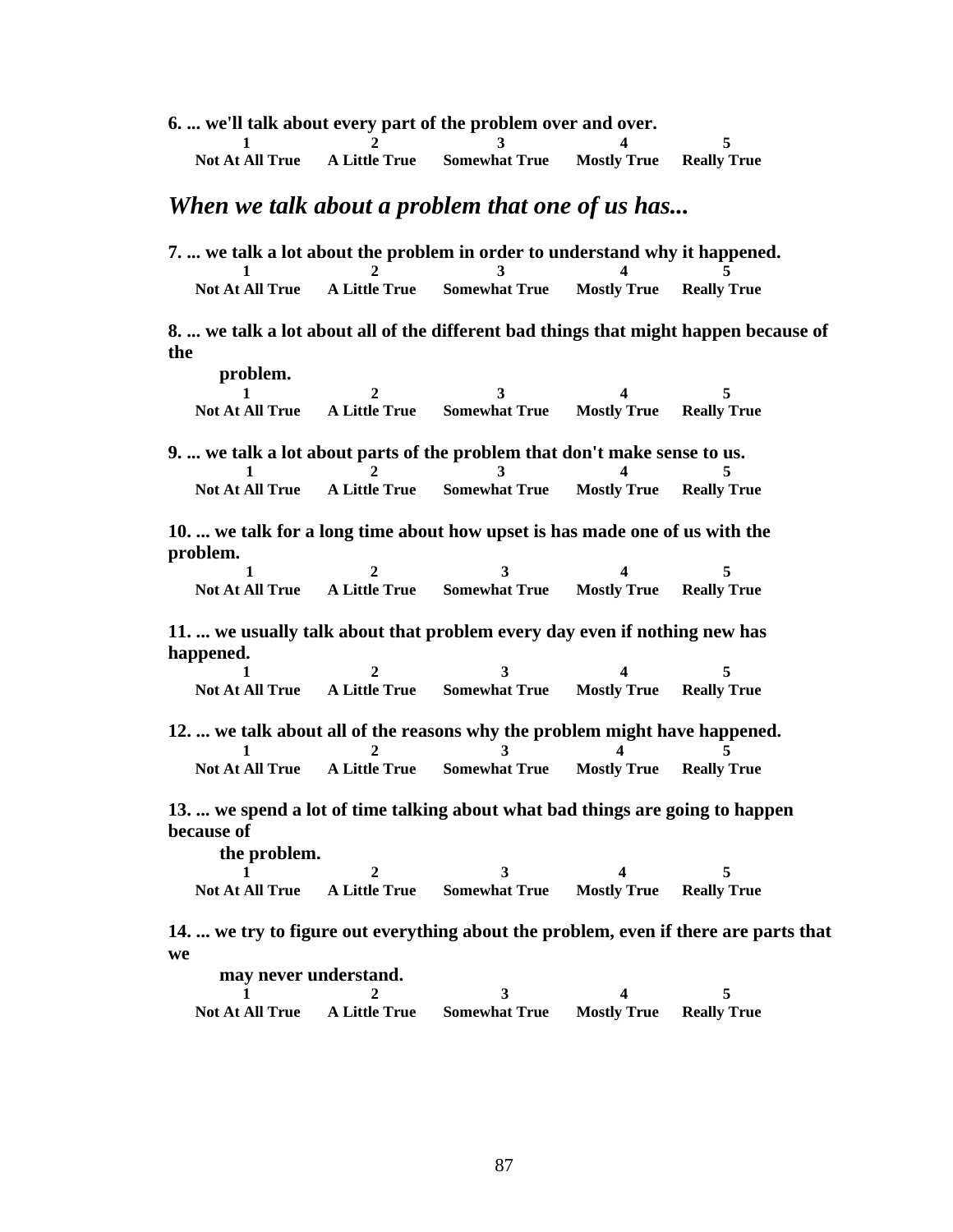**15. ... we spend a long time talking about how sad or mad the person with the problem** 

| feels. |                                                                            |  |
|--------|----------------------------------------------------------------------------|--|
|        |                                                                            |  |
|        | <b>Not At All True A Little True Somewhat True Mostly True Really True</b> |  |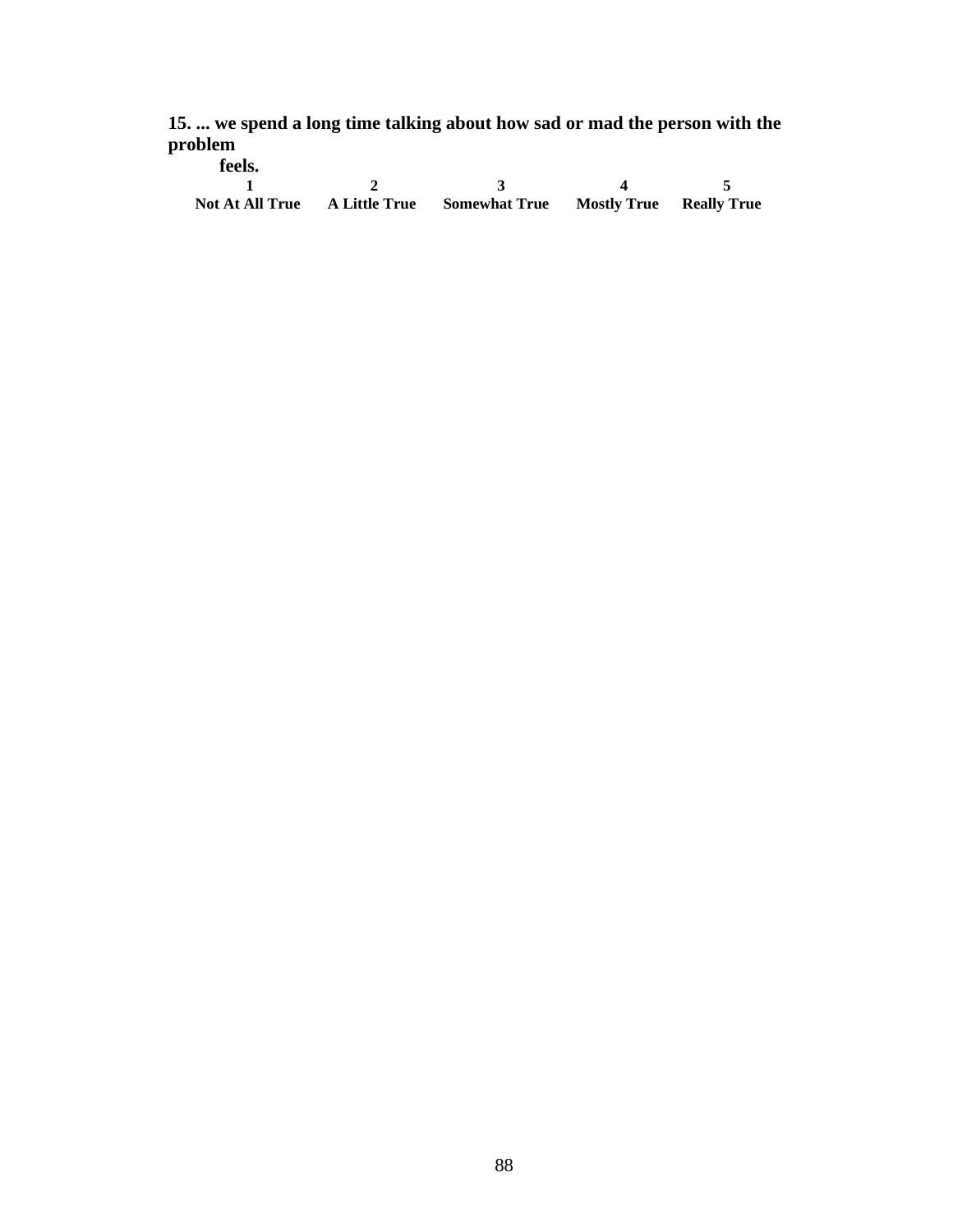## Problem Generation Questionnaire

## **Problems**

**List three problems that you have and answer the following questions about each problem.**

**PROBLEM #1:\_\_\_\_\_\_\_\_\_\_\_\_\_\_\_\_\_\_\_\_\_\_\_\_\_\_\_\_\_\_\_\_\_\_\_\_\_\_\_\_\_\_\_\_\_\_\_\_\_\_\_\_\_\_\_\_\_\_\_\_\_\_\_** 

| 1. How upsetting is this problem?                           |                |   |                |                        |
|-------------------------------------------------------------|----------------|---|----------------|------------------------|
| 1<br>Not at All<br>Upsetting                                | $\overline{2}$ | 3 | $\overline{4}$ | 5<br>Very<br>Upsetting |
| 2. How important is this problem?                           |                |   |                |                        |
| 1<br>Not at All<br>Important                                | $\overline{2}$ | 3 | $\overline{4}$ | 5<br>Very<br>Important |
| 3. How hard would it be to solve this problem?              |                |   |                |                        |
| 1<br>Not at All<br>Hard                                     | 2              | 3 | $\overline{4}$ | 5<br>Very<br>Hard      |
| 4. How hard would it be to feel better about this problem?  |                |   |                |                        |
| $\mathbf{1}$<br>Not at All<br>Hard                          | $\overline{2}$ | 3 | $\overline{4}$ | 5<br>Very<br>Hard      |
| 5. How much do you want to feel better about this problem?  |                |   |                |                        |
| 1<br>Not At<br>All                                          | $\overline{2}$ | 3 | 4              | 5<br>Very<br>Much      |
| 6. How much do you want this problem not to bother you?     |                |   |                |                        |
| $\mathbf{1}$<br>Not At<br>All                               | $\overline{2}$ | 3 | $\overline{4}$ | 5<br>Very<br>Much      |
| 7. How much do you want to not be upset about this problem? |                |   |                |                        |
| 1<br>Not At<br>All                                          | $\overline{2}$ | 3 | $\overline{4}$ | 5<br>Very<br>Much      |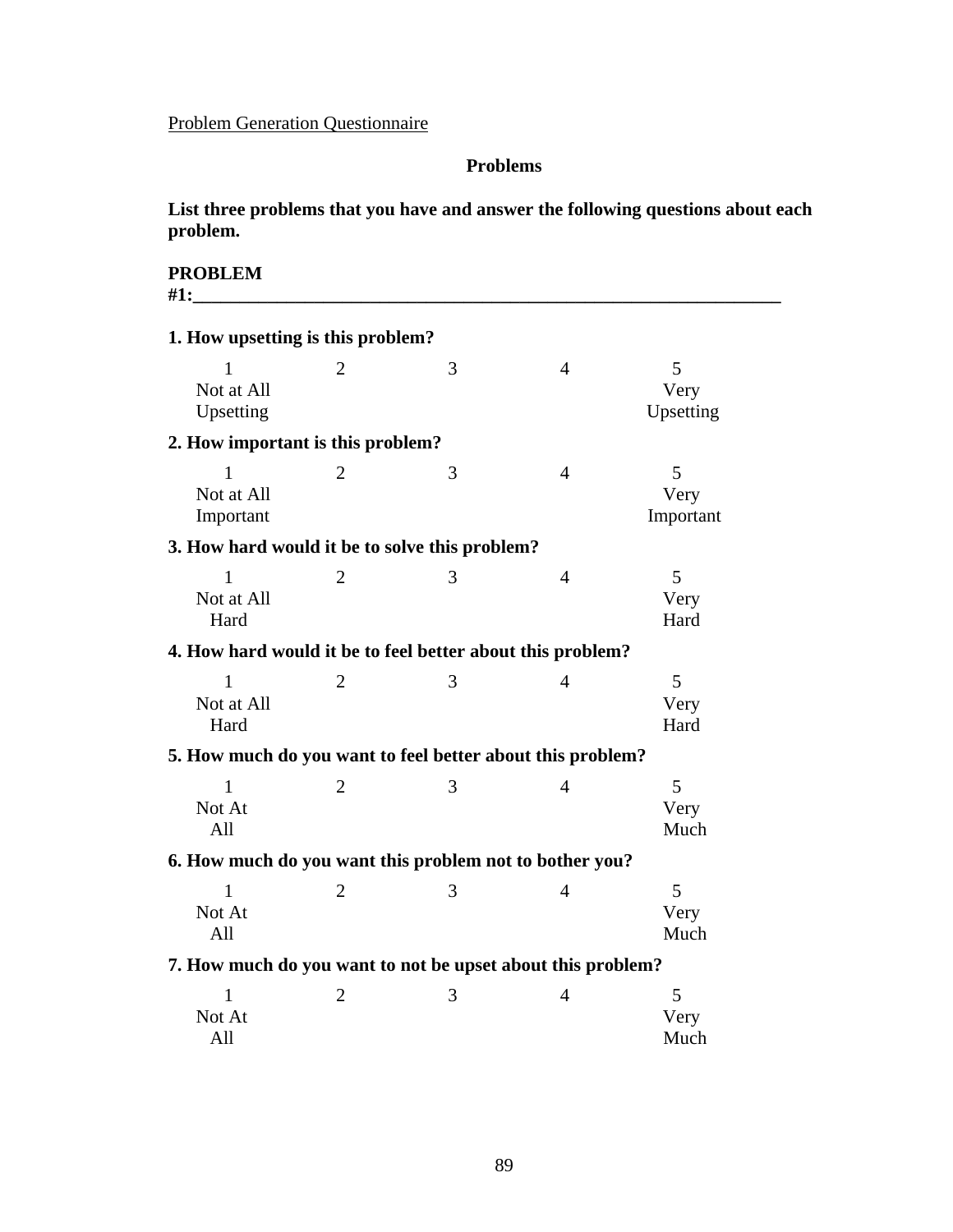**#2:\_\_\_\_\_\_\_\_\_\_\_\_\_\_\_\_\_\_\_\_\_\_\_\_\_\_\_\_\_\_\_\_\_\_\_\_\_\_\_\_\_\_\_\_\_\_\_\_\_\_\_\_\_\_\_\_\_\_\_\_\_\_\_** 

| 1. How upsetting is this problem?                           |                |   |                |                        |
|-------------------------------------------------------------|----------------|---|----------------|------------------------|
| $\mathbf{1}$<br>Not at All<br>Upsetting                     | $\overline{2}$ | 3 | $\overline{4}$ | 5<br>Very<br>Upsetting |
| 2. How important is this problem?                           |                |   |                |                        |
| $\mathbf{1}$<br>Not at All<br>Important                     | 2              | 3 | $\overline{4}$ | 5<br>Very<br>Important |
| 3. How hard would it be to solve this problem?              |                |   |                |                        |
| $\mathbf{1}$<br>Not at All<br>Hard                          | $\overline{2}$ | 3 | $\overline{4}$ | 5<br>Very<br>Hard      |
| 4. How hard would it be to feel better about this problem?  |                |   |                |                        |
| $\mathbf{1}$<br>Not at All<br>Hard                          | $\overline{2}$ | 3 | $\overline{4}$ | 5<br>Very<br>Hard      |
| 5. How much do you want to feel better about this problem?  |                |   |                |                        |
| $\mathbf{1}$<br>Not At<br>All                               | $\overline{2}$ | 3 | $\overline{4}$ | 5<br>Very<br>Much      |
| 6. How much do you want this problem not to bother you?     |                |   |                |                        |
| $\mathbf{1}$<br>Not At<br>All                               | $\overline{2}$ | 3 | $\overline{4}$ | 5<br>Very<br>Much      |
| 7. How much do you want to not be upset about this problem? |                |   |                |                        |
| $\mathbf{1}$<br>Not At<br>All                               | $\overline{2}$ | 3 | $\overline{4}$ | 5<br>Very<br>Much      |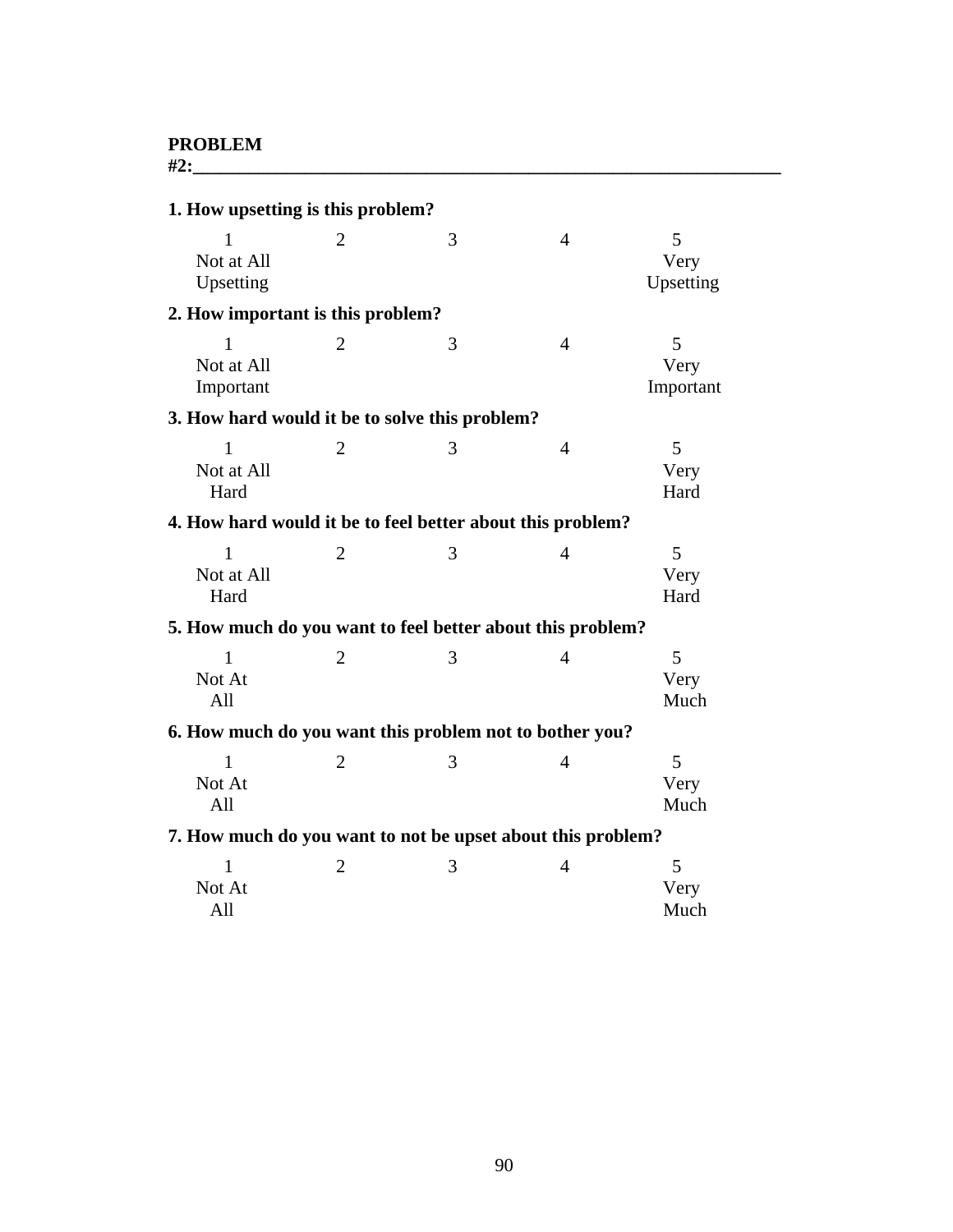**#3:\_\_\_\_\_\_\_\_\_\_\_\_\_\_\_\_\_\_\_\_\_\_\_\_\_\_\_\_\_\_\_\_\_\_\_\_\_\_\_\_\_\_\_\_\_\_\_\_\_\_\_\_\_\_\_\_\_\_\_\_\_\_\_** 

| 1. How upsetting is this problem?                           |                |   |                |                        |
|-------------------------------------------------------------|----------------|---|----------------|------------------------|
| 1<br>Not at All<br>Upsetting                                | $\overline{2}$ | 3 | $\overline{4}$ | 5<br>Very<br>Upsetting |
| 2. How important is this problem?                           |                |   |                |                        |
| 1<br>Not at All<br>Important                                | 2              | 3 | $\overline{4}$ | 5<br>Very<br>Important |
| 3. How hard would it be to solve this problem?              |                |   |                |                        |
| 1<br>Not at All<br>Hard                                     | $\overline{2}$ | 3 | $\overline{4}$ | 5<br>Very<br>Hard      |
| 4. How hard would it be to feel better about this problem?  |                |   |                |                        |
| $\mathbf{1}$<br>Not at All<br>Hard                          | $\overline{2}$ | 3 | $\overline{4}$ | 5<br>Very<br>Hard      |
| 5. How much do you want to feel better about this problem?  |                |   |                |                        |
| $\mathbf{1}$<br>Not At<br>All                               | $\overline{2}$ | 3 | $\overline{4}$ | 5<br>Very<br>Much      |
| 6. How much do you want this problem not to bother you?     |                |   |                |                        |
| $\mathbf{1}$<br>Not At<br>All                               | $\overline{2}$ | 3 | $\overline{4}$ | 5<br>Very<br>Much      |
| 7. How much do you want to not be upset about this problem? |                |   |                |                        |
| 1<br>Not At<br>All                                          | $\overline{2}$ | 3 | 4              | 5<br>Very<br>Much      |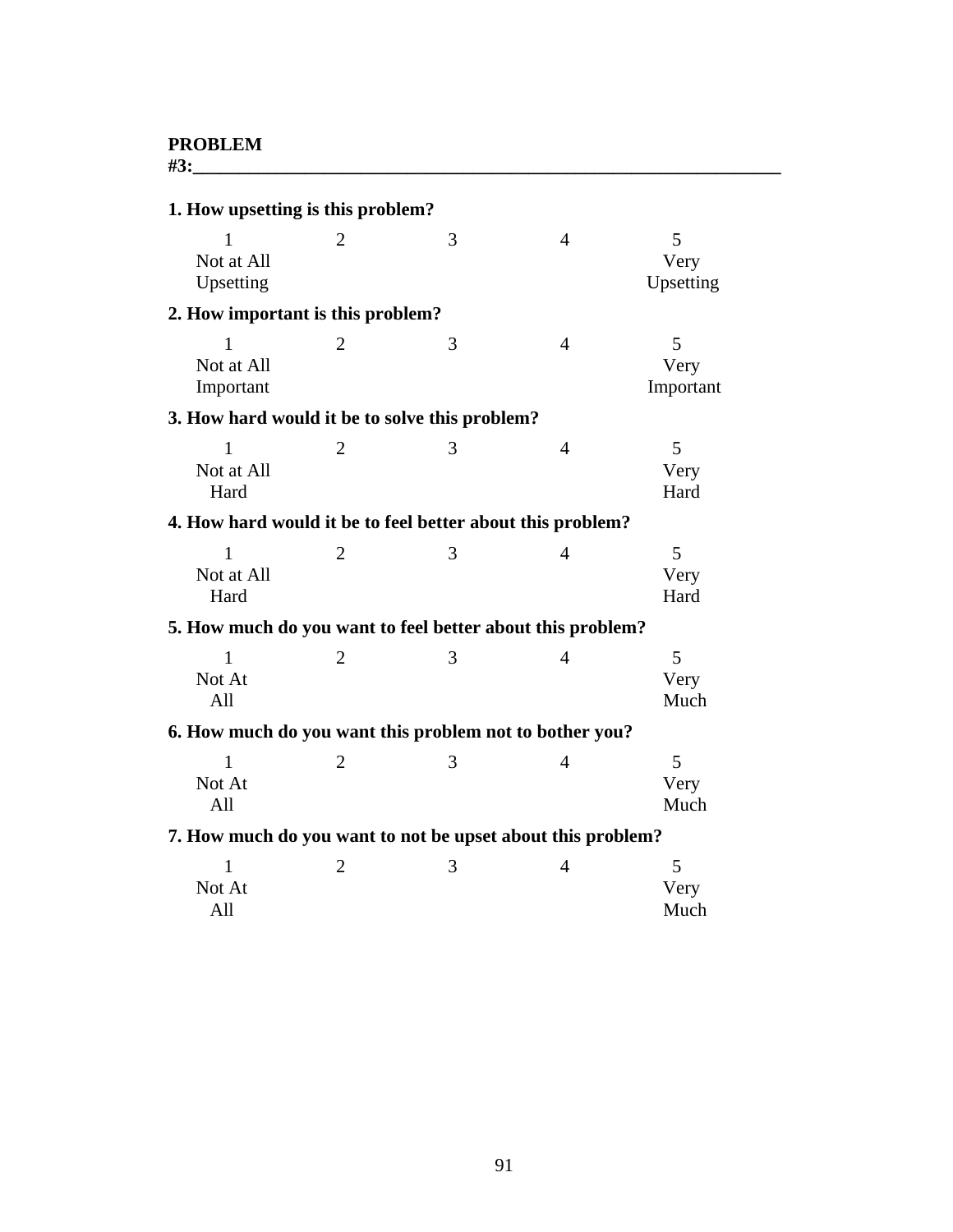## Palm Pilot Prompts

1) What is your mood for the past hour?

| $\mathbf{1}$                                                                         | $\overline{2}$                          | 3                                                      | $\overline{4}$       | 5             |
|--------------------------------------------------------------------------------------|-----------------------------------------|--------------------------------------------------------|----------------------|---------------|
| Very Negative                                                                        | Somewhat<br>Negative                    | Neutral                                                | Somewhat<br>Positive | Very Positive |
| 2) Have you consumed caffeine in the past 6 hours?                                   |                                         |                                                        | N<br>Y               |               |
| If yes, what was it?                                                                 |                                         |                                                        |                      |               |
| Coffee                                                                               | Soda                                    | Chocolate                                              |                      |               |
| 3) Have you had a meal in the past 3 hours?                                          |                                         | $\mathbf{Y}$                                           | N                    |               |
|                                                                                      | If Yes, what was the size of your meal? |                                                        |                      |               |
| Snack                                                                                | <b>Small Meal</b>                       | Medium Meal                                            | Large Meal           |               |
| 4) Have you slept in the past 3 hours? Y                                             |                                         | N                                                      |                      |               |
|                                                                                      | If Yes, for how long?                   |                                                        |                      |               |
| $\frac{1}{2}$ -1 hour                                                                | 2-3 hours<br>1-2 hours                  | 3-4 hours                                              | 4-5 hours            | over 5 hours  |
| 5) Have you had any social problems (problems related to other people) in the past 3 |                                         |                                                        |                      |               |
| hours?<br>Y<br>N                                                                     |                                         |                                                        |                      |               |
|                                                                                      |                                         | If Yes, did you discuss this problem with a friend? Y  | N                    |               |
|                                                                                      |                                         | If Yes, how long did you spend discussing the problem? |                      | minutes       |
|                                                                                      |                                         |                                                        |                      |               |

6) To what extent has the problem you and your friend discuss in the laboratory visit been resolved?

| Not at all | A little | Somewhat | Mostly | Yes, absolutely |
|------------|----------|----------|--------|-----------------|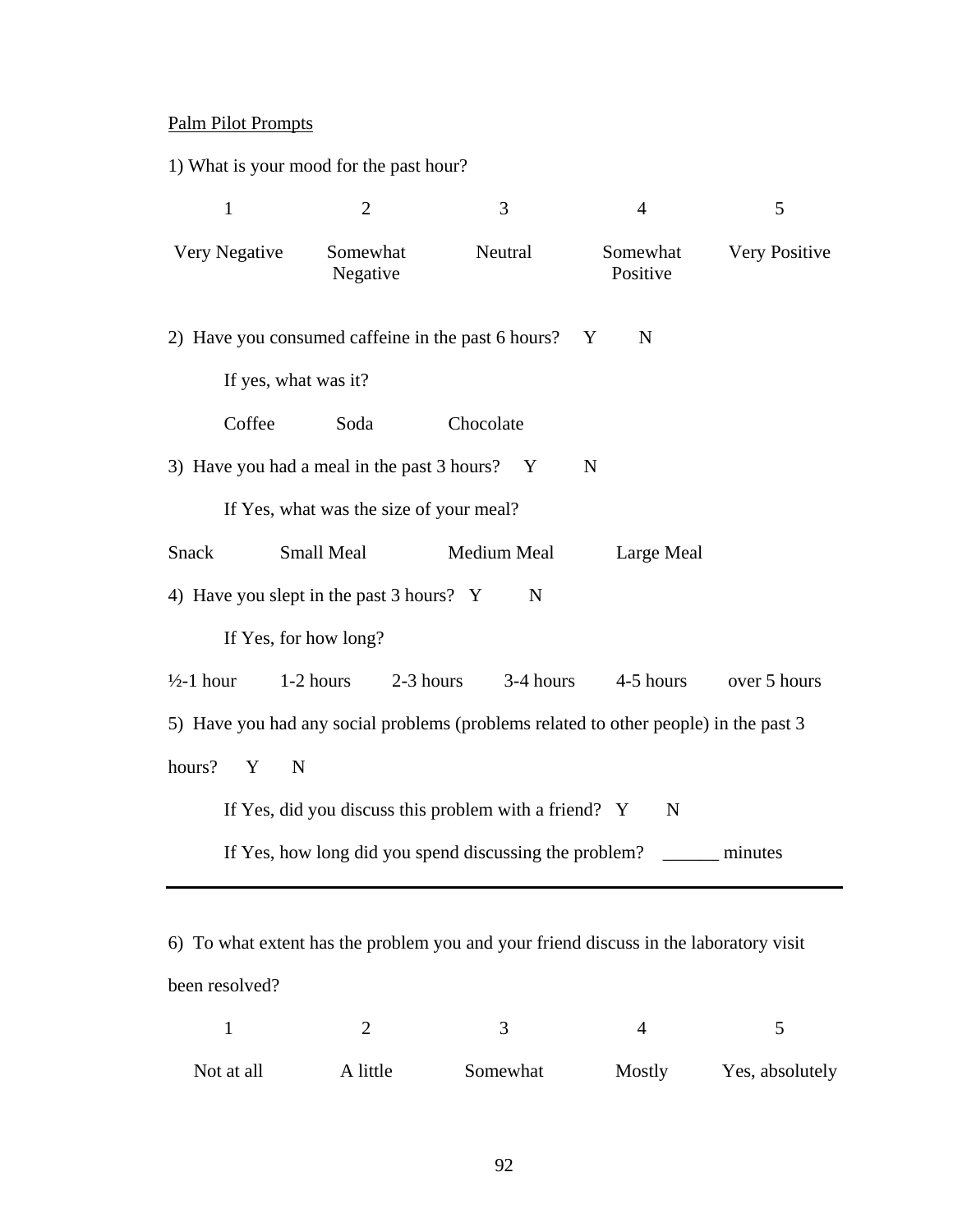7) How invested do you feel in your friendship compared with a few weeks ago?

| Much less | A little less | <b>Same</b> | A little more | Much more |
|-----------|---------------|-------------|---------------|-----------|

*\*Note: items 6 and7 will only be administered in the follow-up assessment*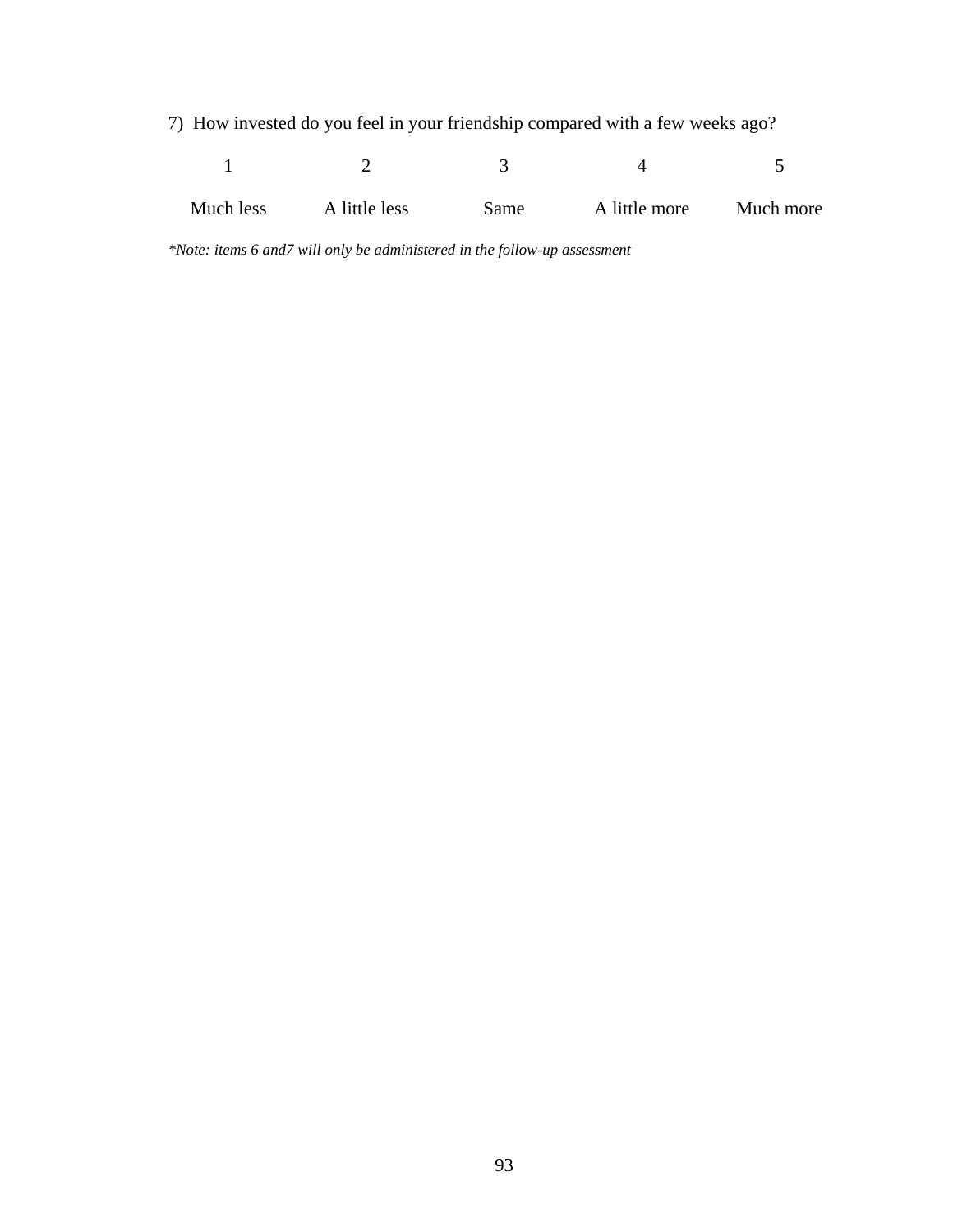#### Rothbart Adult Temperament Questionnaire

**Please provide the following information by checking the appropriate response or filling in the blank.** 

| Sex: | <b>Male</b>                     | <b>Female</b> |    |
|------|---------------------------------|---------------|----|
|      | Is English your first language? | Yes           | No |
| Age: |                                 |               |    |
|      | <b>Country of Origin:</b>       |               |    |

## **ADULT TEMPERAMENT QUESTIONNAIRE (VERSION 1.3)**

## **Directions**

On the following pages you will find a series of statements that individuals can use to describe themselves. There are no correct or incorrect responses. All people are unique and different, and it is these differences which we are trying to learn about. Please read each statement carefully and give your best estimate of how well it describes you. Circle the appropriate number below to indicate how well a given statement describes you.

| circle #: | if the statement is:          |
|-----------|-------------------------------|
| 1         | extremely untrue of you       |
| 2         | quite untrue of you           |
| 3         | slightly untrue of you        |
|           | neither true nor false of you |
| 5         | slightly true of you          |
| 6         | quite true of you             |
|           | extremely true of you         |

If one of the statements does not apply to you (for example, if it involves driving a car and you don't drive), then circle "X" (not applicable). Check to make sure that you have answered every item.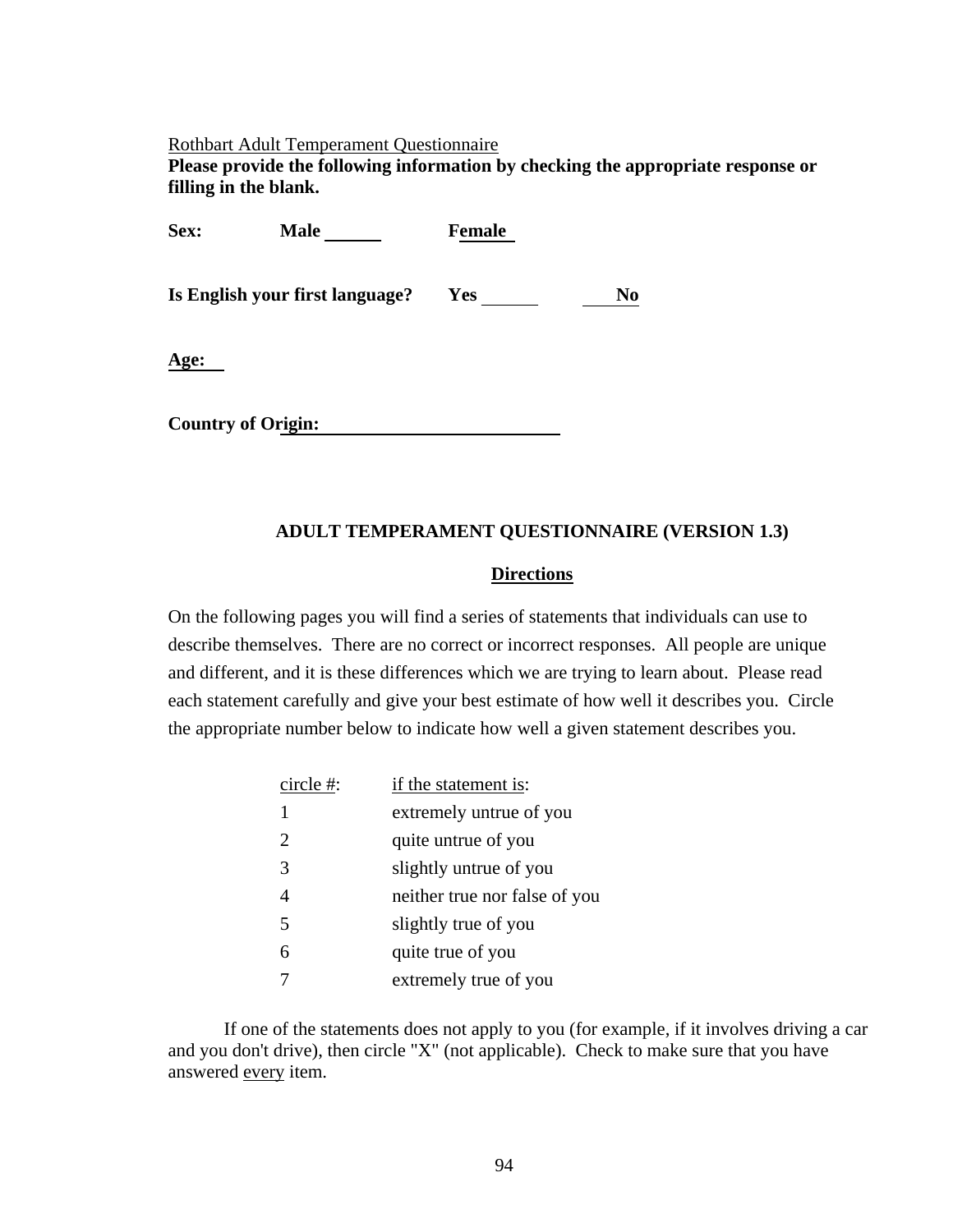| 1. | I become easily frightened.                                                            |                |                                                                    |                |                |                |                 |        |  |
|----|----------------------------------------------------------------------------------------|----------------|--------------------------------------------------------------------|----------------|----------------|----------------|-----------------|--------|--|
|    |                                                                                        | $\mathbf{1}$   | $\overline{2}$                                                     | 3              | $\overline{4}$ | 5              | 6               | 7      |  |
|    | X                                                                                      |                |                                                                    |                |                |                |                 |        |  |
| 2. |                                                                                        |                | I am often late for appointments.                                  |                |                |                |                 |        |  |
|    | $\mathbf{1}$                                                                           | $\overline{2}$ | 3                                                                  | $\overline{4}$ | 5              | 6              | 7               | X      |  |
| 3. |                                                                                        |                | Sometimes minor events cause me to feel intense happiness.         |                |                |                |                 |        |  |
|    |                                                                                        | $\mathbf{1}$   | $\overline{2}$                                                     | 3              | $\overline{4}$ | 5              | 6               | 7      |  |
|    | X                                                                                      |                |                                                                    |                |                |                |                 |        |  |
| 4. | I find loud noises to be very irritating.                                              |                |                                                                    |                |                |                |                 |        |  |
|    |                                                                                        | $\mathbf{1}$   | 2                                                                  | 3              | $\overline{4}$ | 5              | 6               | 7      |  |
|    | X                                                                                      |                |                                                                    |                |                |                |                 |        |  |
| 5. |                                                                                        |                | It's often hard for me to alternate between two different tasks.   |                |                |                |                 |        |  |
|    |                                                                                        | $\mathbf{1}$   | $\overline{2}$                                                     | 3              | $\overline{4}$ | 5              | 6               | 7      |  |
|    | X                                                                                      |                |                                                                    |                |                |                |                 |        |  |
| 6. |                                                                                        |                | I rarely become annoyed when I have to wait in a slow moving line. |                |                |                |                 |        |  |
|    |                                                                                        | $\mathbf{1}$   | $\overline{2}$                                                     | 3              | $\overline{4}$ | 5              | 6               | $\tau$ |  |
|    | X                                                                                      |                |                                                                    |                |                |                |                 |        |  |
|    | 7. I would not enjoy the sensation of listening to loud music with a laser light show. |                |                                                                    |                |                |                |                 |        |  |
|    |                                                                                        | $\mathbf{1}$   | $\overline{2}$                                                     | 3              | $\overline{4}$ | 5              | 6               | $\tau$ |  |
|    | X                                                                                      |                |                                                                    |                |                |                |                 |        |  |
|    | 8. I often make plans that I do not follow through with.                               |                |                                                                    |                |                |                |                 |        |  |
|    |                                                                                        | $\mathbf{1}$   | $\overline{2}$                                                     | 3              | $\overline{4}$ | 5 <sup>5</sup> | $6\overline{6}$ | 7      |  |
|    | X                                                                                      |                |                                                                    |                |                |                |                 |        |  |
| 9. |                                                                                        |                | I rarely feel sad after saying goodbye to friends or relatives.    |                |                |                |                 |        |  |
|    |                                                                                        | $\mathbf{1}$   | $\overline{2}$                                                     | 3              | $\overline{4}$ | 5              | 6               | 7      |  |
|    | X                                                                                      |                |                                                                    |                |                |                |                 |        |  |

10. Barely noticeable visual details rarely catch my attention.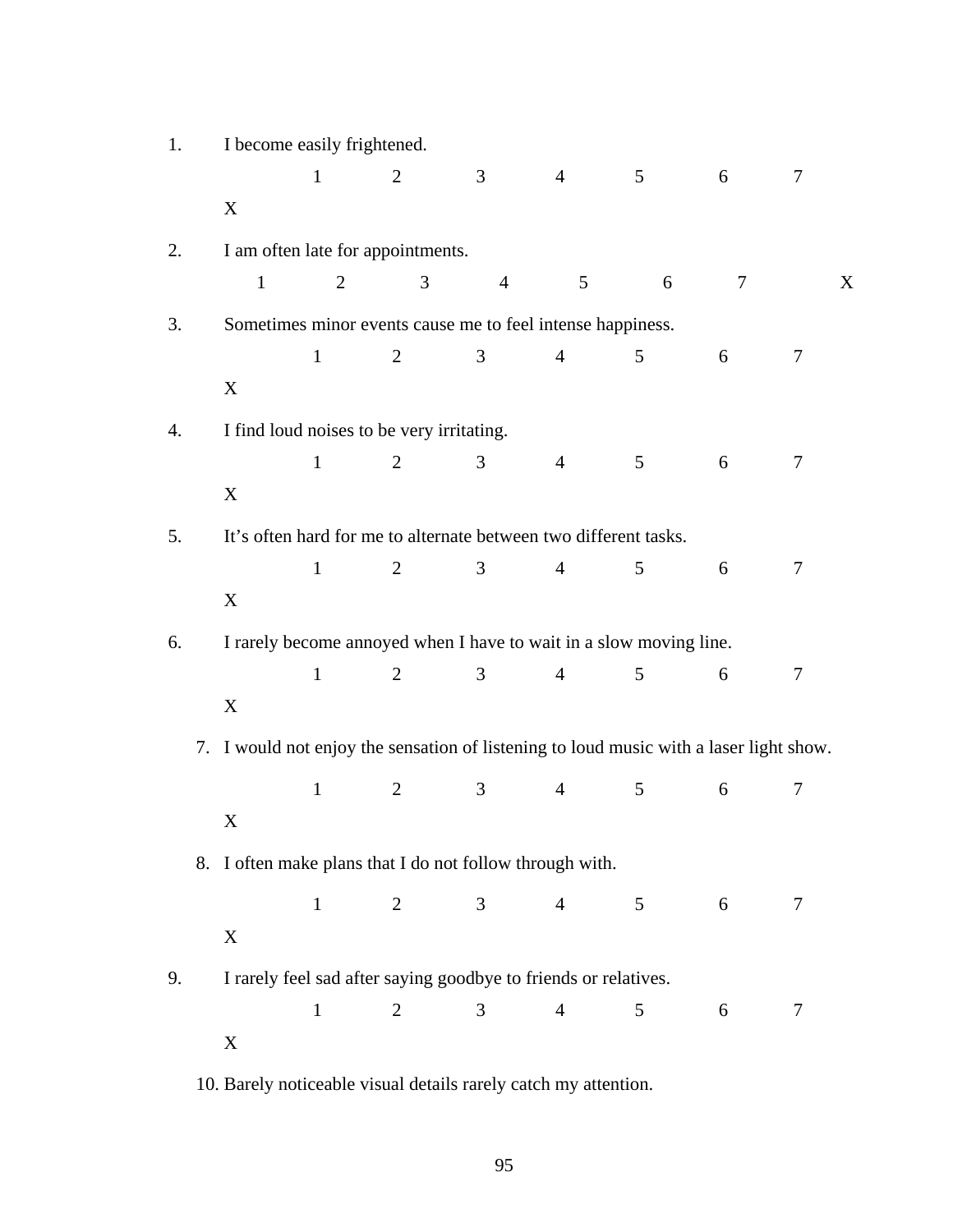|     |                                                                                                | $\mathbf{1}$      | $\overline{2}$ | 3              | $\overline{4}$ | 5              | 6 | 7                                                                                      |  |  |
|-----|------------------------------------------------------------------------------------------------|-------------------|----------------|----------------|----------------|----------------|---|----------------------------------------------------------------------------------------|--|--|
|     | $\mathbf X$                                                                                    |                   |                |                |                |                |   |                                                                                        |  |  |
| 11. | Even when I feel energized, I can usually sit still without much trouble if it's<br>necessary. |                   |                |                |                |                |   |                                                                                        |  |  |
|     |                                                                                                | $\mathbf{1}$      | $\overline{2}$ | 3 <sup>7</sup> | $\overline{4}$ | 5 <sup>5</sup> | 6 | $\tau$                                                                                 |  |  |
|     | X                                                                                              |                   |                |                |                |                |   |                                                                                        |  |  |
|     |                                                                                                |                   |                |                |                |                |   | 12. Looking down at the ground from an extremely high place would make me feel uneasy. |  |  |
|     |                                                                                                | $\mathbf{1}$      | 2              | 3 <sup>7</sup> | $\overline{4}$ | 5 <sup>5</sup> | 6 | 7                                                                                      |  |  |
|     | $\mathbf X$                                                                                    |                   |                |                |                |                |   |                                                                                        |  |  |
|     | 13. When I am listening to music, I am usually aware of subtle emotional tones.                |                   |                |                |                |                |   |                                                                                        |  |  |
|     |                                                                                                | $1 \qquad \qquad$ | 2 $\qquad$ 3   |                | $\overline{4}$ | 5 <sup>5</sup> | 6 | 7                                                                                      |  |  |
|     | X                                                                                              |                   |                |                |                |                |   |                                                                                        |  |  |
|     | 14. I would not enjoy a job that involves socializing with the public.                         |                   |                |                |                |                |   |                                                                                        |  |  |
|     |                                                                                                | $\mathbf{1}$      | $\overline{2}$ | 3 <sup>7</sup> | 4              | 5 <sup>5</sup> | 6 | 7                                                                                      |  |  |
|     | $\mathbf X$                                                                                    |                   |                |                |                |                |   |                                                                                        |  |  |
| 15. | I can keep performing a task even when I would rather not do it.                               |                   |                |                |                |                |   |                                                                                        |  |  |
|     | $\mathbf X$                                                                                    | $\mathbf{1}$      | $\overline{2}$ | 3              | $\overline{4}$ | 5              | 6 | 7                                                                                      |  |  |
| 16. | I sometimes seem to be unable to feel pleasure from events and activities that I               |                   |                |                |                |                |   |                                                                                        |  |  |
|     | should enjoy.                                                                                  |                   |                |                |                |                |   |                                                                                        |  |  |
|     |                                                                                                | $\mathbf{1}$      | $\overline{2}$ | $\mathfrak{Z}$ | $\overline{4}$ | 5              | 6 | 7                                                                                      |  |  |
|     | X                                                                                              |                   |                |                |                |                |   |                                                                                        |  |  |
|     | 17. I find it very annoying when a store does not stock an item that I wish to buy.            |                   |                |                |                |                |   |                                                                                        |  |  |
|     |                                                                                                | $\mathbf{1}$      | $\overline{2}$ | 3              | $\overline{4}$ | 5              | 6 | 7                                                                                      |  |  |
|     | X                                                                                              |                   |                |                |                |                |   |                                                                                        |  |  |
| 18. | I tend to notice emotional aspects of paintings and pictures.                                  |                   |                |                |                |                |   |                                                                                        |  |  |
|     |                                                                                                | $\mathbf{1}$      | $\overline{2}$ | 3              | $\overline{4}$ | 5              | 6 | 7                                                                                      |  |  |
|     | X                                                                                              |                   |                |                |                |                |   |                                                                                        |  |  |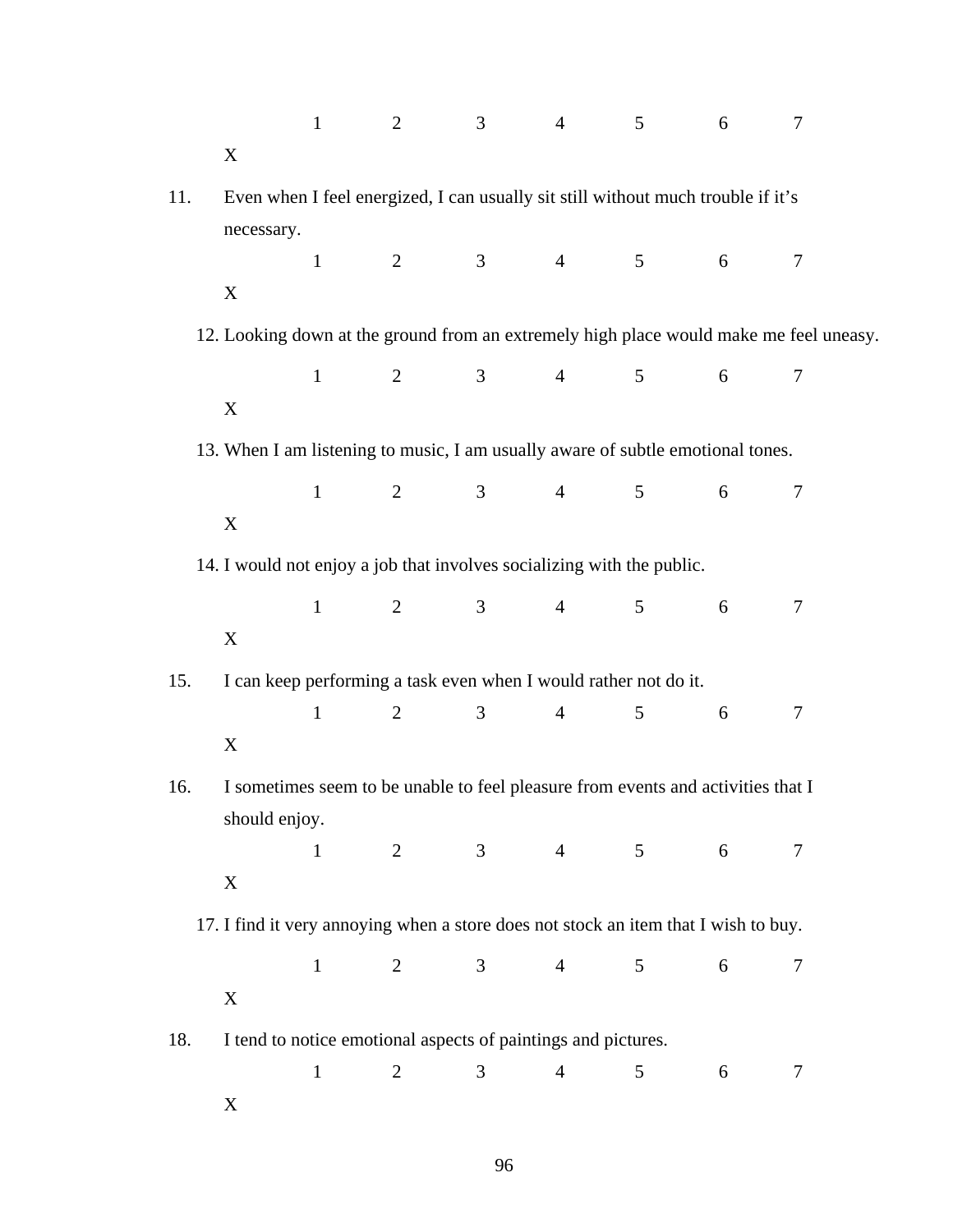| 19. | I usually like to talk a lot.                                                          |                |                                                                                     |                |                |                 |   |   |
|-----|----------------------------------------------------------------------------------------|----------------|-------------------------------------------------------------------------------------|----------------|----------------|-----------------|---|---|
|     |                                                                                        | $\mathbf{1}$   | 2                                                                                   | 3              | $\overline{4}$ | $\mathfrak{S}$  | 6 | 7 |
|     | X                                                                                      |                |                                                                                     |                |                |                 |   |   |
| 20. |                                                                                        |                | I seldom become sad when I watch a sad movie.                                       |                |                |                 |   |   |
|     |                                                                                        | $\mathbf{1}$   | $\overline{2}$                                                                      | 3              | $\overline{4}$ | $5\overline{)}$ | 6 | 7 |
|     | X                                                                                      |                |                                                                                     |                |                |                 |   |   |
| 21. |                                                                                        |                | I'm often aware of the sounds of birds in my vicinity.                              |                |                |                 |   |   |
|     |                                                                                        | $\mathbf{1}$   | $\overline{2}$                                                                      | 3              | $\overline{4}$ | 5               | 6 | 7 |
|     | X                                                                                      |                |                                                                                     |                |                |                 |   |   |
| 22. |                                                                                        |                | When I am enclosed in small places such as an elevator, I feel uneasy.              |                |                |                 |   |   |
|     |                                                                                        | $\mathbf{1}$   | $\overline{2}$                                                                      | 3              | $\overline{4}$ | $5\overline{)}$ | 6 | 7 |
|     | X                                                                                      |                |                                                                                     |                |                |                 |   |   |
|     | 23. When listening to music, I usually like turn up the volume more than other people. |                |                                                                                     |                |                |                 |   |   |
|     |                                                                                        | $\mathbf{1}$   | $\overline{2}$                                                                      | 3 <sup>7</sup> | $4 -$          | 5 <sup>5</sup>  | 6 | 7 |
|     | X                                                                                      |                |                                                                                     |                |                |                 |   |   |
| 24. |                                                                                        |                | I sometimes seem to understand things intuitively.                                  |                |                |                 |   |   |
|     |                                                                                        | $\mathbf{1}$   | $\overline{2}$                                                                      | 3              | $\overline{4}$ | 5               | 6 | 7 |
|     | X                                                                                      |                |                                                                                     |                |                |                 |   |   |
|     | 25. Sometimes minor events cause me to feel intense sadness.                           |                |                                                                                     |                |                |                 |   |   |
|     |                                                                                        | $1$ and $1$    |                                                                                     | 2 $3$ 4        |                | $5 \t\t 6$      |   | 7 |
|     | X                                                                                      |                |                                                                                     |                |                |                 |   |   |
| 26. | appropriate                                                                            |                | It is easy for me to hold back my laughter in a situation when laughter wouldn't be |                |                |                 |   |   |
|     | $\mathbf{1}$                                                                           | $\overline{2}$ | 3                                                                                   | $\overline{4}$ | 5              | 6               | 7 | X |

.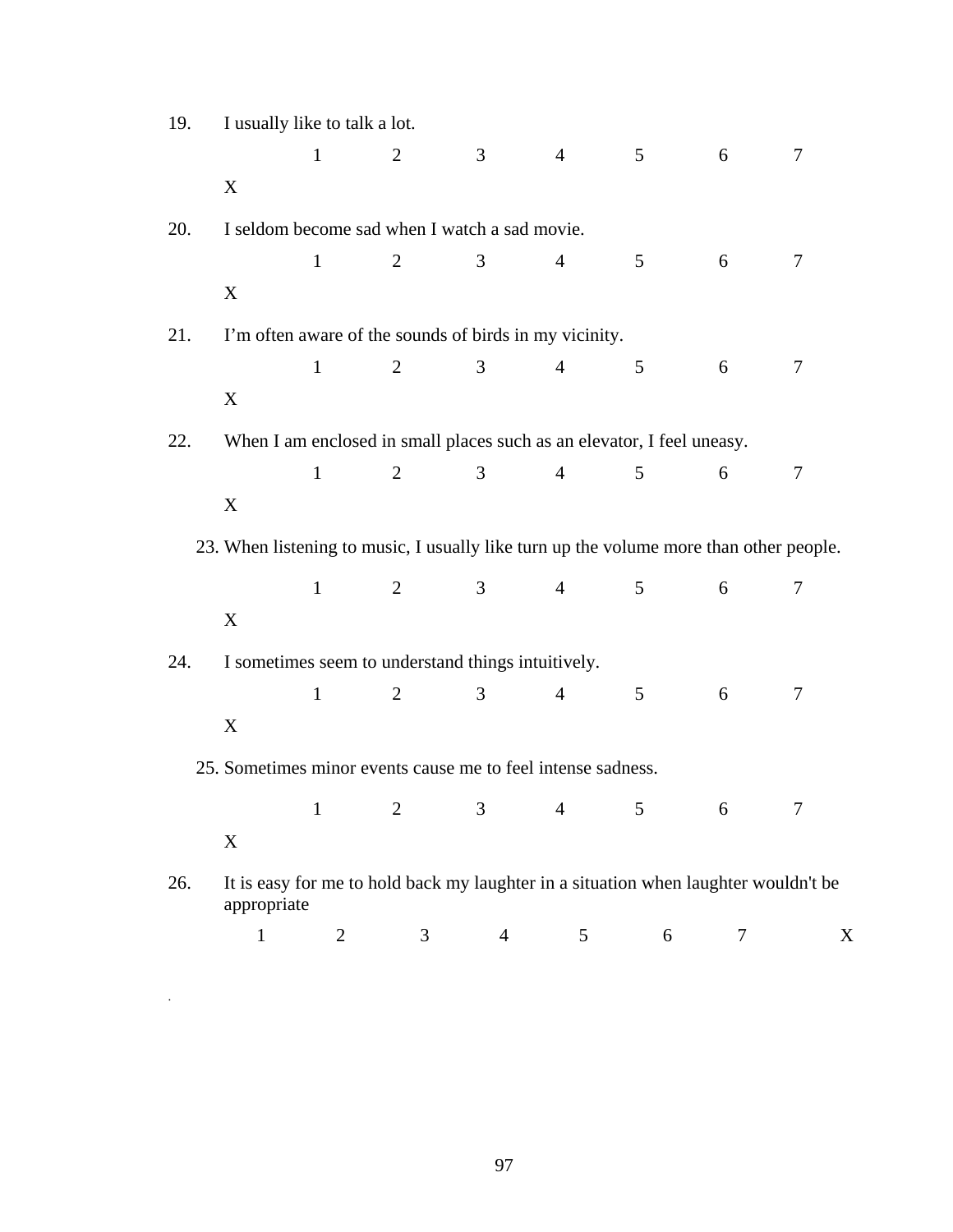|            | X           | $\mathbf{1}$                                                                                                                                                                                                                                                                                                                                                                                                                                                                                                                                                                                                                                                                                                                                                                                                                                                                                                                                                                                                                                                                                                             | $\overline{2}$ |  | 5 <sup>5</sup>  | $6\,$           | $\tau$ |  |
|------------|-------------|--------------------------------------------------------------------------------------------------------------------------------------------------------------------------------------------------------------------------------------------------------------------------------------------------------------------------------------------------------------------------------------------------------------------------------------------------------------------------------------------------------------------------------------------------------------------------------------------------------------------------------------------------------------------------------------------------------------------------------------------------------------------------------------------------------------------------------------------------------------------------------------------------------------------------------------------------------------------------------------------------------------------------------------------------------------------------------------------------------------------------|----------------|--|-----------------|-----------------|--------|--|
| 28.        | happiness.  | 27. I can make myself work on a difficult task even when I don't feel like trying.<br>3 <sup>7</sup><br>$4\overline{ }$<br>I rarely ever have days where I don't at least experience brief moments of intense<br>$\mathbf{1}$<br>2 3<br>$\overline{4}$<br>When I am trying to focus my attention, I am easily distracted.<br>$\overline{2}$<br>3<br>$\overline{4}$<br>$\mathbf{1}$<br>I would probably enjoy playing a challenging and fast paced video-game that<br>makes lots of noise and has lots of flashing, bright lights.<br>3 <sup>7</sup><br>$\overline{4}$<br>$\mathbf{1}$<br>$\overline{2}$<br>31. Whenever I have to sit and wait for something (e.g., a waiting room), I become agitated.<br>$2 \qquad \qquad 3 \qquad \qquad 4$<br>$\mathbf{1}$<br>32. I'm often bothered by light that is too bright.<br>$\mathbf{1}$<br>$\overline{2}$<br>3<br>$\overline{4}$<br>33. I rarely notice the color of people's eyes.<br>$\overline{2}$<br>$\mathbf{1}$<br>3<br>$\overline{4}$<br>I seldom become sad when I hear of an unhappy event.<br>$\mathbf{1}$<br>$\overline{3}$<br>$\overline{2}$<br>$\overline{4}$ |                |  |                 |                 |        |  |
|            | $\mathbf X$ |                                                                                                                                                                                                                                                                                                                                                                                                                                                                                                                                                                                                                                                                                                                                                                                                                                                                                                                                                                                                                                                                                                                          |                |  | 5 <sup>5</sup>  | 6               | 7      |  |
|            | 29.         |                                                                                                                                                                                                                                                                                                                                                                                                                                                                                                                                                                                                                                                                                                                                                                                                                                                                                                                                                                                                                                                                                                                          |                |  |                 |                 |        |  |
|            |             |                                                                                                                                                                                                                                                                                                                                                                                                                                                                                                                                                                                                                                                                                                                                                                                                                                                                                                                                                                                                                                                                                                                          |                |  | $\mathfrak{S}$  | 6               | 7      |  |
|            | $\mathbf X$ |                                                                                                                                                                                                                                                                                                                                                                                                                                                                                                                                                                                                                                                                                                                                                                                                                                                                                                                                                                                                                                                                                                                          |                |  |                 |                 |        |  |
| 30.<br>34. |             |                                                                                                                                                                                                                                                                                                                                                                                                                                                                                                                                                                                                                                                                                                                                                                                                                                                                                                                                                                                                                                                                                                                          |                |  |                 |                 |        |  |
|            |             |                                                                                                                                                                                                                                                                                                                                                                                                                                                                                                                                                                                                                                                                                                                                                                                                                                                                                                                                                                                                                                                                                                                          |                |  | 5               | 6               | 7      |  |
|            | X           |                                                                                                                                                                                                                                                                                                                                                                                                                                                                                                                                                                                                                                                                                                                                                                                                                                                                                                                                                                                                                                                                                                                          |                |  |                 |                 |        |  |
| X          |             |                                                                                                                                                                                                                                                                                                                                                                                                                                                                                                                                                                                                                                                                                                                                                                                                                                                                                                                                                                                                                                                                                                                          |                |  |                 |                 |        |  |
|            | X           |                                                                                                                                                                                                                                                                                                                                                                                                                                                                                                                                                                                                                                                                                                                                                                                                                                                                                                                                                                                                                                                                                                                          |                |  | 5 <sup>5</sup>  | 6               | $\tau$ |  |
|            |             |                                                                                                                                                                                                                                                                                                                                                                                                                                                                                                                                                                                                                                                                                                                                                                                                                                                                                                                                                                                                                                                                                                                          |                |  |                 |                 |        |  |
|            |             |                                                                                                                                                                                                                                                                                                                                                                                                                                                                                                                                                                                                                                                                                                                                                                                                                                                                                                                                                                                                                                                                                                                          |                |  | 5               | 6               | 7      |  |
|            | X           |                                                                                                                                                                                                                                                                                                                                                                                                                                                                                                                                                                                                                                                                                                                                                                                                                                                                                                                                                                                                                                                                                                                          |                |  |                 |                 |        |  |
|            |             |                                                                                                                                                                                                                                                                                                                                                                                                                                                                                                                                                                                                                                                                                                                                                                                                                                                                                                                                                                                                                                                                                                                          |                |  |                 |                 |        |  |
|            |             |                                                                                                                                                                                                                                                                                                                                                                                                                                                                                                                                                                                                                                                                                                                                                                                                                                                                                                                                                                                                                                                                                                                          |                |  | $5\overline{)}$ | $6\overline{6}$ | $\tau$ |  |
|            |             |                                                                                                                                                                                                                                                                                                                                                                                                                                                                                                                                                                                                                                                                                                                                                                                                                                                                                                                                                                                                                                                                                                                          |                |  |                 |                 |        |  |
|            |             |                                                                                                                                                                                                                                                                                                                                                                                                                                                                                                                                                                                                                                                                                                                                                                                                                                                                                                                                                                                                                                                                                                                          |                |  | 5               |                 | 7      |  |
|            | $\mathbf X$ |                                                                                                                                                                                                                                                                                                                                                                                                                                                                                                                                                                                                                                                                                                                                                                                                                                                                                                                                                                                                                                                                                                                          |                |  |                 | 6               |        |  |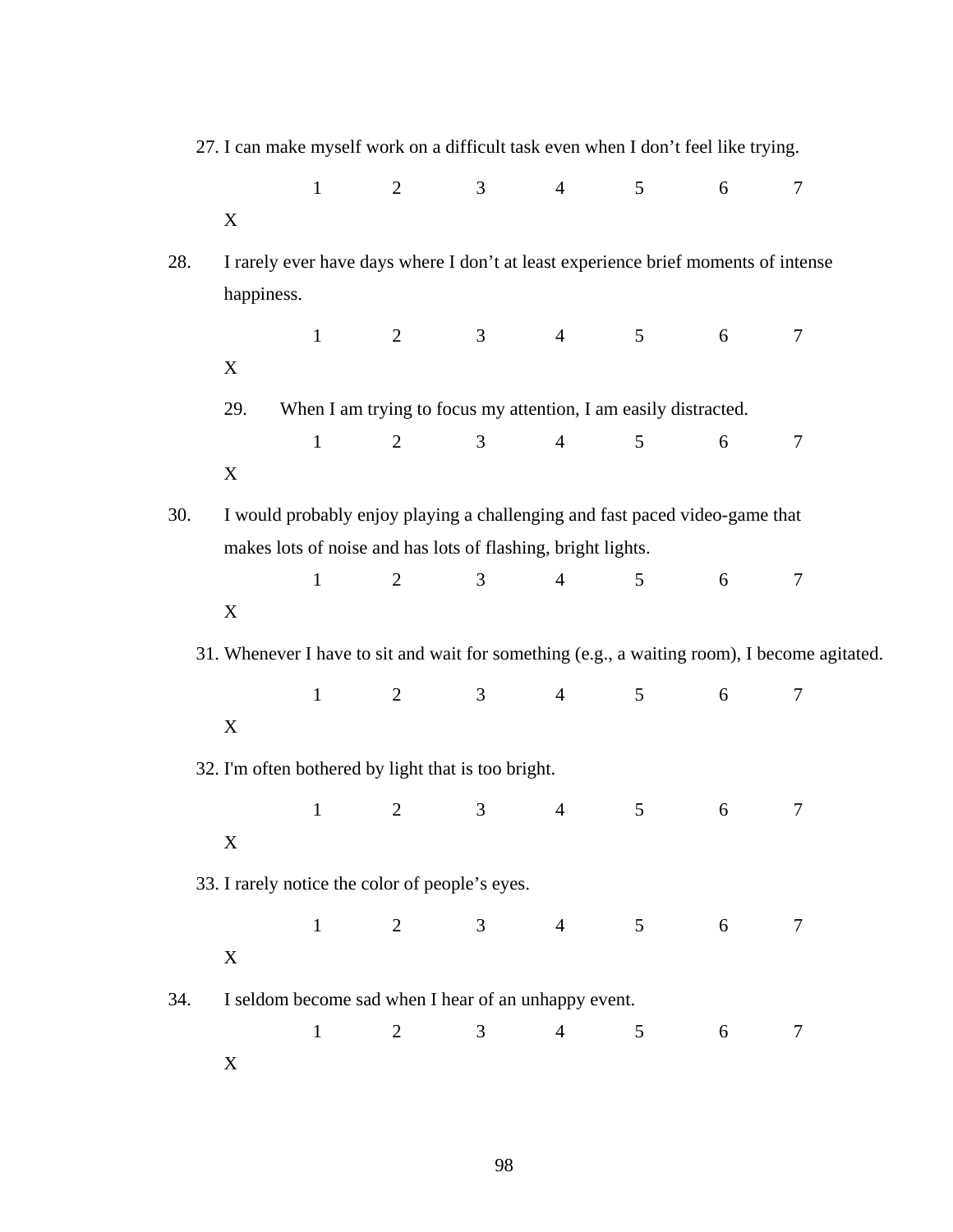| 35. | When interrupted or distracted, I usually can easily shift my attention back to whatever I |                   |                                                       |                |                |                 |   |        |  |
|-----|--------------------------------------------------------------------------------------------|-------------------|-------------------------------------------------------|----------------|----------------|-----------------|---|--------|--|
|     |                                                                                            | was doing before. |                                                       |                |                |                 |   |        |  |
|     |                                                                                            | $\mathbf{1}$      | $\overline{2}$                                        | 3 <sup>7</sup> | $\overline{4}$ | $5\overline{)}$ | 6 | 7      |  |
|     | X                                                                                          |                   |                                                       |                |                |                 |   |        |  |
|     |                                                                                            |                   | 36. I find certain scratchy sounds very irritating.   |                |                |                 |   |        |  |
|     |                                                                                            | $\mathbf{1}$      | 2                                                     | $\mathfrak{Z}$ | $\overline{4}$ | 5               | 6 | $\tau$ |  |
|     | X                                                                                          |                   |                                                       |                |                |                 |   |        |  |
|     |                                                                                            |                   | 37. I like conversations that include several people. |                |                |                 |   |        |  |
|     |                                                                                            | $\mathbf{1}$      | $\overline{2}$                                        | 3 <sup>1</sup> | $\overline{4}$ | 5               | 6 | 7      |  |
|     | X                                                                                          |                   |                                                       |                |                |                 |   |        |  |
| 38. |                                                                                            |                   | I am usually a patient person.                        |                |                |                 |   |        |  |
|     | $\mathbf{1}$                                                                               | $\overline{2}$    | 3                                                     | $\overline{4}$ | 5              | 6               | 7 | X      |  |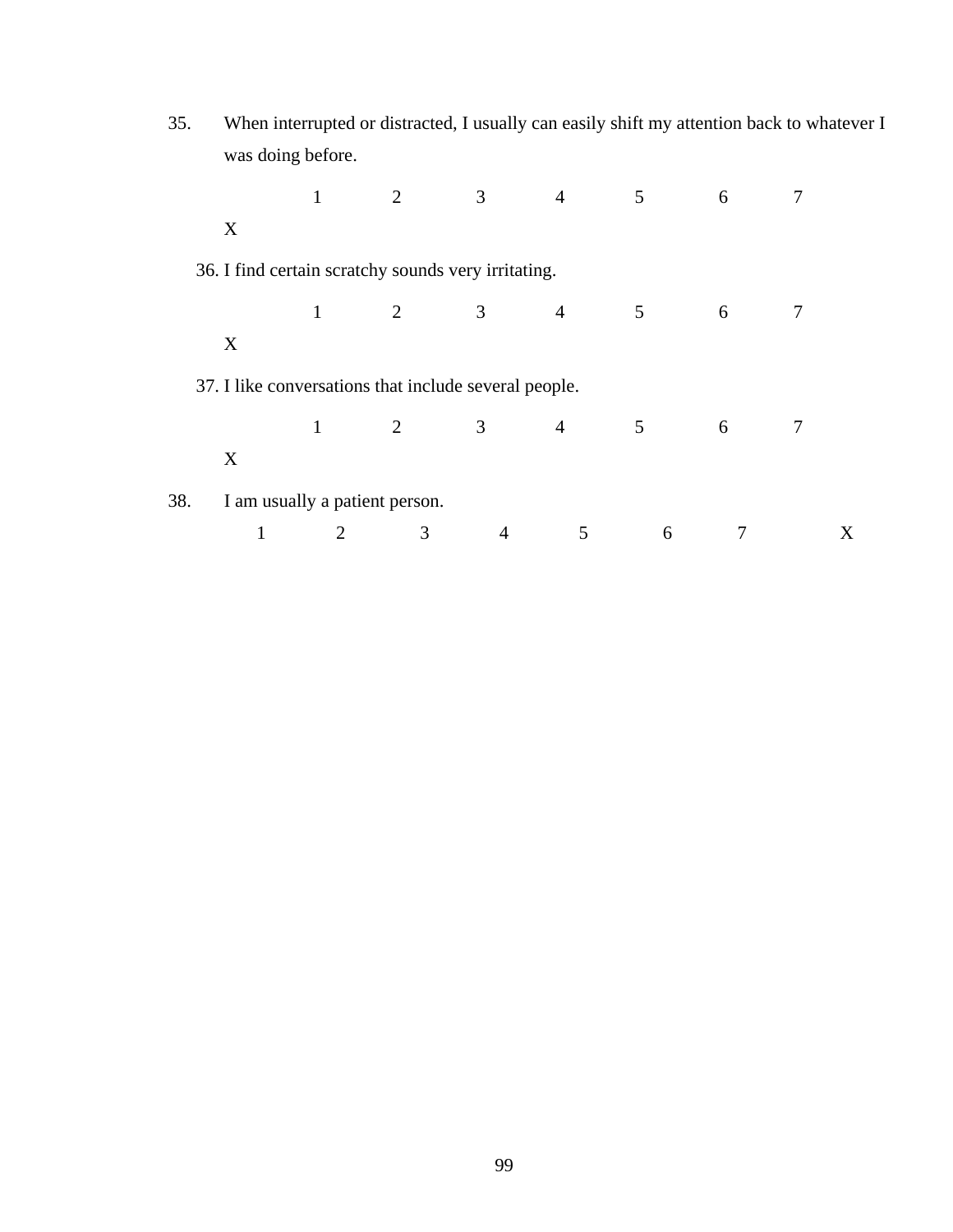| 39. |                                                                        |              | When I am resting with my eyes closed, I sometimes see visual images. |                |                |                 |   |                                                                                                 |
|-----|------------------------------------------------------------------------|--------------|-----------------------------------------------------------------------|----------------|----------------|-----------------|---|-------------------------------------------------------------------------------------------------|
|     |                                                                        | $\mathbf{1}$ | $\overline{2}$                                                        | 3              | $\overline{4}$ | 5               | 6 | 7                                                                                               |
|     | X                                                                      |              |                                                                       |                |                |                 |   |                                                                                                 |
|     | 40. It is very hard for me to focus my attention when I am distressed. |              |                                                                       |                |                |                 |   |                                                                                                 |
|     |                                                                        | $\mathbf 1$  | 2 $3$                                                                 |                | $\overline{4}$ | 5 <sup>5</sup>  | 6 | $\overline{7}$                                                                                  |
|     | X                                                                      |              |                                                                       |                |                |                 |   |                                                                                                 |
|     | 41.                                                                    |              | Sometimes my mind is full of a diverse array of loosely connected     |                |                |                 |   |                                                                                                 |
|     | thoughts and images.                                                   |              |                                                                       |                |                |                 |   |                                                                                                 |
|     |                                                                        | $\mathbf{1}$ | $\overline{2}$                                                        | 3              | $\overline{4}$ | 5 <sup>5</sup>  | 6 | 7                                                                                               |
|     | X                                                                      |              |                                                                       |                |                |                 |   |                                                                                                 |
|     | 42. Very bright colors sometimes bother me.                            |              |                                                                       |                |                |                 |   |                                                                                                 |
|     |                                                                        | $\mathbf{1}$ | $\overline{2}$                                                        | $\mathfrak{Z}$ | $\overline{4}$ | 5 <sup>5</sup>  | 6 | $\tau$                                                                                          |
|     | X                                                                      |              |                                                                       |                |                |                 |   |                                                                                                 |
|     |                                                                        |              |                                                                       |                |                |                 |   | 43. I can easily resist talking out of turn, even when I'm excited and want to express an idea. |
|     |                                                                        | $\mathbf{1}$ | $2 \qquad \qquad 3$                                                   |                | $\overline{4}$ | $5\overline{)}$ | 6 | $\tau$                                                                                          |
|     | $\boldsymbol{X}$                                                       |              |                                                                       |                |                |                 |   |                                                                                                 |
|     |                                                                        |              | I would probably not enjoy a fast, wild carnival ride.                |                |                |                 |   |                                                                                                 |
|     |                                                                        | $\mathbf{1}$ | $\overline{2}$                                                        | 3              | $\overline{4}$ | 5               | 6 | 7                                                                                               |
|     | $\mathbf X$                                                            |              |                                                                       |                |                |                 |   |                                                                                                 |
| 45. |                                                                        |              | I sometimes feel sad for longer than an hour.                         |                |                |                 |   |                                                                                                 |
|     |                                                                        | $\mathbf{1}$ | $\overline{2}$                                                        | 3              | $\overline{4}$ | 5 <sup>5</sup>  | 6 | $\tau$                                                                                          |
|     | X                                                                      |              |                                                                       |                |                |                 |   |                                                                                                 |
| 46. |                                                                        |              | I rarely enjoy socializing with large groups of people.               |                |                |                 |   |                                                                                                 |
|     |                                                                        | $\mathbf{1}$ | $\overline{2}$                                                        | $\overline{3}$ | $\overline{4}$ | $\mathfrak{S}$  | 6 | 7                                                                                               |
|     | X                                                                      |              |                                                                       |                |                |                 |   |                                                                                                 |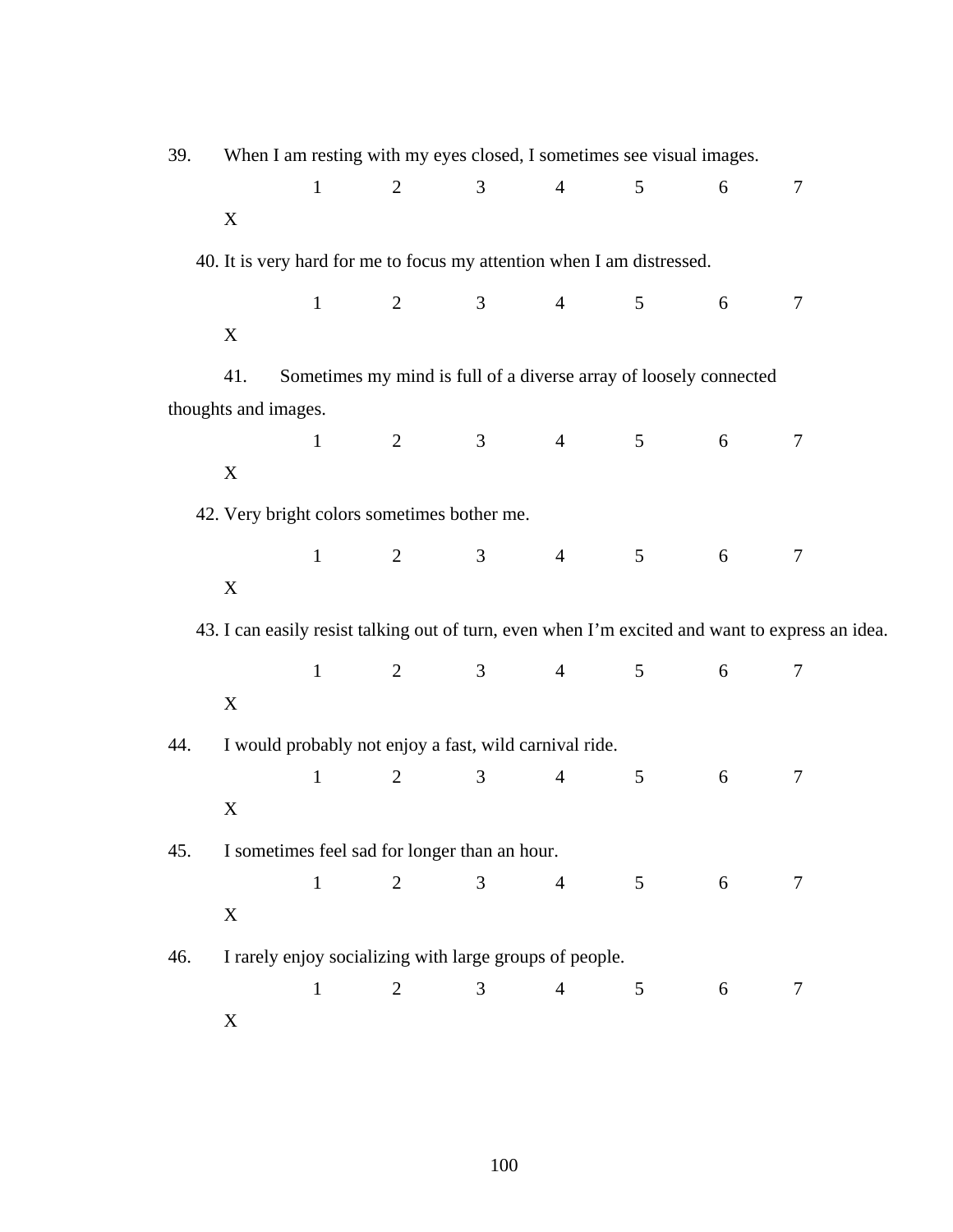|     |   |              |                                                                 |                |                |   | 47. If I think of something that needs to be done, I usually get right to work on it. |   |
|-----|---|--------------|-----------------------------------------------------------------|----------------|----------------|---|---------------------------------------------------------------------------------------|---|
|     |   | $1 -$        | $\overline{2}$                                                  | 3 <sup>7</sup> | $\overline{4}$ | 5 | 6                                                                                     | 7 |
|     | X |              |                                                                 |                |                |   |                                                                                       |   |
| 48. |   |              | It doesn't take very much to make feel frustrated or irritated. |                |                |   |                                                                                       |   |
|     |   | $\mathbf{1}$ | 2 3                                                             |                | $\overline{4}$ | 5 | 6                                                                                     | 7 |
|     | X |              |                                                                 |                |                |   |                                                                                       |   |
| 49. |   |              | It doesn't take much to evoke a happy response in me.           |                |                |   |                                                                                       |   |
|     |   | $\mathbf{1}$ | 2 3                                                             |                | $\overline{4}$ | 5 | 6                                                                                     | 7 |
|     | X |              |                                                                 |                |                |   |                                                                                       |   |
| 50. |   |              |                                                                 |                |                |   | When I am happy and excited about an upcoming event, I have a hard time               |   |
|     |   |              | focusing my attention on tasks that require concentration.      |                |                |   |                                                                                       |   |
|     |   | 1            | $\overline{2}$                                                  | 3              | 4              | 5 | 6                                                                                     | 7 |
|     | X |              |                                                                 |                |                |   |                                                                                       |   |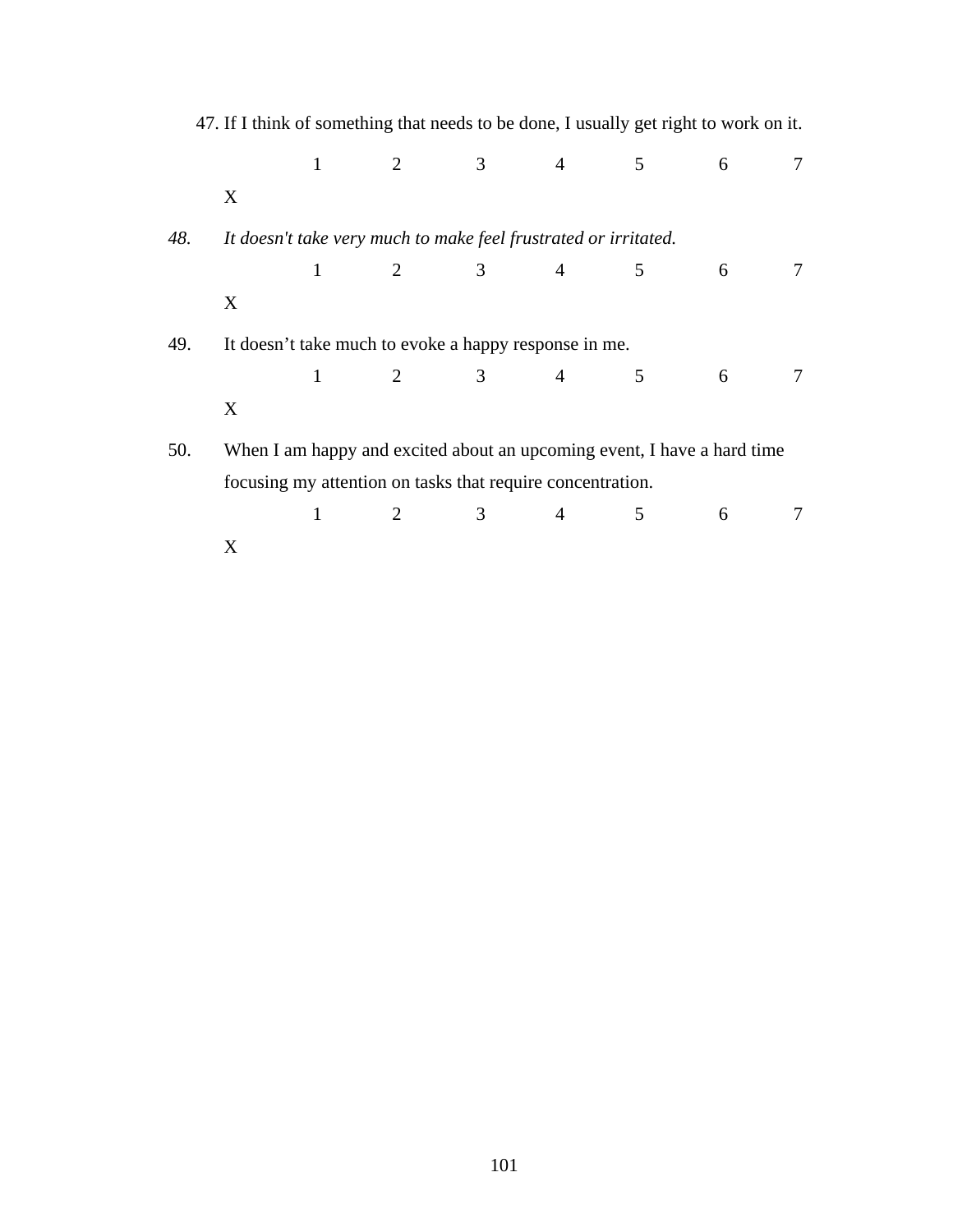| 51. | Sometimes, I feel a sense of panic or terror for no apparent reason. |              |                                     |                                           |                |                                                                                         |   |        |  |  |
|-----|----------------------------------------------------------------------|--------------|-------------------------------------|-------------------------------------------|----------------|-----------------------------------------------------------------------------------------|---|--------|--|--|
|     |                                                                      | $\mathbf{1}$ | $\overline{2}$                      | 3                                         | $\overline{4}$ | 5                                                                                       | 6 | $\tau$ |  |  |
|     | $\mathbf X$                                                          |              |                                     |                                           |                |                                                                                         |   |        |  |  |
| 52. |                                                                      |              |                                     | I often notice mild odors and fragrances. |                |                                                                                         |   |        |  |  |
|     |                                                                      | $\mathbf{1}$ | $\overline{2}$                      | 3                                         | $\overline{4}$ | 5                                                                                       | 6 | 7      |  |  |
|     | $\mathbf X$                                                          |              |                                     |                                           |                |                                                                                         |   |        |  |  |
| 53. |                                                                      |              |                                     |                                           |                | I often have trouble resisting my cravings for food drink, etc.                         |   |        |  |  |
|     |                                                                      | $\mathbf{1}$ | $\overline{2}$                      | 3                                         | $\overline{4}$ | 5                                                                                       | 6 | 7      |  |  |
|     | $\mathbf X$                                                          |              |                                     |                                           |                |                                                                                         |   |        |  |  |
| 54. |                                                                      |              | Colorful flashing lights bother me. |                                           |                |                                                                                         |   |        |  |  |
|     |                                                                      | $\mathbf 1$  | $\overline{2}$                      | 3                                         | $\overline{4}$ | $\mathfrak{S}$                                                                          | 6 | 7      |  |  |
|     | $\mathbf X$                                                          |              |                                     |                                           |                |                                                                                         |   |        |  |  |
| 55. |                                                                      |              |                                     |                                           |                | I usually finish doing things before they are actually due (for example, paying         |   |        |  |  |
|     |                                                                      |              | bills, finishing homework, etc.).   |                                           |                |                                                                                         |   |        |  |  |
|     |                                                                      | $\mathbf{1}$ | $\overline{2}$                      | 3                                         | $\overline{4}$ | $5\overline{)}$                                                                         | 6 | 7      |  |  |
|     | $\mathbf X$                                                          |              |                                     |                                           |                |                                                                                         |   |        |  |  |
| 56. | I often feel sad.                                                    |              |                                     |                                           |                |                                                                                         |   |        |  |  |
|     |                                                                      | $\mathbf{1}$ | $\overline{2}$                      | 3                                         | $\overline{4}$ | 5                                                                                       | 6 | 7      |  |  |
|     | $\mathbf X$                                                          |              |                                     |                                           |                |                                                                                         |   |        |  |  |
| 57. |                                                                      |              |                                     |                                           |                | I am often aware how the color and lighting of a room affects my mood.                  |   |        |  |  |
|     |                                                                      | $\mathbf{1}$ | $\overline{2}$                      | 3                                         | $\overline{4}$ | 5                                                                                       | 6 | 7      |  |  |
|     | $\mathbf X$                                                          |              |                                     |                                           |                |                                                                                         |   |        |  |  |
| 58. |                                                                      |              |                                     |                                           |                | I usually remain calm without getting frustrated when things are not going smoothly for |   |        |  |  |
|     | me.                                                                  |              |                                     |                                           |                |                                                                                         |   |        |  |  |
|     |                                                                      | $\mathbf{1}$ | 2                                   | 3                                         | $\overline{4}$ | $\mathfrak{S}$                                                                          | 6 | $\tau$ |  |  |
|     | $\mathbf X$                                                          |              |                                     |                                           |                |                                                                                         |   |        |  |  |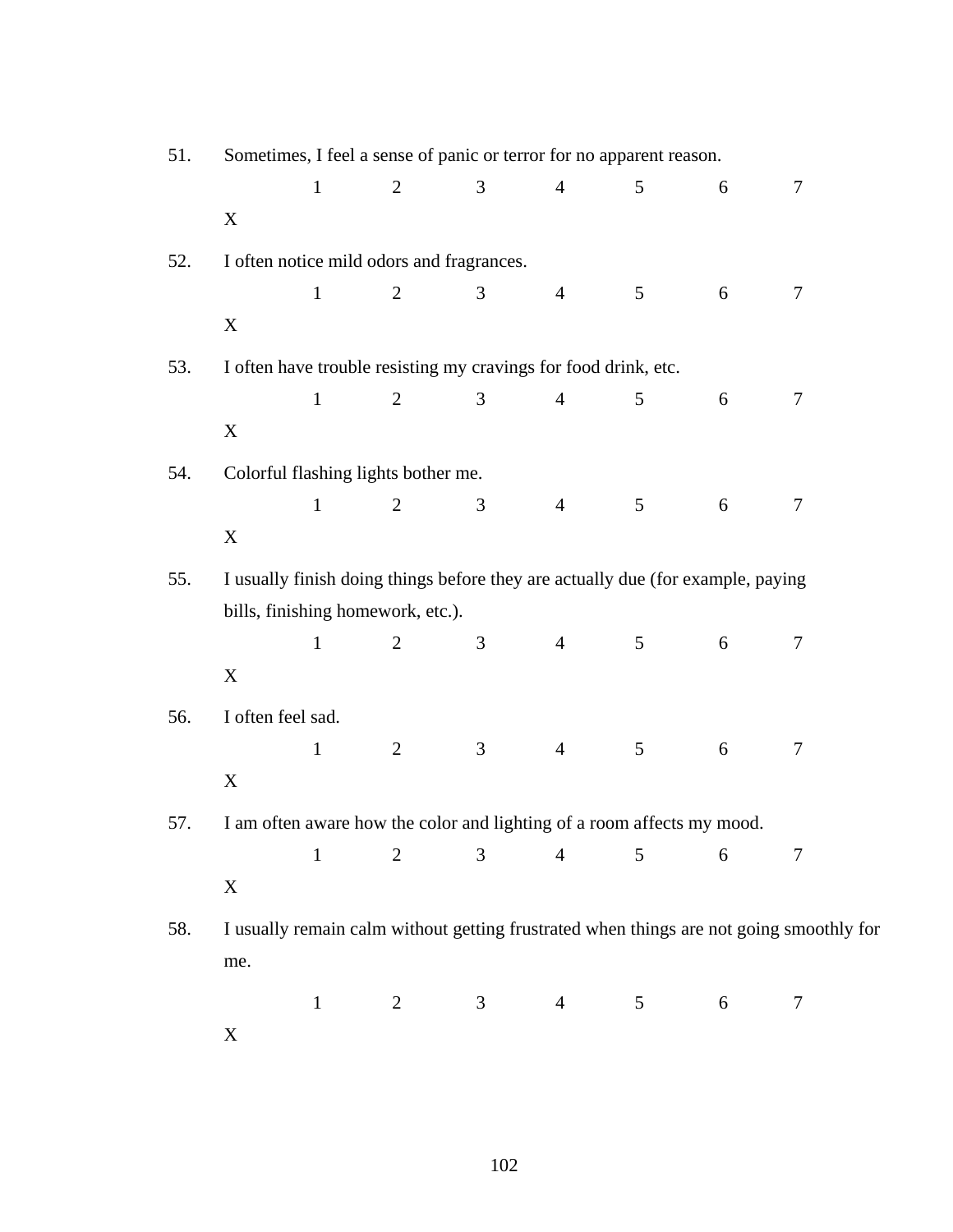| 59. Loud music is unpleasant to me. |  |  |  |  |  |  |  |
|-------------------------------------|--|--|--|--|--|--|--|
|-------------------------------------|--|--|--|--|--|--|--|

|     |                                                                                    | $\mathbf{1}$ | $\overline{2}$ | 3              | $\overline{4}$ | 5              | 6 | 7 |
|-----|------------------------------------------------------------------------------------|--------------|----------------|----------------|----------------|----------------|---|---|
|     | X                                                                                  |              |                |                |                |                |   |   |
| 60. | When I'm excited about something, it's usually hard for me to resist jumping right |              |                |                |                |                |   |   |
|     | into it before I've considered the possible consequences.                          |              |                |                |                |                |   |   |
|     |                                                                                    | $\mathbf{1}$ | $\overline{2}$ | 3              | $\overline{4}$ | 5              | 6 | 7 |
|     | X                                                                                  |              |                |                |                |                |   |   |
| 61. | Loud noises sometimes scare me.                                                    |              |                |                |                |                |   |   |
|     |                                                                                    | $\mathbf{1}$ | 2              | 3              | $\overline{4}$ | 5              | 6 | 7 |
|     | X                                                                                  |              |                |                |                |                |   |   |
| 62. | I sometimes dream of vivid, detailed settings that are unlike anything that I have |              |                |                |                |                |   |   |
|     | experienced when awake.                                                            |              |                |                |                |                |   |   |
|     |                                                                                    | $\mathbf{1}$ | $\overline{2}$ | 3 <sup>1</sup> | $4 -$          | $\mathfrak{S}$ | 6 | 7 |
|     | X                                                                                  |              |                |                |                |                |   |   |
| 63. | When I see an attractive item in a store, it's usually very hard for me to resist  |              |                |                |                |                |   |   |
|     | buying it.                                                                         |              |                |                |                |                |   |   |
|     |                                                                                    | $\mathbf{1}$ | 2              | $\mathfrak{Z}$ | $\overline{4}$ | 5 <sup>5</sup> | 6 | 7 |
|     | X                                                                                  |              |                |                |                |                |   |   |
| 64. | I would enjoy watching a laser show with lots of bright, colorful flashing lights. |              |                |                |                |                |   |   |
|     |                                                                                    | $\mathbf{1}$ | $\overline{2}$ | 3              | $\overline{4}$ | 5              | 6 | 7 |
|     | X                                                                                  |              |                |                |                |                |   |   |
| 65. | When I hear of an unhappy event, I immediately feel sad.                           |              |                |                |                |                |   |   |
|     |                                                                                    | $\mathbf{1}$ | 2              | 3 <sup>7</sup> | $\overline{4}$ | 5              | 6 | 7 |
|     | X                                                                                  |              |                |                |                |                |   |   |
| 66. | When I watch a movie, I usually don't notice how the setting is used to convey     |              |                |                |                |                |   |   |
|     | the mood of the characters.                                                        |              |                |                |                |                |   |   |
|     |                                                                                    | $\mathbf{1}$ | 2              | 3 <sup>7</sup> | $\overline{4}$ | 5 <sup>5</sup> | 6 | 7 |
|     |                                                                                    |              |                |                |                |                |   |   |

X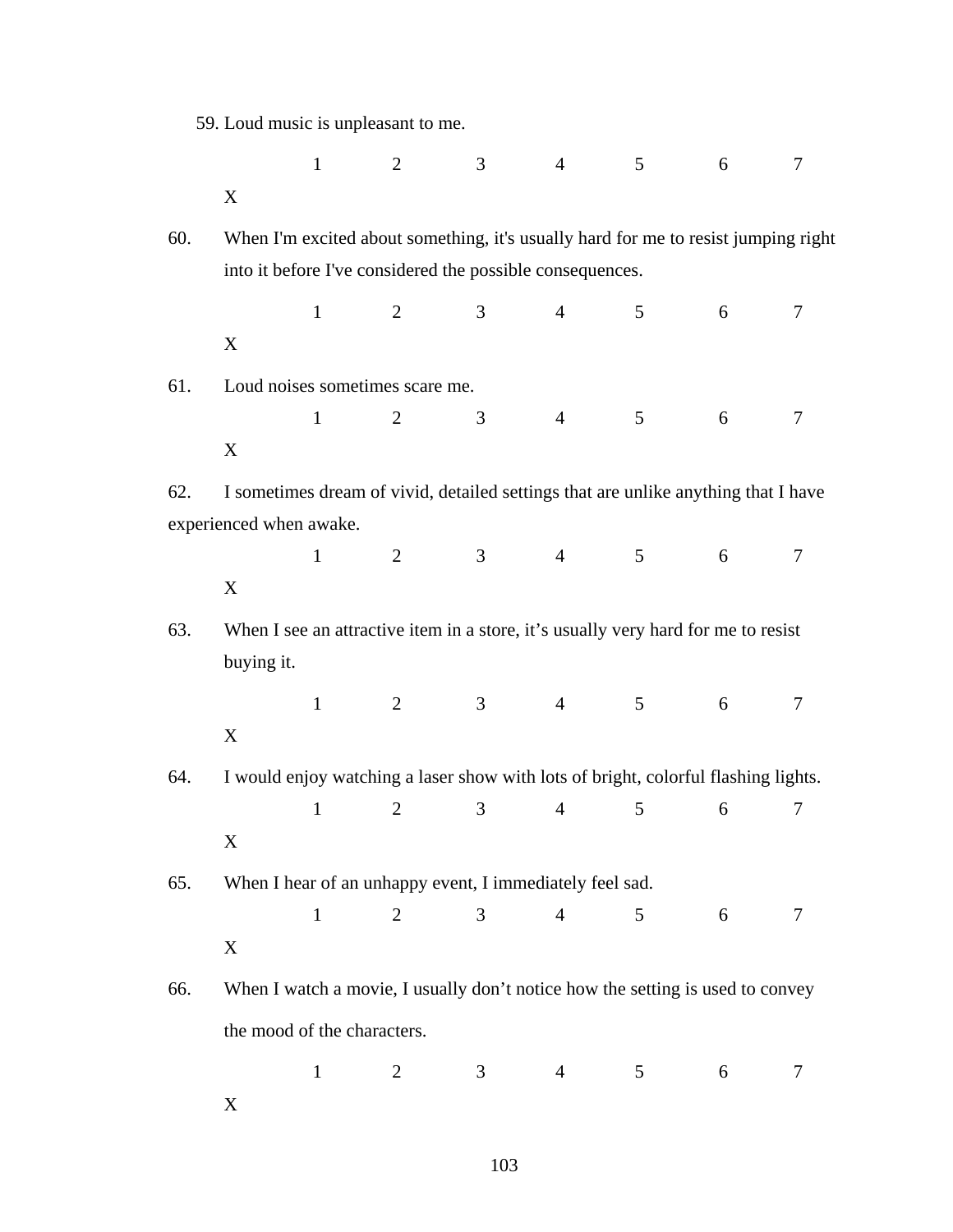| I usually like to spend my free time with people.<br>67. |           |              |                |                                                         |                |                                                                                      |   |        |
|----------------------------------------------------------|-----------|--------------|----------------|---------------------------------------------------------|----------------|--------------------------------------------------------------------------------------|---|--------|
|                                                          |           | $\mathbf{1}$ | $\overline{2}$ | 3                                                       | $\overline{4}$ | 5                                                                                    | 6 | $\tau$ |
|                                                          | X         |              |                |                                                         |                |                                                                                      |   |        |
| 68.                                                      |           |              |                |                                                         |                | It does not frighten me if I think that I am alone and suddenly discover someone     |   |        |
|                                                          | close by. |              |                |                                                         |                |                                                                                      |   |        |
|                                                          |           | $\mathbf{1}$ | $\overline{2}$ | 3 <sup>7</sup>                                          | $\overline{4}$ | 5                                                                                    | 6 | 7      |
|                                                          | X         |              |                |                                                         |                |                                                                                      |   |        |
|                                                          |           |              |                |                                                         |                | 69. I am often consciously aware of how the weather seems to affect my mood.         |   |        |
|                                                          |           | $\mathbf{1}$ | $\overline{2}$ | 3 <sup>7</sup>                                          | $\overline{4}$ | 5                                                                                    | 6 | 7      |
|                                                          | X         |              |                |                                                         |                |                                                                                      |   |        |
|                                                          |           |              |                | 70. It takes a lot to make me feel truly happy.         |                |                                                                                      |   |        |
|                                                          |           | $\mathbf{1}$ | 2              | 3 <sup>7</sup>                                          | $\overline{4}$ | 5                                                                                    | 6 | 7      |
|                                                          | X         |              |                |                                                         |                |                                                                                      |   |        |
| 71.                                                      |           |              |                | I am rarely aware of the texture of things that I hold. |                |                                                                                      |   |        |
|                                                          |           | $\mathbf{1}$ | $\overline{2}$ | $\mathfrak{Z}$                                          | $\overline{4}$ | 5                                                                                    | 6 | 7      |
|                                                          | X         |              |                |                                                         |                |                                                                                      |   |        |
| 72.                                                      |           |              |                |                                                         |                | When I am afraid of how a situation might turn out, I usually avoid dealing with it. |   |        |
|                                                          |           | $\mathbf{1}$ | $\overline{2}$ | 3                                                       | $\overline{4}$ | 5                                                                                    | 6 | 7      |
|                                                          | X         |              |                |                                                         |                |                                                                                      |   |        |
| 73.                                                      |           |              |                |                                                         |                | I especially enjoy conversations where I am able to say things without thinking      |   |        |
|                                                          | first.    |              |                |                                                         |                |                                                                                      |   |        |
|                                                          |           |              |                |                                                         |                | $1 \t 2 \t 3 \t 4 \t 5$                                                              | 6 | 7      |
|                                                          | X         |              |                |                                                         |                |                                                                                      |   |        |
| 74.                                                      |           |              |                |                                                         |                | Without applying effort, creative ideas sometimes present themselves to me.          |   |        |
|                                                          |           | $\mathbf{1}$ | $\overline{2}$ | 3                                                       | $\overline{4}$ | 5                                                                                    | 6 | $\tau$ |
|                                                          | X         |              |                |                                                         |                |                                                                                      |   |        |
| 75.                                                      |           |              |                |                                                         |                | When I try something new, I am rarely concerned about the possibility of failing.    |   |        |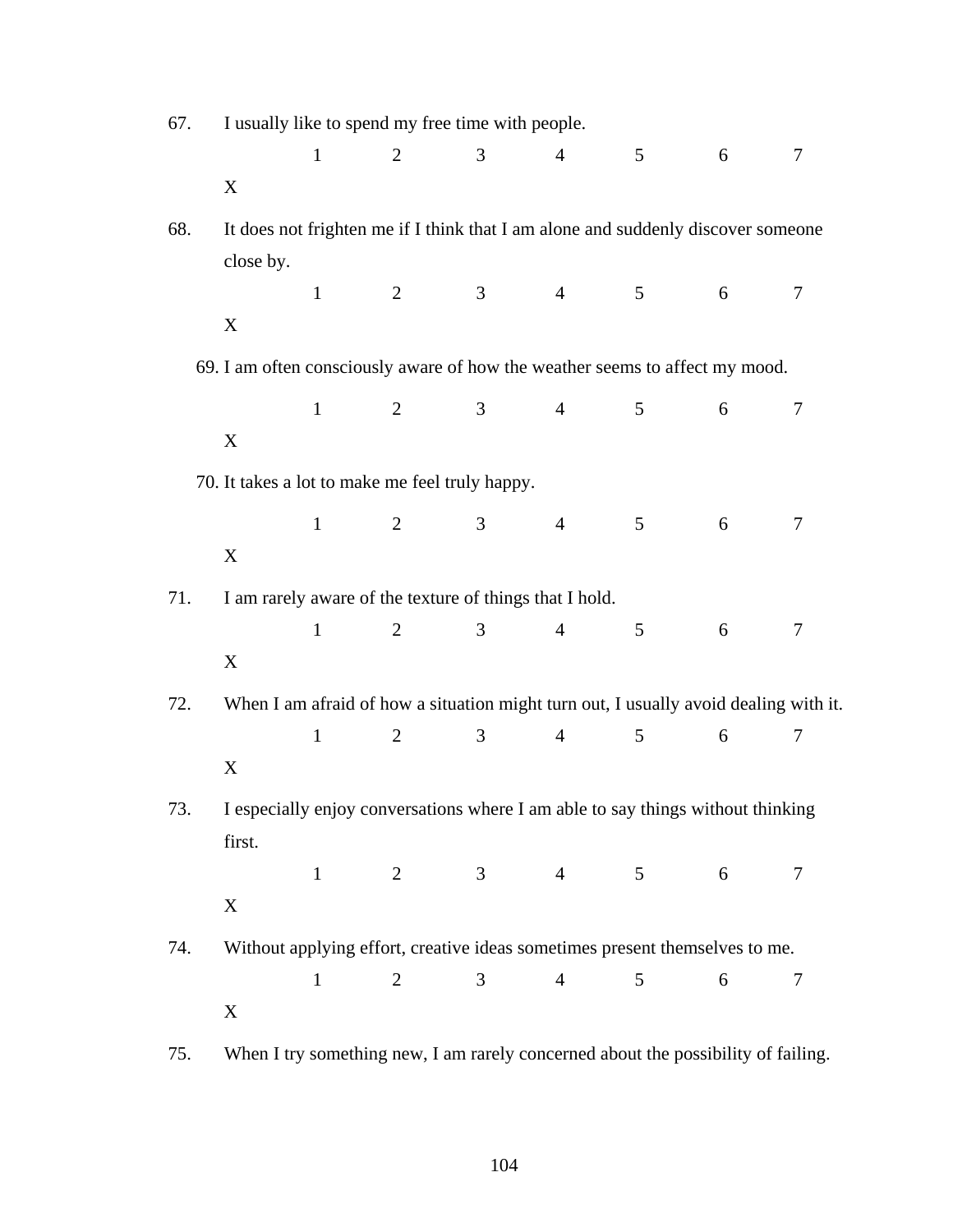|              |                                                                             |                                         | 2 3 4               | 5 <sup>5</sup> | 6 |  |
|--------------|-----------------------------------------------------------------------------|-----------------------------------------|---------------------|----------------|---|--|
| $\mathbf{X}$ |                                                                             |                                         |                     |                |   |  |
|              | 76. It is easy for me to inhibit fun behavior that would be inappropriate.  |                                         |                     |                |   |  |
|              |                                                                             | $1 \qquad 2 \qquad 3 \qquad 4 \qquad 5$ |                     |                | 6 |  |
| $\mathbf{X}$ |                                                                             |                                         |                     |                |   |  |
|              | 77. I would not enjoy the feeling that comes from yelling as loud as I can. |                                         |                     |                |   |  |
|              |                                                                             |                                         | 3 <sup>7</sup><br>4 | 6              |   |  |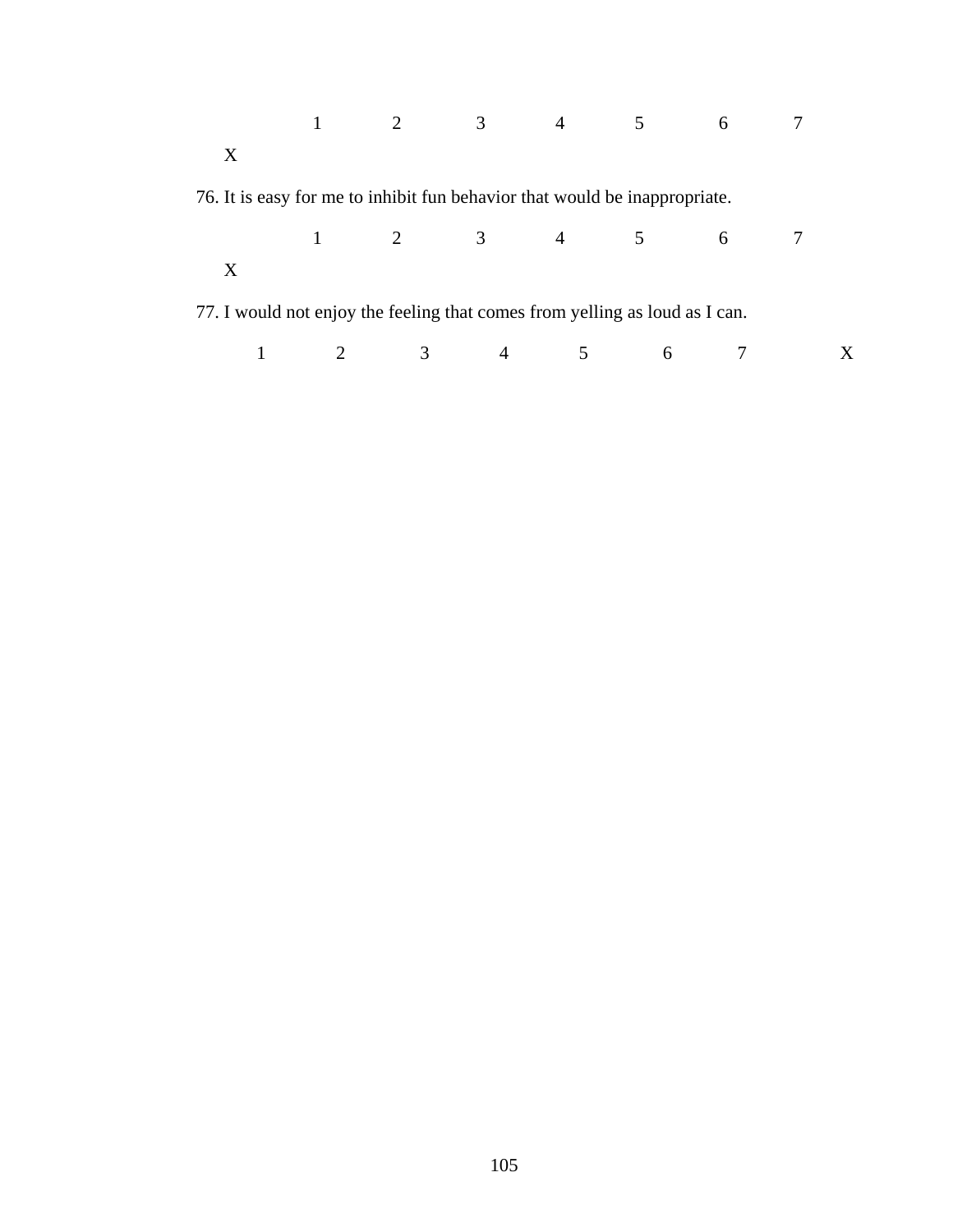# *Modified* Network of Relationship Inventory **My Relationship**

Now we would like you to answer the following questions about your best friend.

|                                                                                 | 1. How much free time do you spend with this person?                 |          |   |                                   |          |  |  |  |  |  |  |
|---------------------------------------------------------------------------------|----------------------------------------------------------------------|----------|---|-----------------------------------|----------|--|--|--|--|--|--|
|                                                                                 | Little or None                                                       | Somewhat |   | Very Much Extremely Much          | The Most |  |  |  |  |  |  |
| (FRIEND)                                                                        | 1                                                                    | 2        | 3 | $\overline{4}$                    | 5        |  |  |  |  |  |  |
| 2.                                                                              | How much do you and this person get upset with or mad at each other? |          |   |                                   |          |  |  |  |  |  |  |
|                                                                                 | Little or None                                                       | Somewhat |   | Very Much Extremely Much The Most |          |  |  |  |  |  |  |
| (FRIEND)                                                                        | 1                                                                    | 2        | 3 | $\overline{4}$                    | 5        |  |  |  |  |  |  |
| How much does this person teach you how to do things that you don't know?<br>3. |                                                                      |          |   |                                   |          |  |  |  |  |  |  |
|                                                                                 | Little or None                                                       | Somewhat |   | Very Much Extremely Much          | The Most |  |  |  |  |  |  |
| (FRIEND)                                                                        | 1                                                                    | 2        | 3 | $\overline{4}$                    | 5        |  |  |  |  |  |  |

# **4. How much do you and this person get on each other's nerves?**

|          |  | Little or None Somewhat Very Much Extremely Much The Most |  |
|----------|--|-----------------------------------------------------------|--|
| (FRIEND) |  |                                                           |  |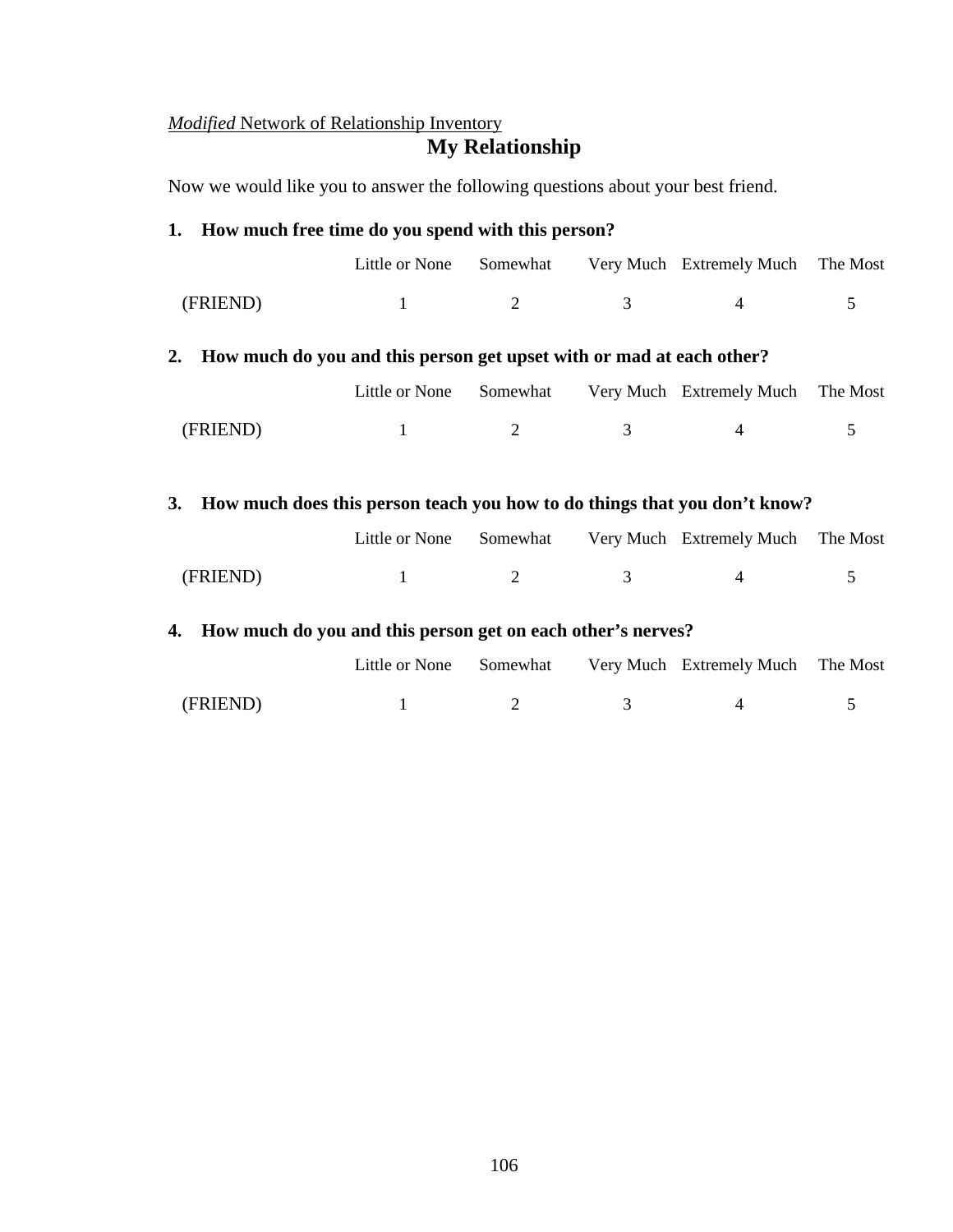| 5. | How much do you talk about everything with this person?                                       |                     |                    |                   |                               |                |
|----|-----------------------------------------------------------------------------------------------|---------------------|--------------------|-------------------|-------------------------------|----------------|
|    | (FRIEND)                                                                                      | Little or None      | Somewhat           | 3                 | Very Much Extremely Much      | The Most<br>5  |
| 6. | How much do you help this person with things she/he can't do by her/himself?                  |                     |                    |                   |                               |                |
|    | (FRIEND)                                                                                      | Little or None      | Somewhat           | 3                 | Very Much Extremely Much<br>4 | The Most<br>5  |
| 7. | How much does this person like or love you?                                                   |                     |                    |                   |                               |                |
|    |                                                                                               | Little or None      | Somewhat           |                   | Very Much Extremely Much      | The Most       |
|    | (FRIEND)                                                                                      | $\mathbf{1}$        | $\overline{2}$     | 3                 | $\overline{4}$                | 5              |
| 8. | How much does this person treat you like you're admired and respected?                        |                     |                    |                   |                               |                |
|    | (FRIEND)                                                                                      | Little or None      | Somewhat<br>2      | 3                 | Very Much Extremely Much<br>4 | The Most<br>5  |
| 9. | Who tells the other person what to do more often, you or this person?                         |                     |                    |                   |                               |                |
|    |                                                                                               | S/he Always<br>Does | S/he Often<br>Does | About the<br>Same | I Often<br>Do                 | I Always<br>Do |
|    | (FRIEND)                                                                                      | 1                   | $\overline{2}$     | 3                 | 4                             | 5              |
|    | 10. How sure are you that this relationship will last no matter what?                         |                     |                    |                   |                               |                |
|    |                                                                                               | Little or None      | Somewhat           |                   | Very Much Extremely Much      | The Most       |
|    | (FRIEND)                                                                                      | 1                   | $\overline{2}$     | 3                 | $\overline{4}$                | 5              |
|    | 11. How satisfied are you with your relationship with this person?                            |                     |                    |                   |                               |                |
|    |                                                                                               | Little or None      | Somewhat           |                   | Very Much Extremely Much      | The Most       |
|    | (FRIEND)                                                                                      | $\mathbf{1}$        | $\overline{2}$     | 3                 | 4                             | 5              |
|    | 12. How often does this person point out your faults or put you down?                         |                     |                    |                   |                               |                |
|    |                                                                                               | Little or None      | Somewhat           |                   | Very Much Extremely Much      | The Most       |
|    | (FRIEND)                                                                                      | $\mathbf{1}$        | $\overline{2}$     | 3                 | 4                             | 5              |
|    | 13. How often does this person get his/her way when you two do not agree about<br>what to do? |                     |                    |                   |                               |                |
|    |                                                                                               | Little or None      | Somewhat           |                   | Very Much Extremely Much      | The Most       |
|    | (FRIEND)                                                                                      | $\mathbf{1}$        | 2                  | 3                 | $\overline{4}$                | 5              |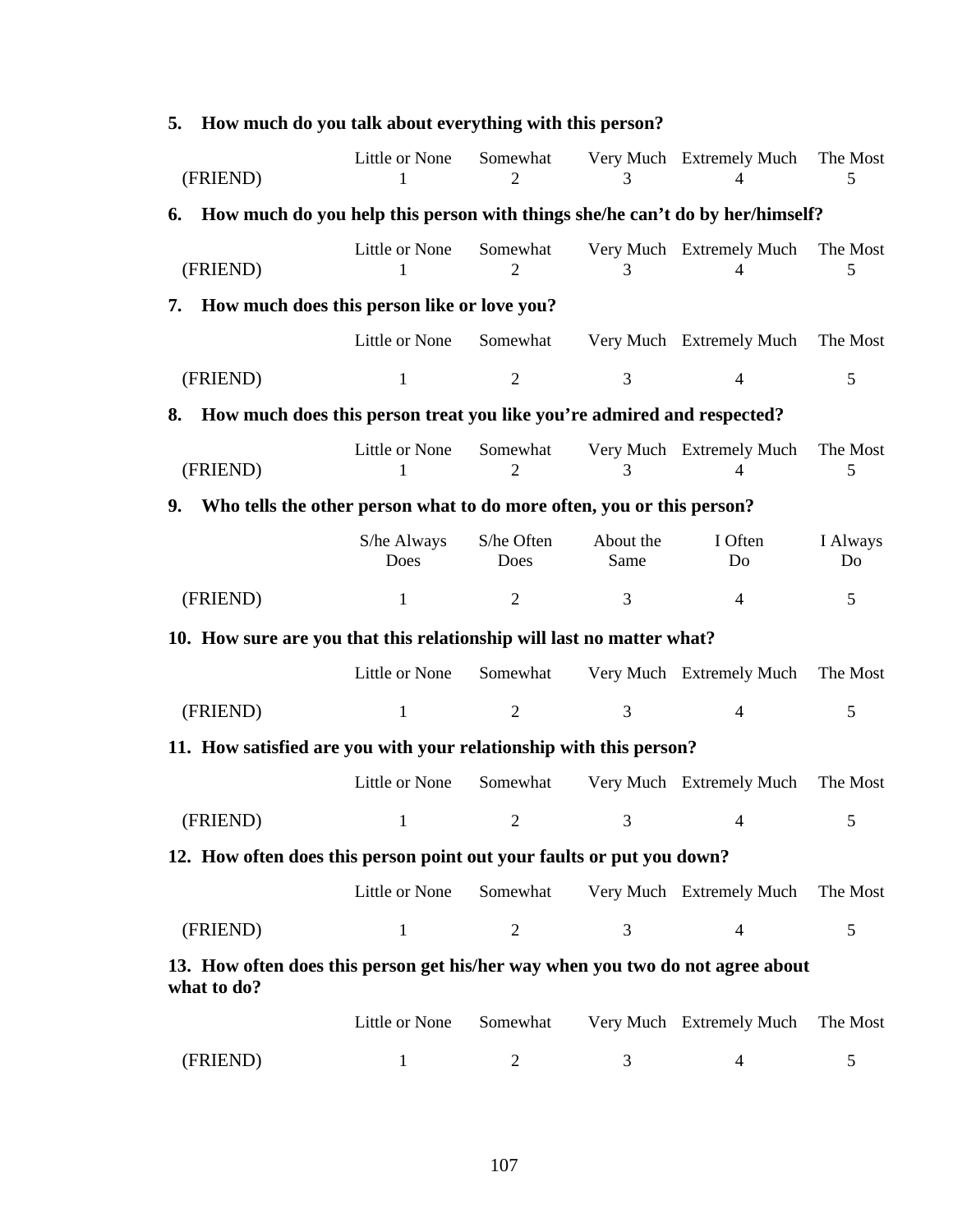|                                                                               | 14. How often do you turn to this person for support with personal problems? |                |                |                          |          |  |  |  |  |  |  |
|-------------------------------------------------------------------------------|------------------------------------------------------------------------------|----------------|----------------|--------------------------|----------|--|--|--|--|--|--|
|                                                                               | Little or None                                                               | Somewhat       |                | Very Much Extremely Much | The Most |  |  |  |  |  |  |
| (FRIEND)                                                                      | $\mathbf{1}$                                                                 | $\overline{2}$ | 3              | $\overline{4}$           | 5        |  |  |  |  |  |  |
| 15. How much do you play around and have fun with this person?                |                                                                              |                |                |                          |          |  |  |  |  |  |  |
|                                                                               | Little or None                                                               | Somewhat       |                | Very Much Extremely Much | The Most |  |  |  |  |  |  |
| (FRIEND)                                                                      | $\mathbf{1}$                                                                 | $\overline{2}$ | $\mathfrak{Z}$ | $\overline{4}$           | 5        |  |  |  |  |  |  |
| 16. How much do you and this person disagree and quarrel?                     |                                                                              |                |                |                          |          |  |  |  |  |  |  |
|                                                                               | Little or None                                                               | Somewhat       |                | Very Much Extremely Much | The Most |  |  |  |  |  |  |
| (FRIEND)                                                                      | $\mathbf{1}$                                                                 | $\overline{2}$ | 3              | $\overline{4}$           | 5        |  |  |  |  |  |  |
| 17. How much does this person help you figure out or fix things?              |                                                                              |                |                |                          |          |  |  |  |  |  |  |
|                                                                               | Little or None                                                               | Somewhat       |                | Very Much Extremely Much | The Most |  |  |  |  |  |  |
| (FRIEND)                                                                      | $\mathbf{1}$                                                                 | $\overline{2}$ | 3              | $\overline{4}$           | 5        |  |  |  |  |  |  |
| 18. How much do you and this person get annoyed with each other's behavior?   |                                                                              |                |                |                          |          |  |  |  |  |  |  |
|                                                                               | Little or None                                                               | Somewhat       |                | Very Much Extremely Much | The Most |  |  |  |  |  |  |
| (FRIEND)                                                                      | $\mathbf{1}$                                                                 | $\overline{2}$ | 3              | $\overline{4}$           | 5        |  |  |  |  |  |  |
| 19. How much do you share your secrets and private feelings with this person? |                                                                              |                |                |                          |          |  |  |  |  |  |  |
|                                                                               | Little or None                                                               | Somewhat       |                | Very Much Extremely Much | The Most |  |  |  |  |  |  |
| (FRIEND)                                                                      | $\mathbf{1}$                                                                 | $\overline{2}$ | $\overline{3}$ | $\overline{4}$           | 5        |  |  |  |  |  |  |
| 20. How much do you protect and look out for this person?                     |                                                                              |                |                |                          |          |  |  |  |  |  |  |
|                                                                               | Little or None                                                               | Somewhat       |                | Very Much Extremely Much | The Most |  |  |  |  |  |  |
| (FRIEND)                                                                      | 1                                                                            | $\overline{2}$ | 3              | 4                        | 5        |  |  |  |  |  |  |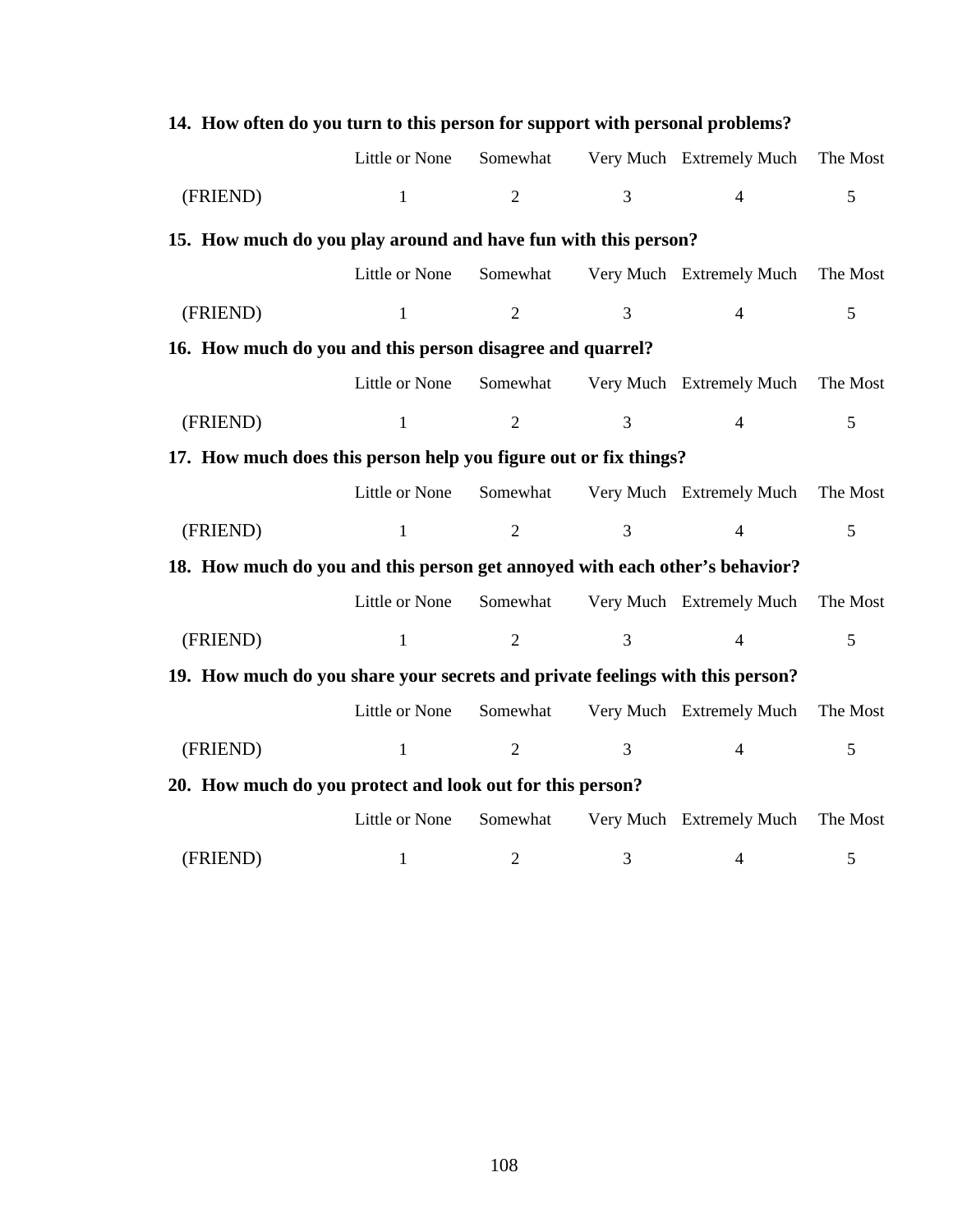|                                                                                                 | Little or None      | Somewhat           |                   | Very Much Extremely Much | The Most       |  |  |  |  |
|-------------------------------------------------------------------------------------------------|---------------------|--------------------|-------------------|--------------------------|----------------|--|--|--|--|
| (FRIEND)                                                                                        | $\mathbf{1}$        | $\overline{2}$     | 3                 | $\overline{4}$           | 5              |  |  |  |  |
| 22. How much does this person treat you like you're good at many things?                        |                     |                    |                   |                          |                |  |  |  |  |
|                                                                                                 | Little or None      | Somewhat           |                   | Very Much Extremely Much | The Most       |  |  |  |  |
| (FRIEND)                                                                                        | $\mathbf{1}$        | $\overline{2}$     | 3                 | $\overline{4}$           | 5              |  |  |  |  |
| 23. Between you and this person, who tends to be the BOSS in this relationship?                 |                     |                    |                   |                          |                |  |  |  |  |
|                                                                                                 | S/he Always<br>Does | S/he Often<br>Does | About the<br>Same | I Often<br>Do            | I Always<br>Do |  |  |  |  |
| (FRIEND)                                                                                        | $\mathbf{1}$        | $\mathfrak{2}$     | 3                 | $\overline{4}$           | 5              |  |  |  |  |
| 24. How sure are you that your relationship will last in spite of fights?                       |                     |                    |                   |                          |                |  |  |  |  |
|                                                                                                 | Little or None      | Somewhat           |                   | Very Much Extremely Much | The Most       |  |  |  |  |
| (FRIEND)                                                                                        | $\mathbf{1}$        | $\mathfrak{2}$     | 3                 | $\overline{4}$           | 5              |  |  |  |  |
| 25. How good is your relationship with this person?                                             |                     |                    |                   |                          |                |  |  |  |  |
|                                                                                                 | Little or None      | Somewhat           |                   | Very Much Extremely Much | The Most       |  |  |  |  |
| (FRIEND)                                                                                        | $\mathbf{1}$        | $\overline{2}$     | 3                 | $\overline{4}$           | 5              |  |  |  |  |
| 26. How often does this person criticize you?                                                   |                     |                    |                   |                          |                |  |  |  |  |
|                                                                                                 | Little or None      | Somewhat           |                   | Very Much Extremely Much | The Most       |  |  |  |  |
| (FRIEND)                                                                                        | $\mathbf{1}$        | $\overline{2}$     | 3                 | $\overline{4}$           | 5              |  |  |  |  |
| 27. How often does this person end up being the one who makes the decisions for<br>both of you? |                     |                    |                   |                          |                |  |  |  |  |
|                                                                                                 | Little or None      | Somewhat           |                   | Very Much Extremely Much | The Most       |  |  |  |  |
| (FRIEND)                                                                                        | $\mathbf{1}$        | $\overline{2}$     | 3                 | 4                        | 5              |  |  |  |  |
| 28. How often do you depend on this person for help, advice, or sympathy?                       |                     |                    |                   |                          |                |  |  |  |  |
|                                                                                                 | Little or None      | Somewhat           |                   | Very Much Extremely Much | The Most       |  |  |  |  |
| (FRIEND)                                                                                        | $\mathbf{1}$        | $\overline{c}$     | 3                 | 4                        | 5              |  |  |  |  |

# **21. How much does this person really care about you?**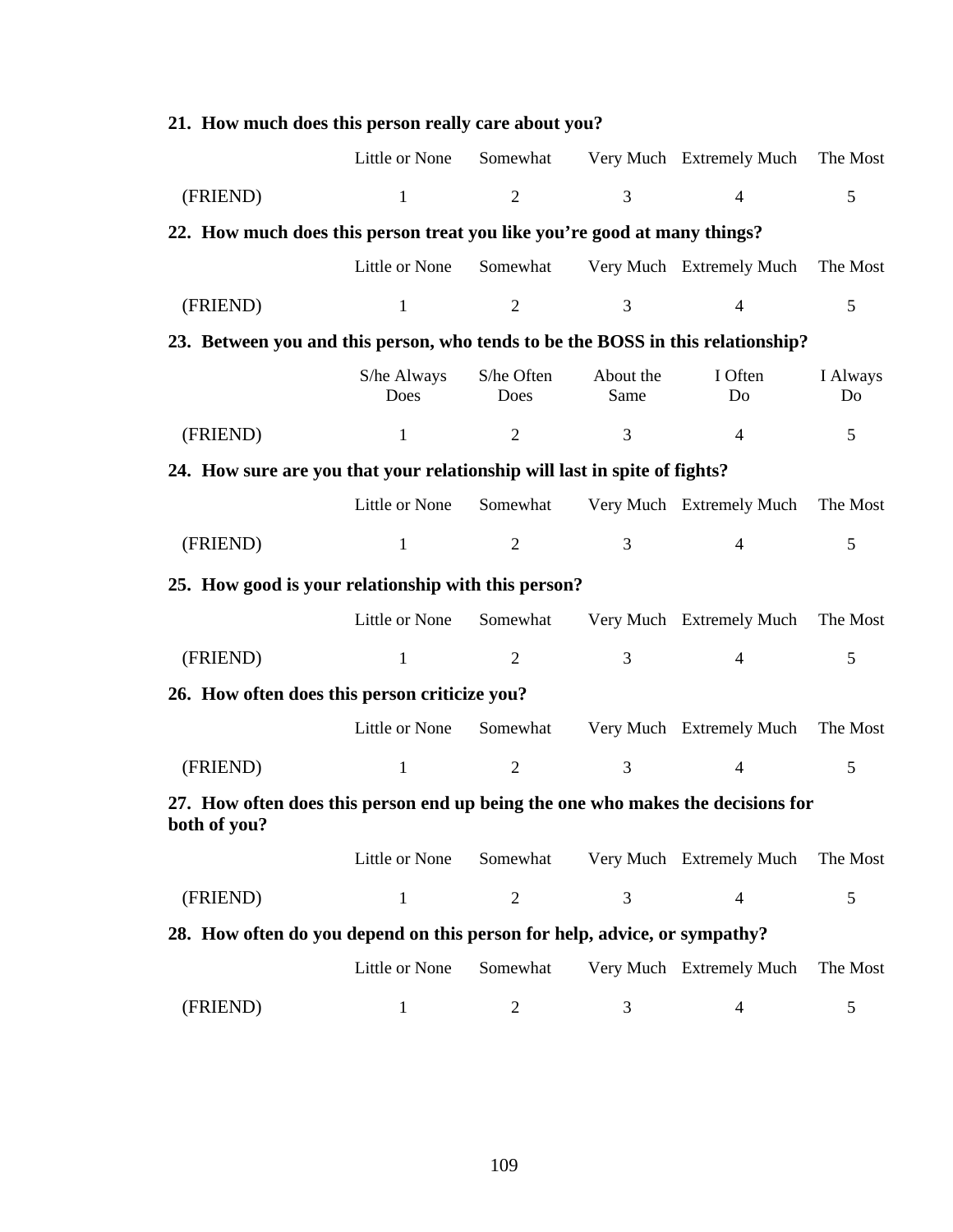| 29. How often do you go places and do enjoyable things with this person?                           |                |                |   |                          |          |  |  |
|----------------------------------------------------------------------------------------------------|----------------|----------------|---|--------------------------|----------|--|--|
|                                                                                                    | Little or None | Somewhat       |   | Very Much Extremely Much | The Most |  |  |
| (FRIEND)                                                                                           | 1              | $\overline{2}$ | 3 | $\overline{4}$           | 5        |  |  |
| 30. How much do you and this person argue with each other?                                         |                |                |   |                          |          |  |  |
|                                                                                                    | Little or None | Somewhat       |   | Very Much Extremely Much | The Most |  |  |
| (FRIEND)                                                                                           | $\mathbf{1}$   | $\overline{2}$ | 3 | $\overline{4}$           | 5        |  |  |
| 31. How often does this person help you when you need to get something done?                       |                |                |   |                          |          |  |  |
|                                                                                                    | Little or None | Somewhat       |   | Very Much Extremely Much | The Most |  |  |
| (FRIEND)                                                                                           | $\mathbf{1}$   | $\overline{2}$ | 3 | $\overline{4}$           | 5        |  |  |
| 32. How much do you and this person hassle or nag one another?                                     |                |                |   |                          |          |  |  |
|                                                                                                    | Little or None | Somewhat       |   | Very Much Extremely Much | The Most |  |  |
| (FRIEND)                                                                                           | $\mathbf{1}$   | $\overline{2}$ | 3 | $\overline{4}$           | 5        |  |  |
| 33. How much do you talk to this person about things that you don't want others to<br>know?        |                |                |   |                          |          |  |  |
|                                                                                                    | Little or None | Somewhat       |   | Very Much Extremely Much | The Most |  |  |
| (FRIEND)                                                                                           | $\mathbf{1}$   | $\overline{2}$ | 3 | $\overline{4}$           | 5        |  |  |
| 34. How much do you take care of this person?                                                      |                |                |   |                          |          |  |  |
|                                                                                                    | Little or None | Somewhat       |   | Very Much Extremely Much | The Most |  |  |
| (FRIEND)                                                                                           | $\mathbf{1}$   | $\overline{2}$ | 3 | $\overline{4}$           | 5        |  |  |
| 35. How much does this person have a strong feeling of affection (loving or liking)<br>toward you? |                |                |   |                          |          |  |  |
|                                                                                                    | Little or None | Somewhat       |   | Very Much Extremely Much | The Most |  |  |
| (FRIEND)                                                                                           | 1              | $\overline{2}$ | 3 | 4                        | 5        |  |  |
| 36. How much does this person like or approve of the things you do?                                |                |                |   |                          |          |  |  |
|                                                                                                    | Little or None | Somewhat       |   | Very Much Extremely Much | The Most |  |  |
| (FRIEND)                                                                                           | $\mathbf{1}$   | 2              | 3 | $\overline{\mathcal{A}}$ | 5        |  |  |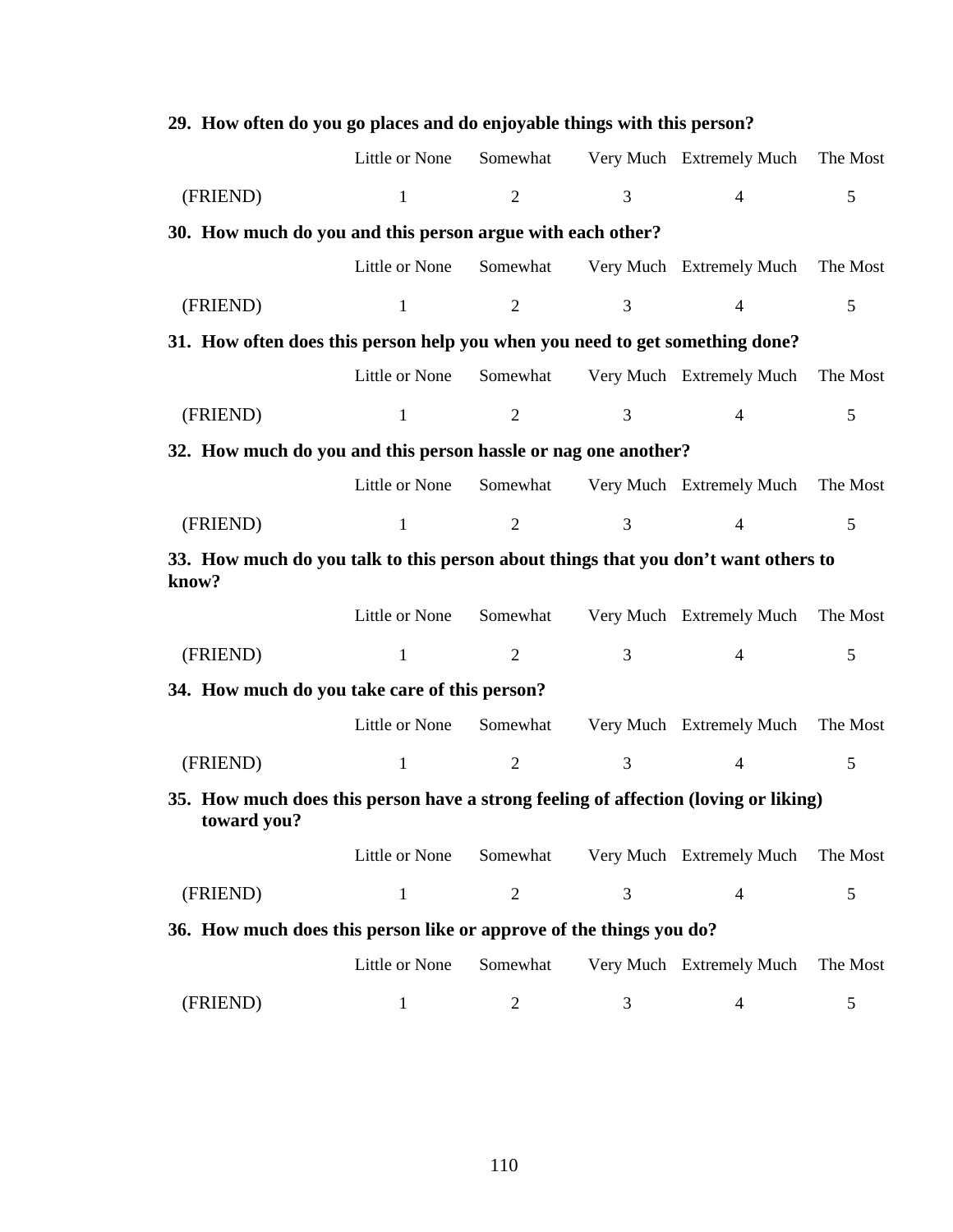| what should be                                                                             |                                               |                    |                   |                           |                            |
|--------------------------------------------------------------------------------------------|-----------------------------------------------|--------------------|-------------------|---------------------------|----------------------------|
| done?                                                                                      |                                               |                    |                   |                           |                            |
|                                                                                            | S/he Always<br>Does                           | S/he Often<br>Does | About the<br>Same | I Often<br>D <sub>0</sub> | I Always<br>D <sub>0</sub> |
| (FRIEND)                                                                                   | $\mathbf{1}$                                  | $\overline{2}$     | 3                 | $\overline{4}$            | 5                          |
| 38. How sure are you that your relationship will continue in the years to come?            |                                               |                    |                   |                           |                            |
|                                                                                            | Little or None                                | Somewhat           |                   | Very Much Extremely Much  | The Most                   |
| (FRIEND)                                                                                   | 1                                             | $\overline{2}$     | 3                 | $\overline{4}$            | 5                          |
| 39. How happy are you with the way things are between you and this person?                 |                                               |                    |                   |                           |                            |
|                                                                                            | Little or None                                | Somewhat           |                   | Very Much Extremely Much  | The Most                   |
| (FRIEND)                                                                                   | $\mathbf{1}$                                  | $\overline{2}$     | 3                 | $\overline{4}$            | 5                          |
| 40. How often does this person say mean or harsh things to you?                            |                                               |                    |                   |                           |                            |
|                                                                                            | Little or None                                | Somewhat           |                   | Very Much Extremely Much  | The Most                   |
| (FRIEND)                                                                                   | $\mathbf{1}$                                  | $\overline{2}$     | 3                 | $\overline{4}$            | 5                          |
| 41. How often does this person get you to do things his/her way?                           | Little or None                                | Somewhat           |                   | Very Much Extremely Much  | The Most                   |
| (FRIEND)                                                                                   | $\mathbf{1}$                                  | $\overline{2}$     | 3                 | $\overline{4}$            | 5                          |
| 42. When you are feeling down or upset, how often do you depend on this person to<br>cheer |                                               |                    |                   |                           |                            |
| things up?                                                                                 | Little or None                                | Somewhat           |                   | Very Much Extremely Much  | The Most                   |
| (FRIEND)                                                                                   | $\mathbf{1}$                                  | $\overline{2}$     | $\overline{3}$    | $\overline{4}$            | 5                          |
| 43.<br>less than 1 yr. $\_\_\_\_\_$ 1 – 2 yrs.                                             | How long have you been friends with (FRIEND)? | $2 - 3$ yrs.       | $-3 - 4$ yrs.     | $4-5$                     |                            |
| yrs.<br>$5 - 6$ yrs.                                                                       | $-6 - 7$ yrs.                                 | $- 7 - 8$ yrs.     | $-8 - 9$ yrs.     |                           | more                       |

**37. In your relationship with this person, who tends to take charge and decide what should be** 

than 9 yrs.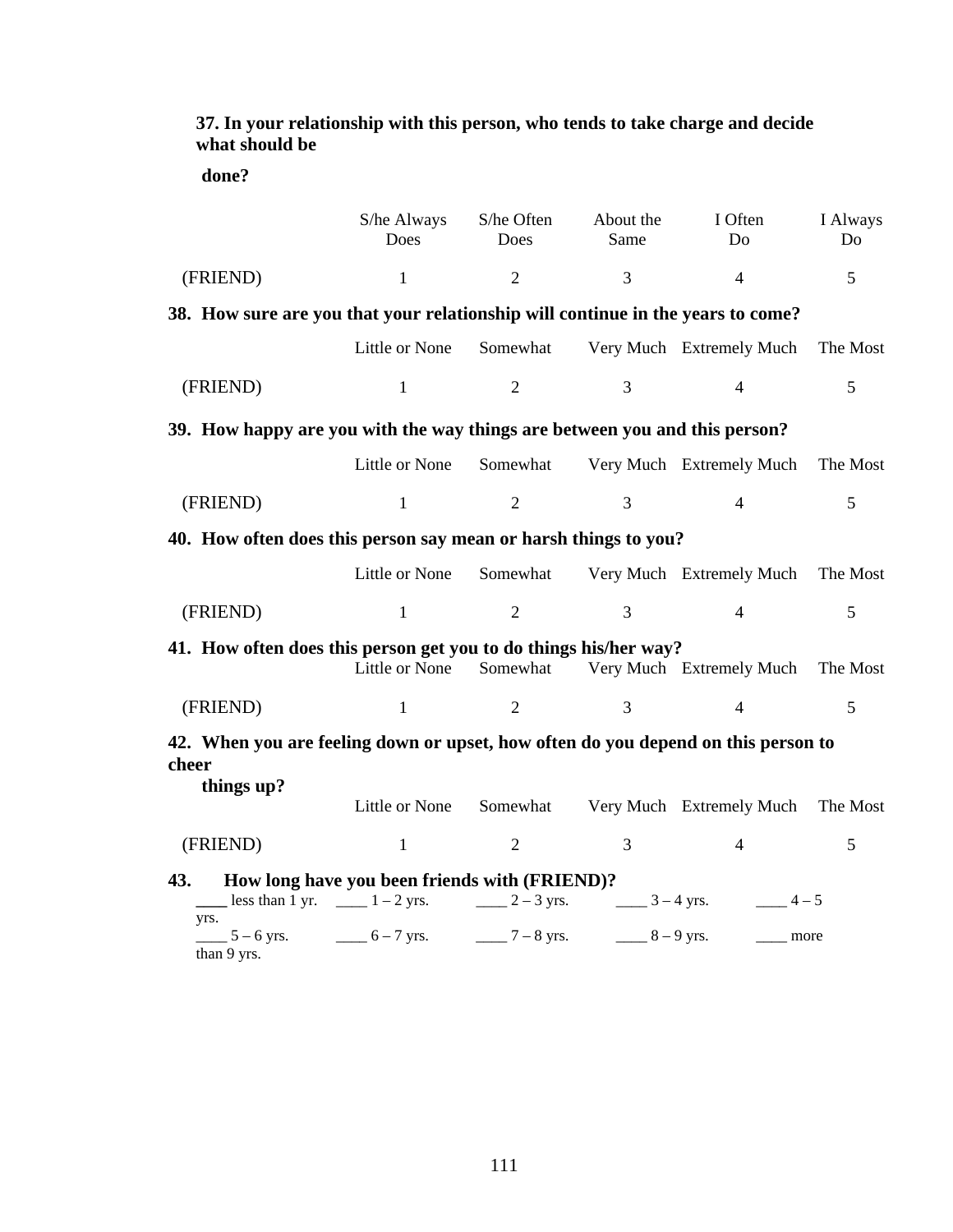# *Modified* Six Dimensions of Parenting Questionnaire Response scale for all items is:

| A) Not at all true<br>D) Very true             | B) Not very true | C) Sort of true       |  |
|------------------------------------------------|------------------|-----------------------|--|
| $\left($ scored as 1)<br>$\left($ scored as 4) | (scored as 2)    | $\left($ scored as 3) |  |

# *Modified--*Parents as Social Context Questionnaire (PASCQ ) (Parent-Report)

## Warmth

1. My father knows a lot about what goes on with me. (I know a lot about what goes on for my child.)

- 2. My father really knows how I feel about things. (I really know how my child feels about things.)
- 3. My father and I do special things together. (I do special things with my child.)
- 4. My father lets me know he loves me. (I let my child know I love him/her.)

## Rejection

- 5. My father doesn't understand me very well. (I don't understand my child very well.)
- 6. Sometimes I feel like my father thinks I'm difficult to like. (Sometimes my child is hard to like.)
- 7. At times, I feel like my father thinks the requests I make are a burden. (At times, the demands that my child makes feel like a burden.)

8. I feel like I need more time than my father can give me. (My child needs more than I have time to give him/her.)

#### Structure

9. My father makes it clear what will happen if I don't follow his rules. (I make it clear what will happen if my child does not follow our rules.)

- 10. My father's expectations for me are clear. (I make it clear to my child what I expect from him/her.)
- 11. My father expects me to follow our family rules. (I expect my child to follow our family rules.)
- 12. When my father tells me that he will do something, he does it. (When I tell my child I'll do something, I do it.)

### Chaos

- 13. When I get in trouble, my father's reaction is not very predictable. (When my child gets in trouble, my reaction is not very predictable.)
- 14. I don't know what my father expects from me. (My child doesn't seem to know what I expect from him/her.)
- 15. My father changes the rules a lot at home. (I change the rules a lot at home.)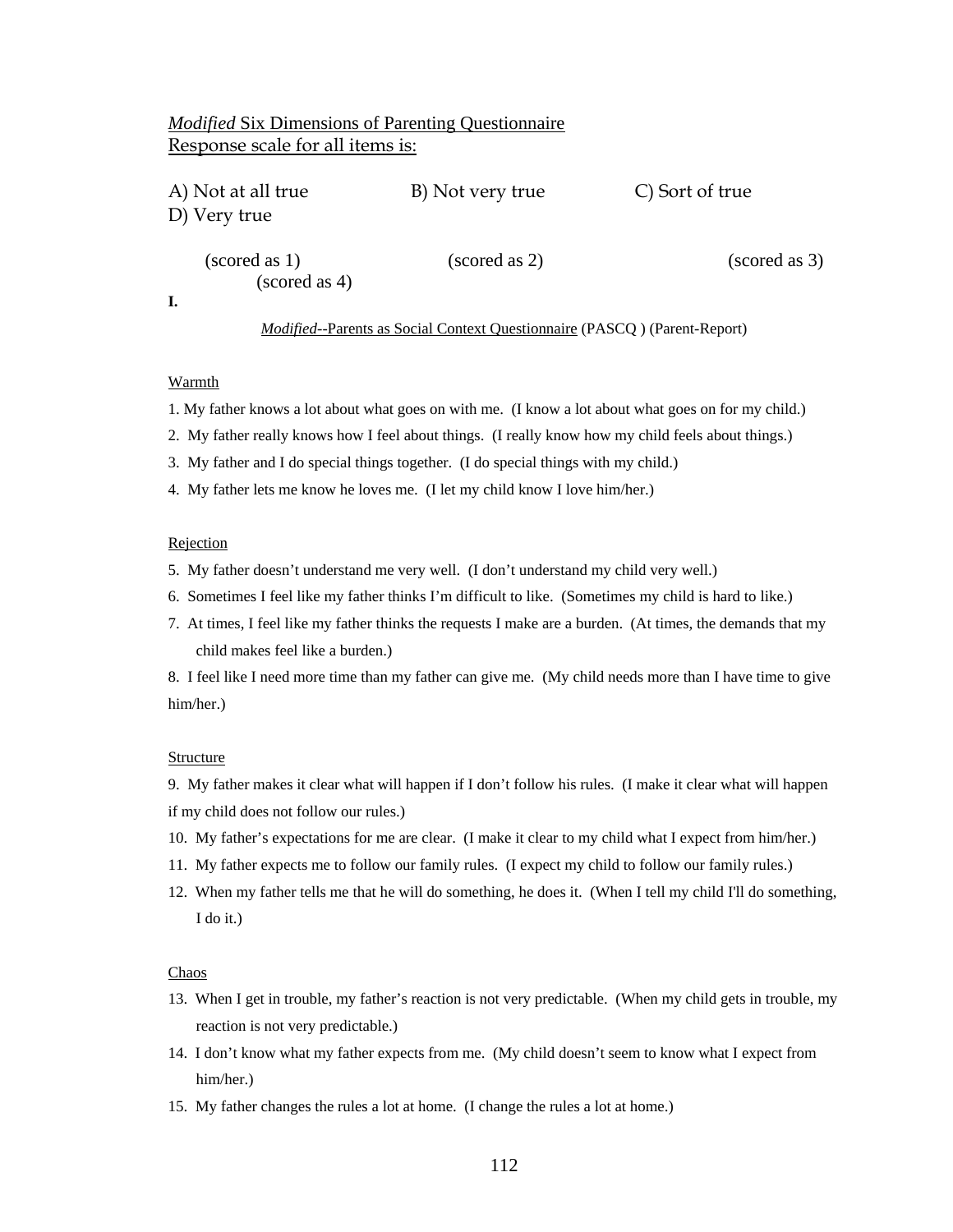16. My father gets mad at me with no warning. (I can get mad at my child with no warning.)

### Autonomy Support

- 17. My father encourages me to express my feelings even when they're hard to hear. (I encourage my child to express his/her feelings even when they're hard to hear.)
- 18. My father encourages me to express my opinions even when he doesn't agree with them. (I encourage my child to express his/her opinions even when I don't agree with them.)
- 19. My father encourages me to be true to myself. (I encourage my child to be true to her/himself.)
- 20. My father expects me to say what I really think. (I expect my child to say what he/she really thinks.)

## Coercion

- 21. I fight with my father frequently. (My child fights me at every turn.)
- 22. My father often yells at me to get me to do something. (To get my child to do something, I have to yell at him/her.)
- 23. My father has to push me to do things. (I sometimes feel that I have to push my child to do things.)
- 24. I often get into power struggles with my father. (I find getting into power struggles with my child.)
- Note. Modified from the original version to reflect *child's* perspective of *only* the paternal relationship. Original items are in parentheses, but will not be administered to participants. Adapted from an earlier version of Parents as Social Context Questionnaire (PASCQ) (Skinner, Regan, & Wellborn, 1986). Responses ranged from "Not at all true" (1) to "Very true" (4).
- See: Skinner, E., Johnson, S., & Snyder, T. (2005). Six dimensions of parenting: A motivational model. Parenting: Science and Practice, 5, 175-235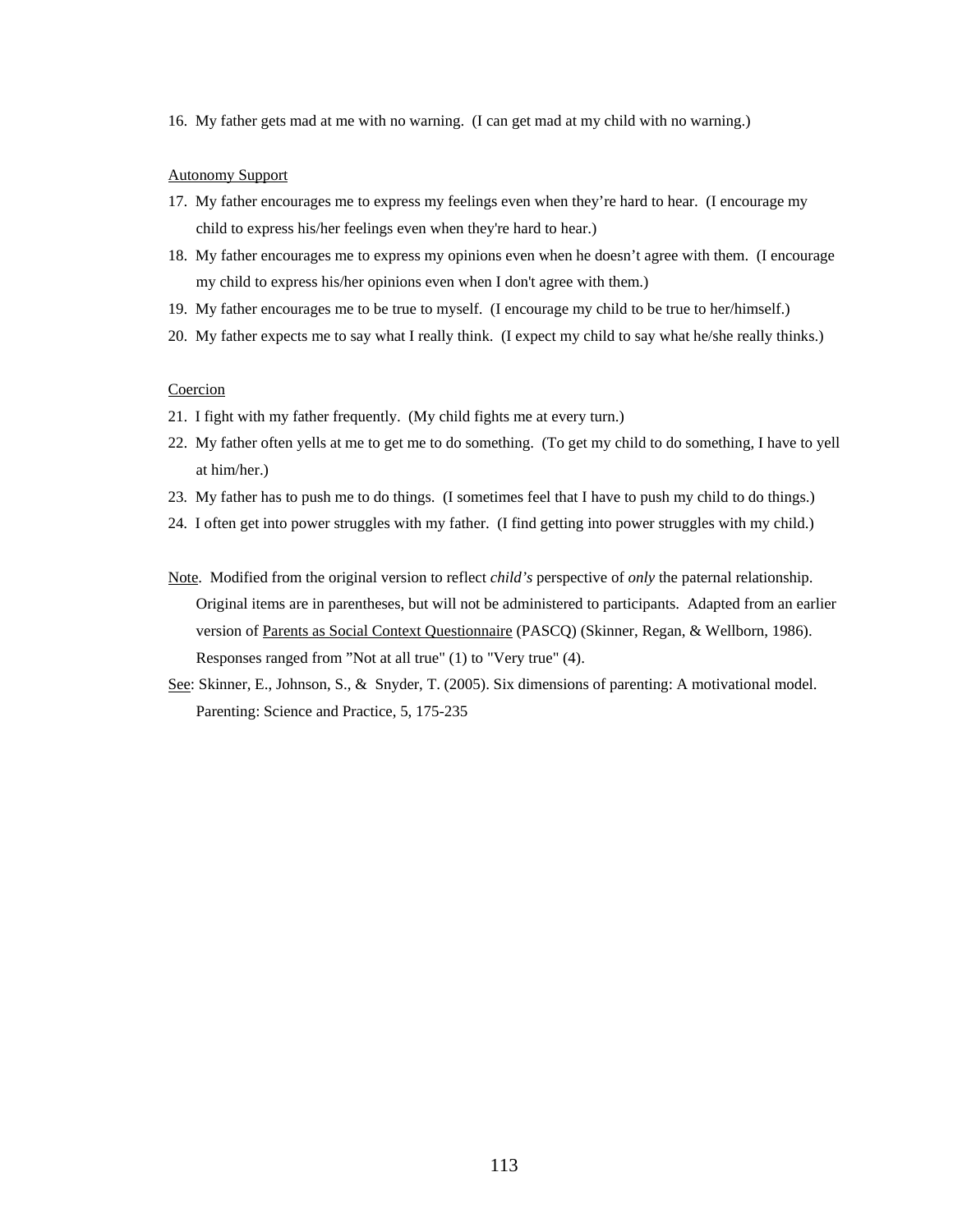|                                                                                                                |              |                            | C: Video Coding Form |                |                          |
|----------------------------------------------------------------------------------------------------------------|--------------|----------------------------|----------------------|----------------|--------------------------|
| Dyad Number: ______________                                                                                    |              |                            |                      |                |                          |
|                                                                                                                |              |                            |                      |                |                          |
|                                                                                                                |              |                            |                      |                |                          |
|                                                                                                                |              |                            |                      |                |                          |
| Length of Time Spent Discussing Problem (total): ________________________________                              |              |                            |                      |                |                          |
|                                                                                                                |              |                            |                      |                |                          |
|                                                                                                                |              |                            |                      |                |                          |
|                                                                                                                |              |                            |                      |                |                          |
|                                                                                                                |              |                            |                      |                |                          |
|                                                                                                                |              | <b>Very Untrue of Dyad</b> |                      |                | <b>Very True of Dyad</b> |
| Rehasing 1                                                                                                     |              | $\overline{2}$             | 3                    | $\overline{4}$ | 5                        |
| Speculating<br>$\sim$ 1                                                                                        |              | $\overline{2}$             | 3                    | $\overline{4}$ | 5                        |
| Dwelling on<br><b>Negative Affect</b>                                                                          | $\mathbf{1}$ | $\overline{2}$             | 3                    | 4              | 5                        |
| Encouraging<br>Problem Talk                                                                                    | $\mathbf{1}$ | $\overline{2}$             | 3                    | $\overline{4}$ | 5                        |
| Rehasing: e.g., talking about every detail about the problem, talking about parts of the problem over and over |              |                            |                      |                |                          |

Speculating: e.g., talking about why the problem may have happened, talking about bad things that might happen because of the problem, talking about parts of the problem that are not understood

Dwelling on Negative Affect: e.g., talking about how bad the person with the problem feels, talking about how upset, sad, or mad the person with the problem feels

Encouraging Problem Talk: e.g., trying to keelp one another taling about the problems, trying to get each other to tell every detail about the problems

**Number of solutions generated: \_\_\_\_\_\_\_\_\_\_\_\_\_\_\_\_\_\_\_\_\_ Solution decided? \_\_\_\_\_\_\_\_\_** 

**Content of problem discussed:** (e.g., female-female competition, male choice, friendships, or non-psychosocial—money issues, academic issues): \_\_\_\_\_\_\_\_\_\_\_\_\_\_\_

**\_\_\_\_\_\_\_\_\_\_\_\_\_\_\_\_\_\_\_\_\_\_\_\_\_\_\_\_\_\_\_\_\_\_\_\_\_\_\_\_\_\_\_\_\_\_\_\_\_\_\_\_\_\_\_\_\_\_\_\_\_\_\_\_\_**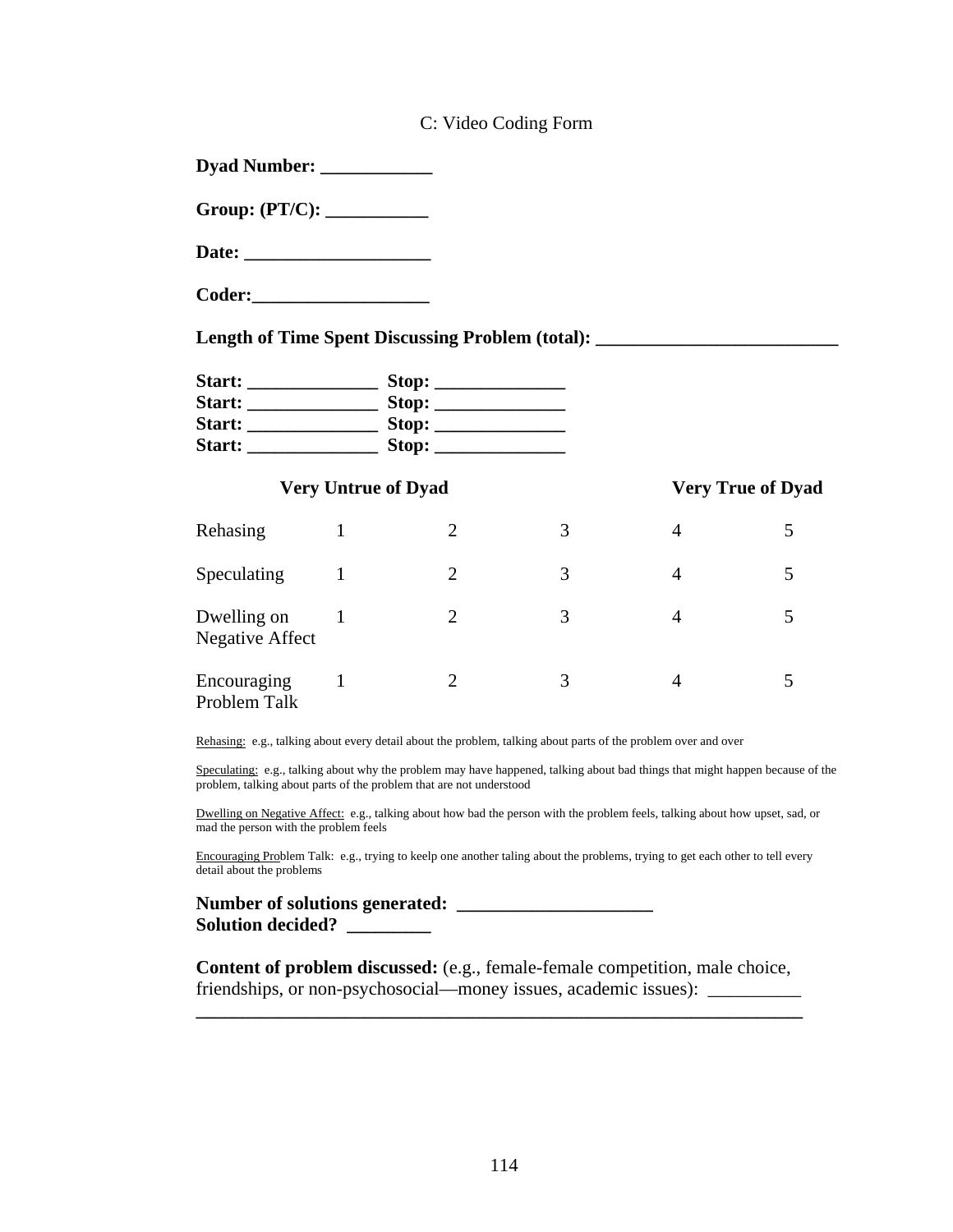## REFERENCE LIST

Alexander, R.D. (1989). Evolution of the human psyche. In P. Mellars &

Adersson, M. (1994) *Sexual Selection.* Princeton, N.J.: Princeton University Press.

- Barr, C.S., Newman, T.K., Shannon, C., Parker, C., Dvaskin, R.L., Becker, M.L. et al. (2004). Rearing condition and rh5-HTTLPR interact to influence limbichypothalamic-pituitary-adrenal axis response to stress in infant macaques. *Biological Psychiatry, 58,* 733-758.
- Beck, A.T., Epstein, N., Brown, G., & Steer, R. (1988). An inventory for measuring clinical anxiety: Psychometric properties. *Journal of Consulting and Clinical Psychology, 56,* 893-897.
- Belle, D. (1991). Gender differences in the social moderators of stress. In. A. Monat & R. Columbia University Press.
- Belsky, J., Steinberg, L., & Draper, P. (1991). Childhood experience, interpersonal development, and reproductive strategy: An evolutionary theory of socialization. *Child Dev, 62*, 647-670.
- Benenson, J.F., Apostoleris, N.H., Parnass, J. (1997). Age and sex differences in dyadic and group interaction. *Developmental Psychology, 33,* 538-543.
- Benenson, J. F; Roy, R.; Waite, A.; Goldbaum, S.; Linders, L.; Simpson, A. (2002) Greater discomfort as a proximate cause of sex differences in competition. *Merrill-Palmer Quarterly, 48,* 225-247*.*
- Benenson, J. F., & Christakos, A. (2003). The greater fragility of females' versus males' closest same-sex friendships. *Child Development, 74,* 1123-1129.

Bentler, P.M. (1990). Comparative fit indexes in structural models. *Psychological*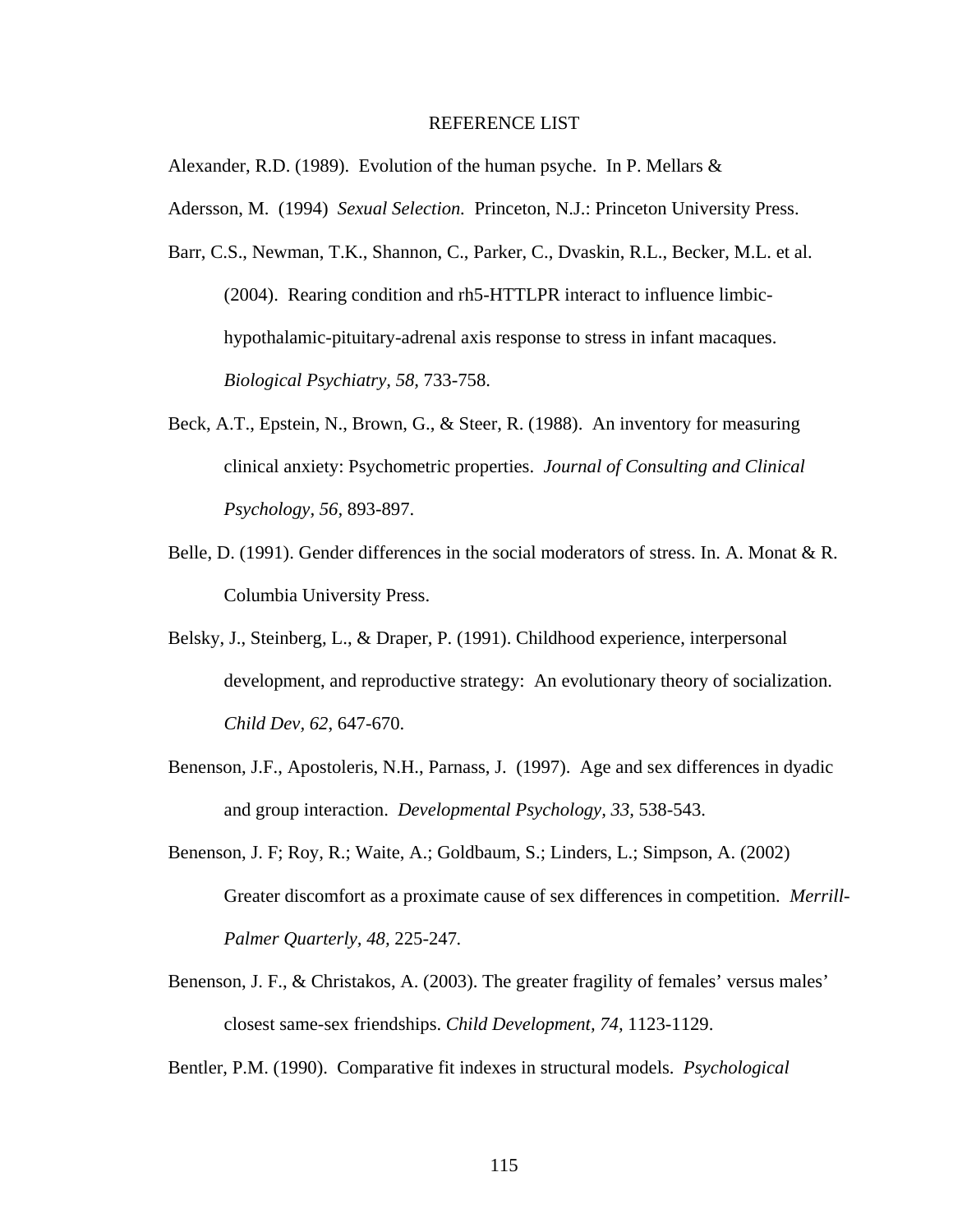*Bulletin, 107,* 238-246.

- Bentler, P.M. & Bonett, D. G. (1980). Significance tests and goodness of fit in the analysis of covariance structures, *Psychological Bulletin, 88,* 588-606.
- Best, D. L. & Williams, J.E. (1993). A cross-cultural viewpoint. In A.E. Beall & R. J. Sternberg (Eds.), *The psychology of gender* (pp.215-248). New York: Guilford Press.
- Boyce, W.T, O'Neill-Wagner, P., Price, C.S., Haines, M., & Suomi, S.J. (1998). Crowding stress and violent injuries among behaviorally inhibited Rhesus Macaques. *Health Psychology, 17,* 285-289.
- Boyce, W.T., & Ellis, B.J. (2005). Biological Sensitivity to Context: An Evolutionary- Developmental Theory of the Origins and Functions of Stress Reactivity. *Development and Psychopathology 17*: 271-301.
- Bremner, J. D., & Vermetten, E. (2001). Stress and development: Behavioral and biological consequences. *Development & Psychopathology, 13*, 473-489.
- Buss, D.M. (1989). Sex differences in human mate preferences: Evolutionary hypotheses tested in 37 cultures. *Behavioral and Brain Sciences, 12,* 1-49.
- Byrd-Craven, J., Geary, D.C., Vigil, J.M., & Hoard, M.K. (2007). One mate or two? Life history traits and reproductive variation in low income women. *Acta Psychologica Sinica*, 39, 469-480.
- Byrne, G., & Suomi, S.J. (2002). Cortisol reactivity and its relation to homecage behavior and personality ratings in tufted capuchin (Cebus apella) juveniles from birth to six years of age. Psychoneuroendocrinology, 27, 139-154.
- Caldji, C., Tannenbaum, B., Sharma, S., Francis, D. Plotsky, P.M., & Meaney, M.J.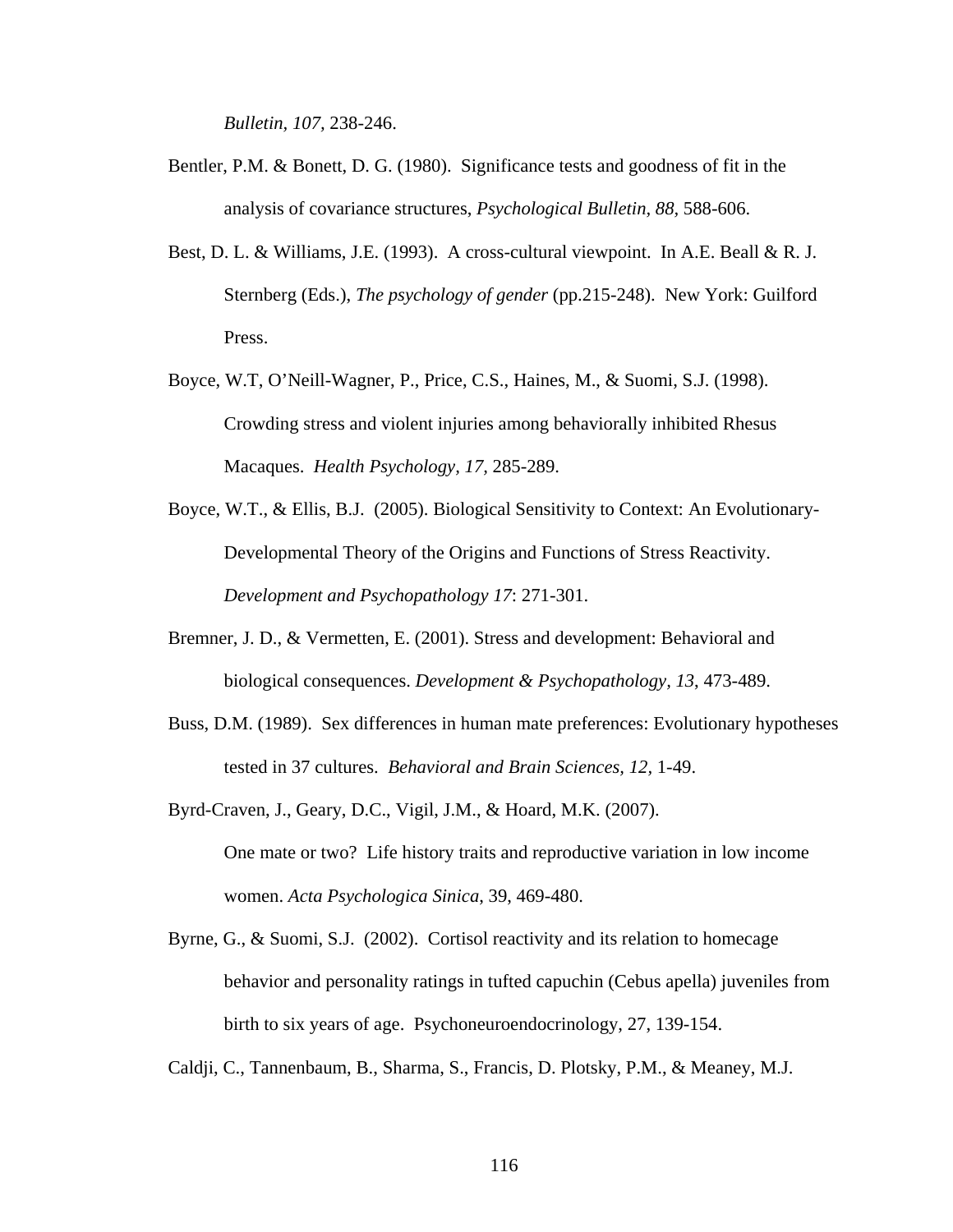(1998). Maternal care during infancy regulates the development of neural systems mediating the expression of fearfulness in the rat. *Proceddings of the National Academy of Sciences USA, 95,* 5335-5340.

- Calkins, S. D., & Fox, N. A. (1992). The relations among infant temperament, security of attachment, and behavioral inhibition at twenty-four months. *Child Dev, 63*(6), 1456-1472.
- Camarena, P.M., Sarigiani, P.A., & Peterson, A.C. (1990). Gender-specific pathways to intimacy in early adolescence. *Journal of Youth and Adolescence, 19,* 19-32.
- Cameron, NM, Champagne, F. A., Parent, C., Fish, E.W., Ozaki-Kuroda, K., & Meaney, M.J. (2005). The programming of individual differences in defensive responses and reproductive strategies in the rat through variations in maternal care. *Neuroscience and Biobehavioral Reviews, 29,* 843-865.
- Caspi, A. (2000). The child is the father of the man: Personality continuities from childhood to adulthood. *Journal of Personality and Social Psychology, 78,* 158- 172.
- Chagnon, N.A. (1988). Life histories, blood revenge, and warfare in a tribal population. *Science, 239,* 985-992.
- Charlesworth, W.R., & Dzur, C. (1987). Gender comparisons of preschoolers' behavior and resource utilization in group problem-solving. *Child Development, 58,* 191- 200.
- Crick, N. R., Bigbee, M. A., & Howes, C. (1996). Gender differences in children's normative beliefs about aggression: How do I hurt thee? Let me count the ways. Child Development, 67, 1003-1014.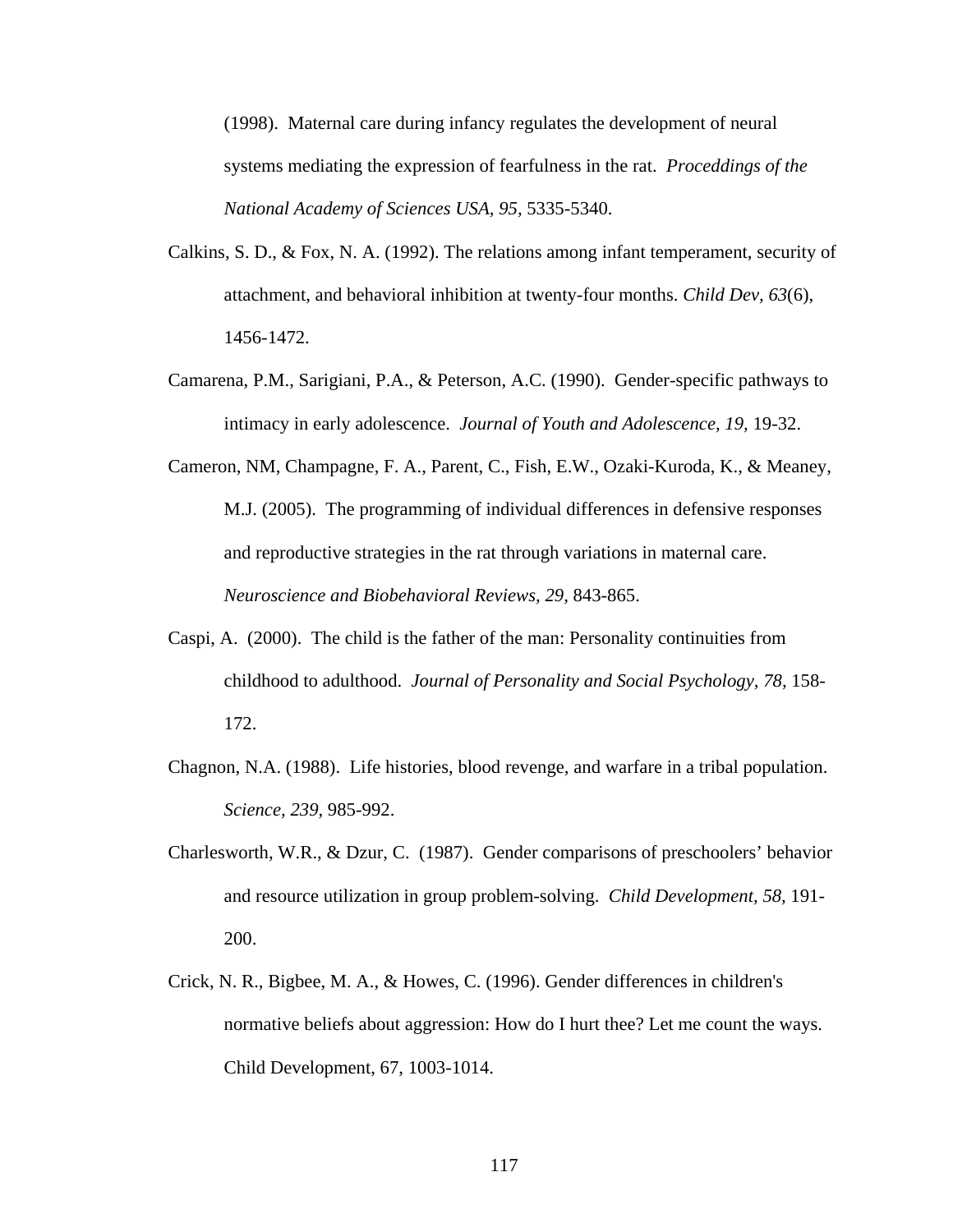- Crick, N. R., & Zahn-Waxler, C. (2003). The development of psychopathology in males and females: Current progress and future challenges. *Development and Psychopathology, 15*, 719-742.
- Darwin, C. (1871). *The descent of man, and selection in relation to sex.* London: John Murray.
- Davis, E.P., Donzella, B., Krueger, W.K., & Gunnar, M.R. (1999). The start of a new school year: Individual differences in salivary cortisol response in relation to child temperament. *Developmental Psychobiology, 35,* 188-196.
- Derryberry, D. & Rothbart, M.K. (1988). Arousal, affect, and attention as components of temperament. *Journal of Personality and Social Psychology, 55,* 958-966.
- Dickerson, S.S. & Kemeny, M.E. (2004). Acute stressors and cortisol responses: A theoretical integration and synthesis of laboratory research. *Psychological Bulletin, 130,* 355-391.
- Draper, P. & Harpending, H. (1988). A sociobiological perspective on the development of human reproductive strategies. In K.B. MacDonald (Ed.), *Sociobiological perspectives on human development* (pp. 340-372). New York: Springer-Varlag.
- Eder, D. & Hallinan, M.T. (1978). Sex differences in children's friendships. *American Sociological Revew, 43,* 237-250.
- Ellis, B. J., McFadyen-Ketchum, S., Dodge, K. A., Pettit, G. S., & Bates, J. E. (1999). Quality of early family relationships and individual differences in the timing of pubertal maturation in girls: A longitudinal test of an evolutionary model. *Journal of Personality & Social Psychology, 77*(2), 387-401.
- Ellis, B. J. (2004) Timing of Pubertal Maturation in Girls: An Integrated Life History Approach. *Psychological Bulletin 130*: 920-958.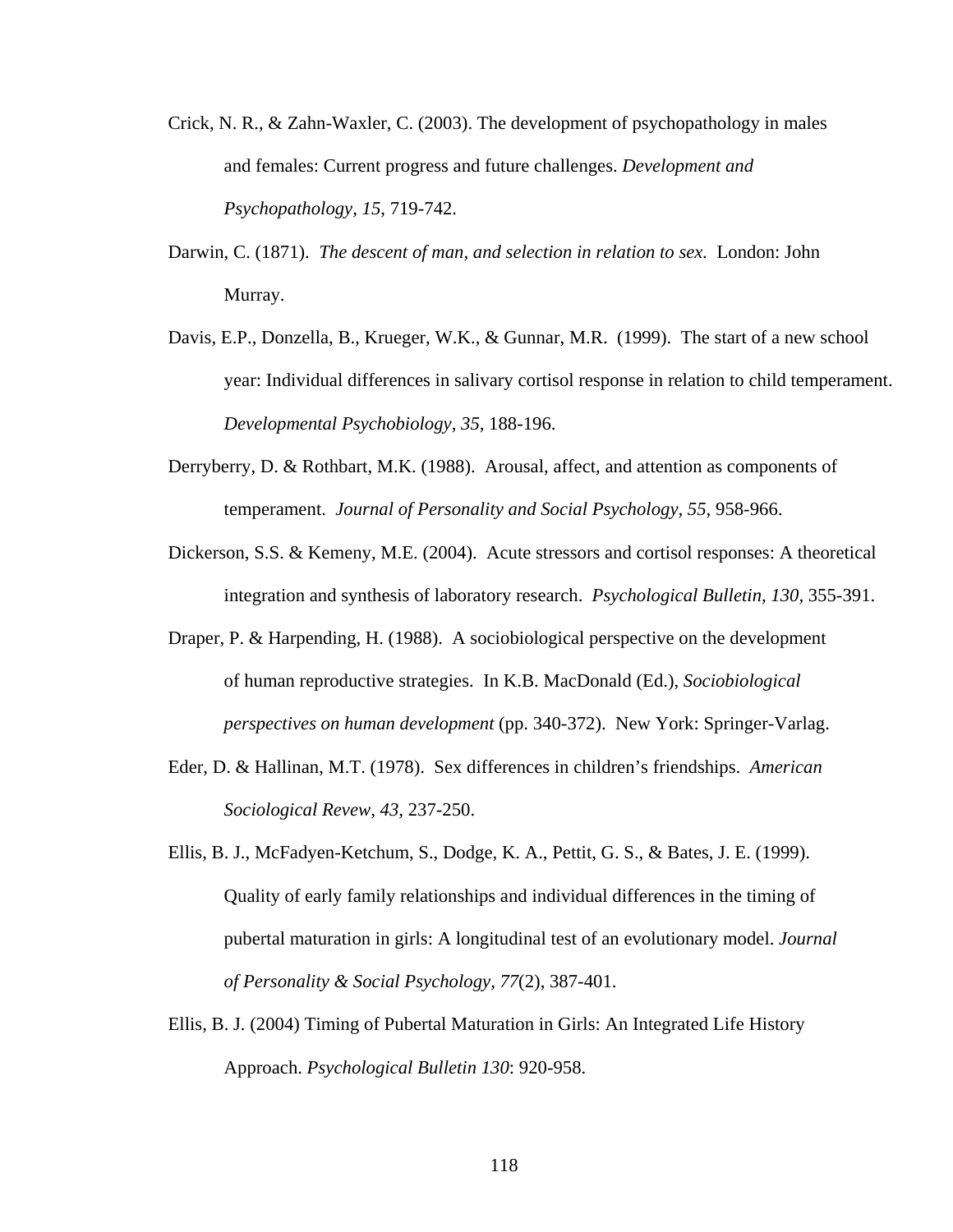- Ellis, B.J., Jackson, J.J., & Boyce, W.T. (2006). The stress response systems: Universality and adaptive individual differences. *Developmental Review, 26,* 175-212.
- Essex, M. J., Klein, M. H., Cho, E., & Kalin, N. H. (2002). Maternal stress beginning in infancy may sensitize children to later stress exposure: Effects on cortisol and behavior. *Biol Psychiatry, 52*, 776-784.
- Figueredo, A. J., Vasquez, G. Brumbach, B.H., et al. (2006) Consilience and Life History Theory: From Genes to Brain to Reproductive Strategy. *Developmental Review, 26*: 243-275.
- Flinn, M. V. (1988) Mate guarding in a Caribbean village. *Ethology and Sociobiology, 8,*  1-28.
- Flinn, M.V., Turner, M.T., Decker, S.A. & England, B.G. (1996). Male-female differences in effects of parental absence on glucocorticiod stress response. *Human Nature, 7,* 125-162.
- Flinn, M.V. (2006). Evolution and ontogeny of the stress response to social challenges in the human child. *Developmental Review, 26,* 138-174.
- Foley, R.A. & Lee, P.C. (1989). Finite social space, evolutionary pathways, and reconstructing hominid behavior. *Science, 243,* 901-906.
- Francis, D.D. & Meaney, M.J. (1999). Maternal care and the development of stress responses. *Current Opinion in Neurobiology, 9,* 128-134.
- Furman, W. & Buhrmuster, D (1985). Children's perceptions of the personal relationship and their social networks. *Developmental Psychology, 21,* 1016-1024.
- Galen, B. R., & Underwood, M. K. (1997). A developmental investigation of social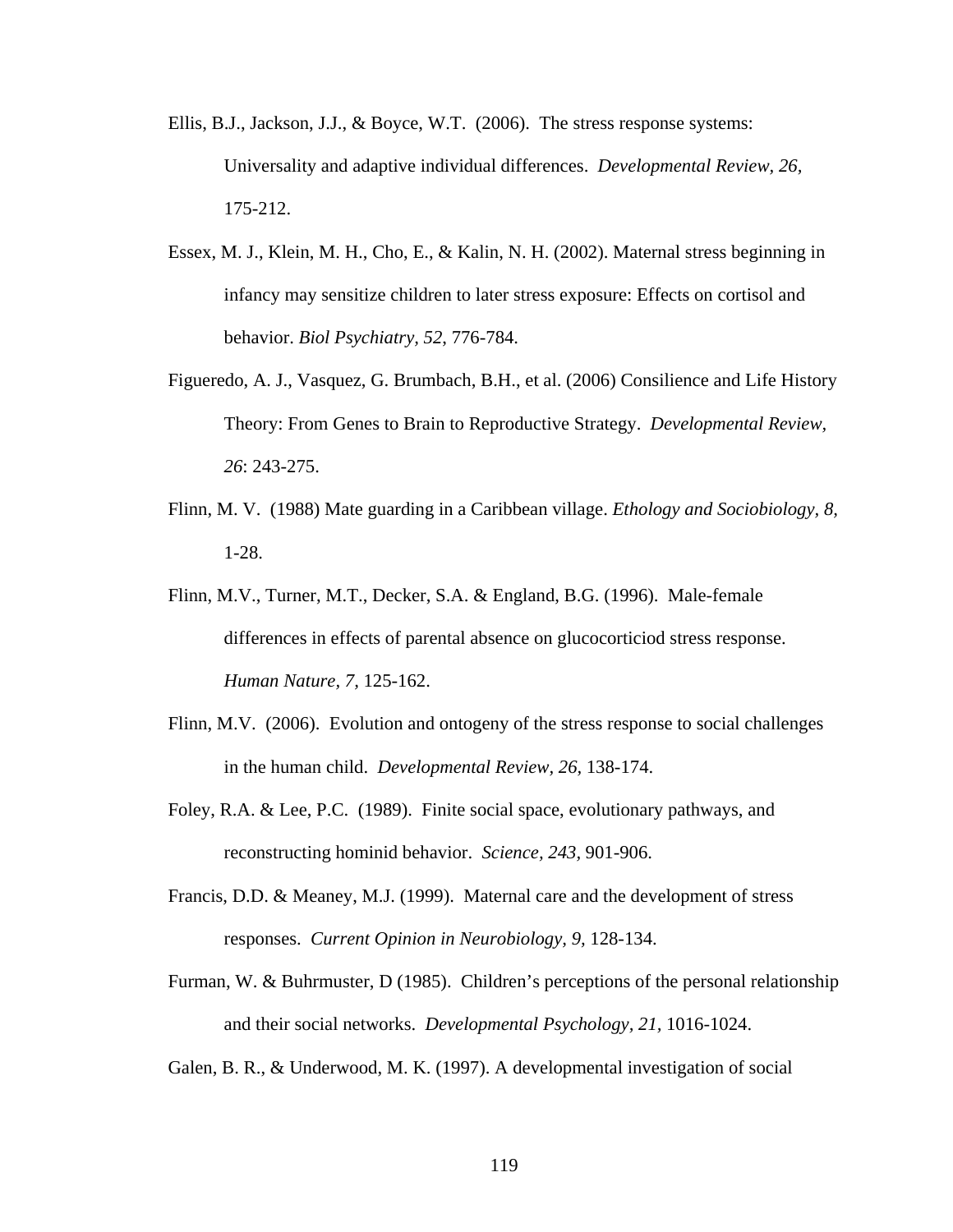aggression among children. *Developmental Psychology, 33,* 589-600.

- Gore, S., & Colten, M. E. (1991). Gender, stress, and distress: Social relational influences. In J. Eckenrode (Ed.), *The social context of coping* (pp. 139-163). New York: Plenum Press.
- Geary, D.C. (1998). *Male, female: The evolution of human sex differences.* Washington, DC: American Psychological Association
- Geary, D. C. (2002). [Sexual selection and sex differences in social cognition.](http://www.missouri.edu/%7Epsycorie/selection.htm) In A. V. McGillicuddy-De Lisi & R. De Lisi (Eds.), *Biology, society, and behavior: The development of sex differences in cognition* (pp. 23-53). Greenwich, CT: Ablex/Greenwood.
- Geary, D. C. (2005). *The origin of mind: Evolution of brain, cognition, and general intelligence*. Washington, DC: American Psychological Association.
- Geary, D. C. (2006). Evolutionary developmental psychology: Current status and future directions. *Developmental Review, 26.*
- Geary, D. C., Byrd-Craven, J., Hoard, M.K., Vigil, J. & Numtee, C. (2003). Evolution and development of boys' social behavior. *Developmental Review, 23,* 444-470.
- Geary, D.C., & Flinn, M.V. (2001). Evolution of human parental behavior and the human family. *Parenting: Science and Practice,* 5-61.Andersson, M. (1994). *Sexual selection.* Princeton, NJ: Princeton University Press.
- Geary, D.C. & Flinn, M.V. (2002). Sex differences in behavioral and hormonal response to social threat: Commentary on Taylor et al (2000). *Psychological Review, 109,* 745-750.

Ghinglieri, M.P. (1987). Sociobiology of the great apes and the hominid ancestor.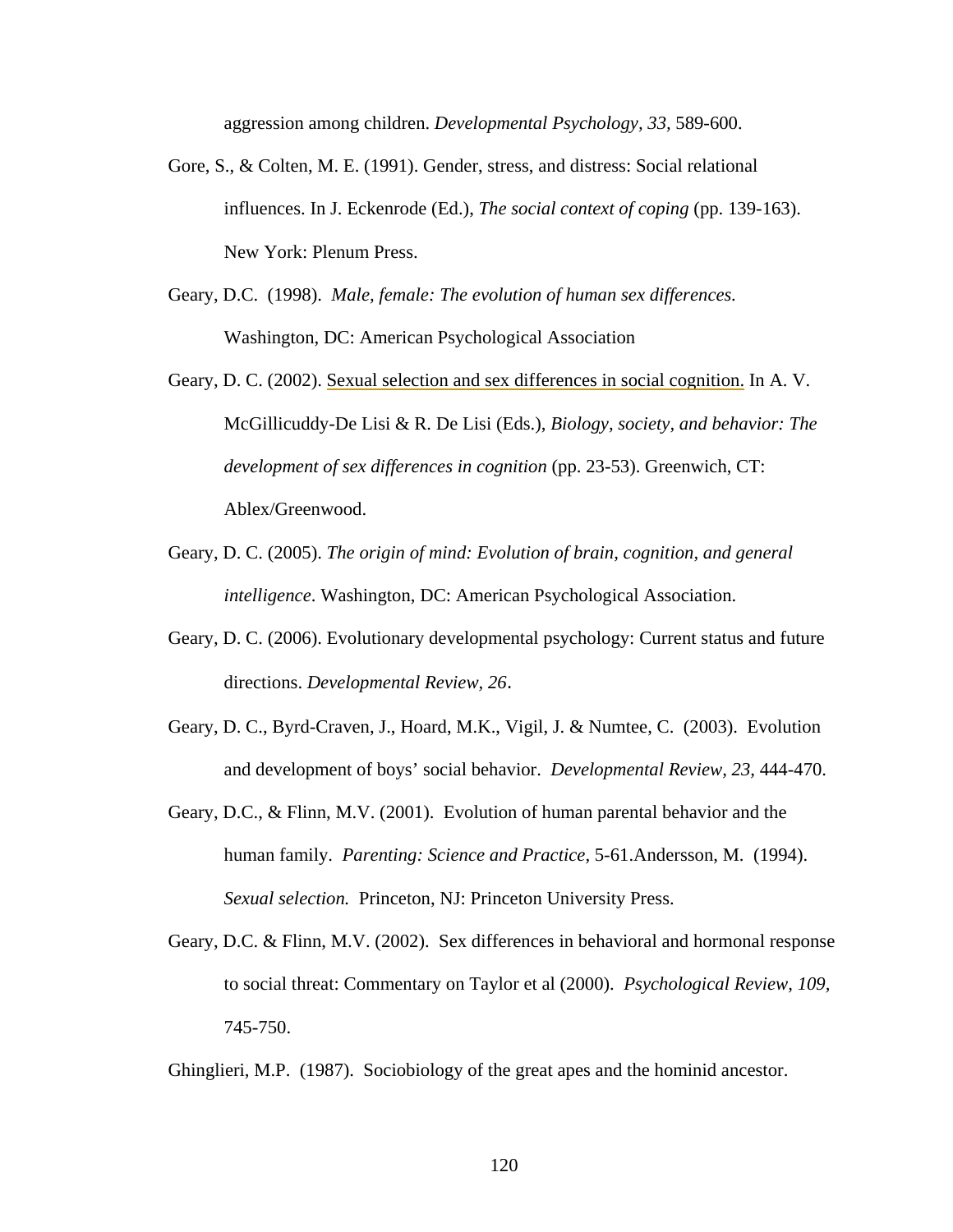*Journal of Human Evolution, 16,* 319-357.

- Goodall, J. (1986). *The chimpanzees of Gombe: Patterns of behavior.* Cambridge, MA: The Belknap Press.
- Gunnar, M.R. (1992, August). *Psychoendocrine studies of adaptation in normally functioning nursery school children.* Invited address for the XXIII Congress of International Society of Psychoneuroendocrinology, Madison, WI.
- Gunnar M.R. (1994). Psychoendocrine studies of temperament and stress in early childhood: Expanding current models. In Bates, J.E. & Wachs, T.D. *Temperament: Individiual differences a the interface of biology and behavior* pp. 175-198. Washington, DC: APA press.
- Gunnar, M.R., Bruce, J., Grotevant, H.D. (2000). International adoption of instiutuionally reared children: Research and policy. *Development & Psychopathology, 12,* 677-693.
- Gunnar, M.R., Larson, M.C., Hertsgaurd, L., Harris, M.L. & Brodersen, L. (1992). The stressfulness os separation among 9 month old infants: Effects of social context variables in infant temperament. *Child Development, 63,* 290-303.
- Gunnar, M. and Vasquez, D.M. (2001). Low cortisol and a flattening of expected daytime rhythm: Potential indices of risk in human development. *Development & Psychopathology, 13,* 515-538.
- Gunnar, Megan R; & Donzella, Bonny (2002). Social regulation of the cortisol levels in early human development. *Psychoneuroendocrinology, 27,* 199-220.
- Gunnar, M.R., Morison, S.J., Chisholm, K., Schuder, M. (2001). Salivary cortisol levels in children adopted from Romanian orphanages, *Development &*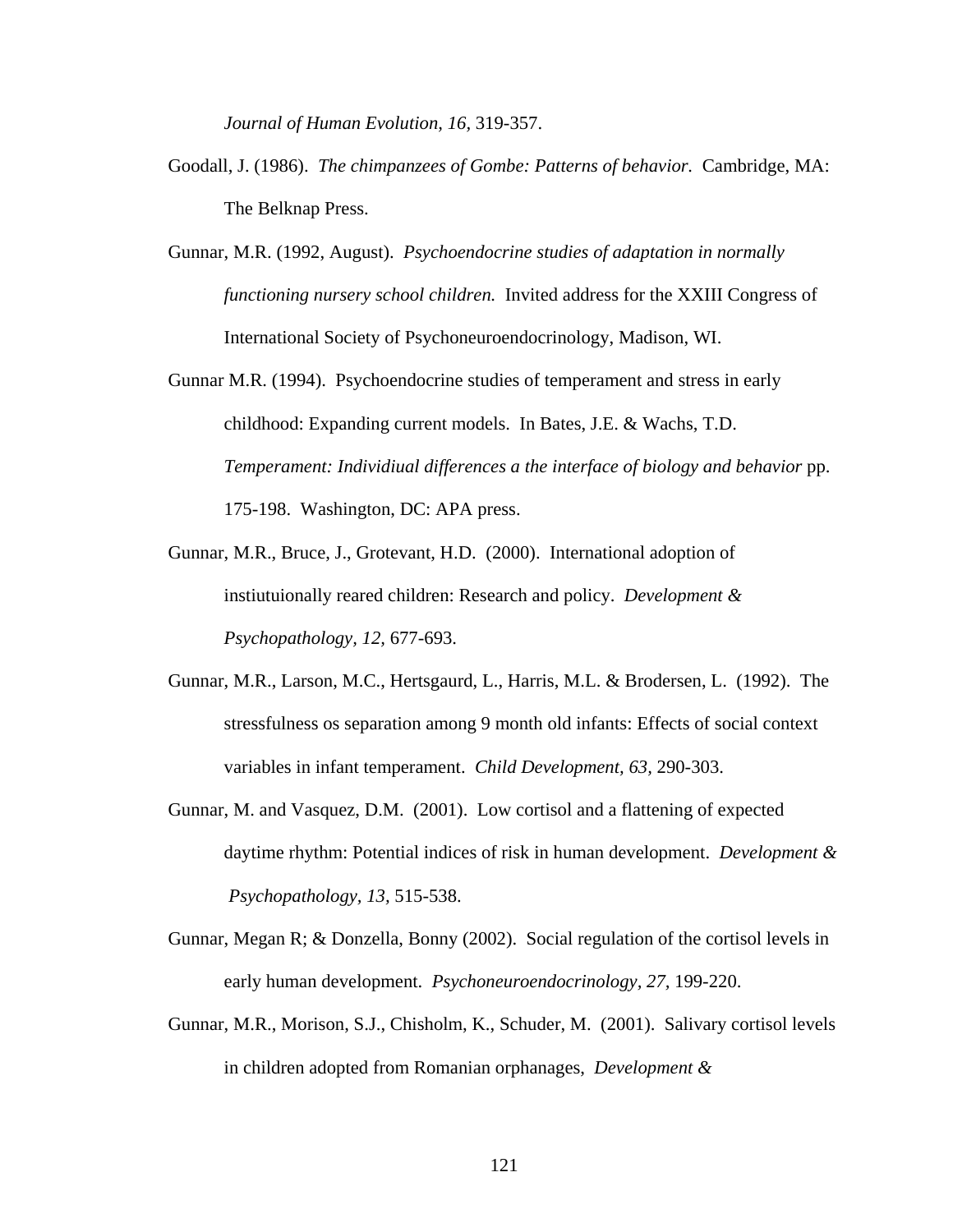*Psychopathology, 13,*611-628.

- Gunnar, Megan R; Sebanc, Anne M; Tout, Kathryn; Donzella, Bonny; van Dulmen, & Manfred M. H. (2003). Peer Rejection, Temperament, and Cortisol Activity in Preschoolers. *Developmental Psychobiology. 43,* 346-358.
- Habib, K. E., Gold, P. W., & Chrousos, G. P. (2001). Neuroendocrinology of stress. *Neuroendocrinology, 30*(3), 695-728.
- Hamilton, W.D. (1964). The genetical evolution of social behavior II. *Journal of Theoretical Biology, 7,* 17-52.
- Hane, A.A & Fox, N.A. (2006). Ordinary variations in maternal caregiving influence human infants' stress reactivity. *Psychological Science, 17,* 550-556.
- Hankin, B. L., & Abramson, L. Y. (2001). Development of gender differences in depression: An elaborated cognitive vulnerability-transactional stress theory. Psychological Bulletin, 127, 773-796.
- Hart, B.I., & Thompson, J.T. (1997). Gender role characteristics and depressive symptomatology among adolescents. *Journal of Early Adolescence, 16,* 407-426.
- Hartup, W.W., & Stevens, N. (1997). Friendships and adaptation in the life course. *Psychological Bulletin, 121,* 355-370.
- Harris, J.R. (1995). Where is the child's environment? A group socialization theory of development. *Psychological Review, 18,* 1189-1203.
- Hastings, T. L., Anderson, S. J., & Kelley, M. L. (1996). Gender differences in coping and daily stress in conduct-disordered and non-conduct-disordered adolescents. *Journal of Psychopathology and Behavioral Assessment, 18,* 213-226.

Heim, C., & Nemeroff, C. B. (1999). The impact of early adverse experiences on brain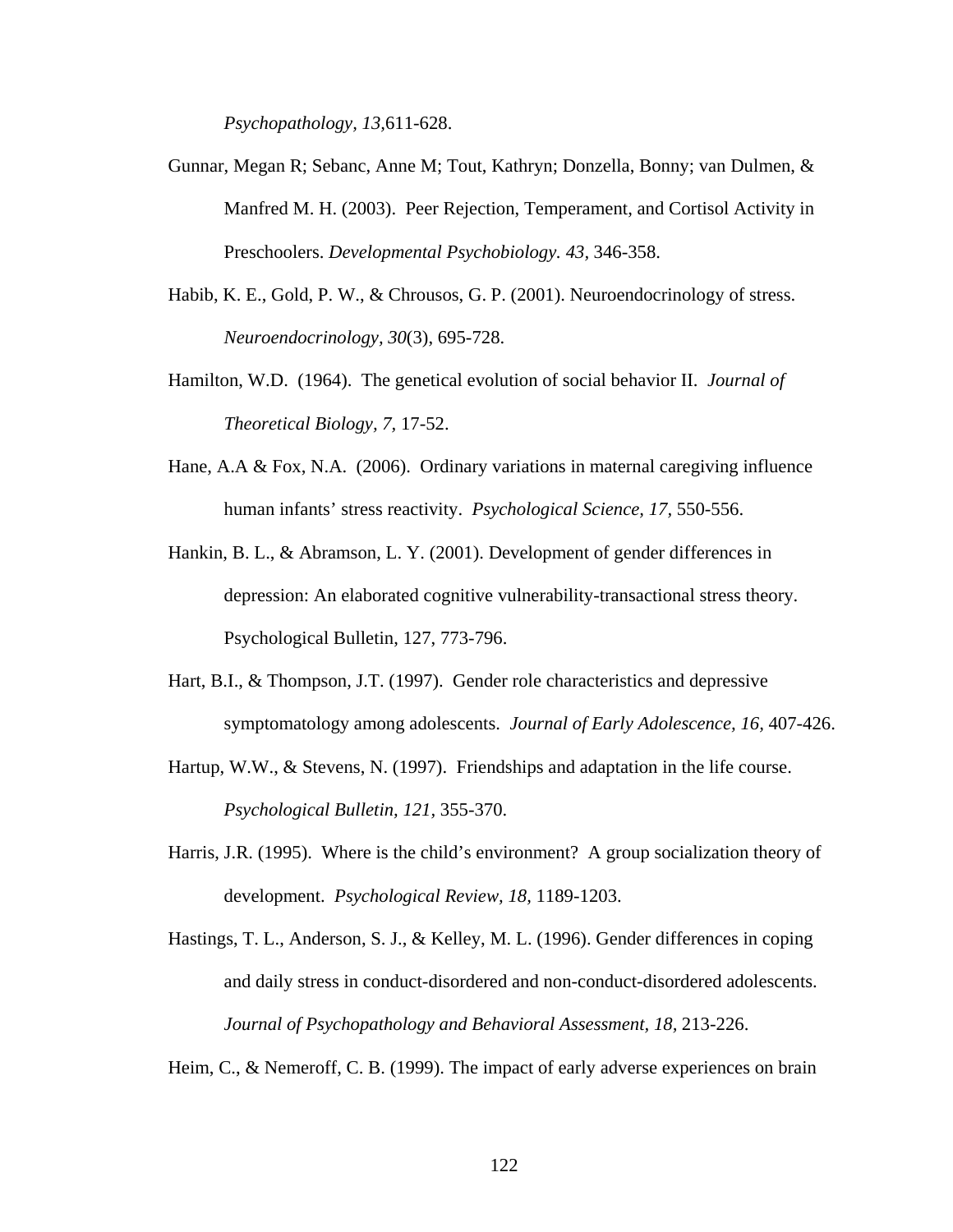systems involved in the pathophysiology of anxiety and affective disorders. *Biol Psychiatry, 46*(11), 1509-1522.

- Hofer, M.A. (1994). Early relationships as regulators of infant physiology and behavior. *Acta Paeditricia Supplementaum, 397,* 9-18.
- Horowitz, D.L. (2001). *The deadly ethnic riot.* Berkeley, CA: University of California Press
- Huether, G. (1996). The central adaptation syndrome: Psychosocial stress as a trigger for adaptive modifications of brain structure and brain function. *Progress in Neurobiology, 48,* 569-612.
- Huether, G. (1998). Stress and the adaptive self-organization of neural connectivity during childhood. *International Journal of Developmental Neuroscience, 16, 297-306.*
- Huether, G., Doering, S., Ruger, U., Ruther, E., Schussler, G. (1999). The stressreaction process and the adaptive modification and reorganization of neuronal networks. *Psychiatry Research, 87,* 83-95.
- Irons, W. (1979). Cultural and biological success. In N.A. Chagnon & W. Irons (Eds), *Natural Selection and social behavior* (pp. 257-272). North Scituate, MA: Duxbury Press.
- Jaffe, S.R., Caspi, A., Moffit, T.E., Taylor, A. (2004). Physical maltreatment victim to antisocial child: Evidence of environmentally mediated process. *Journal of Abnormal Psychology, 113,* 44-55.
- Kagan, J., Snidman, N., Zentner, M., & Peterson, E. (1999). Infant temperament and anxious symptoms in school age children. *Development and Psychopathology,*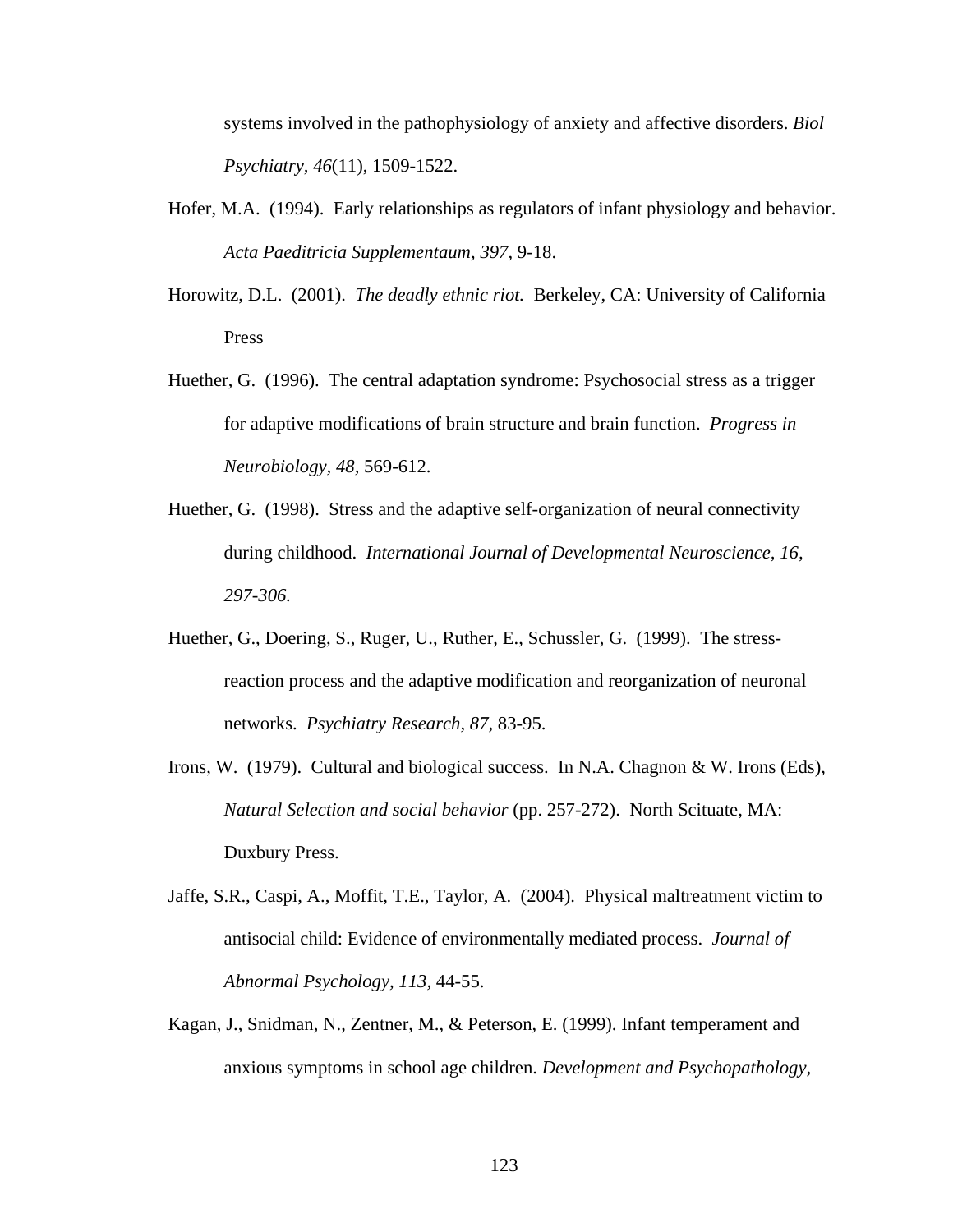*11*(2), 209-224.

- Keeley, L.H. (1996). *War before civilization: The myth of the peaceful savage.* New York: Oxford University Press.
- Keenan, K., & Shaw, D. (1997). Developmental and social influences on young girls' early problem behavior. Psychological Bulletin,121, 95-113.
- Kendler, K. S., Thornton, L. M., & Prescott, C. A. (2001). Gender differences in the rates of exposure to stressful life events and sensitivity to their depressongenic effects. American Journal of Psychiatry, 158, 587-593.
- Leadbeater, B.J., Blatt, S.J. & Quinlan, D.M. (1995). Gender-linked vulnerabilities to depressive symptoms, stress, and problem behaviors in adolescents. *Journal of Research on Adolescence, 5,* 1-29.
- Lever, J. (1978). Sex differences in the complexity of children's play and games. *American Sociological Review, 43,* 471-483.
- Lewinsohn, P. M., Gotlib, I. H., Lewinsohn, M., Seeley, J. R., & Allen, N. B. (1997). Gender differences in anxiety disorders and anxiety symptoms in adolescents. Journal of Abnormal Psychology, 107, 109-117.
- Liu, D., Diorio, J., Tannenbaum, B., Caldji, C., Francis, D., Freedman, A., et al. (1997). Maternal care, hippocampal glucocorticoid receptors, and hypothalamic-pituitaryadrenal responses to stress. *Science, 277*, 1659-1662.
- Lupien, S. J., King, S., Meaney, M. J., & McEwen, B. S. (2000). Child's stress hormone levels correlate with mother's socioeconomic status and depressive state. *BiologicalPsychiatry, 48*(10), 976-980.

Maccoby, E.E. (1988). Gender as a social category. *Developmental Psychology, 24,*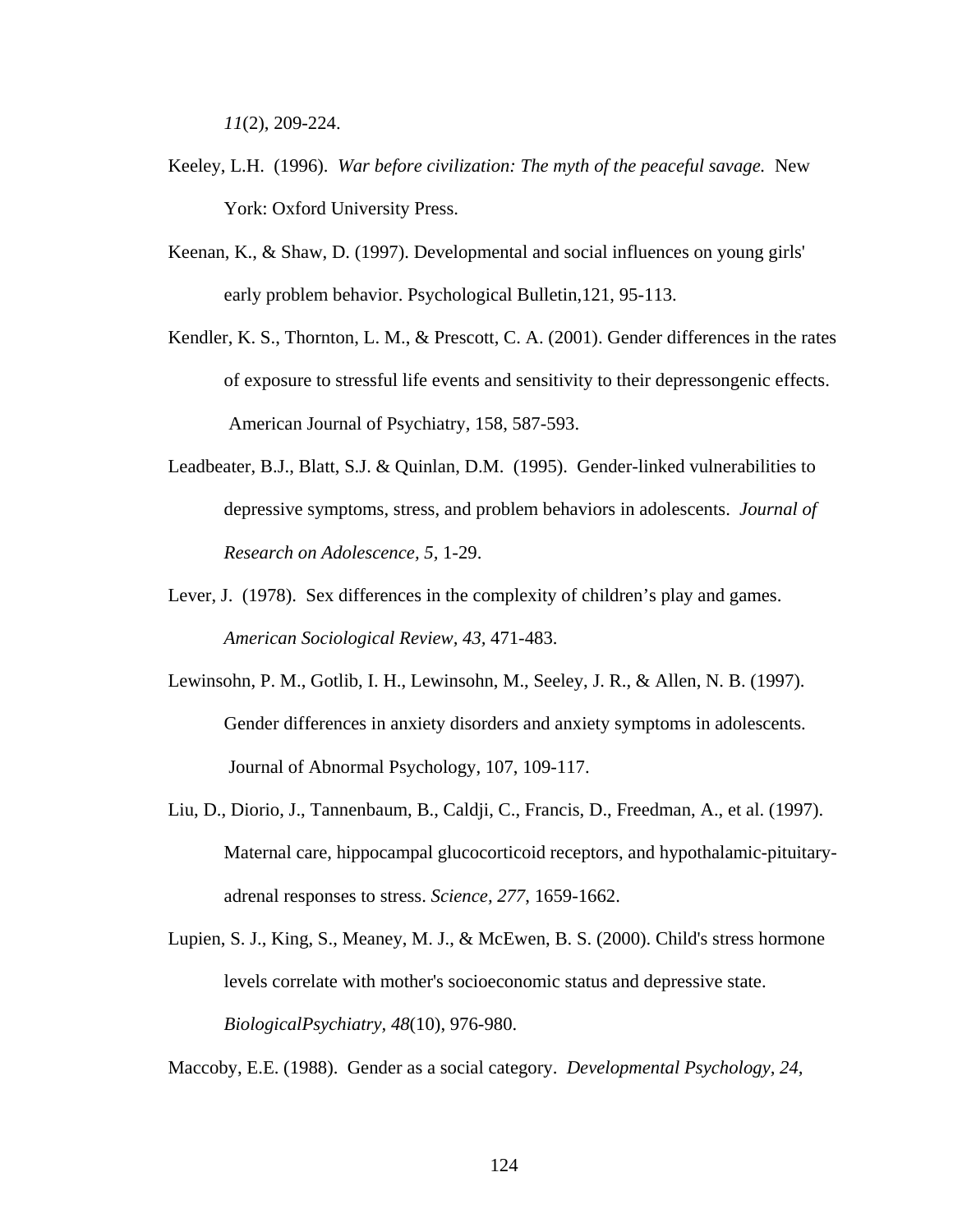755-765.

Maccoby, E. E. (1990). Gender and relationships: A developmental account. *American Psychologist, 45,* 513-520.

- MacDonald, K. (1992). Warmth as a developmental construct: An evolutionary analysis. *Child Development, 63,* 753-773.
- Martin, C. L., & Fabes, R. A. (2001). The stability and consequences of younger children's same-sex peer interactions. *Developmental Psychology, 37,* 431-446.
- McEwen, B. S. (1998). Protective and damaging effects of stress mediators. *New England Journal of Medicine, 338*(3), 171-179.
- Meaney, M. J. (2001). Maternal care, gene expression, and the transmission of individual differences in stress reactivity across generations. *Annu Rev Neurosci, 24*, 1161- 1192.
- Meyer, S. E., Chrousos, G. P., & Gold, P. W. (2001). Major depression and the stress system: a life span perspective. *Dev Psychopathol, 13*(3), 565-580.
- Moffitt, T. E., Caspi, A., Belsky, J., & Silva, P. A. (1992). Childhood experience and the onset of menarche: A test of a sociobiological model. *Child Development, 63*, 47- 58.
- Moore, C.L. & Power, K.L. (1992). Variation in maternal care and individual differences in play, exploration, and grooming of juvenile Norway rat offspring. *Developmental Psychobiology, 25,* 165-182.
- Murdock, G.P. (1981). *Atlas of world cultures.* Pittsburgh: University of Pittsburgh Press.

Nachmias, M. (1993). *Maternal personality relations with toddler's attachment*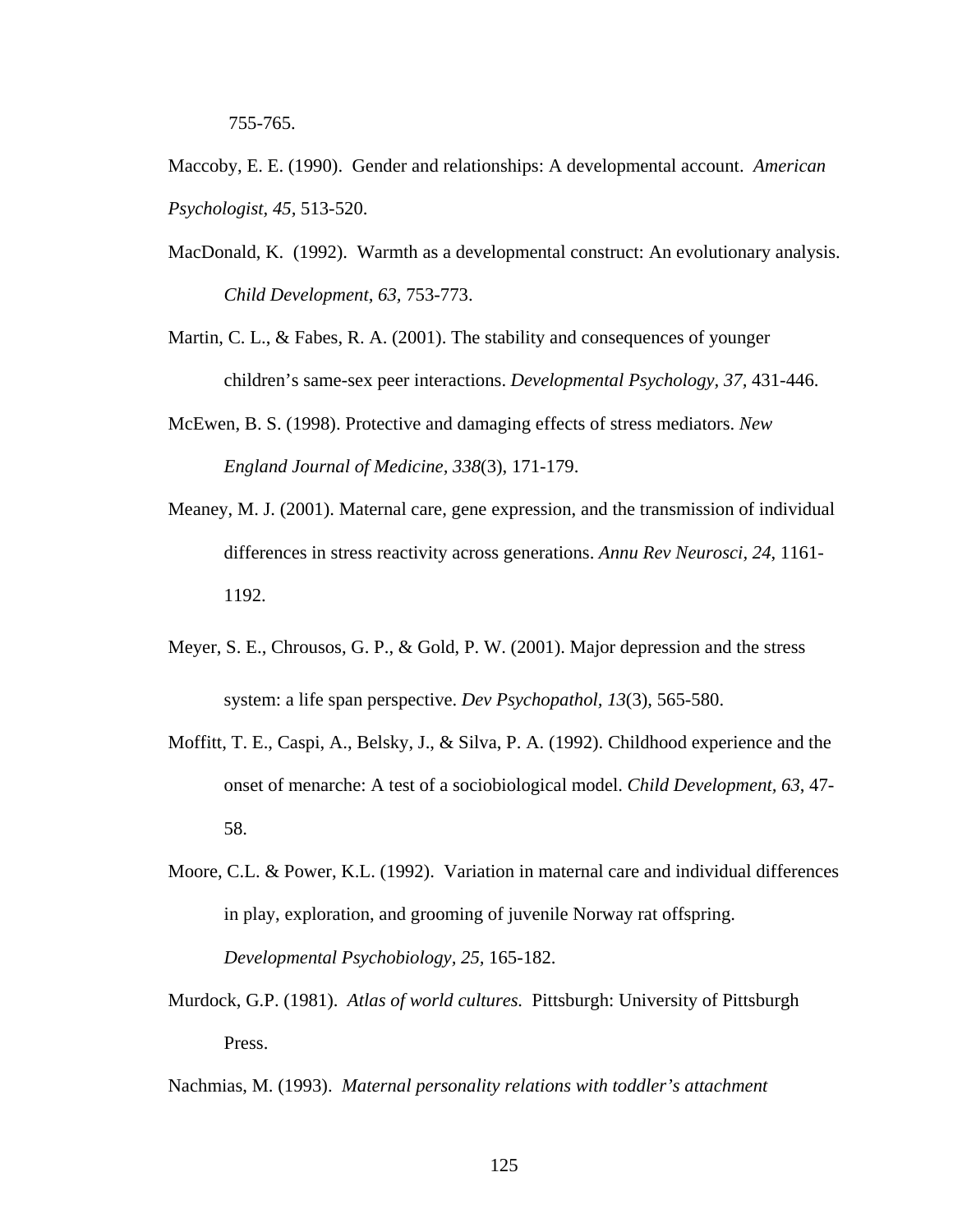*classification, use of coping strategies, and adrenocoritical stress response.* Paper presented at the  $60<sup>th</sup>$  annual meeting of the Society for Research in Child Development, New Orleans, LA.

- Nesse, R. M., & Young, E. A. (2000). Evolutionary origins and functions of the stress response. In G. Fink (Ed.), *Encyclopedia of Stress* (Vol. 2, pp. 79-84): Academic Press.
- Osman, A., Kopper, B.A., Barrios, F, Gutierrez, P.M., & Bagge, C. L. (2004). Reliability and validity of the Beck Depression Inventory-II with adolescent psychiatric inpatients. *Psychological Assessment, 16,* 120-132.
- Parker, J.G. & Asher, S. R. (1993). Friendship and friendship quality in middle childhood: Links with peer group acceptance and feelings of loneliness and social dissatisfaction. *Developmental Psychology, 29,* 611-621.
- Pasternak, B., Ember, C.R., & Ember, M. (1997). *Sex, gender, and kinship: A crosscultural perspective.* Upper Saddle River, NJ: Prentice-Hall.
- Paquette, J. A., & Underwood, M. K. (1999). Gender differences in young adolescents' experiences of peer victimization: Social and physical aggression. *Merrill-Palmer Quarterly, 45,* 242-266.
- Quas, J. A., Bauer, A. M., & Boyce, W. T. (2004, In press). Physiological reactivity, social support, and memory in early childhood. *Child Development*.
- Rabin, B.S. (1999). *Stress, Immune Function, and Health: The Connection.* Wiley-Liss, Inc.
- Roberts, W., & Strayer, J. (1996). Empathy, emotional expressiveness, and prosocial behavior. *Child Development, 67,* 449-470.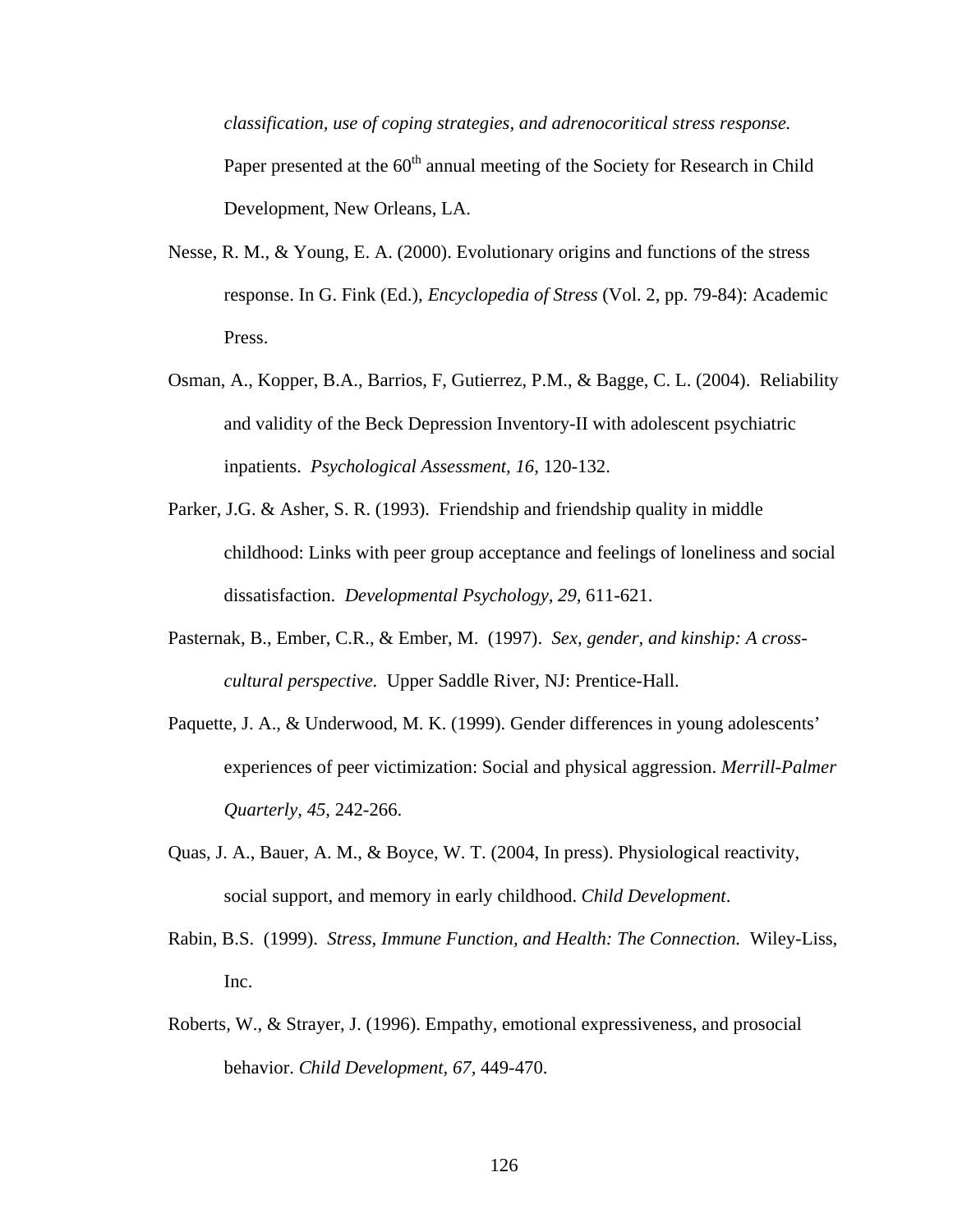- Rose, A. J., & Asher, S. R. (1999). Children's goals and strategies in response to conflicts within a friendship. *Developmental Psychology, 35,* 69-79.
- Rose, A. J. (2002). Co-rumination in the friendships of girls and boys. *Child Development, 73,* 1830-1843.
- Rose, A. J., & Rudolph, K. D. (2006). A review of sex differences in the peer relationship processes: Potential trade-offs for the emotional and behavioral development of girls and boys . *PsychologicalBulletin, 132,* 98-131*.*
- Rothbart, M.K., Ahadi, S.A. & Evans, D.E. (2000). Temperament and personality: Origins and outcomes. *Journal of Personality and Social Psychology, 78,* 122- 135.
- Sanchez, M. M., Ladd, C. O., & Plotsky, P. M. (2001). Early adverse experience as a developmental risk factor for later psychopathology: evidence from rodent and primate models. *Dev Psychopathol, 13*(3), 419-449.
- Sapolsky, R. M., Romero, L. M., & Munck, A. U. (2000). How do glucocorticoids influence stress responses? Integrating permissive, suppressive, stimulatory, and preparative actions. *Endocrine Reviews, 21*(1), 55-89.
- Savin-Williams, R. (1979). Dominance hierarchies in groups of early adolescents. *Child Development, 50,* 923-935.
- Savin-Williams, R.C. (1987). *Adolescence: An ethological perspective.* New York: Springer.
- Schwartz, J.A.J. & Koenig, L.J. (1996). Response styles and negative affect among adolescents. *Cognitive Therapy and Research, 20,* 13-36.

Seielstad, M. (2000). Asymmetries in the maternal and paternal genetic histories of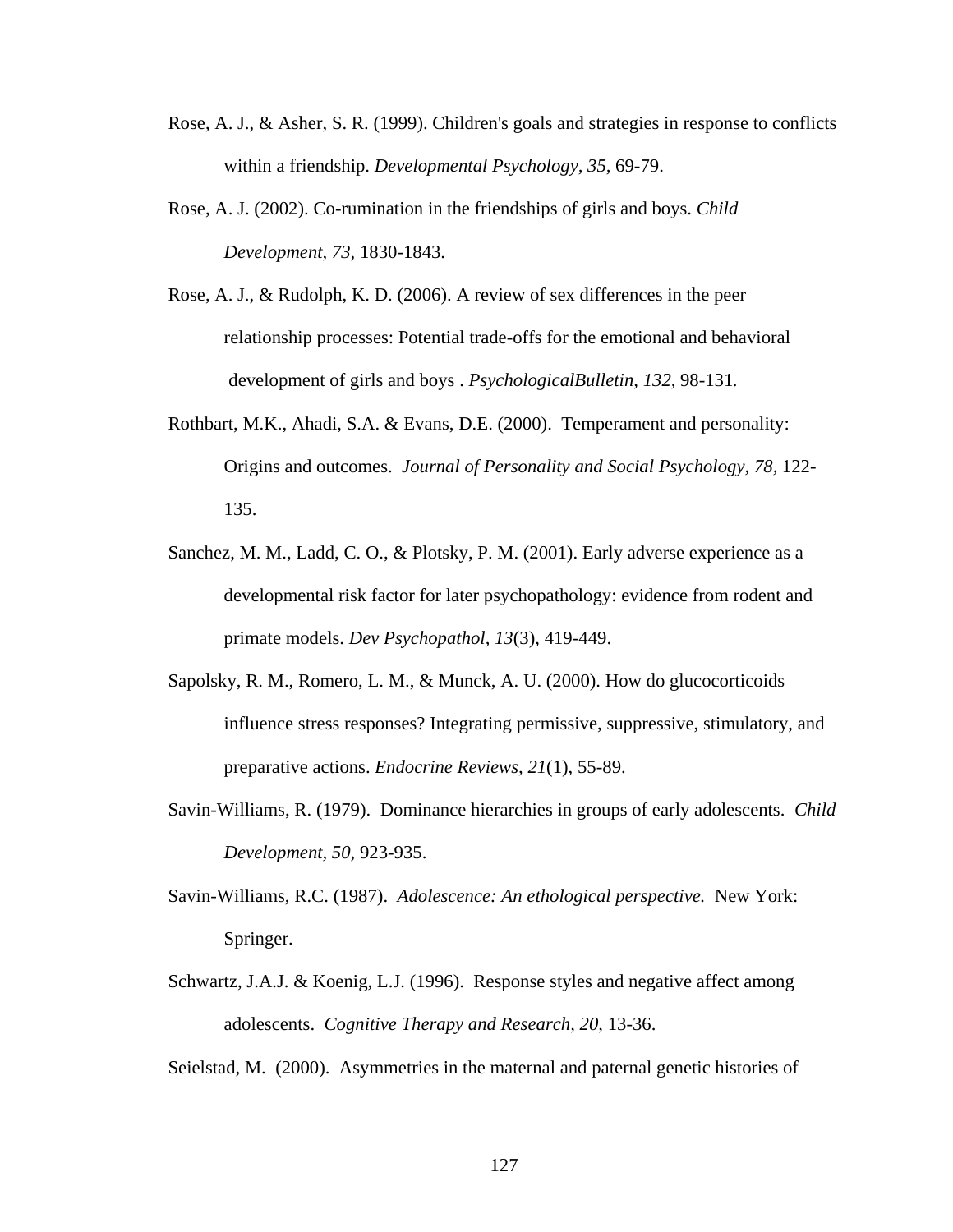Columbian populations. *American Journal of Human Genetics, 67,* 1062-1066.

- Seielstad, M.T., Minch, E. & Cavalli-Sforza, L.L. (1998). Genetic evidence for a higher female migration rate in humans. *Nature Genetics, 20,* 278-280.
- Sherif, M., Harvey, O.J., White, B.J., Hood, W.R,, & Sherif, C.W. (1961). *Intergroup conflict and coopertation: the Robbers Cave experiment.* Normal, OK: Institute of Group Relations, University of Oklahoma.
- Skinner, E., Johnson, S., & Snyder, T. (2005). Six dimensions of parenting: A motivational model. *Parenting: Science and Practice, 5,* 175-235.
- Soper, D. S. (2007). A-priori sample size calculator. *Free Statistics Calculations* (Online Software), http://www.danielsoper.com/statcalc.
- Stern, J.M. & Kerr, S.E. (2002). Acute hunger of rat pups elicits increased nursing and shorter intervals between nursing bouts: Implications for changes in nursing with time postpartum. *Journal of Comparitive Psychology, 116,* 83-92.
- Strough, J., & Berg, C. A. (2000). Goals as a mediator of gender differences in highaffiliation dyadic conversations. *Developmental Psychology, 36,* 117-125.
- Suomi, S. J. (1997). Early determinants of behaviour: evidence from primate studies. *British Medical Bulletin, 53,*170-184.
- Suomi, S.J., Eisele, C.D., Grady, S.A., & Harlow, H.F. (1975). Depressive behavior in adult monkeys following separation from family environment. *Journal of Abnormal Psychology, 84,* 576-578.
- Suomi, S.J., Harlow, H.F. & Domek, C.J. (1970). Effect of repetitive infant-infant separation of young monkeys. *Journal of Abnormal Psychology, 26,* 161-172.

Surbey, M. K. (1990). Family composition, stress, and the timing of human menarche. In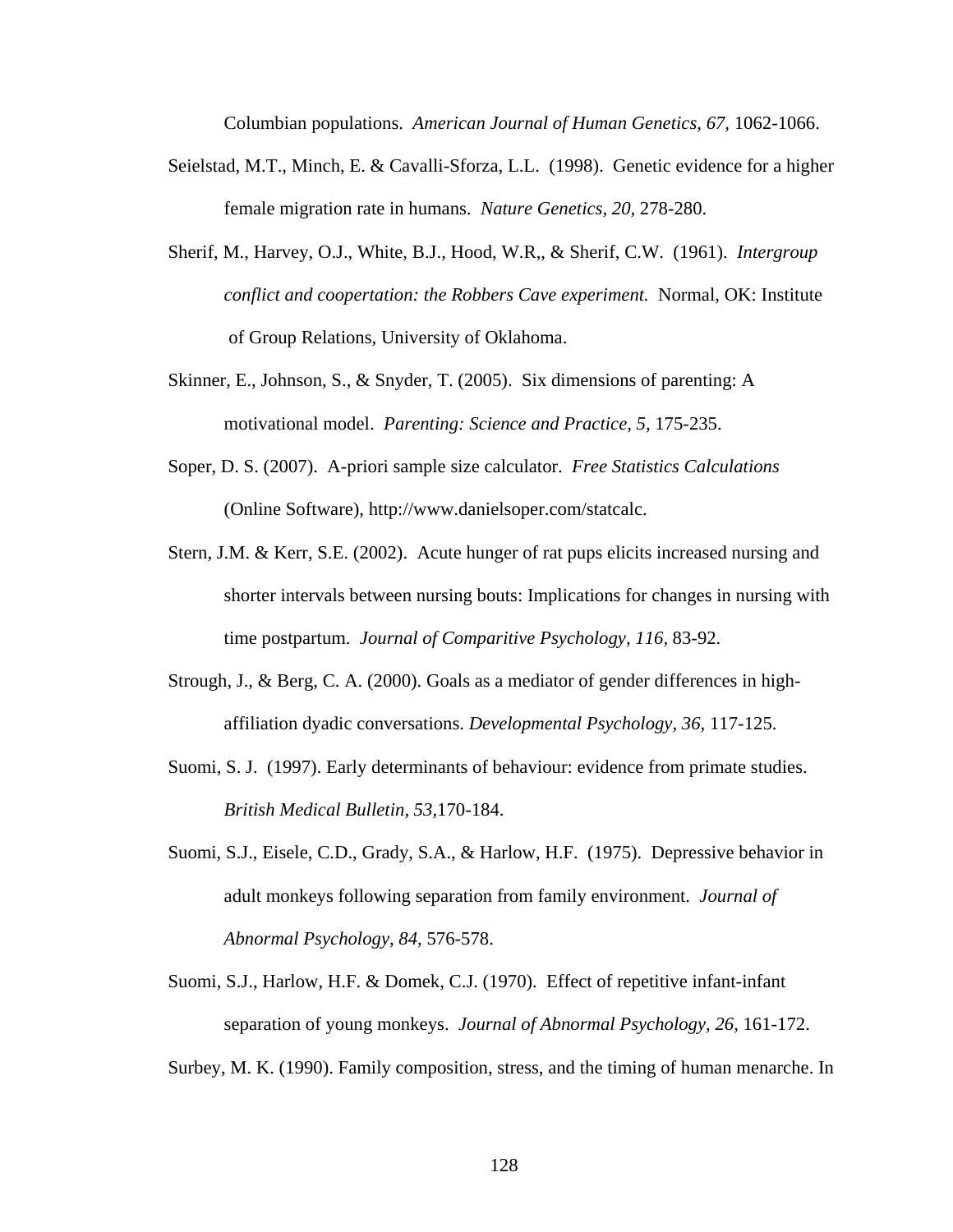T. E. Ziegler (Ed.), *(1990)* (pp. 11-32). New York, NY, US: Wiley-Liss

- Taylor, S.E., Klein, L.C., Lewis, B.P. Gruenwald, T.L., Gurung, R.A.R, & Updegraff, J.A. (2002). Sex differences in biobehavioral response to stress in females: Tendand-befriend, not fight-or-flight. *Psychological Review, 107,* 411-429.
- Tolin, D.F & Foa, E. B. (2006). Sex differences in Posttraumatic Stress Disorder: A Quantitative review of 25 years of research. *Psychological Bulletin, 132,* 959- 992.
- Trivers, R.L. (1971). The evolution of reciprocal altruism. *Quarterly Review of Biology, 46,* 35-37.
- Vigil, J.M. , Geary, D. C., Byrd-Craven (2006). Trade-offs in low income women's preferences for long-term and short-term mates: Within-sex differences in reproductive strategy. *Human Nature, 17,* 319-336.
- Wells, R. S., Yuldasheva, N., Ruzibakiev, R. Underhill, P.A., Evseeva, I., Blue-Smith, J., Jin, L, Su, B., Pitchappan, R., Shanmugalakshmi, S., Balakrishnan, K., Read, M., Pearson, N.M., Zerjal, T., Webster, M.T., Zholoshvili, I., Jamarjashvili, E., Gambarov, S., Nikbin, B., Dostiev, A., Aknazarov, O., Zalloua, P., Tsoy, I., Kitaev, M., Mirrakhimov, M., Chariev, A., & Bodmer, W.F. (2001). The Eurasian heartland: A continental perspective on Y-chromosome diversity. *Proceedings of the National Academy of Sciences USA, 98, 10244-10249.*
- Whiting, B. B. & Edward, C. P. (1988). *Children of different worlds: The formation of social behavior.* Cambridge, MA: Harvard University Press.
- Williams, G.C. (1957). Pleiotropy, natural selection and evolution of senescence. *Evolution, 11,* 398-411.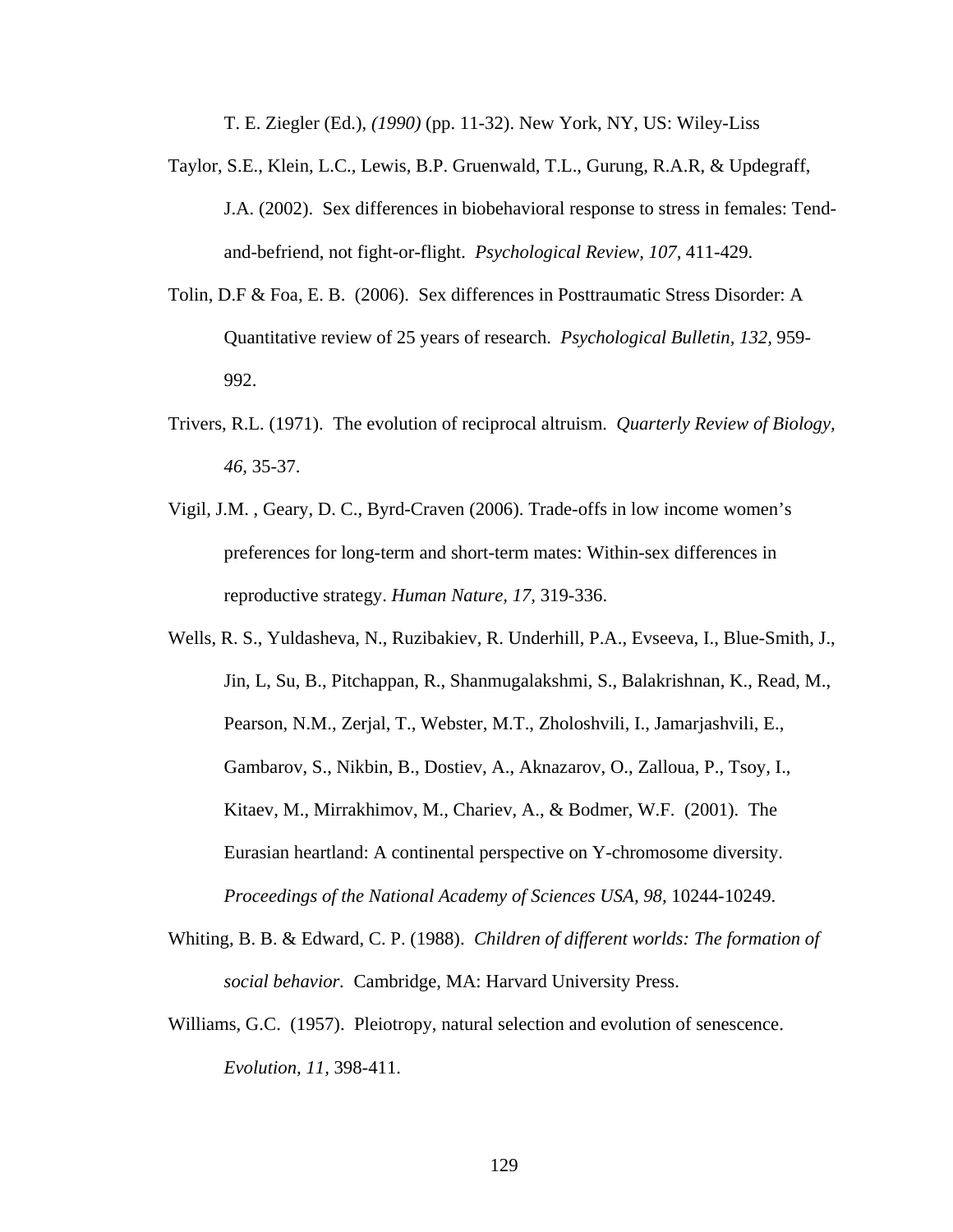- Wrangham, R & Peterson, D. (1996). *Demonic males.* New York: Houghton Mifflin Company.
- Yehuda, R., Halligan, S. L., & Grossman, R. (2001). Childhood trauma and risk for PTSD: Relationship to intergenerational effects of trauma, parental PTSD, and cortisol excretion. *Development & Psychopathology, 13*, 733-753.
- Zahn-Waxler, C. (2000). The development of empathy, guilt, and internalization of distress: Implications for gender differences in internalizing and externalizing problems. In R. J. Davidson (Ed.), *Anxiety, depression, and emotion* (pp. 222- 265). New York: Oxford.
- Zarbatany, L., McDougal, P., & Hymel, S. (2000). Gender-differentiated experience in the peer culture: Links to intimacy in preadolescence. *Social Development, 9,* 62- 79.